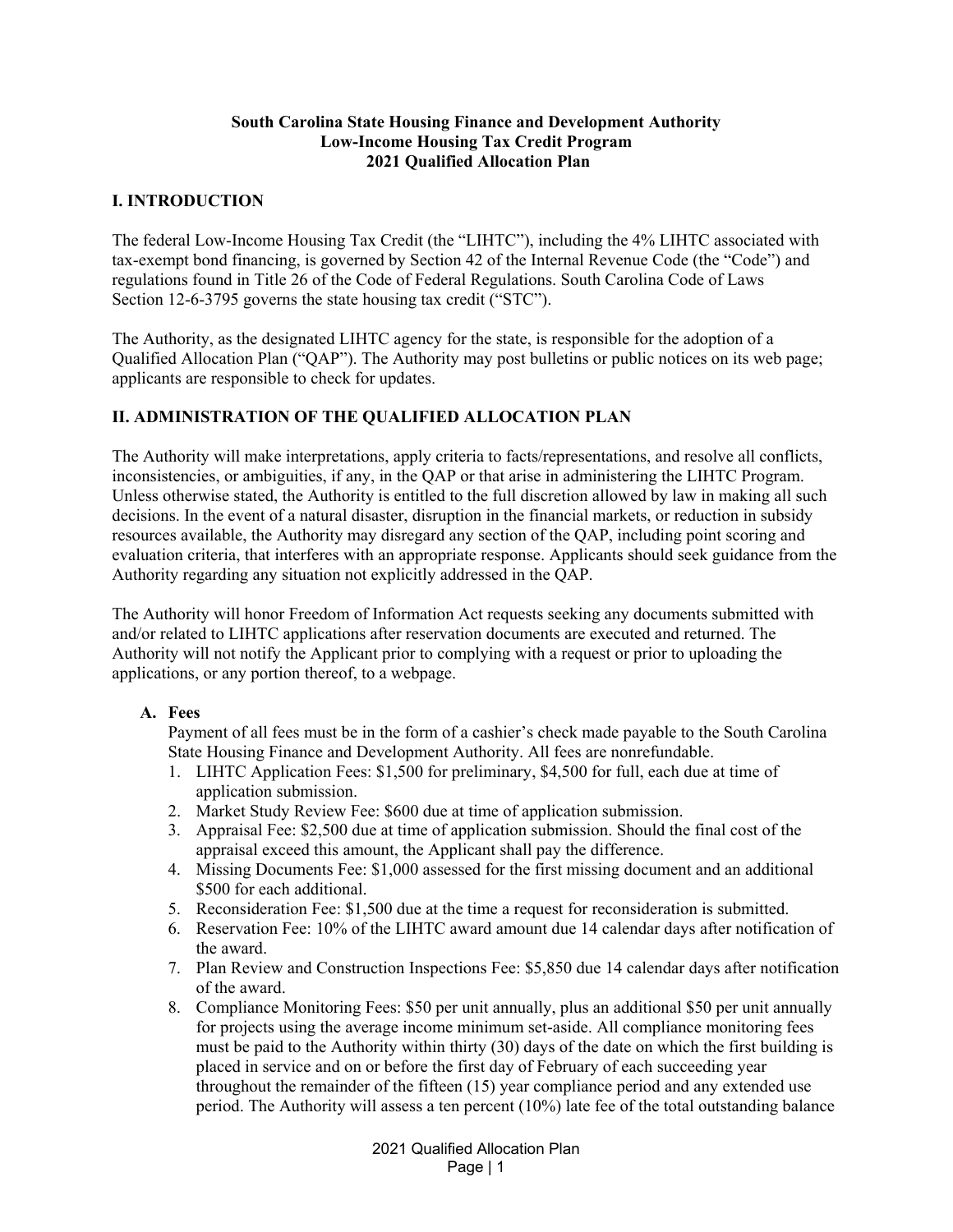for payments received after thirty (30) days from the date due. The minimum late fee will be \$50. The Authority may adjust the amount of the fee at any time. Such an adjustment shall not be treated as a QAP amendment.

- 9. Reprocessing of Form 8609 Fee: \$100 per Form 8609 for errors in the final cost certification by either the developer or certified public accountant (CPA) resulting in Authority staff reunderwriting a development.
- 10. Re-underwriting Fee: \$2,000 if the Authority has to re-underwrite an awarded development due to a change any time during the 30 year compliance period.

### **B. Opinions, Certifications and Exhibits**

All opinions, certifications and exhibits must be based on an independent investigation into the facts and circumstances surrounding the proposed development. All opinions, certifications, and exhibits must be in the form specified by the Authority. Applications will be disqualified if an opinion, certification, or exhibit has been materially altered, amended, or changed.

All opinions and certifications submitted by attorneys, architects and/or engineers, and CPAs must be on letterhead with original signatures.

### **C. Third Party Professionals**

Architects, engineers and CPAs must be independent third-party professionals and be licensed to practice their professions in South Carolina. Attorneys may be licensed to practice law in any state, but matters of South Carolina law may be opined upon only by South Carolina licensed attorneys.

### **D. 9% LIHTC Applications**

Unless otherwise specified, all QAP and Appendix references to "application" refer to the full application. A member of a Development Team may not be associated with or submit more than four (4) full applications; there are no limits on preliminary applications.

To be considered in the competitive round, all applications must be submitted by the required due dates as specified in the LIHTC Program Schedule.

## **E. LIHTC Award Limitations**

1. The Authority will not award more than two (2) applications to any member of a Development Team as defined herein.

A member of a Development Team may exceed the project award and submission limits above for one (1) application meeting the following criteria:

- a. Involves both a "Senior Developer" who has successfully placed at least three (3) South Carolina LIHTC projects in service within the prior five (5) years and "Junior Developer" that does not meet capacity and experience requirements.
- b. The Junior Developer has a stake of at least 20% but no more than 49.9% in the general partner or managing member of the Owner entity.
- c. The Junior Developer was incorporated or otherwise established prior to January 1, 2020, with staff employed and other resources deployed for the development of affordable housing prior to July 1, 2020. If the Junior Developer is a tax exempt entity, its bylaws must identify housing as a mission.
- d. The Senior and Junior Developers do not have an identity of interest.
- e. The application includes a material participation agreement identifying the project and how development responsibilities will be divided. Material participation means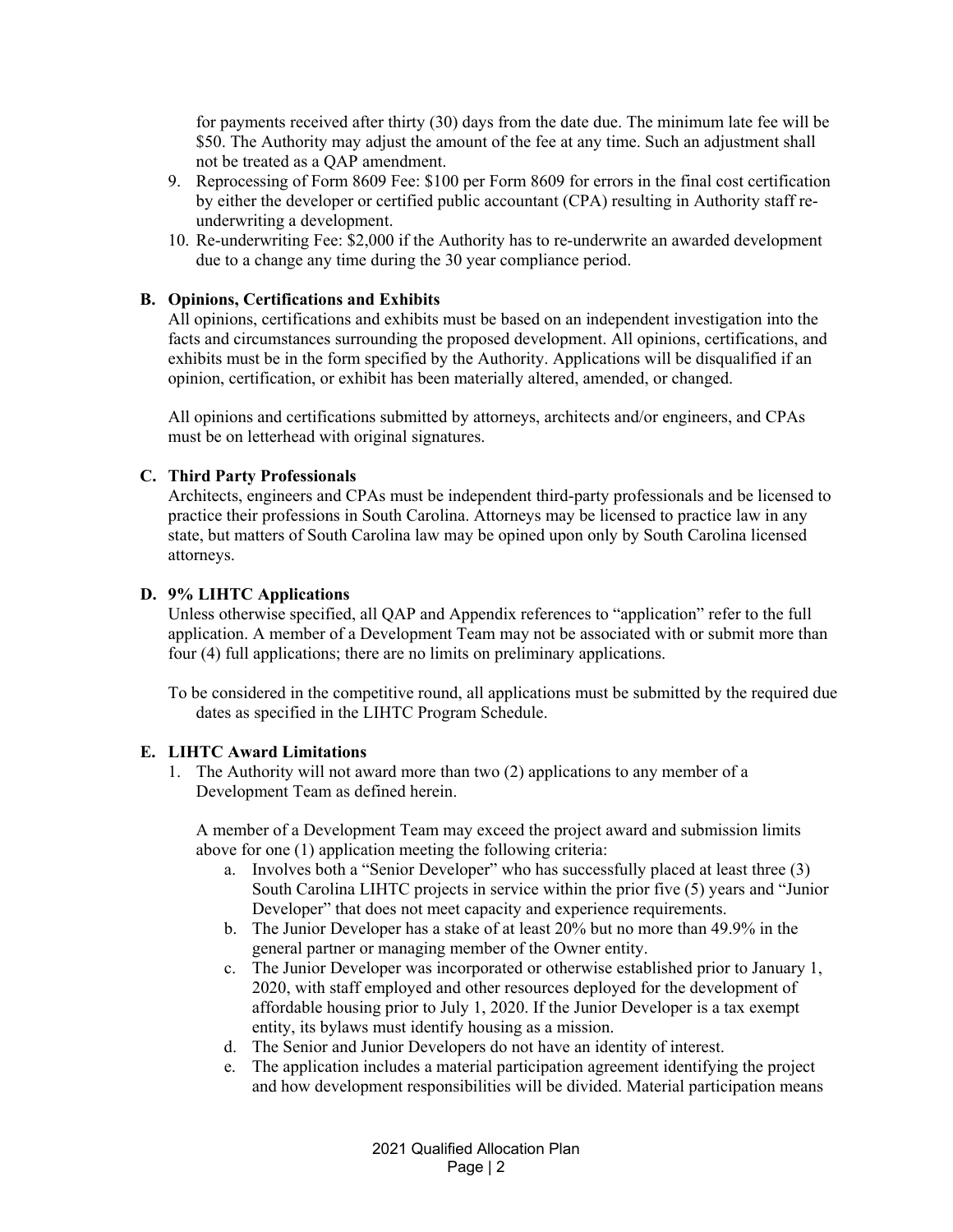the regular, continuous and substantial involvement in the operation of the development throughout the compliance period, as defined by the Code.

For purposes of the maximums in this section, the Authority may determine that a person or entity not listed in an application is a member of the Development Team for the proposed project based on relationships between the parties in previously awarded projects and other common interests. Standard fee for service contract relationships (such as accountants or attorneys) will not be considered.

- 2. The Authority will not award more than the following number of 9% LIHTC new construction applications per county.
	- Three: Anderson, Berkeley, Charleston, Greenville, Horry, Lexington, Richland, Spartanburg, York
	- Two: all counties not listed

If the selection criteria would result in exceeding these amounts across set-asides, the Authority will make awards in the order listed in Section IV(B).

- 3. Subject to the limitations in paragraph 2 above, the Authority will not award more than the following number of 9% LIHTC new construction applications targeting older persons in certain counties.
	- Two: Anderson, Berkeley, Charleston, Greenville, Horry, Lexington, Richland, Spartanburg, York
	- One: Aiken, Beaufort, Dorchester, Georgetown, Jasper, Lancaster

If the selection criteria would result in exceeding these amounts across set-asides, the Authority will make awards in the order listed in Section IV(B).

### **III. APPLICATION REVIEW AND RECONSIDERATION PROCESS**

In computing the periods of time in this Section III, the date of the notification is not included in the calculation of days. Any intervening Saturday, Sunday or a State holiday, likewise, is/are not included in the calculation of days.

### **A. Missing and/or Incomplete Documents**

The Authority will notify Applicants in writing of any

- missing and/or incomplete documents, and/or
- submitted documents requiring clarification.

The applicant must respond by 5:00 p.m. (EST) on the third business day.

Applicants may only provide documentation that existed at the time of the application deadline.

Documentation provided in response to Authority requests will not increase an application's point score.

### **B. Disqualification and Scoring Review**

1. The Authority may provide Applicants with three (3) business days to respond to a request for clarification. The applicant must respond by 5:00 p.m. (EST) on the third business day.

Responses to clarifications cannot modify an application or provide documentation that was not submitted as part of the original application.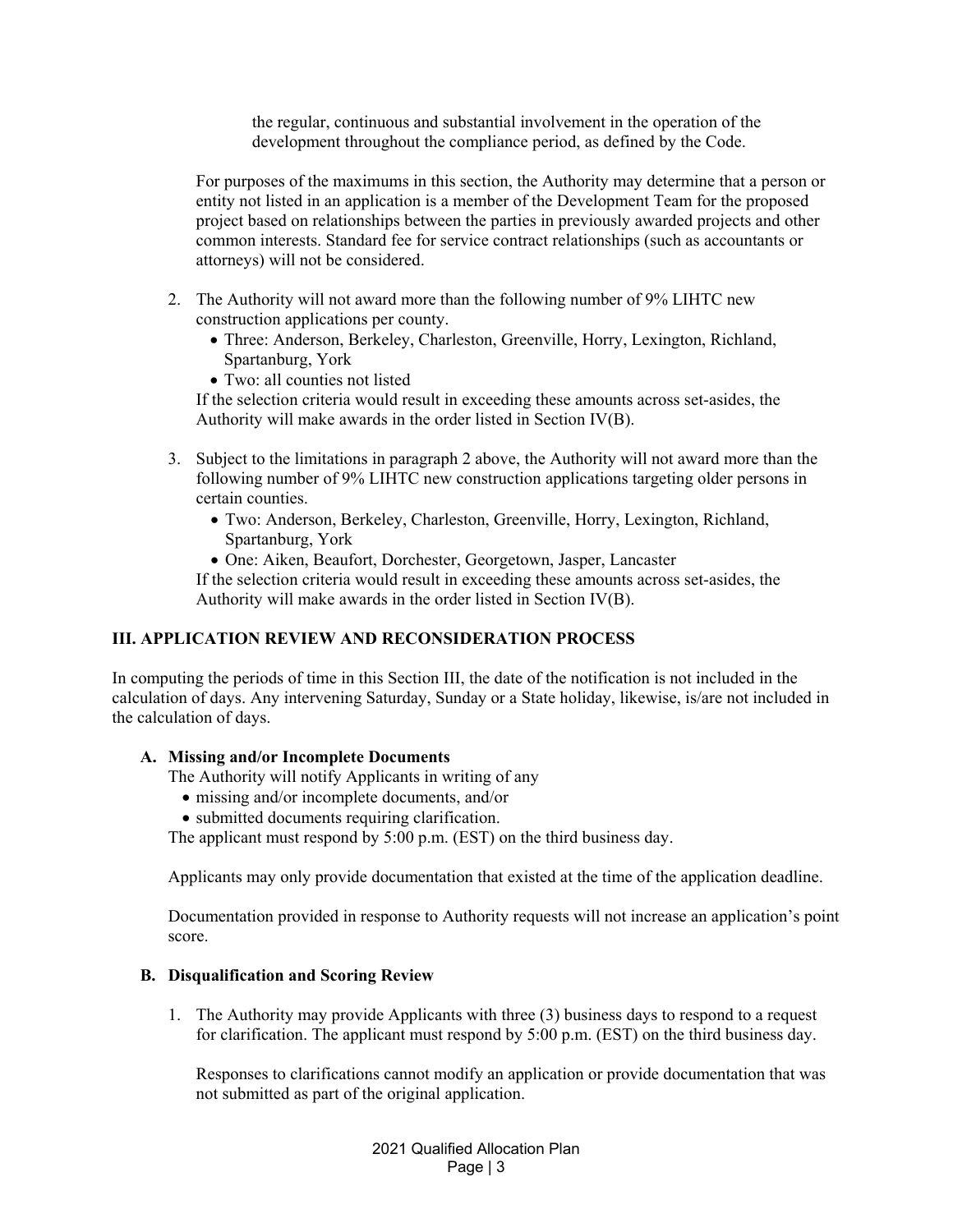2. The Authority will notify Applicants in writing of proposed disqualifications and preliminary point scores. Applicants have three (3) days to respond to the potential disqualification and/or preliminary point score. The applicant must respond by 5:00 p.m. (EST) on the third business day.

The response must be limited to:

- the Applicants' opinions regarding the Authority's determinations;
- references to information submitted in the original application; and/or
- explanations of previously submitted documentation.
- 3. The Authority will post the disqualifications and point scores to its website.

## **C. Reconsideration Process**

- 1. The process described in this section is the exclusive means by which an Applicant may request reconsideration of a disqualification and/or a point score. The Authority will not consider information submitted outside of these processes, whether in writing or otherwise. Applicants may request reconsideration only for applications in which they qualify as a member of the Development Team.
- 2. Applicants may request a reconsideration of a disqualification and/or a point score in writing via:
	- hand delivery or overnight courier; and
	- $\bullet$  email to reconsiderations (a) schousing.com

by 5:00 p.m. (EST) within three (3) business days of the date of the disqualification and/or point score determination. The request will not be processed without receipt of the fee within the specified time frame.

- 3. The request must specifically identify the grounds for the reconsideration request using only the application, any materials provided under the process described in Section III(B), documents then existing in the Authority's file, and documentation explaining previous submissions. The burden of proof is on the Applicant to demonstrate any errors in the review and/or point scoring process.
- 4. The Authority's Legal Department will forward the reconsideration request, along with the Authority staff's response, to a Hearing/Review Officer to make a recommendation on the reconsideration request to the Review Committee. The Applicant and staff are copied on this correspondence. The Hearing/Review Officer may request additional information and/or conduct a meeting with the Applicant and Authority. Neither the Applicant nor Authority staff shall demand or request the Hearing/Review Officer to request additional information or conduct a meeting or conference regarding the reconsideration request. The Hearing/Review Officer does not represent any party.
- 5. In the event the Hearing/Review Officer recommends overturning the original decision, the Authority's Legal Department will provide the reconsideration request, staff's response, and the Hearing/Review Officer's recommendation to a Review Committee appointed by the Authority's Chairman of the Board of Commissioners. The Review Committee shall consist of at least three members, but may be more so long as the number of members of the Review Committee remains an odd number. The Review Committee shall not include any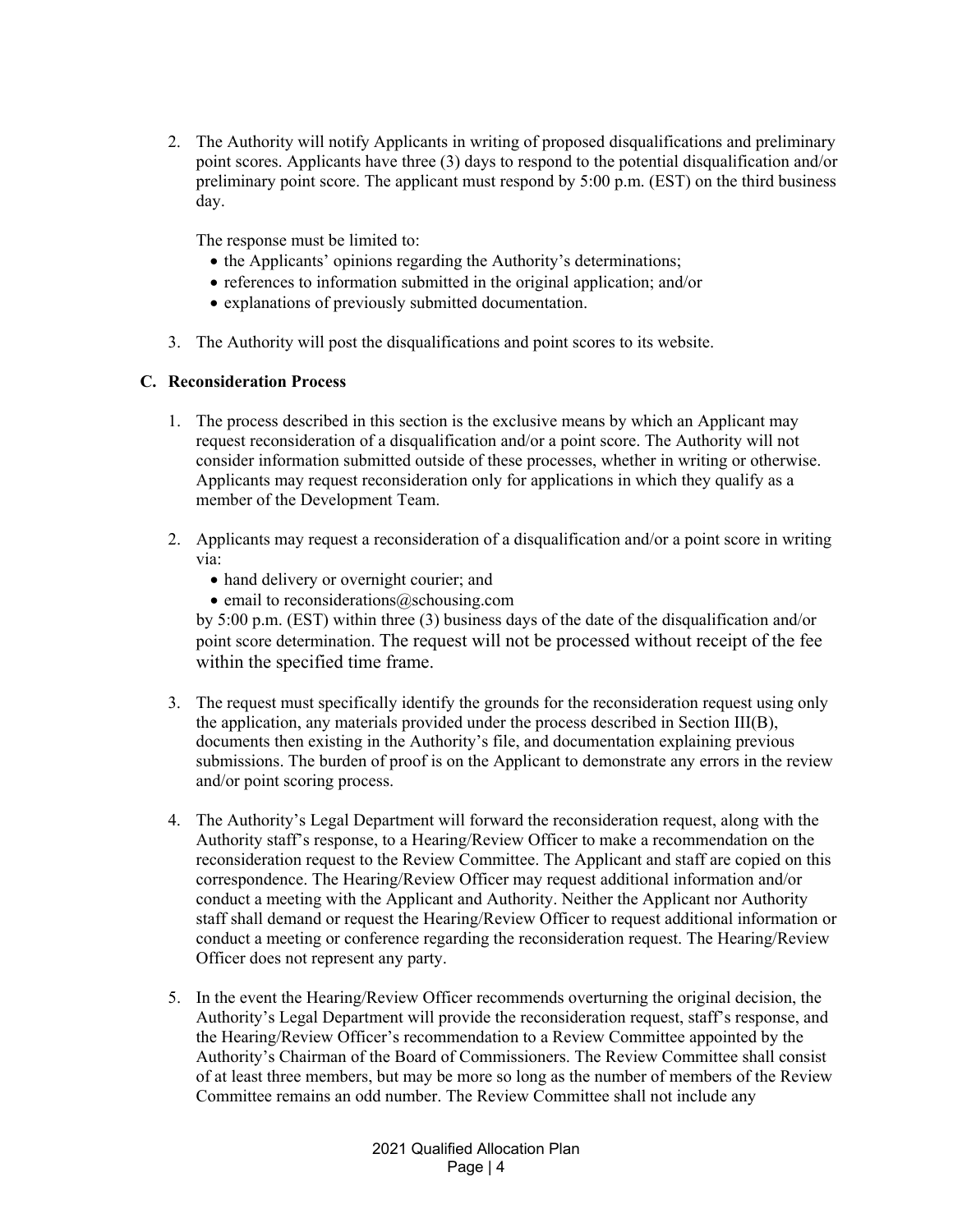Development Division staff. The Review Committee may review any or all documents submitted to the Hearing/Review Officer, the Hearing/Review Officer's report and recommendation, documents from the application or the Authority's file, or may make independent inquiry into the matters concerning the reconsideration request. The Authority retains final decision-making authority on any reconsideration request, and the Review Committee's determination is the final decision of the Authority.

- 6. In the event the Hearing/Review Officer recommends upholding the original decision, the original decision is the final decision of the Authority. The Authority retains final decision-making authority on any reconsideration request.
- 7. No party may have ex parte communications with the Hearing/Review Officer regarding the reconsideration request or any related topic from the filing of the reconsideration request until the Authority renders its final determination. Ex parte communication includes, but is not limited to,
	- unsolicited communication with the Hearing/Review Officer, or

 failing to copy the Authority in response to a request by the Hearing/Review Officer. Any violation may result in disqualification of the pending application and suspension from participation in future funding cycle(s) for all of the development team members, regardless of which team member initiated the prohibited contact.

## **D. Final Scoring Decision**

Upon completion of the reconsideration process, the Authority will post final point scores to the Authority's website. If there is a tie between developments when final point scores are determined, the Authority will utilize the Tie Breaker Criteria outlined in this QAP to determine the development(s) to be awarded LIHTCs. Applications that do not score high enough to receive an award will be placed on a waiting list.

## **IV. APPLICATION GROUPINGS AND SET-ASIDES**

- A. For purposes of this QAP, counties fall into one of three groups:
	- 1. **Group A**: Aiken, Anderson, Beaufort, Berkeley, Charleston, Dorchester, Georgetown, Greenville, Horry, Jasper, Lancaster, Lexington, Richland, Spartanburg, and York
	- 2. **Group B**: Allendale, Barnwell, Calhoun, Chester, Chesterfield, Clarendon, Colleton, Darlington, Dillon, Edgefield, Fairfield, Greenwood, Hampton, Lee, Marlboro, Marion, Orangeburg, Union, and Williamsburg
	- 3. **Group C**: Abbeville, Bamberg, Cherokee, Florence, Kershaw, Laurens, McCormick, Newberry, Oconee, Pickens, Saluda, and Sumter
- B. The Authority will place Applications for 9% LIHTCs in one of the set-asides below. The percentages are of 9% LIHTCs available to the state in 2021.
	- 1. **High-demand new construction** (45-50%) New construction projects located in a Group A county.
	- 2. **High-demand rehabilitation** (10-15%)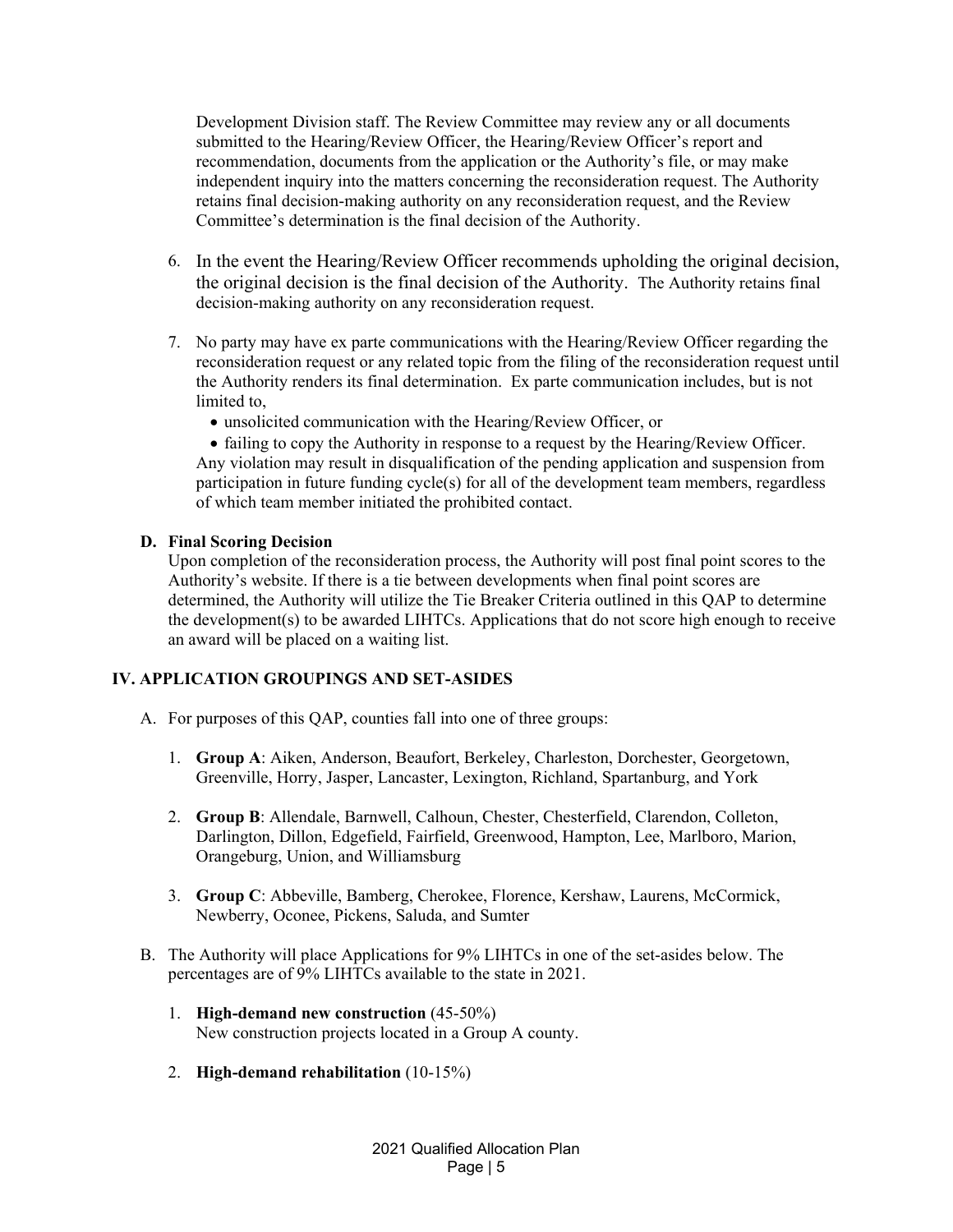Rehabilitation projects located in a Group B county or developments with USDA Rural Development operating assistance (RD) funds. The Authority will award \$600,000 of this setaside to RD projects (or the total among eligible applications if less).

3. **General new construction** (10-15%)

New construction projects located in a Group B or Group C county.

4. **General rehabilitation** (5-10%)

 Rehabilitation projects located in a Group A or Group C county that were not originally built using RD funds.

For purposes of this QAP, "Rehabilitation" shall mean a project where all of the units are in one or more currently existing residential building(s). Applications including any of the following will be considered "New Construction":

- adaptive re-use;
- redevelopment of entirely vacant residential buildings; and/or
- proposals to increase and/or substantially re-configure residential units.

The Authority will award LIHTCs starting with eligible applications earning the highest scores within each of the set-asides and continuing in descending score order through the last application that can be fully funded within the range of LIHTC available in each of the set-asides.

- C. Applicants may request consideration under any of the following categories:
	- 1. Nonprofit Organizations

If necessary, the Authority may adjust the allocations of awards of the state's federal tax credit ceiling under the QAP to award projects involving tax-exempt organizations (nonprofits). The Authority may adjust such awards to allow up to approximately ten percent (10%) of the state's federal tax credit ceiling being awarded to such projects. In its sole discretion, the Authority may also choose to roll forward up to approximately ten percent (10%) of the state's federal tax credit ceiling.

- a. Eligible nonprofit organizations must meet the following criteria:
	- i. is a tax-exempt organization under Section  $501(c)(3)$  or  $501(c)(4)$  of the Code;
	- ii. has three (3) full-time staff whose responsibilities include the development of housing;
	- iii. is qualified to do business in the State of South Carolina, as evidenced by having a status of "Good Standing" with the South Carolina Secretary of State's Office;
	- iv. has among its exempt purposes the development of low- income housing; and
	- v. complies with the requirements for material participation contained in the Code, including but not limited to:
		- a narrative statement, certified by a resolution of the nonprofit's Board of Directors, describing the nonprofit's plan for material participation during the development and compliance period;
		- participation must be continuous and ongoing throughout the compliance period.
- b. The nonprofit organization or the wholly owned single-asset entity subsidiary must own (directly or through the partnership) at least 51% interest in the general partner (GP) or managing member (MM) of the Owner entity in accordance with current laws and IRS regulations throughout the development's compliance period.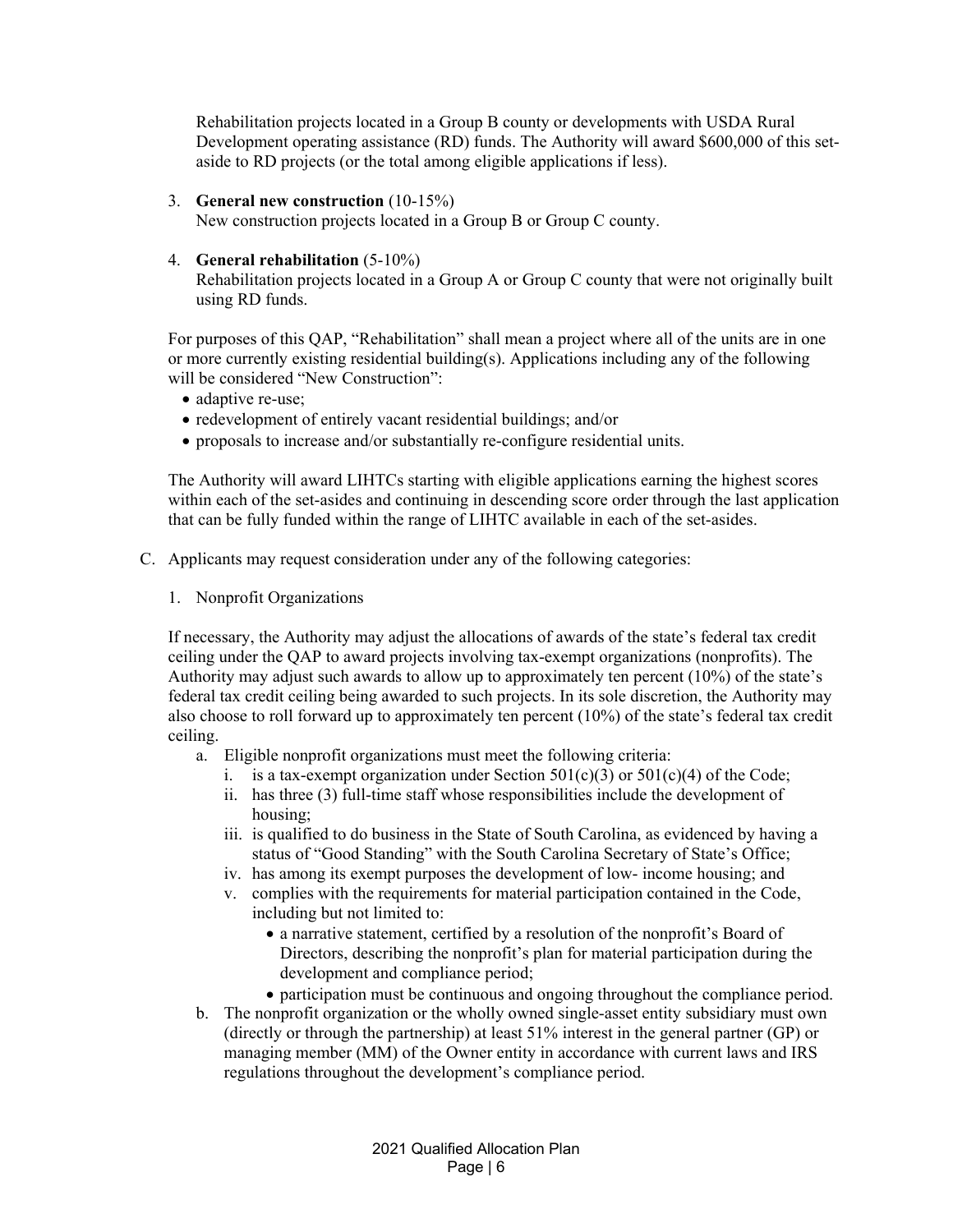- c. The nonprofit GP or MM may be an association or alliance of eligible nonprofit organization(s) and a for profit organization(s).
- d. Fees paid to third party development consultants, evidenced by the cost certification, must not exceed \$35,000. The consultant fee must be for legitimate and necessary consulting services.
- e. Only the nonprofit GP or MM has the authority to exercise substantial and ongoing continuous control over the application submission process and over the subsequently produced development. All functions and responsibilities normally performed or undertaken by a GP or MM must be performed by the nonprofit.
- 2. Existing Properties with Project Based Rental Assistance or Existing LIHTC Properties If the Authority determines that the competitive scoring process does not allocate enough LIHTCs to properties
	- with project-based rental assistance,
	- participating in the Rental Assistance Demonstration (RAD) program, or
	- with LIHTCs demonstrating a substantial need for rehabilitation,

the Authority may award additional applications.

- E. The Authority may make awards to additional projects fitting the following descriptions, listed in the order of priority:
	- 1. in geographic areas left underserved through the competitive selection process;
	- 2. most closely integrated with a well-developed community revitalization plan;
	- 3. that assist the state in meeting obligations to affirmatively further fair housing;
	- 4. with the lowest overall total development cost per unit (excluding acquisition);
	- 5. with the lowest share of total development cost funded by the Authority; and/or
	- 6. in areas with the highest overall rates of shelter poverty (see Exhibit 14 of the South Carolina Housing Needs Assessment, Volume 1).

The Authority may withhold national pool or newly authorized LIHTCs from allocation.

## **V. THRESHOLD PARTICIPATION CRITERIA**

### **A. Required Documentation:**

Applications must include the following documentation.

### **1. Market Study**

A third party independent market study, prepared by an Authority approved market analyst, adhering to the Authority's Market Study Guideline Procedures in Appendix A.

### **2. Persons with Disabilities**

A statement agreeing to abide by the following requirements.

The owner will not give a preference based on disability type (actual or perceived) or being a client of a particular service provider (absent approval from the Authority).

Neither the owner's partners/members nor the property management company may engage in medical, therapeutic, or other activities regulated by the U.S. Centers for Medicare  $\&$ Medicaid Services with respect to the residents. The owner will: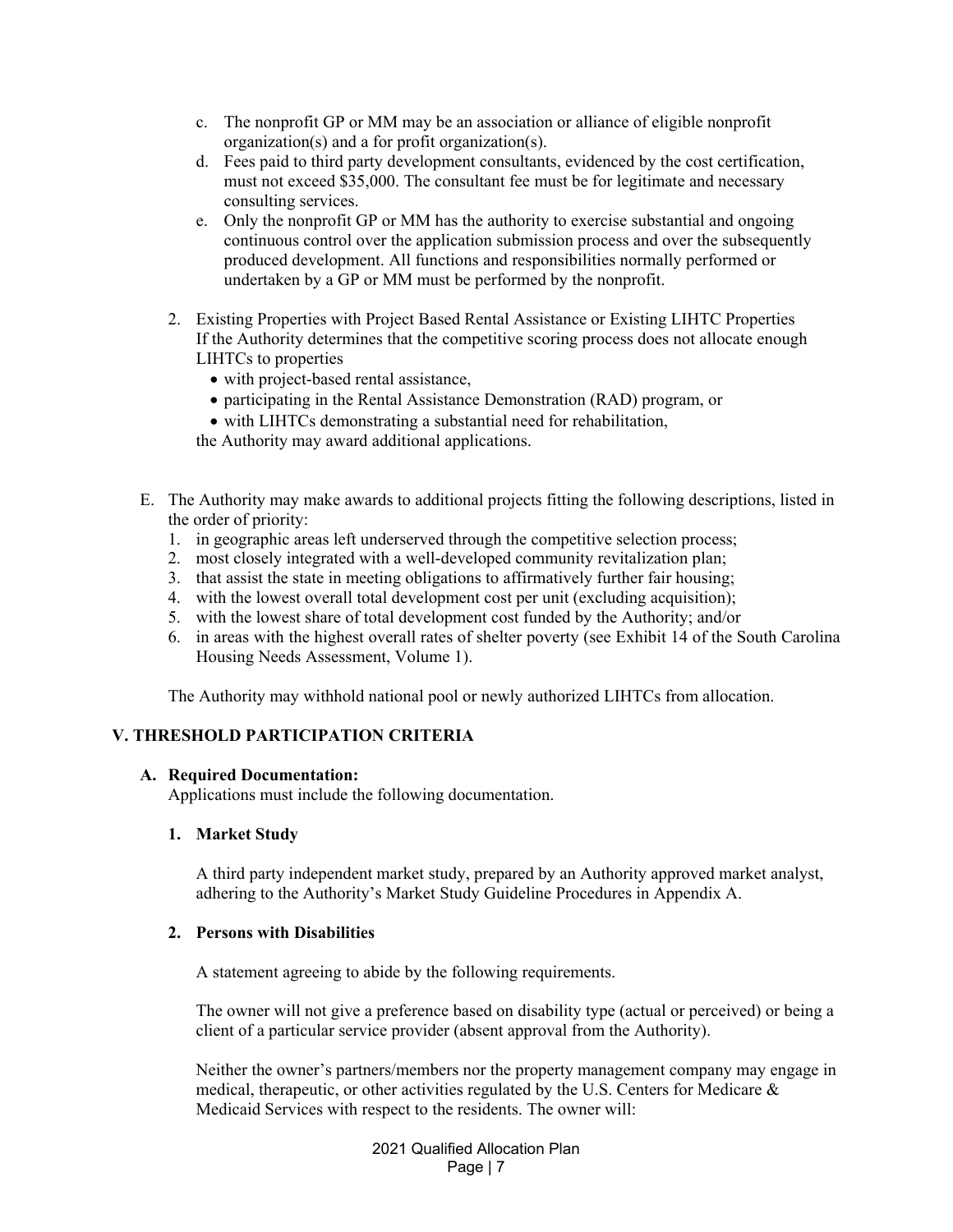- expressly include reasonable accommodation in the application for tenancy;
- not ask applicants/residents for medical or other protected information unless and only to the extent legally necessary (e.g., processing reasonable accommodations requests);
- use standard leases with the same rights available to, and responsibilities expected of, all households, including duration of tenancy (i.e., cannot be transitional); and
- ensure participation in any supportive services is entirely voluntary (not a formal or implied condition of occupancy).

### **3. Affirmative Fair Housing**

A statement agreeing to adopt and implement an Affirmative Fair Housing Marketing Plan, including outreach, marketing and advertising methods used to attract individuals on public housing waiting lists, prior to placing in service.

### **4. Physical Needs Assessment Report (PNA) for Rehabilitation**

An "As Is," pre-rehabilitation PNA prepared and certified by a third-party independent licensed engineer or architect in compliance with Appendix B. "Post-Rehab" PNAs and Property Condition Reports/Assessments do not qualify. The PNA must be dated not prior to 12 months before the application submission date. The PNA provider must inspect one hundred percent (100%) of the project units and provide information unit by unit. RD projects may submit the USDA/RD rehabilitation assessment.

### **5. Rent Roll for Rehabilitation**

A current rent roll certified by the on-site property manager or a representative of the property management company for rehabilitation projects.

### **6. Utility Allowance Schedule**

One of the following:

- a. RD Schedule for those developments financed by and receiving rental assistance from RD;
- b. the current allowance approved by HUD for those developments with 100% project based rental subsidies;
- c. the S.C. State Housing Finance and Development Authority's statewide utility allowance calculation; or
- d. the Energy Star Statewide Utility Allowance for developments built to meet, at a minimum, the Version 3.0 Energy Star Certification (as per Exhibit G form), EarthCraft, LEED, or another Energy Star Certified Program.

See Exhibit U for an example of a completed utility allowance schedule.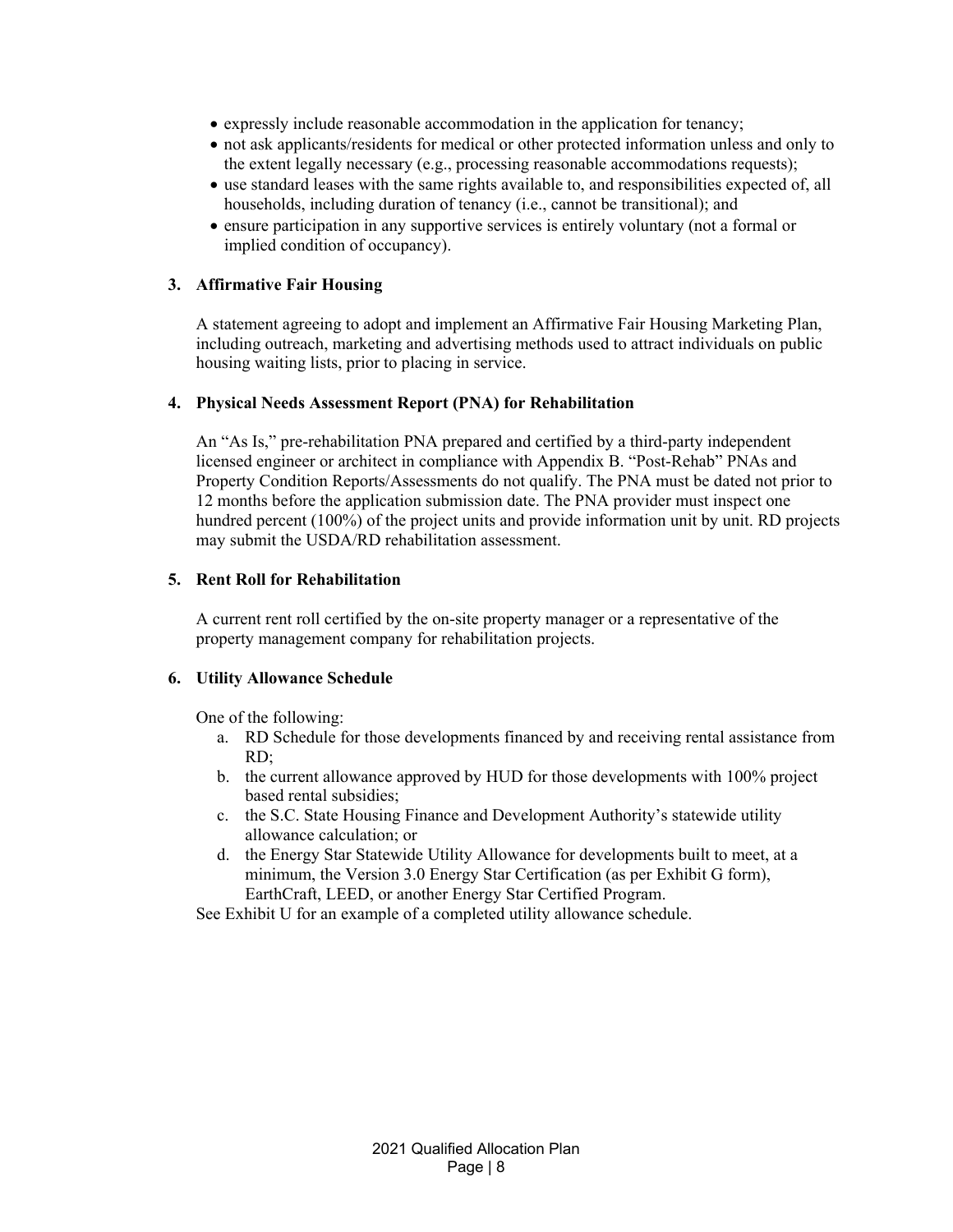## **7. Relocation Certification and Tenant Profile Form**

A detailed, step by step plan describing how any displaced persons will be relocated, including the costs. The Development Team is responsible for all relocation expenses. Rehabilitation projects must submit a FORM 3, Developer Relocation Certification and Tenant Profile Form. Applicants applying for HOME funds must comply with the uniform Relocation Assistance and Real Property Acquisition Policies Act of 1970, as revised in 49 CFR Part 24.

## **B. Site Control, Ground Leases, and Scattered Sites**

- 1. An application must include one of the following documents executed by a Principal:
	- a. a recorded deed;
	- b. a purchase option (not options on other options) with date certain performance;
	- c. a purchase contract with date certain performance;
	- d. a land lease or option on a land lease either of which must not be for a term of less than fifty (50) years in term; or
	- e. a legally valid assignment of one of the above.

The Authority may require a quiet title action be completed prior to placing in service.

- 2. Projects intended to convert to homeownership after fifteen (15) years may not use land leases. With the exception of local government or public housing authority, related party land leases are not allowed without prior approval from the Authority. In all cases the land lessor must execute the Agreement as to Restrictive Covenant.
- 3. The application must include a copy of the current ownership as indicated in the local tax records. For all developments requesting HOME funds, the following language must be included in any purchase option, purchase contract, or long term lease or included as an executed addendum attached to one of these documents:

"Notwithstanding any provision of this Agreement, if U.S. Department of Housing and Urban Development (HUD) funds are used, including, but not limited to HOME funds, the parties agree and acknowledge that this Agreement does not constitute a commitment of funds or site approval, and that such commitment of funds or approval may occur only upon satisfactory completion of an environmental review and receipt of a release of funds notice from the U.S. Department of HUD under 24 CFR Part 58. The parties further agree that the provision of any federal funds to the project is conditioned on the determination to proceed with, modify or cancel the project based on the results of a subsequent environmental review. If no HUD funds are utilized in regard to this property, this provision shall be considered null and void."

4. Developments comprised of buildings located on noncontiguous parcels (scattered site) are ineligible for 9% LIHTCs.

## **C. Zoning**

Applications must include proof of proper zoning being in place at the time of application submission, including approval of all necessary special/conditional uses. A letter provided from the City/County official should verify that the proposed development site currently meets the local zoning or land use restrictions.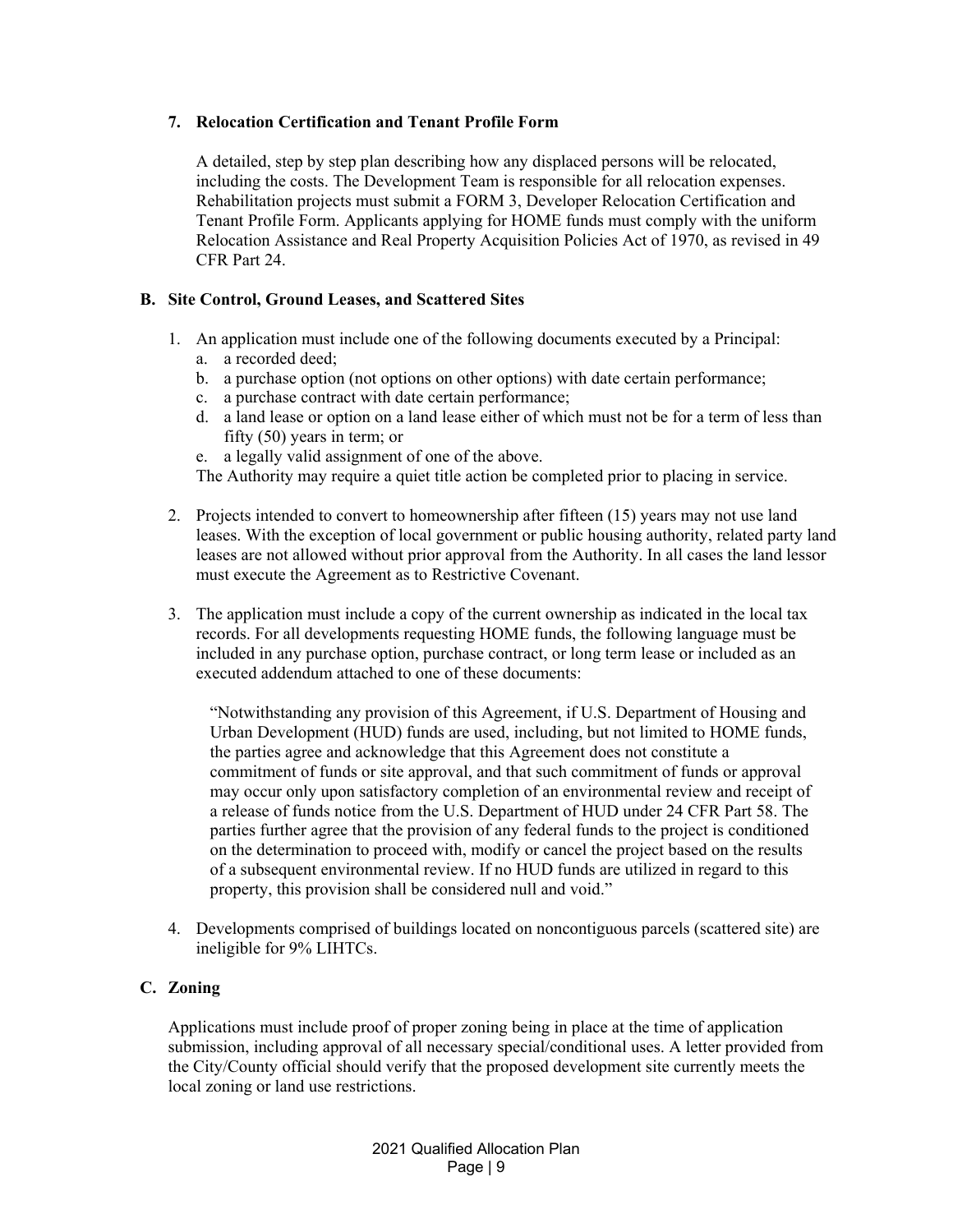### **D. Wetlands**

The application must include a determination regarding the presence or absence of wetlands, including non-jurisdictional wetlands, in accordance with the 1989 Federal Manual for Identifying and Delineating Jurisdictional Wetlands. The Applicant must retain a wetland professional (i.e., biologist, soil scientist, etc.) to complete Exhibit W.

## **E. Applicant Qualification:**

- 1. Applications must identify all members of the Development Team, which shall consist of the following:
	- Proposed Owner and its Principals
	- Developer and its Principals (and Junior Developer, if applicable)

For purposes of this section, Principals include any entity or individual that holds a majority ownership interest in the entity that has material control over the party identified. If the controlling entity includes a nonprofit entity, then Principals include all members making up such controlling entity.

All members of the Development Team must disclose all previous participation in the LIHTC program in any state. Development Team members that have participated in LIHTC program outside of South Carolina must complete an Authorization for Release of Information form for each state.

- 2. No member of the Development Team may be suspended or debarred under Appendix E, Section VIII.
- 3. The Development Team has an obligation at application submission and an ongoing obligation (including after award) to disclose any and all identities of interest on Exhibit P. An identity of interest means any relationship between any member of the Development Team and
	- the seller of the development site/property;
	- the general contractor or its subcontractors:
	- the lender: or
	- the syndicator.

The Authority may restrict the use of the related party and/or audit all expenditures one level below the related party.

### **F. Required Development Experience**

In order to participate in the LIHTC program, the proposed owner's general partner(s) or managing member(s) must have experience within the last ten (10) years in

- two (2) LIHTC projects in South Carolina; or
- $\bullet$  four (4) LIHTC projects in other states.

Each project must have received its 8609s, placed in service, and reached stabilized occupancy. The general partner or managing member must have held a controlling stake from initial application through certificate of occupancy or a minority stake of at least 25% as a Junior Developer, as reflected on Exhibit K and related documentation.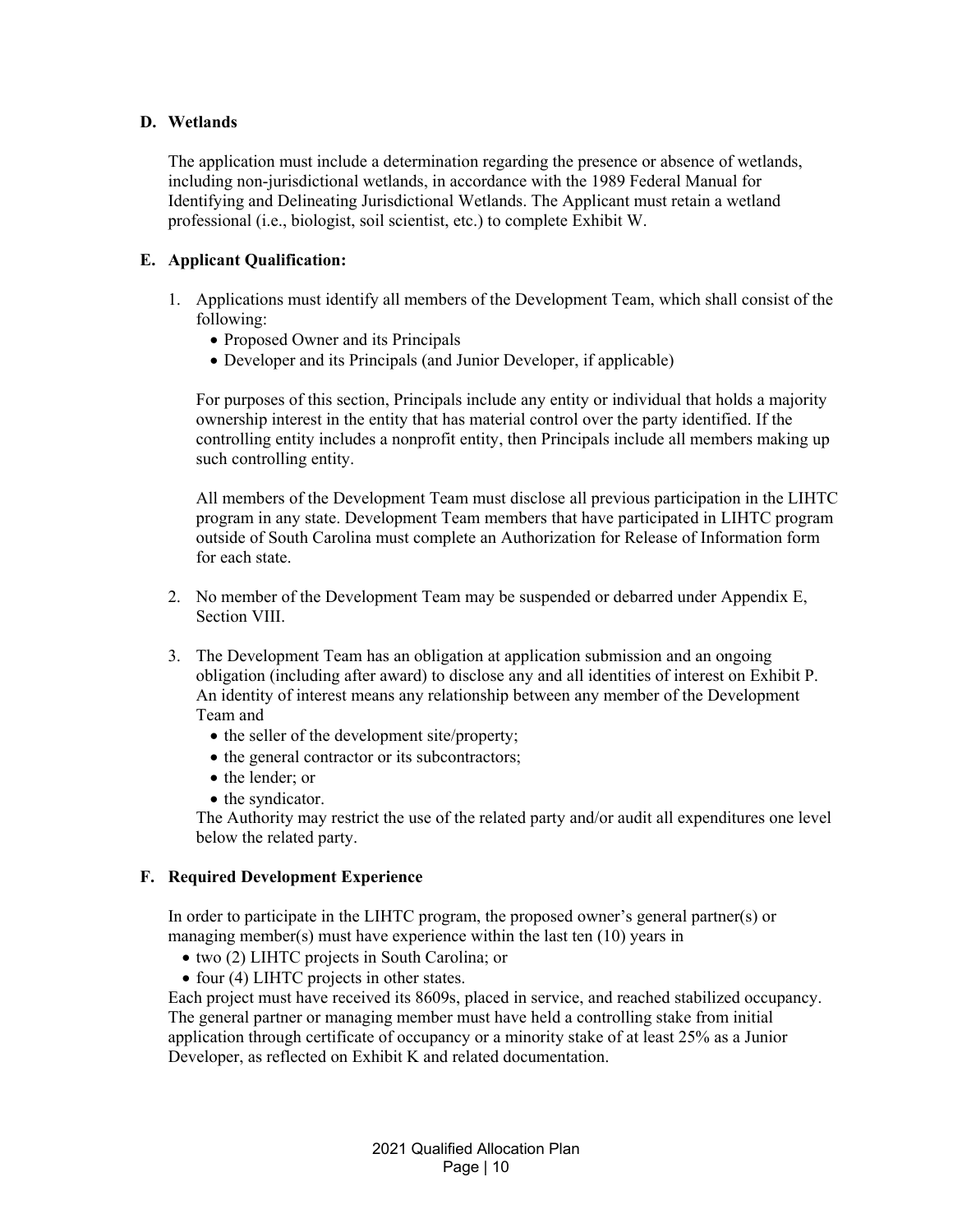The Authority may use other criteria as necessary to evaluate whether the Development Team has sufficient experience and capacity to successfully develop the project.

## **G. Required Management Experience**

- 1. The Application must identify the proposed management entity for the development and the application must include the entity's management plan. The proposed management entity must have at least three (3) LIHTC developments in their current portfolio that it has successfully and continuously managed for the past three (3) years as reflected on Exhibit Y and related documentation. Successfully managing means strict adherence to a detailed written management plan that addresses all of the following:
	- a. separation of duties and adequate supervision of employees;
	- b. senior management oversight and review through internal audits;
	- c. staffing dedicated to compliance reviews of tenant eligibility and programmatic documentation;
	- d. approval process for evictions by consensus of senior or regional managers;
	- e. physical inspection policies (frequency, generation of work orders, lease violations for housekeeping or other noncompliant resident behaviors);
	- f. recordkeeping (tenant certifications, annual owner certifications, HOME Rent Approvals, if applicable, etc.);
	- g. security of records containing personally identifiable and other protected information
	- h. marketing plan and marketing efforts;
	- i. reasonable accommodation plans and policies; and/or
	- j. procedures for addressing tenant complaints.
- 2. The Authority may notify a management company of being ineligible to be part of an awarded application. The reasons for ineligibility include low average occupancy rates, delays in returning vacant units to market ready condition, or other poor performance. If listed in a submitted or awarded application, the Applicant must find an eligible replacement.
- 3. The lead contact person for the management entity must be certified as a LIHTC compliance specialist by an eligible organization, including: the National Association of Home Builders, Nan Mckay, the National Affordable Housing Management Association, TheoPro Compliance & Consulting, Quadel Consulting, Spectrum Seminars, the National Center for Housing Management, Compliance Solutions (Zeffert & Co), Elizabeth Moreland Consulting, Novogradac & Company, Liz Bramlet Consulting, A.J. Johnson Consulting; and, Specialists in Housing Credit Management (SHCM), or any entity offering a functionally equivalent LIHTC certification.

## **H. Required Capacity:**

The Authority will assess the financial capacity of the individuals and/or entities proposed as managing members or general partners based on their financial statements. The Authority will accept only financial statements audited, reviewed, or compiled by an independent CPA on or after December 31, 2019. Statements prepared on the income tax basis or cash basis must disclose that basis in the report.

The Authority may disqualify a Development Team due to insufficient overall capacity to undertake additional commitments including but not limited to commencing construction timely, meeting the 10% expenditure test without an extension, placing in service without an extension or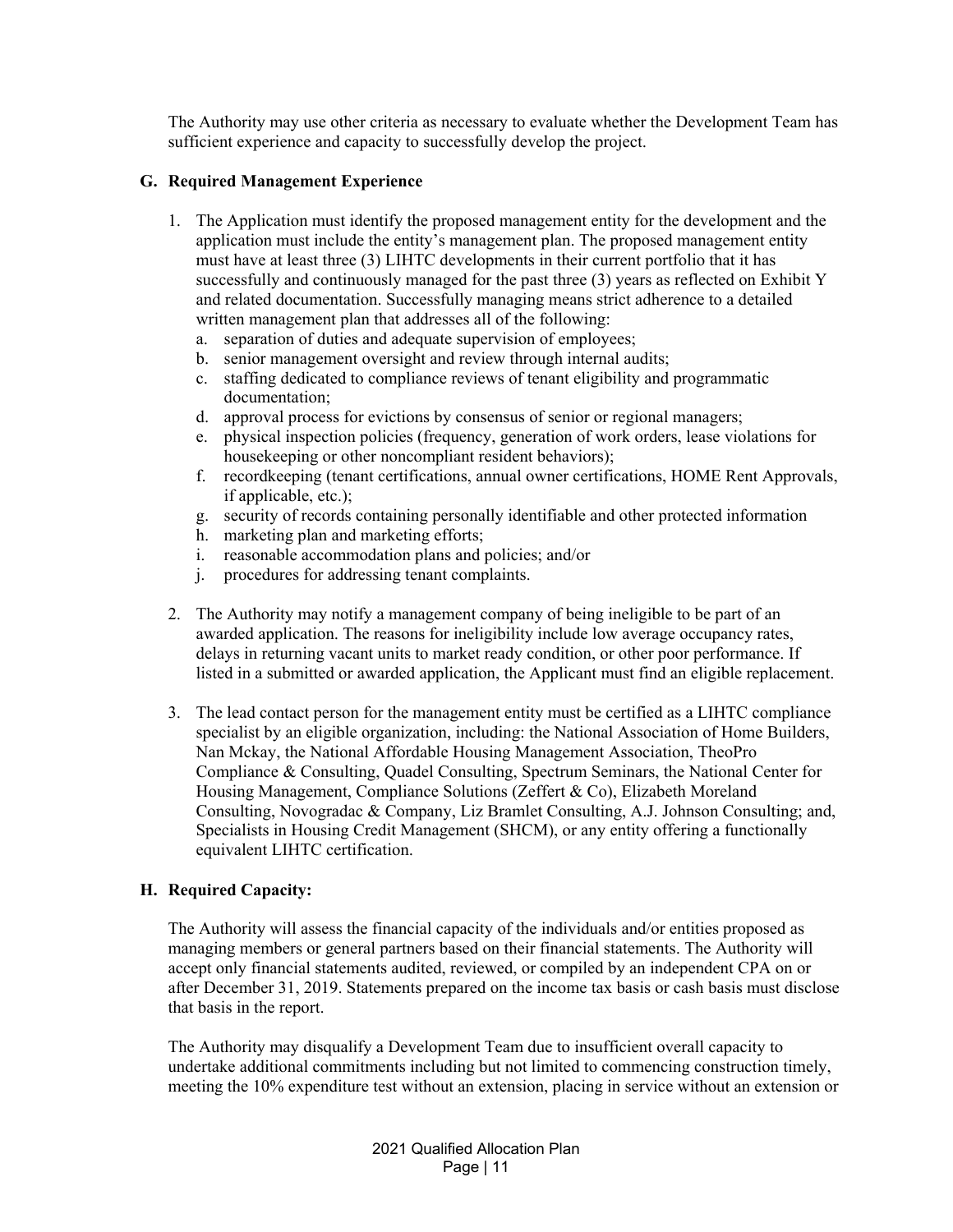exchange, having no projects with recaptured LIHTCs, and meeting other statutory completion deadlines.

## **I. Previous Year's Development Completion Status:**

Each member of a Development Team awarded in the preceding funding cycle must submit an executed Exhibit B and evidence of the construction loan closing and the recorded warranty or fee simple deed for such award(s) not later than June 3, 2021.

## **J. City/County/Legislative Notification:**

The applicant must send a letter via certified mail or by a commercial delivery service which meets the requirements to be considered a designated delivery service in accordance with 26 U.S.C.  $\S 7502(f)(2)$ , not later than the application deadline to:

- the highest elected official of the locality (i.e. Mayor or County Administrator),
- the State Representative and State Senator of the district in which the development is to be located, and
- each City/County Council member.

The notification letter must include the following:

- 1. The proposed Owner's name, phone number, and mailing address.
- 2. Development information
	- rehabilitation, new construction, adaptive reuse;
	- number of units:
	- acreage of proposed site;
	- targeting- family, elderly, etc.; and
	- address of proposed site.
- 3. The property is applying for LIHTCs and STCs.
- 4. A statement offering to meet and discuss the proposed development.

## **K. Mandatory Site Requirements**

The Authority may reject a site based on information submitted in the application, the site review findings, or other information.

- 1. At a minimum, the sites must comply with the following:
	- a. The surrounding area is residential or a mix of commercial uses appropriate to the targeted tenants; and
	- b. Water and Sewer utility tie-ins are accessible and within 500 feet of the parcel line as verified by a letter from the City/County official or utility provider.
- 2. The following detrimental characteristics will result in an application being disqualified:
	- a. Proposing to subdivide an existing development into two (2) or more developments.
	- b. Proposing more than one new construction phase of the same project in the same funding cycle regardless of the tenant targeting. This includes, but is not limited to, subdividing a single parcel in the same funding cycle or proposals from the same or related members of the Development Team located adjacent to, in proximity to, or directly across the street from another proposed site.
	- c. Sites where the Authority determines the slope/terrain is not acceptable for affordable housing development.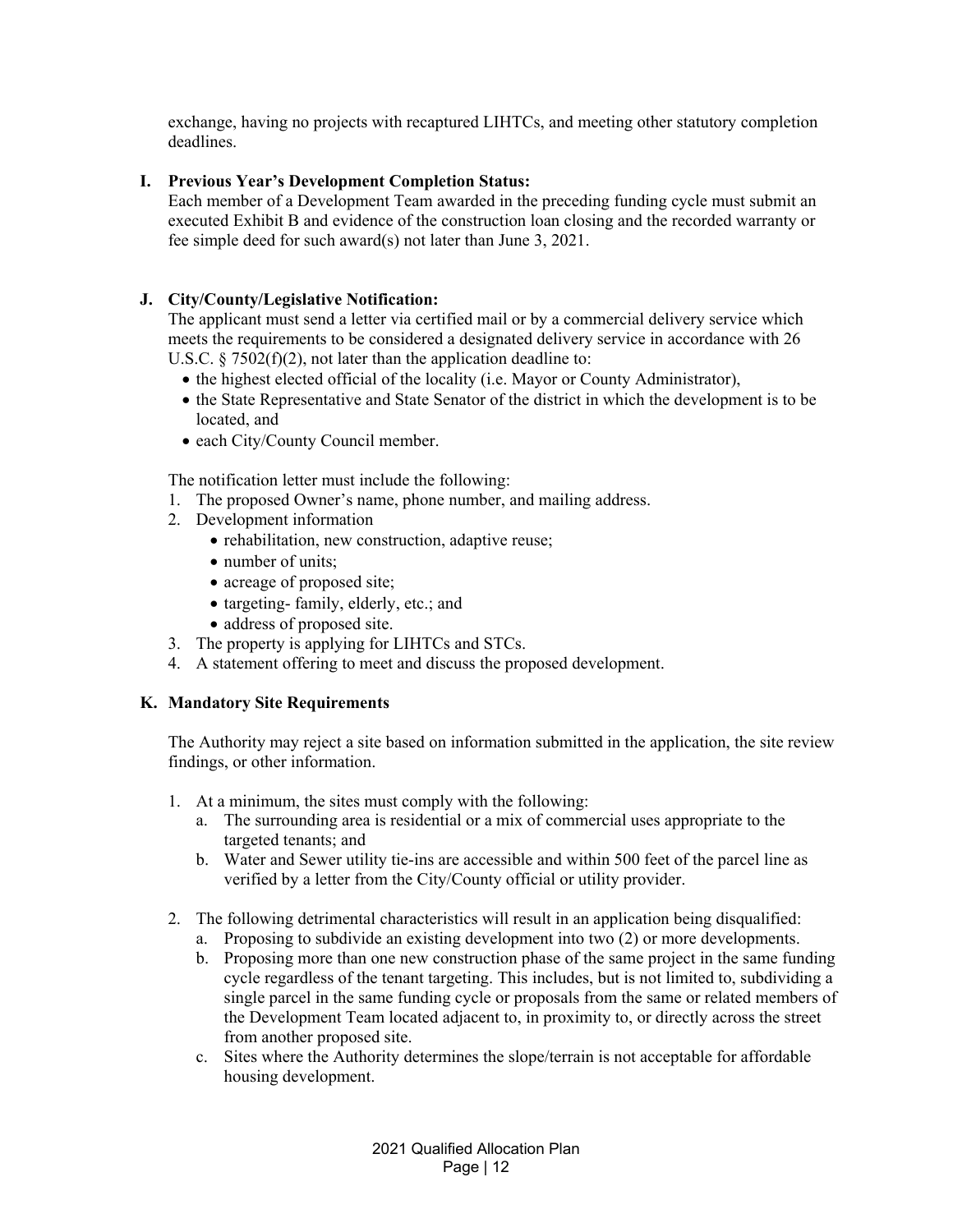- d. Any site listed on the National Priority List under the Comprehensive Environmental Response, Compensation, and Liability Act or that requires the execution of voluntary or involuntary cleanup agreements with Department of Health and Environmental Control or other third party organizations as noted in a Phase II environmental assessment report (unless fully completed).
- 3. The Authority may disqualify new construction applications based on the following. Distances indicated are the shortest straight line between the boundary or property lines.
	- a. Sites where a nearby active railroad causes excessive noise and vibration. The application should include a map showing the distance to any railroad tracks within 1,000 feet. Applications requesting HOME funds must submit a noise study meeting the applicable HUD requirements. All projects with HOME funds also will need to comply with the applicable HUD requirements for noise mitigation.
	- b. Sites within 2,500 feet of a civil airport or 15,000 feet of a military airfield if the site is located within the Runway Clearzone or Protection Zone (civilian and military airports) or Accident Potential Zone (military airports);
	- c. Sites within one-quarter (1/4) mile of the following:
		- an operating commercial beef/hog/chicken/turkey farm or processing plant;
		- a treatment, storage, or disposal facility for hazardous wastes, an active or inactive solid waste disposal facility and/or solid waste transfer facility; or
		- a sewage treatment plant;
	- d. Sites within 500 feet of the following:
		- commercial junkyard or salvage yard; trash heap, dump pile, or other eyesore;
		- above ground commercial bulk storage (any one tank over 1,500 gallons or multiple tanks exceeding 1,500 gallons total) or distribution facilities for propane/butane gas, hazardous chemical or petroleum/gasoline;
		- adult video/entertainment clubs and stores; or
		- operating industrial facility, including but not limited to steel manufacturers, oil refineries, ports, chemical plants, plastic manufacturers, automotive and engine parts manufacturers, food processing plants.

## **L. Market Requirements**

Proposed developments must be economically viable as justified by the market study findings and meet the following requirements:

- 1. **Capture Rate:** All developments must have a capture rate at or below 30%.
- 2. **Absorption/Lease-Up Periods:** Developments must have absorption/lease-up periods of 12 months or less.
- 3. **Same Market Area:** Applications may not be for the same tenant populations within the same defined market area of existing Authority funded developments (including but not limited to LIHTCs, tax exempt bonds, small rental development) that have vacancy rates greater than ten percent (10%) during the second and fourth quarter of the previous year's operations. The Authority may make exceptions if the reason is not a market issue.

The study must meet the requirements of Appendix A.

## **M. Targeting, Public Housing Agency Waiting Lists, and Average Income**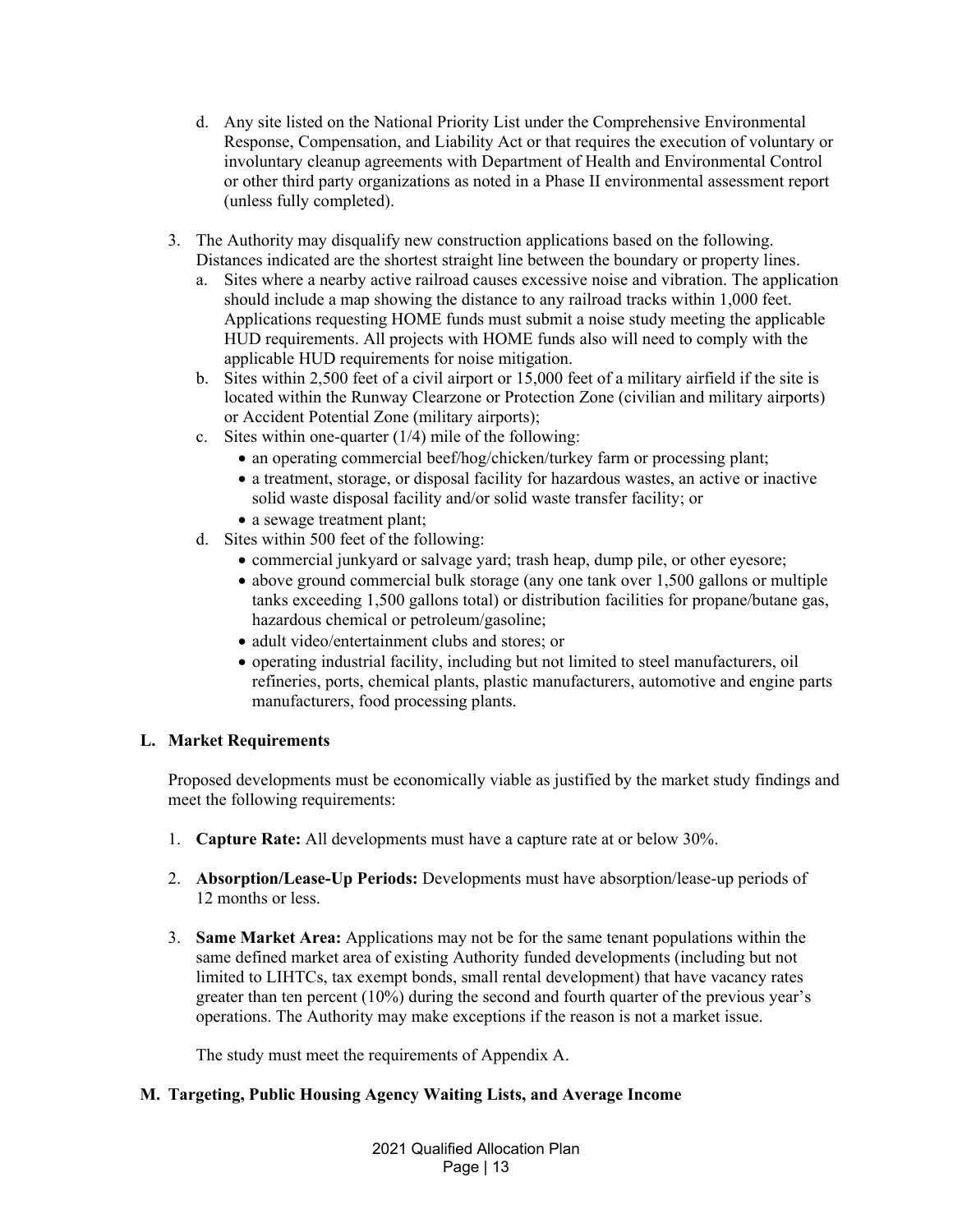- 1. The Application must state whether the development will target families or older persons as described below.
	- a. **Family Development**: For new construction developments, at least
		- twenty-five percent  $(25%)$  of the low-income units must contain three (3) or more bedrooms and
		- $\bullet$  ten percent (10%) must be one (1) bedroom, studio, or single room occupancy.
	- b. **Older Person Development**: All new construction developments are limited to studios, one (1) bedroom or two (2) bedroom units and must be accessible by elevator for all floors above ground level.
- 2. All developments must serve individuals on Public Housing agency waitlists. After award, the Owner must send a letter to the PHA confirming it intends to serve individuals on the PHA waiting lists.
- 3. Applications awarded in 2021 may utilize the average income minimum set-aside. Projects may not
	- contain market-rate units,
	- propose average designations exceeding 60% of area median income (AMI) for any bedroom type (pro-rata distribution), or
	- change a unit designation without Authority approval.

The Authority may waive the foregoing, if necessary, for a rehabilitation application to better fit the household incomes of in-place tenants.

For projects with more than one building, owners must select that each building is part of a multiple building set-aside on the IRS Form(s) 8609.

## **N. Size Requirements**

New construction developments in any county may not consist of fewer than 40 affordable units and new construction developments may not consist of more than the following based on its county grouping:

| Group A Counties: | 90 units |
|-------------------|----------|
| Group B Counties: | 48 units |
| Group C Counties: | 60 units |

## **O. Maximum LIHTCs Per Unit**

The Authority will post maximums for the 9% LIHTC along with the syndication survey results.

### **P. Mandatory Design Criteria**

Projects must comply with the applicable minimum design requirements, including for application submission, in Appendix B.

### **Q. Minimum Rehabilitation Hard Costs and Permanent Displacement**

1. The PNA for rehabilitation projects must show a minimum of \$40,000 per unit in hard construction costs, excluding major systems that have been replaced within the past seven (7) years. At least \$20,000 must be attributed to the interior of the units.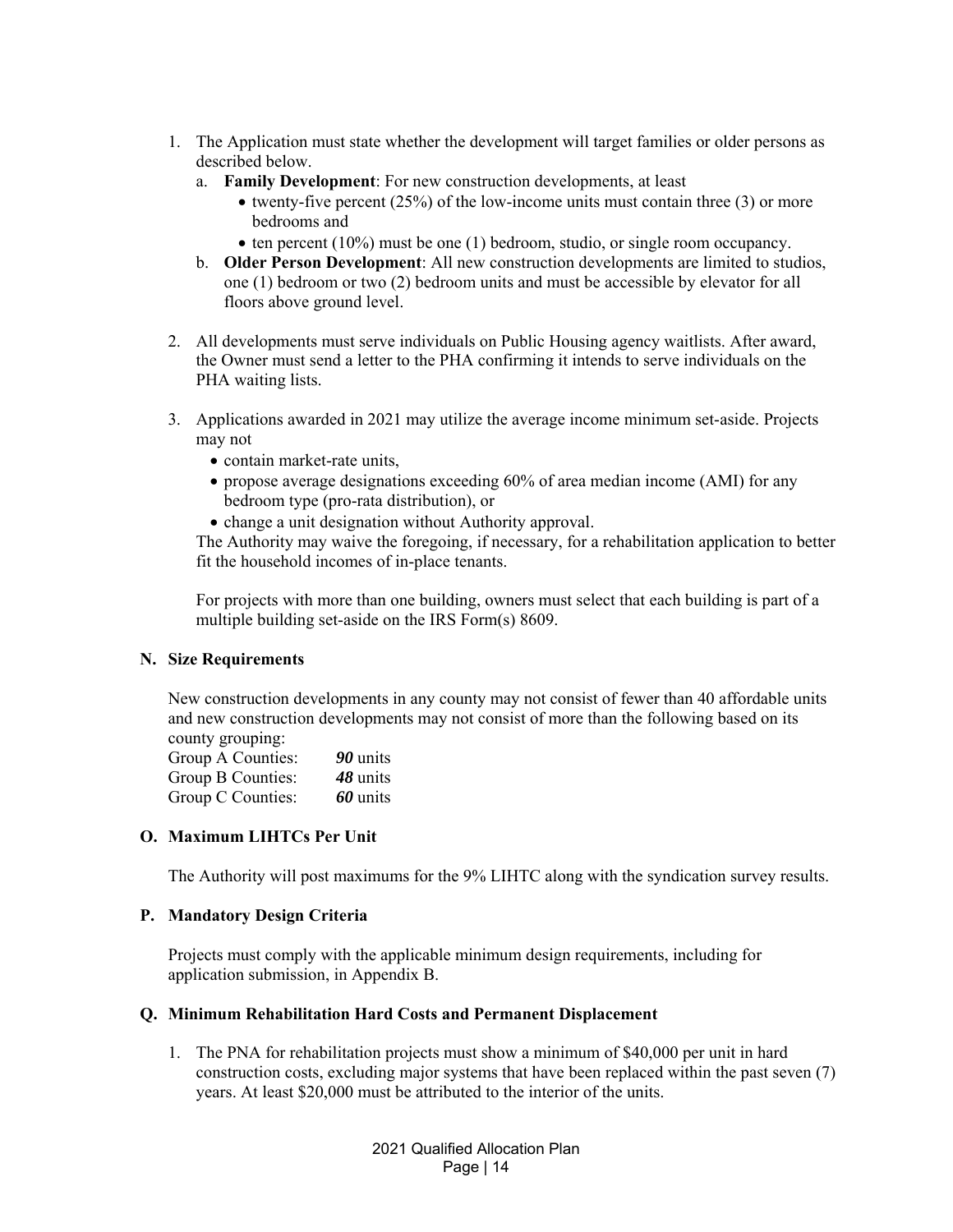- 2. Buildings in senior projects with units entirely on floors above the ground level must install elevators. The application must support the costs reflected in the application.
- 3. No more than ten percent (10%) of the existing tenants may be permanently displaced. Projects involving permanent displacement are ineligible for HOME funds.

## **R. STC and Authority-Administered HOME Funding**

- 1. Applications for LIHTCs also are requesting STCs.
	- a. The Authority will determine why an award of STC either is necessary or will benefit the tenants (including, but not limited to, reduced rent).
	- b. Projects must have restricted rents that do not exceed 30% of income for at least:
		- 40% of units occupied by households with incomes of 60% or less of AMI, or
		- 20% of units occupied by households with incomes of 50% or less of AMI.
	- c. The Authority will take into consideration local support for the application.
- 2. The requirements to apply for HOME funds are in Appendix D.

### **S. Financial Underwriting**

#### **1. Development Costs**

- a. The Authority will
	- determine which new construction projects show development budget amounts outside the standard deviation, and
	- require all such applicants to provide explanations.

Inability to explain the costs may result in disqualification of the application.

b. The Authority will evaluate development costs and may adjust costs for reasonableness, necessity, and eligibility or disqualify applications not reflecting an efficient use of LIHTCs.

### **2. Basis Boost**

The Authority has determined that all areas of the state are eligible for a boost in eligible basis of up to 130%.

## **3. Reserve Requirements**

### a. **Operating Reserves**

Developments with loans from RD may satisfy the operating reserve requirement by establishing and maintaining the RD-required operating and maintenance capital reserve account. Developments not subject to the RD reserve requirements must establish and maintain minimum operating reserves equal to six (6) of:

- projected operating expenses; and
- must-pay debt service.

The reserve must be funded prior to issuance of 8609s and must be maintained throughout the compliance period. Reserves must remain with the property at the time of the investor exit.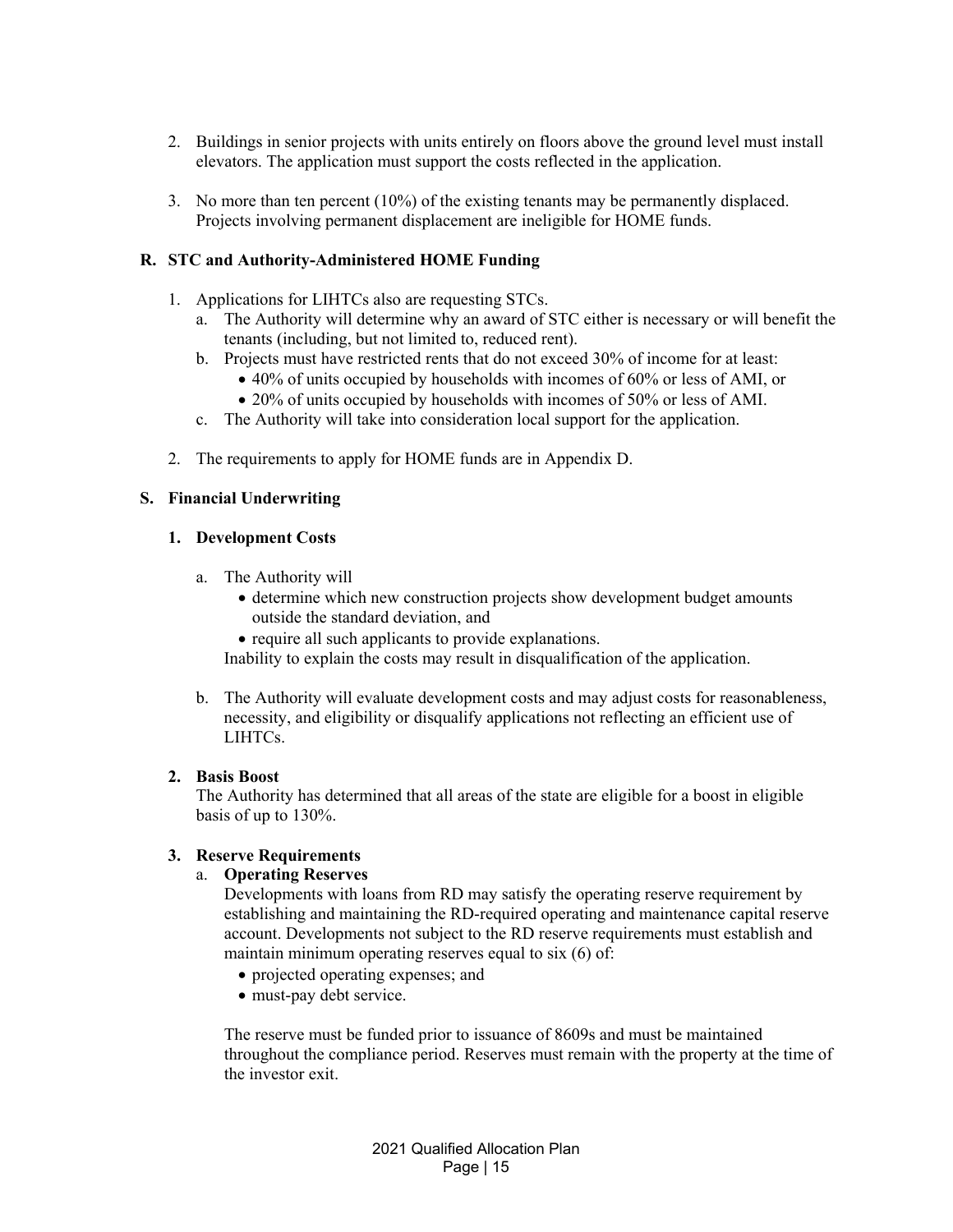## b. **Replacement Reserves**

Developments must establish and maintain minimum replacement reserves throughout the compliance period of \$300 per unit annually. Any additional reserves must be required by the syndicator and verified in writing and may not exceed \$450 per unit annually or the RD-required minimum. The reserves must be reflected in the development's annual audited financial statements.

 Replacement reserves must be funded with annual deposits from operational cash flow (not pre-funded) during the initial twenty (20) years.

- **4. Maximum Developer Fees, Developer Overhead, and Consultant Fees** (the "Fees") The sum of Fees may not exceed the following:
	- a. **New Construction** the lesser of fifteen percent (15%) of Total Development Costs less Land, Consulting Fees, Developer Fees, Developer Overhead, Other Developer Costs and Reserves, or:
		- $\bullet$  \$15,000 per unit up to 48 units
		- $\bullet$  \$14,000 per unit for units 49-60
		- $\bullet$  \$13,000 per unit for units 61-90
	- b. **Rehabilitation** the lesser of twenty-five percent (25%) of the line-item for hard construction costs or \$650,000.
	- c. The maximum amount of Fees is capped at award and may not increase thereafter.

## **5. Deferred Developer Fee**

- a. Developer fees can be deferred to cover a gap in funding sources when:
	- The entire amount will be paid pursuant to the standards required by the Code to stay in basis;
	- The deferred portion does not exceed twenty-five percent (25%) of the total at application submission;
	- Payment projections do not jeopardize operations; and
	- The application includes a statement describing the terms of the deferred repayment obligation, any interest rate charged, and the source of repayment.
- b. Nonprofit organizations must include a resolution from their Board of Directors authorizing a deferred payment obligation from the development.
- c. The submitted cost certification must include a Note evidencing the principal amount and terms of repayment of any deferred repayment obligation.

## **6. Contractor Cost Limits and Cost Certification**

The combined total of Contractor Profit, Overhead, and General Requirements (the "Contractor Fees") shall be limited to fourteen percent (14%) of Hard Construction Costs, of which  $6\%$  is contractor profit,  $2\%$  is overhead and  $6\%$  is general requirements. For new construction developments, the contractor contingency may not exceed five percent (5%) of hard construction costs. For rehabilitation and adaptive reuse developments, the contractor contingency may not exceed ten percent (10%) of hard construction costs.

At placed in service, all awarded Development Teams must submit a Contractor Cost Certification as to the actual costs incurred in construction of the project. A CPA must perform an audit and issue an opinion letter in accordance with Generally Accepted Accounting Principles and Generally Accepted Auditing Standards and execute the CPA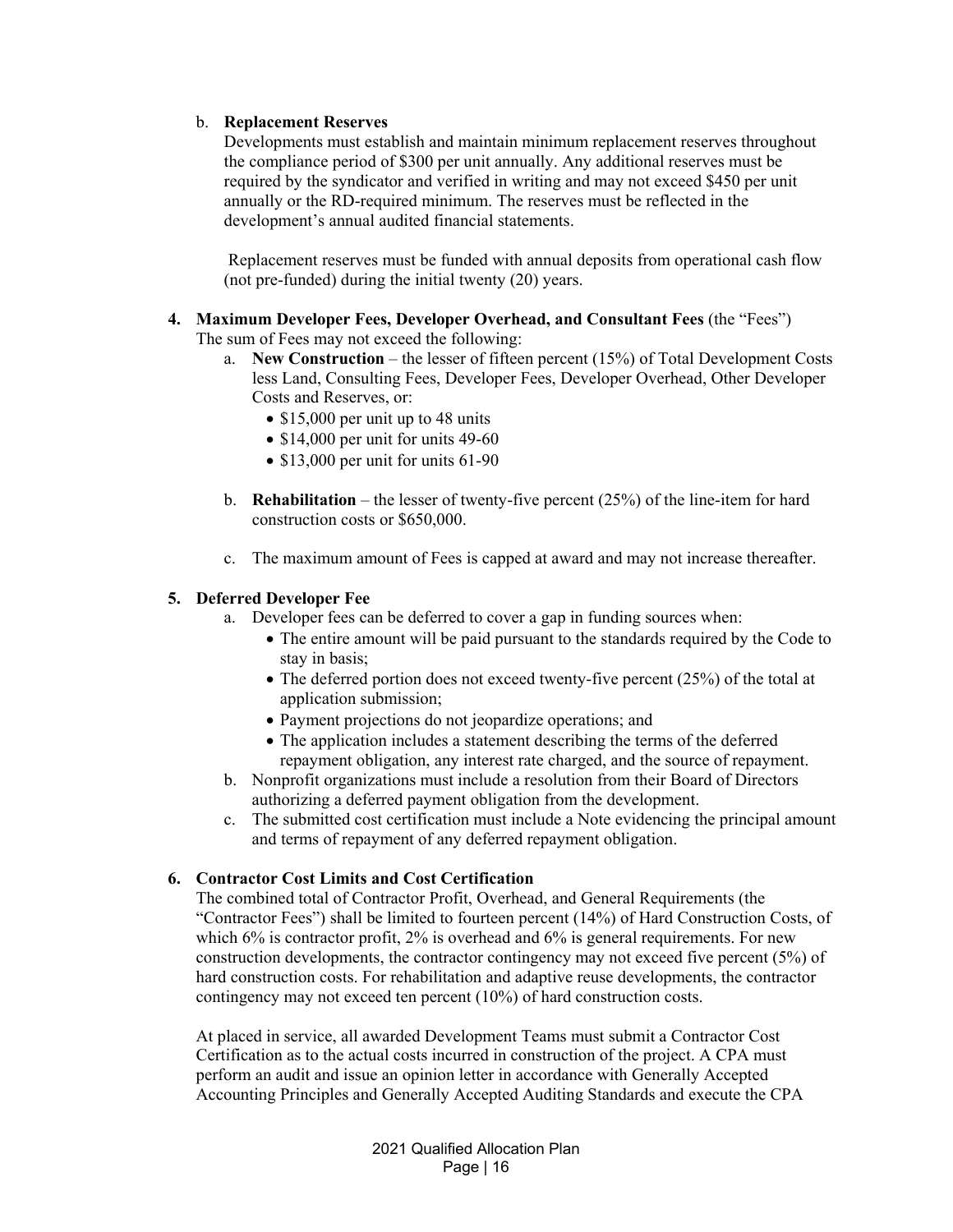Certification Form. The Cost Certification will include an audit opinion letter from a CPA certifying the contractor's actual costs. The Authority will use industry standards to determine the total actual allowable cost for construction and may reduce the LIHTC allocation.

### **7. Annual Operating Expenses**

All applications must submit projected annual operating expenses between \$3,000 and \$3,500 per unit per year, excluding reserves, property taxes, and the annual compliance monitoring fees.

## **8. Appraisals**

The Authority will engage one or more appraisers to perform an appraisal meeting the following requirements for each application. Appraisals must conform to the Uniform Standards of Professional Appraisal Practice.

- a. For new construction developments, land value will be based on either
	- similar land sales in the sub-market, or
	- the value of the "land only" portion of improved sales in the sub-market with common zoning characteristics,

without regard to any contemplated improvements/restrictions. Such sales may not be exclusive to previous LIHTC developments.

- b. For acquisition/rehabilitation developments, land value and "as is" building(s) value will be reported separately. As-Is Building Value will be provided both
	- as if market rents are in place, not considering the unique aspects of below-market financing, federal subsidies and/or LIHTCs in this value estimate, and
	- based on current restricted rents (not post rehab) taking into consideration the unique aspects of below-market financing, federal subsidies and/or LIHTCs in this value estimate.
- c. For RD funded developments only, the values for "As-Is, Restricted Rents" and "Interest Credit Subsidy" will be added together to arrive at the appraised value. If a property's acquisition price exceeds the appraised value using this method, the Authority will write down the purchase price to the appraised value. If the purchase price includes acquired reserves (cash), the reserves should be deducted from the purchase price before the comparison to appraised value.
- d. The appraisal will disclose and quantify the valuation loss attributable to detrimental characteristic(s) in close proximity to the development being appraised.

If the appraisal does not substantiate the purchase price submitted in application, the Authority may decrease the amount proposed in the application to match the appraised value. Developments not meeting minimum underwriting requirements or found to be financially infeasible as a result of this reduction will be disqualified.

### **9. Debt Coverage Ratio**

The development's first year DCR must be within the range of 1.15 to 1.45. A proposed development may exceed the maximum for financial feasibility purposes, but the Authority will use the maximum when calculating the LIHTCs. The pro-forma must demonstrate maintaining not less than a 1.10 DCR throughout the first 20 years of operations.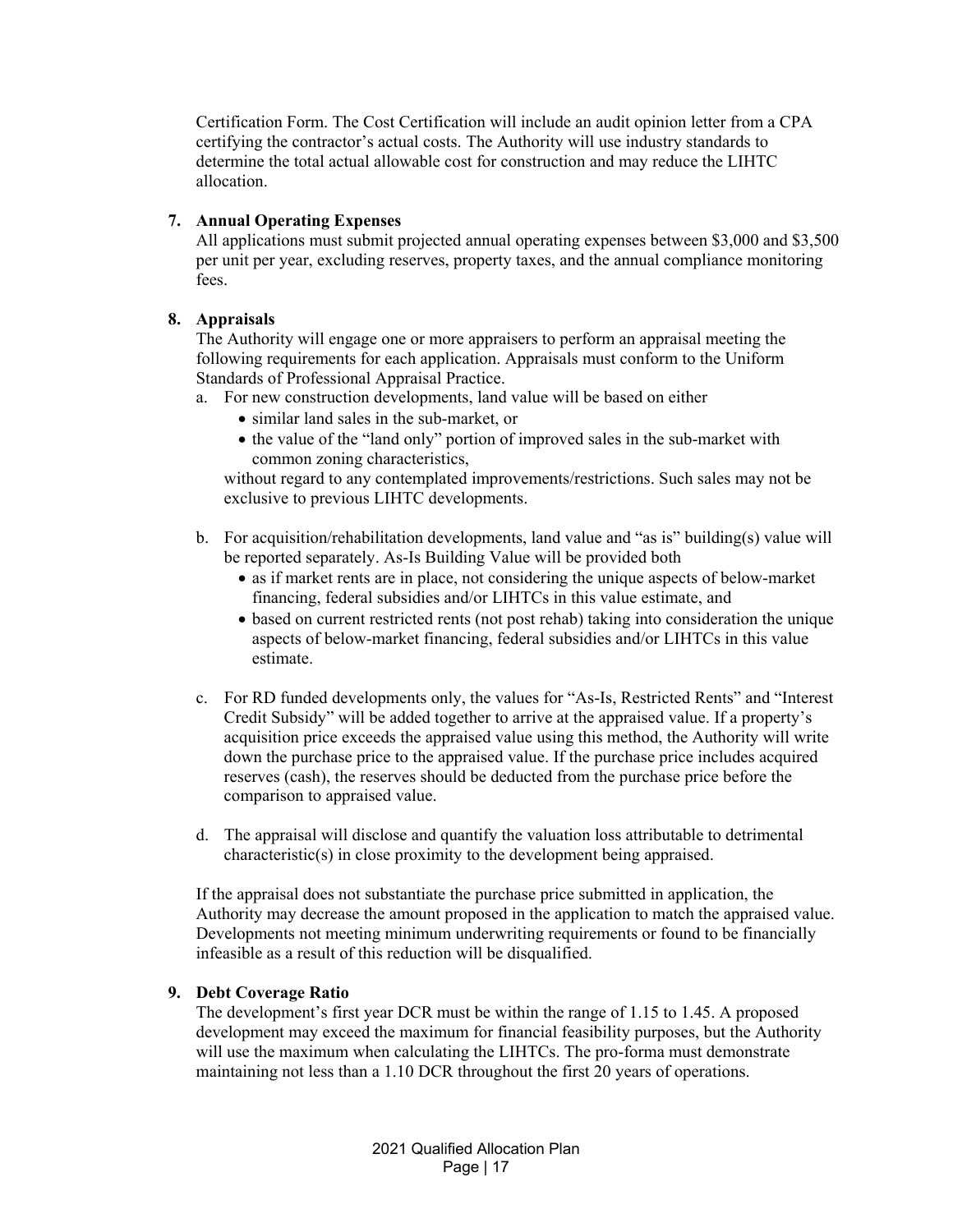The Authority will waive the 1.45 restriction if the initial projected annual Cash Flow/Unit does not exceed nine hundred dollars (\$900).

#### **10. Expense Coverage Ratio**

For developments without repayable debt, the initial Expense Coverage Ratio must be a minimum of 1.10 and the initial projected annual cash flow per unit may not exceed \$900.

#### **11. Funding Sources**

Applications with "soft loans" (e.g., AHP, Deferred Developer Fees, etc.) must adequately explain the repayment terms. Income generated by a property during the construction or rent up period may not be used as a funding source.

If the development is eligible for historic tax credits, the application must include a detailed narrative description of the calculation of eligible basis for the historic credit.

### **12. Permanent Financing**

- a. Applications must include a letter of intent for all permanent financing sources. The Authority will underwrite debt from a bank or other private sector lender at the amount determined based on a survey of lenders. The letter must clearly state:
	- i. the term;
	- ii. the amortization period;
	- iii. how the interest rate will be indexed;
	- iv. the current rate at the time of the letter;
	- v. the anticipated principal amount of the loan; and
	- vi. the lien position.
- b. All permanent loans must have a term of at least fifteen (15) years. No balloon payment may be due prior to fifteen (15) years after conversion to permanent. All permanent loans must amortize so that debt service is paid in equal installments over a period between thirty (30) and forty (40) years (fifty (50) years for RD properties).
- c. All cash flow loans and related party loans will be considered additional deferred developer fee and included for purposes of the 25% deferral limit.

#### **13. Annual Rent, Expense Trends and Vacancy Rates**

The Authority will increase rents two percent  $(2%)$  annually and operating expenses three percent (3%) annually. The vacancy rate will be the greater of seven percent (7%) or as represented in the market study.

### **14. Other Income**

Application must clearly specify any projected income from services or charges other than monthly rental of units. Other Income projections may not exceed three percent (3%) of the total potential annual rent.

#### **15. Brokering / Reselling of Services to Tenants**

Applications may not include revenue and expenses resulting from acting as a broker or reseller of services to tenants.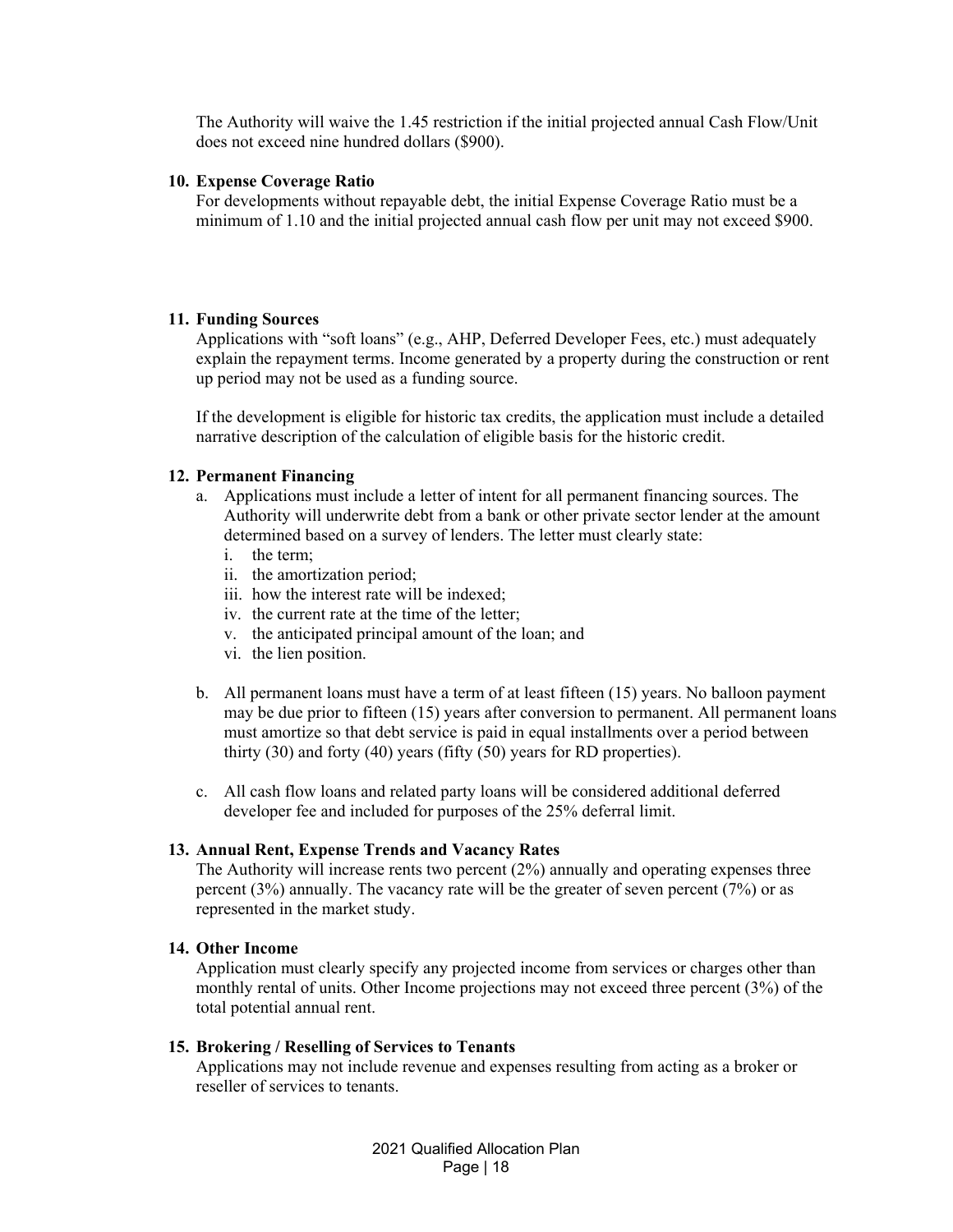### **16. Minimum Hard Cost Requirement**

Applications must reflect a minimum hard cost ratio of not less than sixty-five percent (65%) of total development costs.

Hard Costs are the following line items on the development cost budget in the Application:

- Land
- Existing Structure
- Demolition
- Other (Land & Buildings)
- On Site Improvement
- Off Site Improvement
- Other (Site Work)
- New Building
- Rehabilitation
- Accessory Building
- Contractor Contingency

### **17. Rent Allowances for Project Based Rental Developments**

Developments with HUD approved Housing Assistance Payments contracts or RD approved rental assistance contracts may increase the contract rents.

Applications for projects with RD contracts must submit a letter from the Columbia RD Office approving and setting rents above the approved contract rents.

#### **18. Syndication Information**

The Authority will underwrite federal and state LIHTC investment using syndication rates determined based on a survey of equity providers and will post the results no later than 60 days before the full application deadline.

### **19. Ground Leases**

The Authority will underwrite debt related to the lease at the lesser of its actual terms or the annual debt service produced by amortizing the appraised value of the land at the same rate and terms as the permanent loan over a term of 50 years. The DCR rules in this QAP will apply.

### **VI. NEW CONSTRUCTION SCORING CRITERIA**

### **A. Positive Site Characteristics**

Applications may be awarded up to *60* points for the following positive site characteristics.

l. Up to *40* points for the site's Census tract score on the Palmetto Opportunity Index (POI), as indicated in Appendix C. "Very High" will receive 40 points "High" will receive 30 points "Moderate" will receive 20 points "Low" will receive 10 points "Very Low" will receive 0 points If the proposed development is located in more than one tract, the score will be the lowest.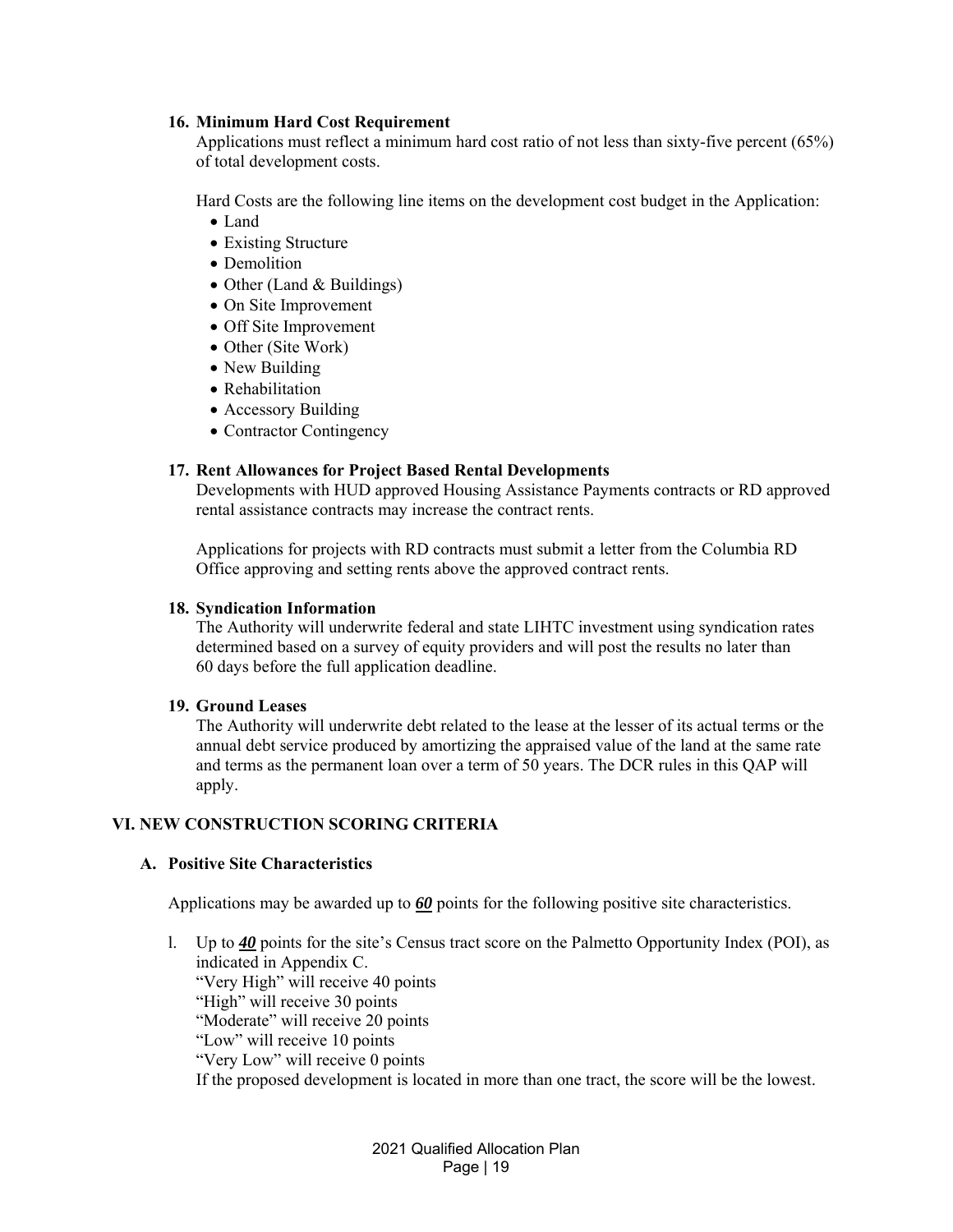2. Up to *10* points based on the number of jobs paying between \$1,251 and \$3,333 per month in a one-mile radius for Group A counties and a two-mile radius for Groups B and C, as displayed on the U.S. Census Bureau's OnTheMap tool for the Longitudinal Employment Household Dynamics database.

Applications will earn points as follows:

- 10 points for at least 5,000 jobs.
- $\bullet$  8 points for 4,000 to 4,999 jobs.
- $\bullet$  6 points for 3,000 to 3,999 jobs.
- $\bullet$  4 points for 2,000 to 2,999 jobs.
- $\bullet$  2 points for 1,000 to 1,999 jobs.
- 4. *5* points for being located entirely within a Qualified Opportunity Zone (QOZ).
- 5. *5* points for not being located in a Racially or Ethnically Concentrated Area of Poverty (R/ECAP) as defined by the U.S. Department of Housing and Urban Development.

## **B. Land Donation**

*5* points if a local government owns the proposed project real estate as of the preliminary application deadline and the application shows no more than \$5,000 in the cost line-items for land and buildings. The local government must have owned the real estate since at least September 30, 2020 and not have purchased or received any portion from a Principal.

### **C. Affordability**

- 1. Applications will earn *10* points based on an agreeing to comply with the applicable limits in the matrix below.
	- For average income, the percent shown is the average AMI among the units' designations.
	- For an original minimum set-aside (40% at 60% or 20% at 50%), at least 20% of the units must be affordable to and occupied by households at the AMI shown.

| County              | <b>Minimum Set-Aside Election</b> |          |
|---------------------|-----------------------------------|----------|
| <b>Income Level</b> | <b>Average Income</b>             | Original |
| High                | 54%                               | 30%      |
| Moderate            | 56%                               | 40%      |
| Low                 | 58%                               | 50%      |

The county income levels are as follows:

- High- Beaufort; Berkeley; Calhoun; Charleston; Dorchester; Fairfield; Greenville; Lancaster; Lexington; Pickens; Richland; Saluda; York
- Moderate- Aiken; Anderson; Chester; Darlington; Edgefield; Florence; Georgetown; Horry; Kershaw; Oconee; Spartanburg; Sumter; Union
- Low- all others

Any units targeted to 20% AMI for purposes of the Supportive Housing criteria may also count towards the requirements of this section. If a reduction in rents or extension of affordability period results in the development becoming financially unfeasible, the Authority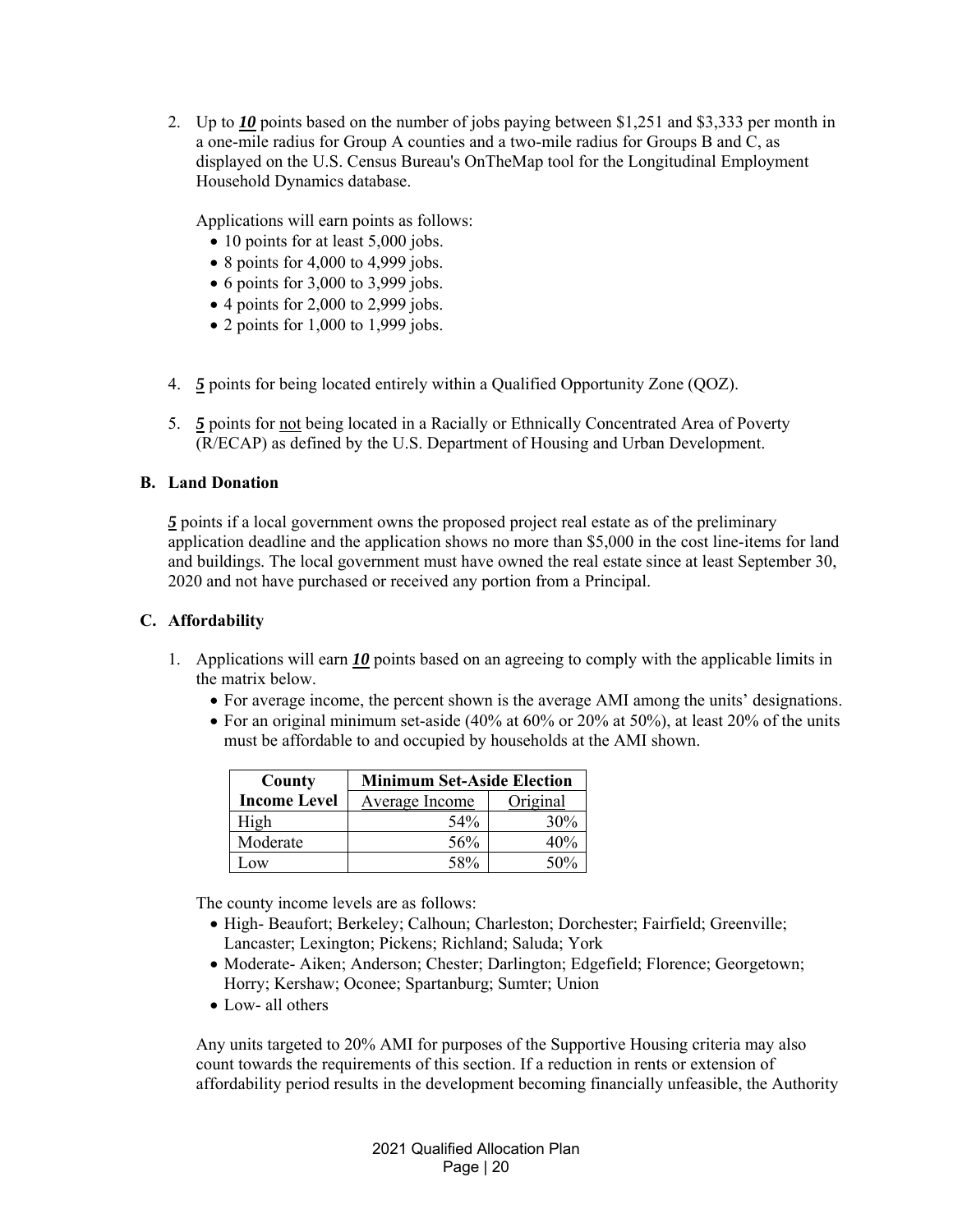may modify elections during underwriting. The Application will not receive points as originally requested.

- 2. *5* points if the application includes a notarized letter signed by the proposed owner of the property affirming a knowing and voluntary waiver of the right to request a qualified contract from the Authority for the duration of the extended use period.
- 3. *5* points to any application where no member of the Development Team has had an ownership interest in any property that requested a qualified contract unless the owner can prove that
	- a. the property was sold or transferred by the member to the owner requesting the qualified contract before September 18, 2019; or
	- b. the member was contractually obligated to request the qualified contract prior to September 18, 2019, as verified by an independent third party and the Authority's review of the applicable documentation.

## **D. Affordable Housing Shortage**

- 1. Up to *10* points based on the shortage of affordable housing in the county:
	- 10 points Beaufort
	- 8 points Georgetown, Greenville, Greenwood, Richland
	- 6 points Charleston, Laurens, Oconee, York
	- 5 points Allendale, Anderson, Bamberg, Cherokee, Chesterfield, Dorchester, Horry, Jasper, Lexington, Marlboro, Orangeburg
	- 4 points Abbeville, Aiken, Berkeley, Clarendon, Colleton, Kershaw, Pickens, Spartanburg
	- 3 points Darlington, Florence, Lancaster, Marion, Sumter, Union
	- 2 points Calhoun, Dillon, Fairfield, Hampton, Williamsburg
	- 1 point Barnwell, Chester, Edgefield, Lee, McCormick, Newberry, Saluda
- 2*. 5* points to a project that is located in a county that did not receive a 9% LIHTC award in 2016, 2017, 2018, 2019, or 2020.

### **E. Funding Sources and Property Taxation**

*5* points if Authority-awarded sources (including equity for the LIHTC and STC) are less than 70% of the total.

## **F. Sustainable Building**

Applications will earn 5 points for committing to meet green and energy efficiency sustainable building requirements for one of the following sustainable building certifications:

- 1. Enterprise's Enterprise Green Communities certification program (following Enterprise Green Communities protocol under the guidance of an Enterprise Qualified TA provider);
- 2. US Green Building Council's LEED for Homes certification program;
- 3. Home Innovation Research Lab's National Green Building Standard, meeting Bronze level or higher; or
- 4. Southface Energy Institute and Greater Atlanta Home Builders Association's EarthCraft certification programs, based on development type.
- 5. High Performance Building Council of the BIA of Central SC, Certified High Performance (CHiP) HOME Program

The application must include a certification from a responsible green and/or energy professional affiliated with the certifying party selected that the project will meet such requirements.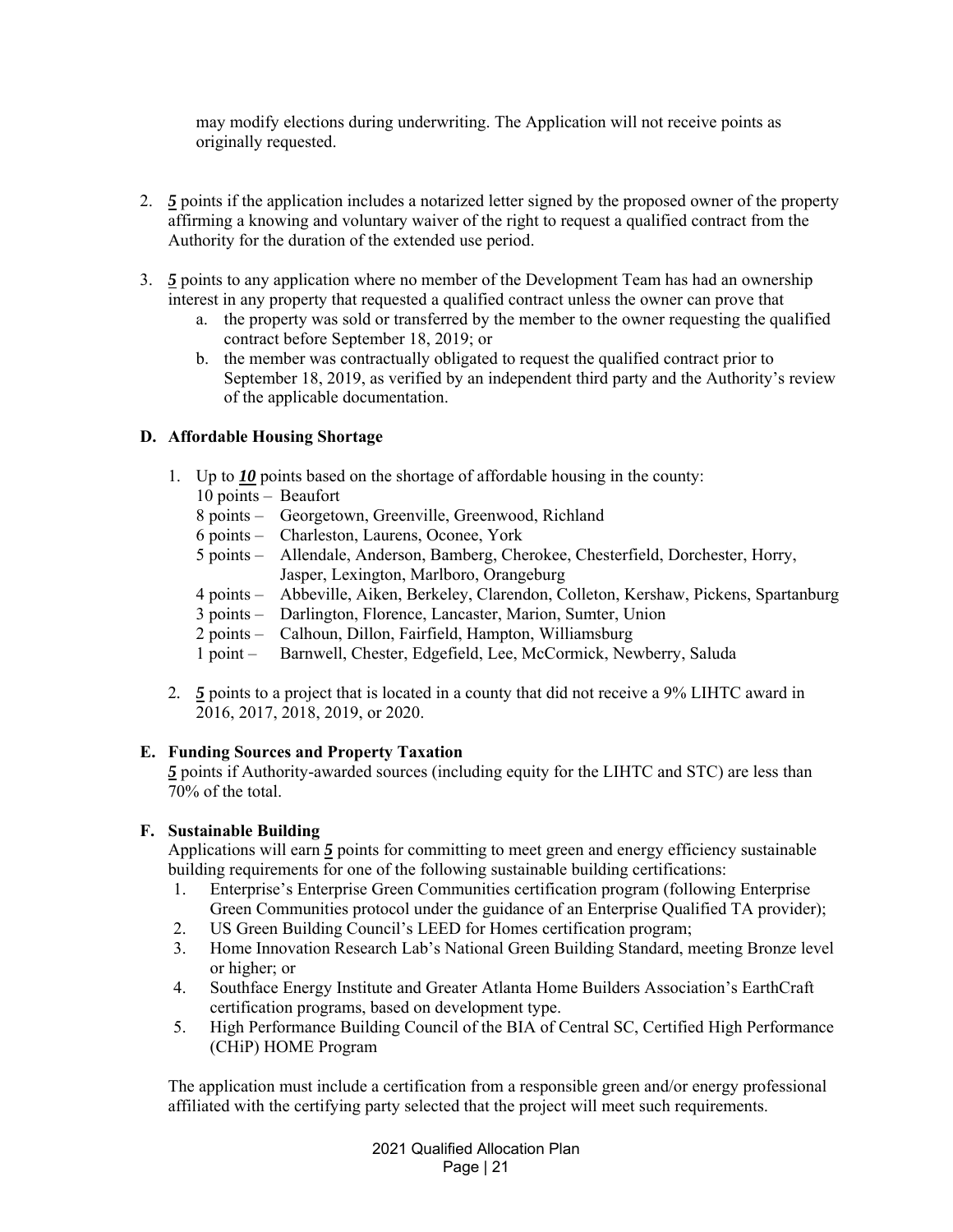## **G. Leveraging**

Applications may earn up to *5* points for documented support from a city, county, or other local government. Funding may be appropriated directly by a public entity and/or awarded by a nonprofit organization financially supported by a local government, such as a local housing trust fund.

Only the following sources of support qualify for the additional points:

- HOME or Community Development Block Grant (CDBG) funds;
- established local government housing development program grants or loans with interest rates below Applicable Federal Rates (AFR);
- public foundation grant funds from an affiliate of a local government;
- a long term ground lease from a government entity for nominal consideration as valued by the appraised value of the land less the consideration;
- the documented cost of infrastructure improvements or amenities funded in full by a governmental entity that are located on or adjacent to the project site that will serve the tenants and which will be constructed after application submission and completed prior to the development placing in service; and/or
- other support approved by the Authority in response to a request submitted in advance of the application deadline

The application must list the source(s) as a loan(s) and include an executed commitment letter reflecting a term of at least twenty (20) years and an interest rate less than or equal to one percent  $(1\%)$ .

Applications will earn points based on the total amount or value of support committed per lowincome unit (excluding an employee/manager's unit):

- *5* points for at least \$8,000
- *4* points for between >\$5,500 and <\$7,999
- $\bullet$  3 points for between  $>$ \$3,500 and  $\le$ \$5,499
- $\bullet$  2 points for between  $> $2,000$  and  $< $3,499$
- *1* point for between \$1 and <\$1,999

## **H. Revitalization or Local Policies**

- 1. An application will receive up to *10* points for the following for the following concerted community revitalization plan (CCRP) components:
	- a. *2* points for map of the area and a thorough description of the community, including:
		- a justification for why the area is neither too large to be a target for concerted investment nor too small to represent a meaningful section of the community;
		- a thorough description of the physical, economic, and demographic characteristics of the community;
		- a comprehensive survey of community amenities that currently exist, including employment, commercial facilities, transportation options, and public amenities; and
		- a record of all residential, commercial, industrial, and/or civic developments that have taken place over the last five years.
	- b. A plan for the next five years of investment in the community, including: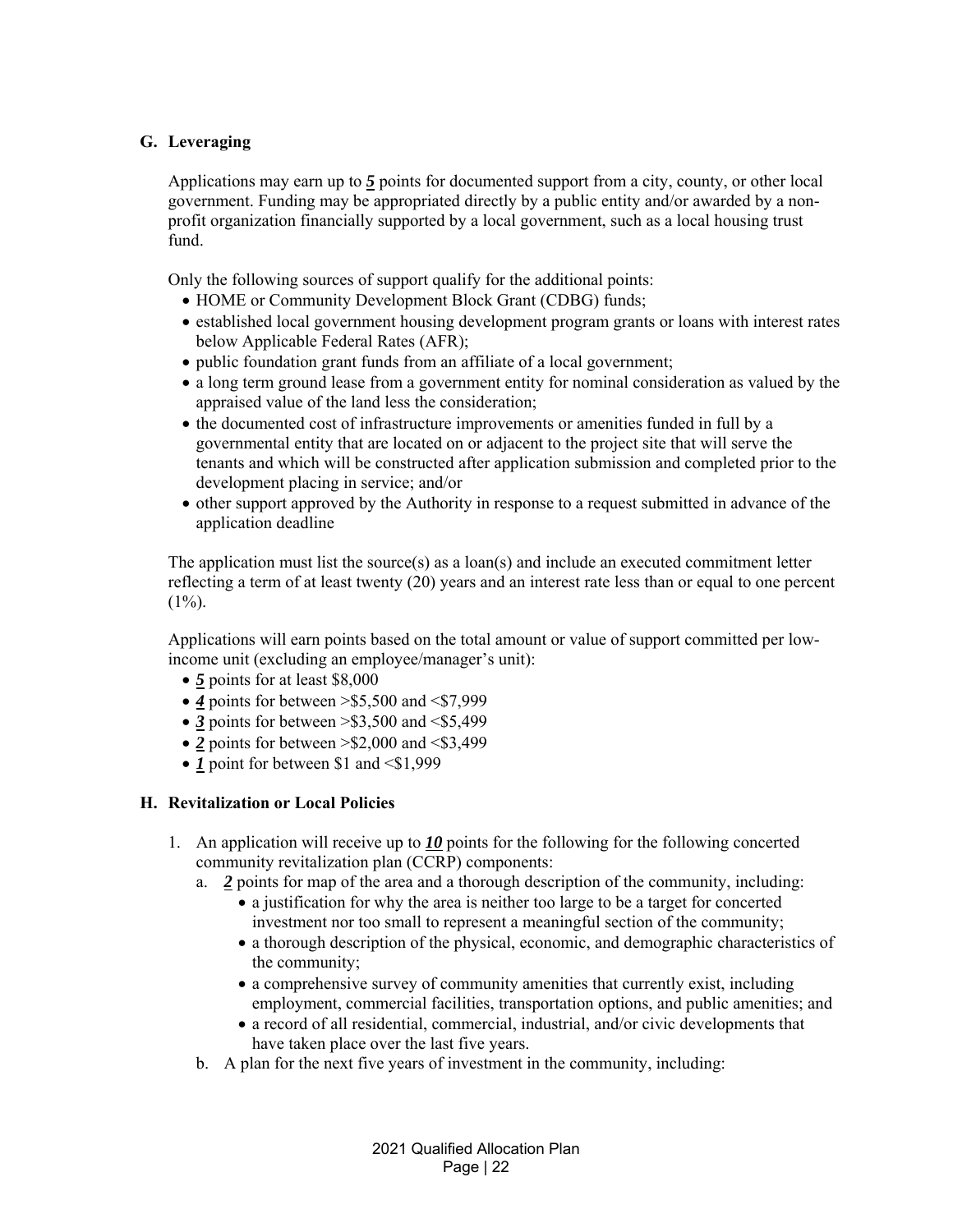- *1* point for any planned residential, commercial, retail, industrial, and/or civic developments or as related service improvements and other accomplishments demonstrating broad-based revitalization activity in the area;
- *1* point for a detailed description of all funding sources committed to community redevelopment;
- *1* point for a plan to utilize sustainable mixed-income policies to prevent the concentration of poverty;
- *1* point for an accounting of the potential barriers to success and how to overcome them.
- c. *2* points for documentation showing the CCRP was developed involving extensive input from the general public, elected officials, and private stakeholders.
- d. *2* points if at least one building in the development would be located in a QCT.
- 2. Alternatively, for *5* points, the application may include a letter detailing measures taken by the local government (city or town if within an incorporated area or the county if not) to increase the quantity of affordable housing and develop a resilient community. Policies include, but are not limited to,
	- accessory dwelling unit legalization,
	- community land trusts,
	- density bonuses,
	- eviction and homelessness diversion programs,
	- housing trust funds,
	- intergovernmental collaboration,
	- sale or lease of publicly owned land for affordable housing,
	- source of income laws,
	- zoning reforms that expand housing choice, and
	- any activities that affirmatively further fair housing.

The application must include documentation, in the form of a local government ordinance or other official publication, to verify all claims.

### **I. Supportive Housing**

10 points for agreeing to target ten percent (10%) of the total units to persons with disabilities and either

- designating such units as affordable to and occupied by 20% AMI, or
- securing a commitment of federal project-based rent assistance (converting vouchers).

One or more service providers, as coordinated by state authorities, will refer households. For a period of ninety days after the initial rent-up period begins the owner will establish a preferential leasing opportunity for referrals and thereafter will maintain a separate waiting list.

### **VII. TIE BREAKER CRITERIA**

The following factors will be used in the order listed to break a tie.

- A. An application would be all of the Development Team's only award while the tying application(s) would be the all of the Development Team's second or third.
- B. A county not served in the current or previous funding cycle.
- C. The project more closely integrated with a Concerted Community Revitalization Plan.
- D. Projects with the lowest share of total development cost funded by the Authority.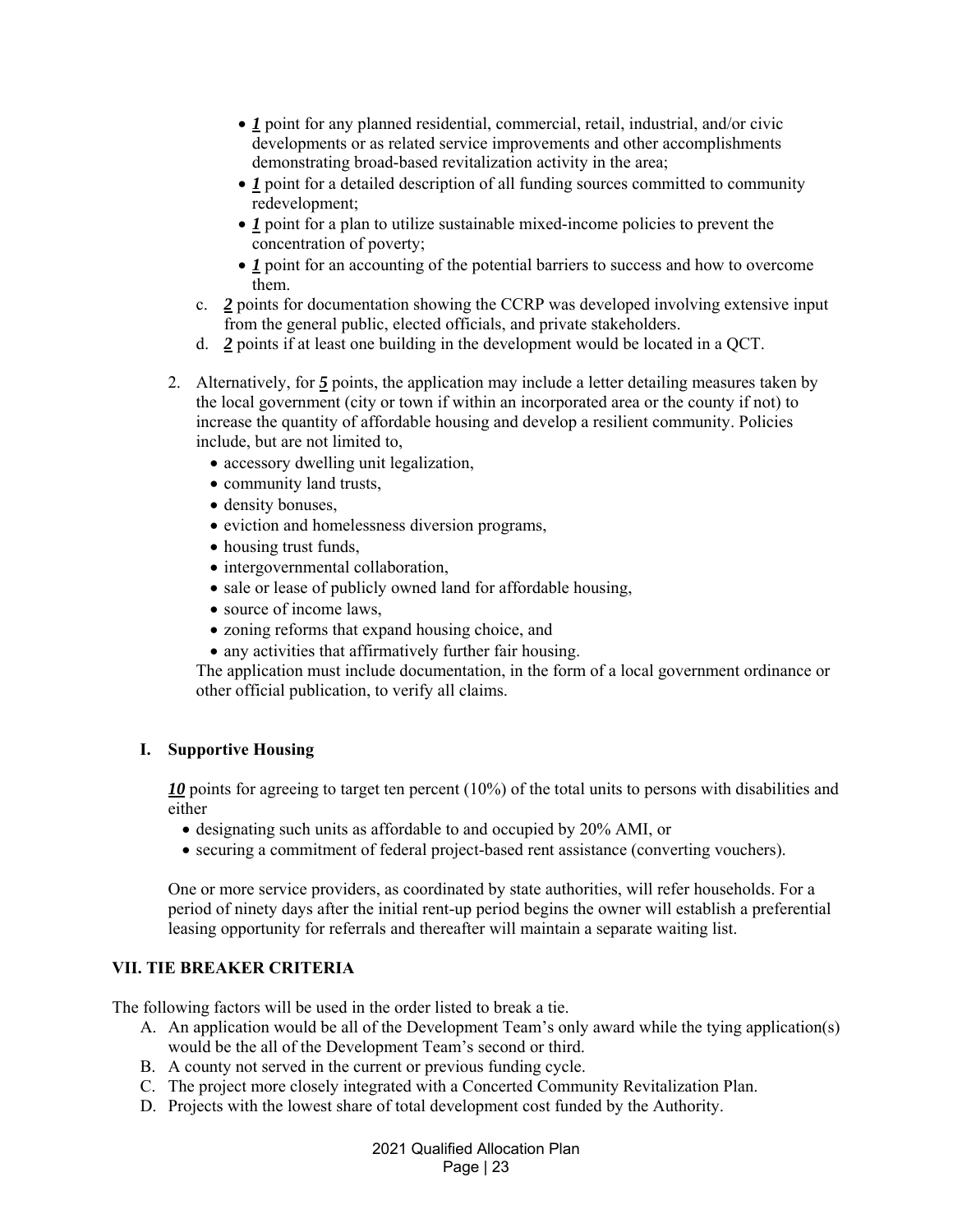- E. Projects providing for tenant ownership at the end of the initial fifteen (15) year compliance period. The application must include a conversion plan including all homebuyer counseling programs to be provided along with the financial procedure that will be used to transfer the rental units into homeownership.
- F. If projects remain tied after all above tie breakers have been applied, the Authority will utilize a lottery.

## **VIII. EVALUATION OF REHABILITATION APPLICATIONS**

The Authority will evaluate rehabilitation applications comparatively based on the following criteria, listed in order of importance.

- A. Preventing of the conversion of units to market rate and/or the loss of government housing resources (including federal project-based rent assistance);
- B. The extent of physical distress, particularly with major systems, accessibility, and/or life, health and safety features, as informed by the Physical Needs Assessment and determined by the Authority. Failure to properly maintain the buildings will not enhance an application's likelihood of award if a member of the current owner's organizational structure or a related party will remain part of the new ownership;
- C. The project is within an area covered by a Concerted Community Revitalization Plan; and
- D. The degree to which the project site and its surroundings support the economic empowerment of low-income households.

### **IX. DETERMINATION OF CREDIT AWARD**

A. Equity Gap Calculation:

Equity gap is the total development costs minus the total of all non-LIHTC sources of funds. The LIHTC allocation equals the excess development costs, thereby "closing" the equity gap.

| <b>Total Development Cost</b>             |  |
|-------------------------------------------|--|
| Less:                                     |  |
| <b>Total Sources of Funds</b>             |  |
| <b>Equity Gap</b>                         |  |
| Divide by 10 Year Credit Period $\div 10$ |  |
| Annual Tax Credit Required                |  |
| Divide by Syndication Value               |  |
| Returned Per Tax Credit Dollar ÷          |  |
| <b>Annual LIHTC Amount</b>                |  |

B. Maximum Credit Allowable:

The amount of the LIHTC award will be limited either to the amount necessary to fill the equity gap or using the applicable percentage(s).

| <b>Total Qualified Basis</b>        |               |
|-------------------------------------|---------------|
| Multiplied by Applicable Percentage | $\frac{0}{0}$ |
| Maximum Annual Credit Amount        |               |

The actual amount of the LIHTC for the development is determined by the Authority.

|            | 2021 Qualified Allocation Plan |
|------------|--------------------------------|
| Page $ 24$ |                                |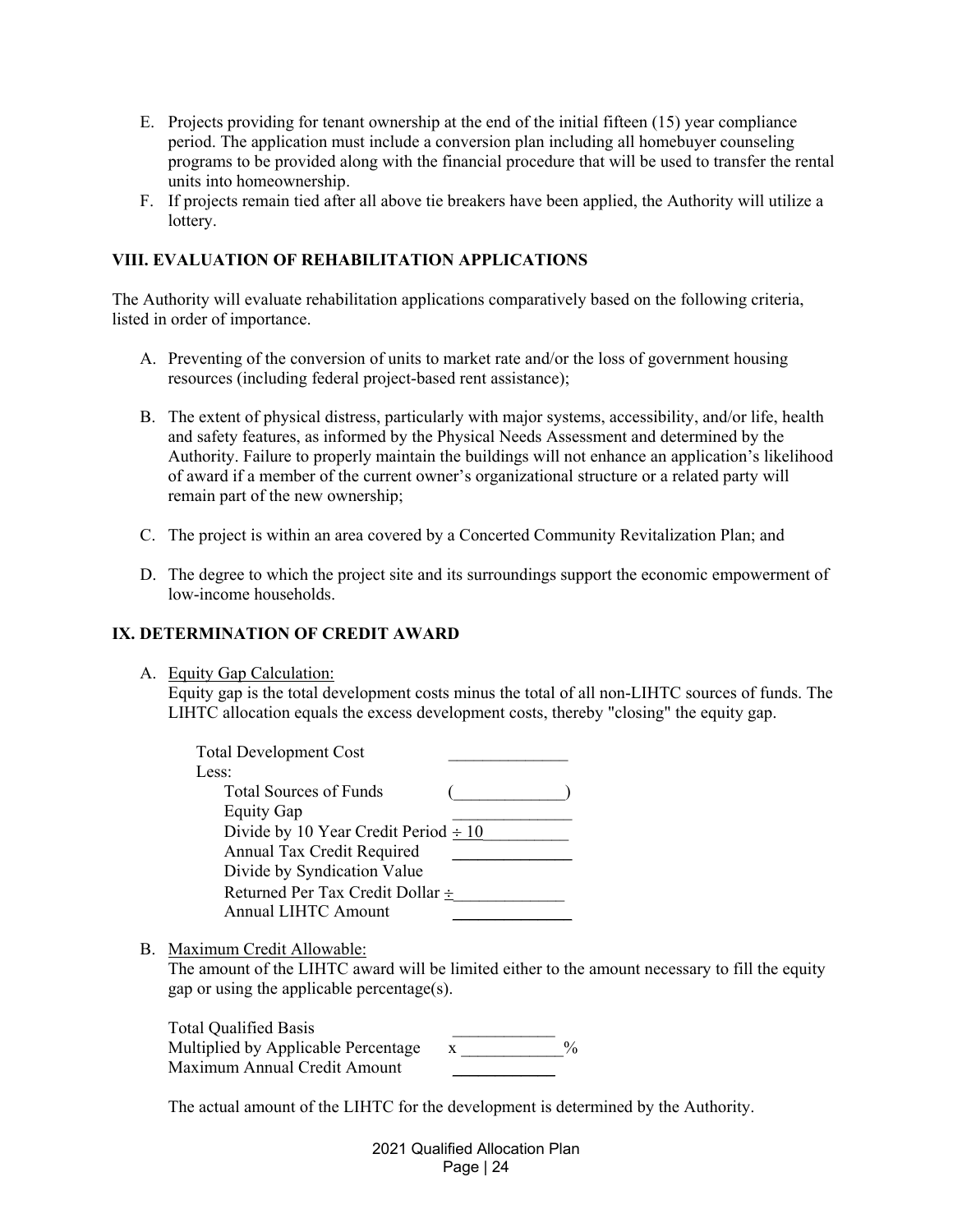# **X. POST AWARD AND 4% LIHTC POLICIES AND PROCEDURES**

The policies and procedures applicable to projects awarded in the competitive funding cycle and to 4% LIHTC applications and awards are set forth in the Appendix E, the LIHTC Manual.

# **XI. AMENDMENTS TO THE QUALIFIED ALLOCATION PLAN**

The Authority may amend this QAP as needed. All amendments shall be fully effective and incorporated herein immediately.

# **XII. APPROVAL BY THE GOVERNOR**

I, Henry McMaster, Governor of the State of South Carolina, do hereby signify my approval of this QAP for the distribution of federal LIHTC in the state in conformance with the Code, as amended.

The Authority is expressly granted authorization, to the extent it deems necessary, to amend or waive any requirements of this QAP as described herein without the necessity of further approval.

mon, romartin

 **Henry McMaster, Governor of South Carolina** 

**Date: December 23, 2020** 

Signature: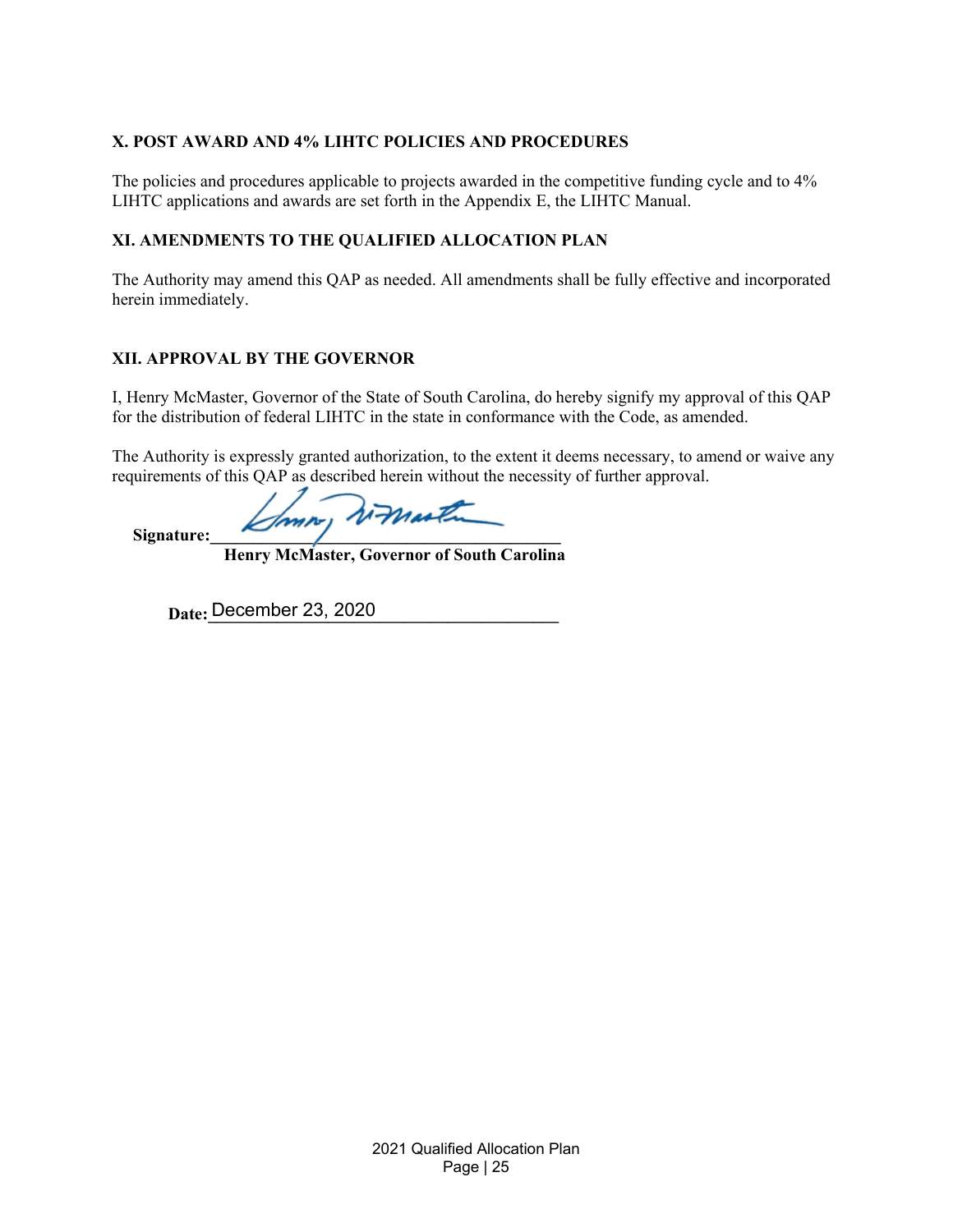# **APPENDIX A MARKET STUDY CRITERIA**

## **Market Study Process:**

- 1. An electronic copy of the market study must be submitted with the Tax Credit Application.
- 2. Upon receipt of the application, the Authority will forward a copy of the market study to the Authority's third party market analyst.
- 3. The Authority's third party market analyst will notify the applicant and the market analyst that prepared the market study via email of any deficiencies. All issues must be resolved to the satisfaction of the Authority's market analyst and Authority staff. The Authority is not bound by the conclusions or recommendations of the applicant's market study submitted and may disqualify any application if it determines an acceptable market does not exist.

## **Requirements:**

- 1. Applicants must use an Authority approved market analyst to complete market studies.
- 2. All market analysts must adhere to the National Council of Housing Market Analysts' Market Study Terminology list available at: www.housingonline.com/Resources.aspx.
- 3. The market study must include complete Exhibit S-2 form, S-2 Calculation sheet, and the table provided in the S-2 Worksheet. Submitted market studies must conform to Exhibit **S-2**.
- 4. The market study should reflect conclusions based on the proposed development, including capture rates, absorption periods, and market advantage.
- 5. The Applicant's market analyst must indicate within the conclusion and recommendations section a conclusion regarding the ability of the market area to support the proposed development, the depth of the rental market, and whether the proposed development will have a negative long-term impact on existing rental communities
- 6. Project Description

This section must include the following information, as provided by the LIHTC Applicant:

- a. Development Location;
- b. Construction Type: New Construction, Rehab, Acquisition and Rehab, Adaptive Reuse;
- c. Occupancy Type: Family, Older Persons, etc.;
- d. Target Income Group: e.g., 30% AMI, 50% AMI, 60% AMI, Market Rate;
- e. Special Needs Population (if applicable);
- f. Number of units by bedroom/bathroom;
- g. Number of buildings and stories and if there will be an elevator;
- h. Unit Size(s);
- i. Structure Type/Design: Townhouse, Garden Apartment, etc.;
- j. Proposed Rents and Utility Allowances including energy source (Gas, Oil, Electric) and if utility is Tenant or Owner's responsibility;
- k. Status of Project Based Rental Assistance: None, Existing, Proposed;
- l. Proposed Development Amenities;
- m. Proposed Unit Amenities; and
- n. For rehab proposals, current occupancy levels, current rents being charged (versus proposed rents), tenant incomes, as well as detailed information about the scope of work planned and how the rehabilitation will be carried out.
- 7. Site Description

This section must:

- a. Include the date(s) the senior analyst/market study author visited the site and surrounding market area developments.
- b. Describe physical features of the site, adjacent parcels, surrounding structures and neighborhoods. Give a brief description of the surrounding land uses. Note any obvious environmental concerns or any other visible detrimental characteristics that are either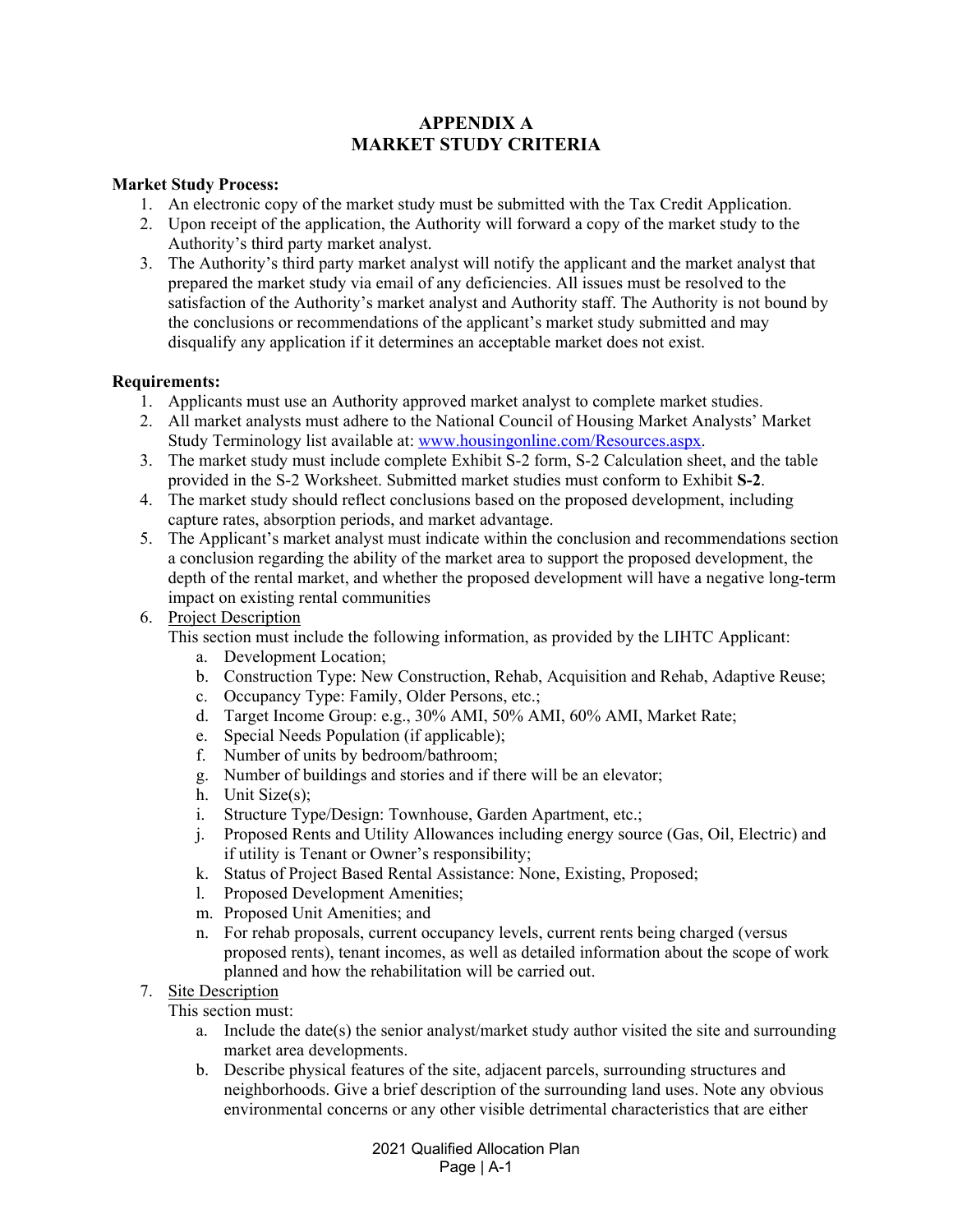next to or in close proximity to the site that could be considered detrimental, harmful or have a possible damaging effect on the site.

- b. Give the site's general physical location to surrounding roads, public transportation, community amenities, employment, and services. Identify the closest shopping areas, schools, and employment centers, medical facilities and other amenities that would be important to the targeted population.
- c. Indicate if there are any road or infrastructure improvements planned or under construction in the proposed market area;
- d. Provide information or statistics as well as local perceptions of crime in the neighborhood, if applicable.
- e. Comment on access, ingress/egress, and visibility to site.
- f. Describe overall positive and negative attributes about the site as they relate to marketability.
- 8. Market Area
	- a. A map of the Primary Market Area (PMA) including the subject site. Identify boundaries by census tracts, jurisdictions, street names, or other geography forming the boundaries. Define the larger geographic area in which the PMA is located (i.e. city, county, MSA, etc.).
	- b. A physical description of the PMA including the methodology used to define it.
	- c. A detailed narrative that includes market specific language rather than a list of generic concepts or factors considered. The narrative must also:
		- explain how the market area was determined; and
		- discuss whether prospective tenants within the PMA will be able to afford the Pro Forma rents and if they cannot provide further comments on where eligible demand will come from.
	- d. Identify the borders of the market area and approximate distance from the subject property/site.
	- e. Census tracts that encompass the PMA.
	- f. Provide the most recent statistics on race available for the census tract.
	- g. The analyst may provide information about the secondary market area, however demand should be based solely on the PMA.
- 9. Market Area Economy
	- a. A map of the site as compared to the locations of major employment concentrations.
	- b. Employment by industry--numbers and percentages (i.e. Manufacturing: 150,000 (20%)).
	- c. The major current employers and anticipated expansions, contractions in their workforces, as well as newly planned employers and their impact on employment in the market area.
	- d. Total workforce figures and employment and unemployment trends for the county and, where possible, the PMA. Provide numbers and percentages for both. Provide annualized figures for these trends (i.e. average annual increase of unemployment of 1.2%).
	- e. If relevant, comment on the availability of housing for low- to very low-income employees of businesses and industries that draw from the PMA.
	- f. Provide commuting patterns for workers such as how many workers in the PMA commute from surrounding areas outside the PMA.
- 10. Community Demographic Data

Provide the following demographic information for the market area, giving historical data as well as current data and estimates. Include data on population and household trends from 2012 to 2019 and projected to 2023. Historical 2000 Census data can also be included to provide further insight into the historical demographic trends but is not required. Projections must be prepared by a reputable source such as Nielsen, ESRI, or Ribbon Demographics. U.S. Census data prior to the 2010 Census is only acceptable as historical data. If the Market Analyst does not agree with these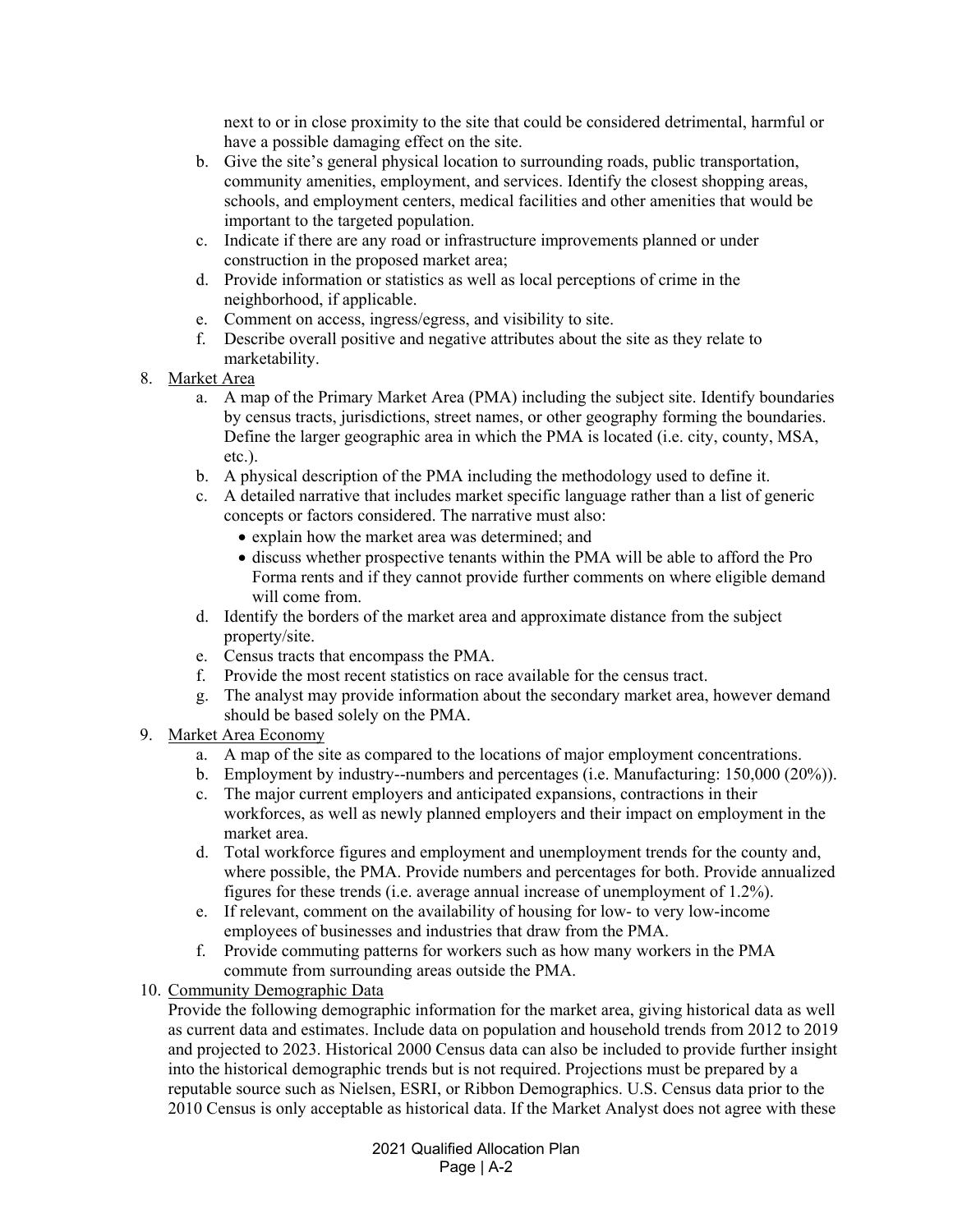projections, s/he must provide the reasoning, along with substitute projections. Both numbers and percentages should be shown for the data below. Annualized growth figures should be included. Please include a brief narrative of overall conclusions.

- a. Population Trends
	- Total Population;
	- Population by age groups;
	- Number of older persons (for older persons projects); and
	- If a special population is proposed for the development (e.g., homeless), provide additional information on population growth patterns specifically related to this population.
- b. Household Trends
	- Total number of households, average household size, and group quarter;
	- Households by tenure (If appropriate, breakout by older persons and non-older persons);
	- Households by income. (Older person(s) proposals should reflect the income distribution of those households only); and
	- Renter households by number of persons in the household.
- 11. Project-Specific Demand Analysis
	- a. Income Restrictions: Use the applicable incomes and rents in the subject's application. Analysts must take the income restrictions designated in the application into account when estimating demand.
	- b. Affordability: Analysts must assume that no family households are able to pay more than 35% of gross income towards gross rent and no elderly households are able to pay more than 40% of their gross income toward gross rent. Any such additional indicators should be calculated separately and be easily added or subtracted from the required demand analysis.
	- c. Demand: The demand analysis should clearly indicate the minimum and maximum income range for each targeted group. In cases where the proposed rents for projects with Project Based Rental Assistance are higher than the maximum allowable LIHTC rents, the demand analyses must show with the rental assistance (thereby allowing \$0 for the minimum income) and without. For the second demand calculation without rental assistance, analysts should use LIHTC rents regardless of market conditions. For projects with market rate units, the analyst must make some reasonable determination of a maximum income level beyond which a household would not likely be a participant in the rental market. The analyst should clearly state the assumptions used in making the aforementioned determination.

The demand should be derived from the following sources using data established from a reputable source:

- Demand from New Renter Households: New rental units required in the market area due to projected renter household growth. Determinations must be made using the current base year of 2021 and projecting forward to the anticipated placed-in-service date of 2023. The household projections must be limited to the age and income cohort and the demand for each income group targeted (i.e. 50% of median income) must be shown separately.
- In instances where more than 20% of proposed rental units are comprised of threebedroom units or larger, analysts must also conduct an additional refined largehousehold capture rate analysis by considering the number of large households (three-persons and larger).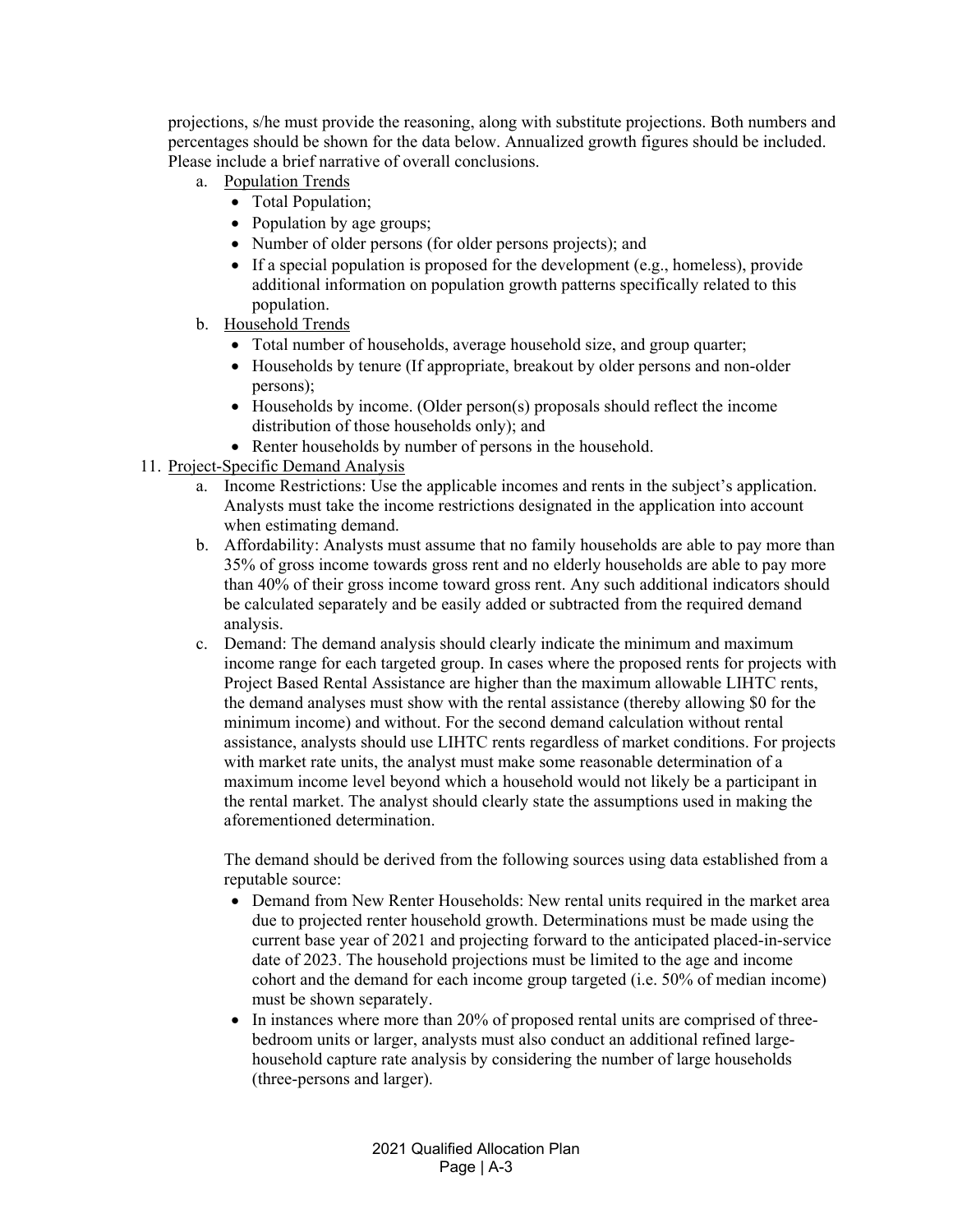- Demand from Existing Households: The second source of demand should be determined using 2010 census data or the most current American Community Survey (ACS) data and projected from:
- Rent over-burdened households, if any, within the age group, income cohort and tenure targeted for the proposed development. Analysts should assume that the rentoverburdened analysis includes households paying greater than 35% or in the case of elderly 40% of their gross income toward gross rent rather than some greater percentage.
- Households living in substandard housing. Households in substandard housing should be adjusted for age, income bands and tenure that apply. The analyst should be conservative and use their own knowledge of the market area and project to determine if households from substandard housing would be a realistic source of demand.
- Elderly Homeowners likely to convert to rentership: A narrative of the steps taken to arrive at this demand figure should be included. The elderly homeowner conversion demand component shall not account for more than 20% of the total demand.
- The analyst may also use other indicators to estimate demand (such as household turnover rates) if fully justified (e.g., an analysis of an under-built or over-built market in the base year). Any such additional indicators should be calculated separately and be easily added or subtracted from the demand analysis described above.
- d. Method:
	- Demand: The two overall demand components added together 11a and 11b above represent demand for the project.
	- Supply: Comparable/competitive units funded, under construction, or placed in service since the base year of demand (2019) must be subtracted to calculate net demand. Vacancies incomparable/competitive projects placed in service which have not reached stabilized occupancy (93%) must also be considered as part of the supply.
	- Capture rates: Capture rates must be calculated for each targeted income group and each bedroom size proposed as well as for the project overall.
	- Absorption rates: The absorption rate determination should consider such factors as the overall estimate of new renter household growth, the available supply of comparable/competitive units, observed trends in absorption of comparable/competitive units, and the availability of subsidies and rent specials.
- e. Supply Analysis (Comparable/Competitive Rental Developments):
	- The senior analyst/market study author must visit all
		- LIHTC:
		- Bond:
		- USDA;
		- $\bullet$  HUD:
		- small rental with units at similar income targets, rent levels and targeted age cohorts;
		- other projects that would compete with or be affected by the proposed project; and
		- developments now existing, under construction, and/or in the pipeline.

The following information should be included for each comparable/competitive development:

- Name, Address, and Phone Number;
- Contact Person's Name and phone number of the comparable/competitive property development;

2021 Qualified Allocation Plan Page | A-4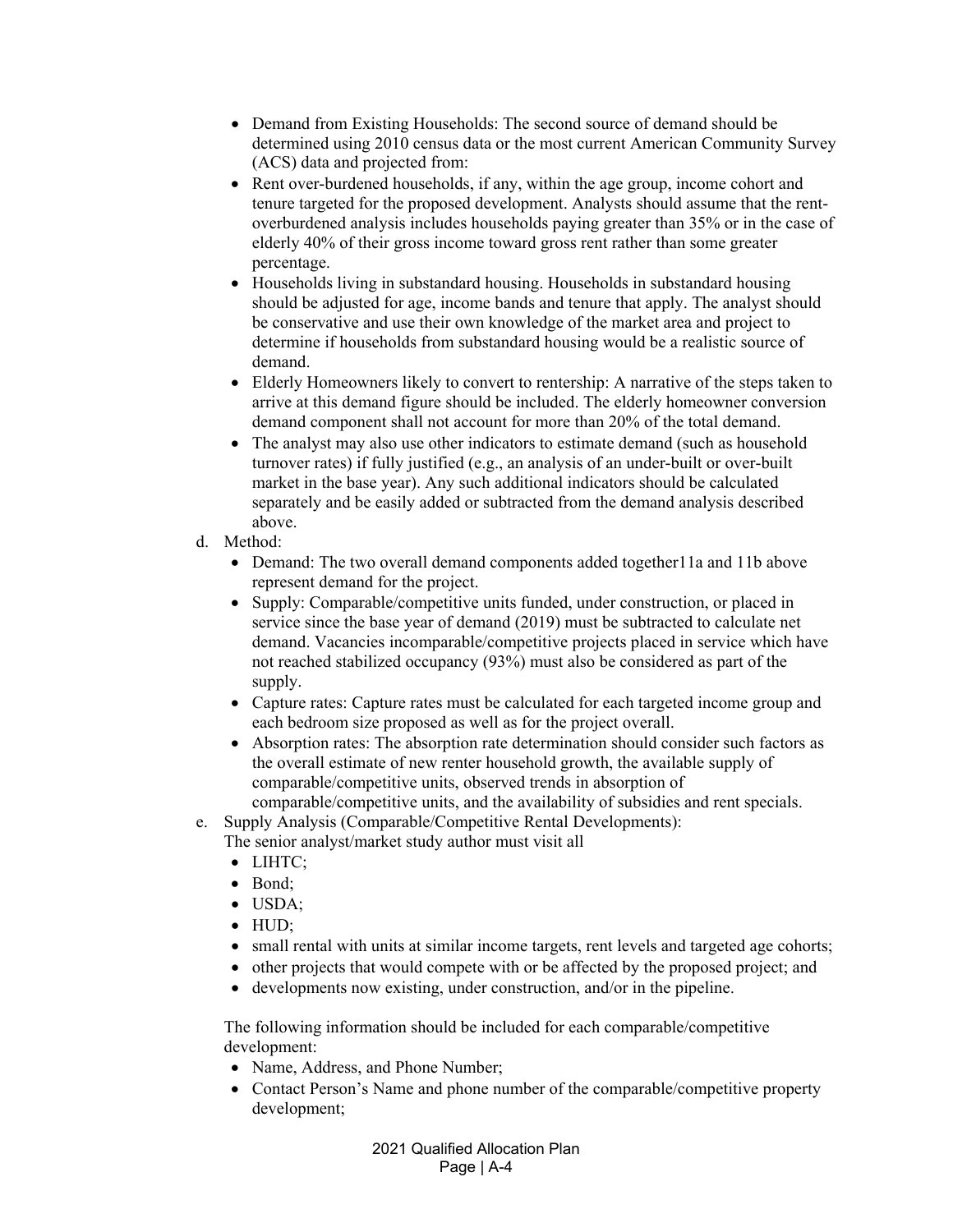- Photograph;
- Monthly Rents and utilities included in the rent, if any;
- Type of development (RD, LIHTC, conventional, Bond with LIHTCs, small rental development);
- Breakdown of unit sizes by bedroom/bathroom count;
- Square footage for each comparable/competitive unit type;
- Project age and Condition;
- Population Served;
- Description of unit amenities (include kitchen equipment) and site amenities;
- Concessions given, if any;
- Current vacancy rates broken down by bedroom size. Vacancy rates are to be determined using the most current information provided by property management.
- Waiting list information, if any;
- Number of units receiving rental assistance, description of assistance as project or tenant based;
- For developments in the planning or construction stages, provide the name, address/location, name of owner, number of units, unit configuration, rent structure, estimated date of market entry, and any other relevant market analysis information. If there are no developments in the planning stages or under construction, a statement to that effect must be provided; and
- If the proposed project is an additional phase of an existing project, include a tenant profile as well as any information about a waiting list.

The above information should be provided in a comparative framework including the proposed project and those projects under construction and/or in the pipeline. For example, in addition to providing a page of information along with a picture for each comparable/competitive development, the analyst should also provide comparative charts that show such factors as the proposed project's rents, square footages, amenities, etc. as compared to the other projects.

A map showing the comparable/competitive developments in relation to the proposed site. The map should have an identifiable usable scale.

If applicable to the proposed development, provide data on three and four bedroom single-family rentals or provide information on rental trailer homes and single family homes in rural areas lacking sufficient three and four bedroom rental units to identify where potential tenants are currently living.

Derive the market rent and compare them to the proposed development's rents. Quantify and discuss market advantage of the subject and impact on marketability. Market advantages should be provided for each unit type and the project overall.

Calculate the overall market vacancy rate, the overall comparable/competitive vacancy rate, and the overall vacancy rate for all LIHTC, Bond, small rental development projects in the market area. (Do not include new projects in the process of "renting up" in vacancy rate.)

The cost and availability of homeownership and mobile home living, if applicable.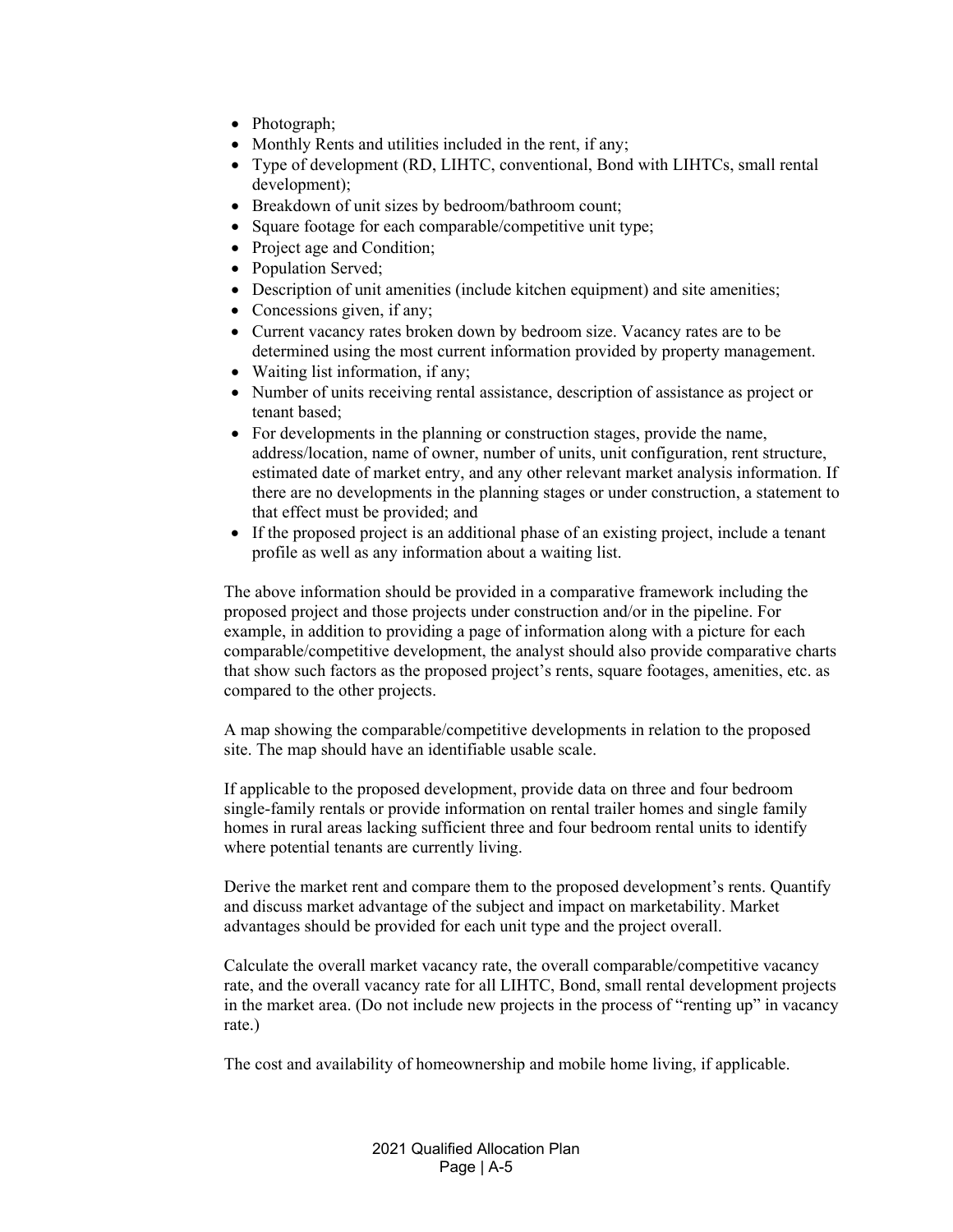Conclusion as to the immediate and long term impact that the proposed project will have on the occupancy of comparable rental communities in the PMA, specifically other LIHTC communities.

7. Interviews

The results of formal or informal interviews with property managers, town planning officials or anyone with relevant information relating to the overall demand for the proposed development should be summarized in this section. Include the name and phone number of the person with whom you talked.

8. Recommendations

Market Analysts must provide a recommendation that clearly states whether a proposed project should be approved as proposed. The Market Analyst must provide a brief summary of all the major factors that led to their conclusion.

## **Signed Statement Requirements:**

The signed statement must include the following language:

 $\mathcal{L}_\text{max}$  and the contract of the contract of the contract of the contract of the contract of the contract of the contract of the contract of the contract of the contract of the contract of the contract of the contrac

I affirm that I have made a physical inspection of the market and surrounding area and the information obtained in the field has been used to determine the need and demand for LIHTC units. I understand that any misrepresentation of this statement may result in the denial of further participation in the South Carolina State Housing Finance & Development Authority's programs. I also affirm that I have no financial interest in the project or current business relationship with the ownership entity and my compensation is not contingent on any project being funded. This report was written according to the SCSHFDA's market study requirements. The information included is accurate and can be relied upon by SCSHFDA to present a true assessment of the low-income housing rental market.

Market Analyst Author

**Date**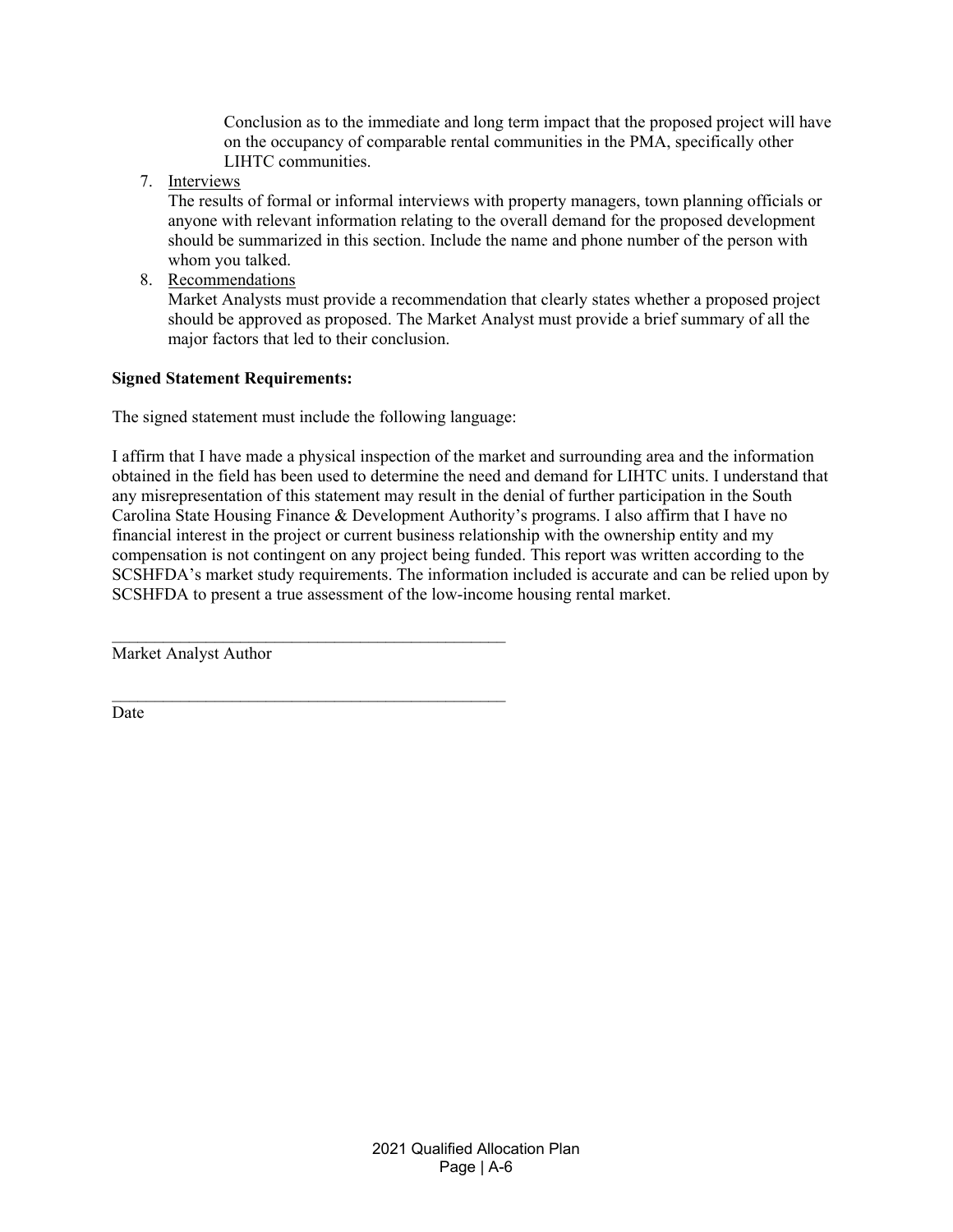### **APPENDIX B DEVELOPMENT DESIGN CRITERIA**

The terms of these mandatory design criteria are the minimum requirements for any project awarded LIHTCs. Required documents must be prepared by engineers and architects licensed to do business in South Carolina.

Owners must submit a full size (24" x 36") electronic version of the final plans and specifications and receive approval before commencing site work or construction. At all times after award, the owner is responsible for promptly informing the Authority of any changes or alterations which deviate from the final plans and specifications approved by the Authority. The owners must not take action on any material change, the site layout, floor plan, elevations or amenities without a completed change order approved by the Authority. This includes changes required by local governments to receive building permits.

Nothing in this Appendix shall be construed to modify or eliminate any legally imposed requirement, including those governing accessibility.

## **I. DESIGN DOCUMENT STANDARDS**

### **A. Code Compliance**

Construction must be in compliance with:

- 1. 2018 International Residential Code with South Carolina Building Code Council Modifications (SCBCCM) or currently adopted code year.
- 2. 2018 International Building Code with SCBCCM or currently adopted code year.
- 3. 2018 International Mechanical Code with SCBCCM or currently adopted code year.
- 4. 2018 International Plumbing Code with SCBCCM or currently adopted code year.
- 5. 2018 International Fuel Gas Code with SCBCCM or currently adopted code year.
- 6. 2017 International Electrical Code with SCBCCM or currently adopted code year.
- 7. 2018 International Fire Code with SCBCCM or currently adopted code year.
- 8. 2009 International Energy Conservation Code with SCBCCM or currently adopted code year.
- 9. Current Adopted Edition of the NFPA Codes and Standards.
- 10. 2012 NFPA 101 Life Safety Code.
- 11. ANSI 117.1 2017 Edition.
- 12. Americans with Disability Act.
- 13. Fair Housing Act.
- 14. Section 504.
- 15. HUD Housing Quality Standards (HQS).
- 16. HUD Minimum Property Standards (MPS).
- 17. HUD Uniform Physical Condition Standards (UPCS).

These code standards are not meant to replace Federal, State or local codes.

#### **B. Application Plan Requirements**

- 1. Plans must be submitted in electronic via the application system.
- 2. Site & Civil plans, four pages minimum, using a scale of  $1" = 30'$  or 40' with a north arrow that include:
	- a. Phased site plan.
	- b. Vicinity map.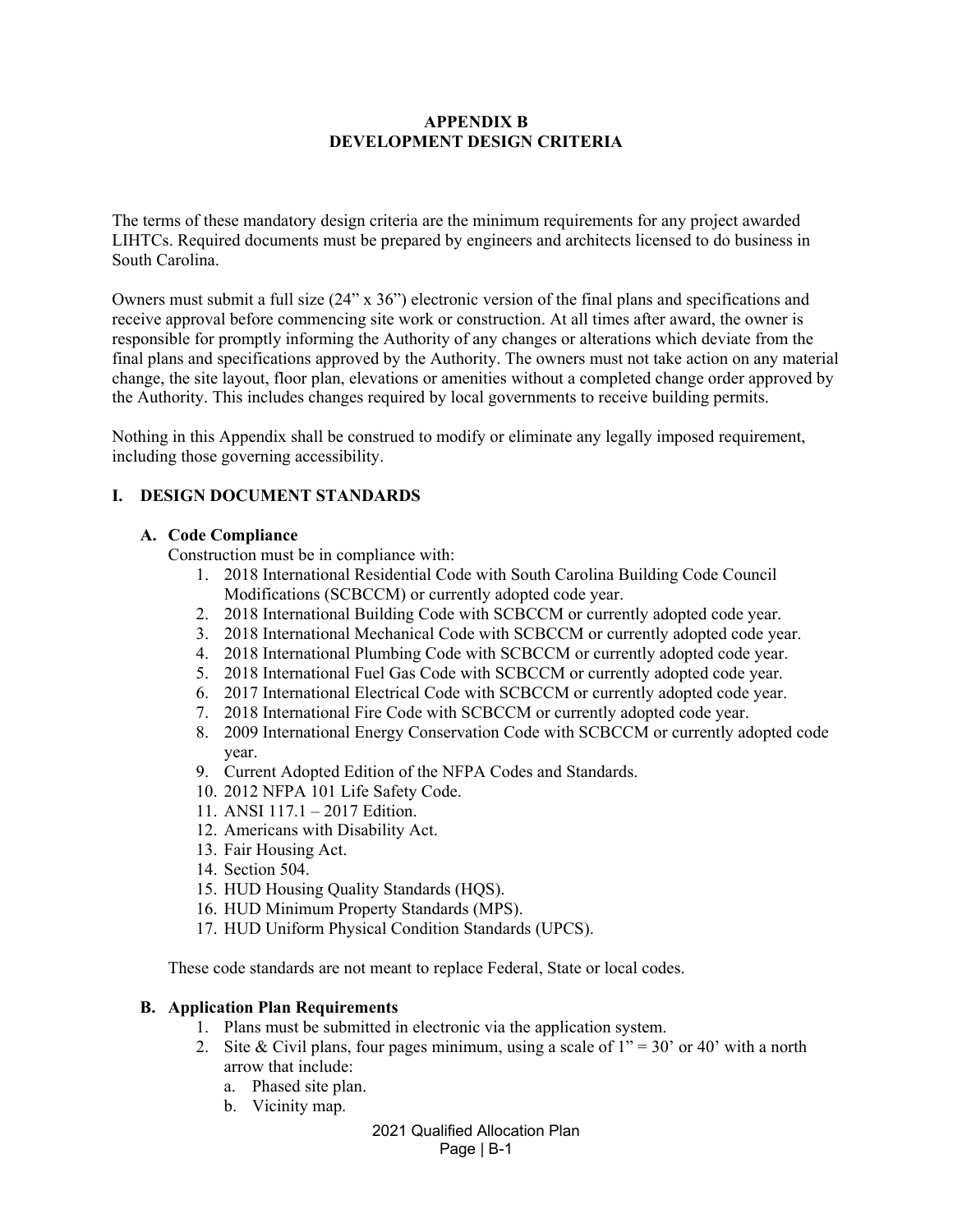- c. Street name(s) where site access is made.
- d. Site acreage with Tax map #'s.
- e. Adjacent properties with descriptions Tax map  $\#$ 's
- f. Flood plains and wetlands.
- g. Site zoning restrictions including but not limited to: setback, utility easements, ingress/egress easements, right of ways and boundary lines.
- h. Existing topographic elevations and proposed elevations.
- i. Location of existing and any proposed changes to existing structures, buildings, roadways and parking areas.
- j. Finished floor elevations for all buildings.
- k. Building(s) layout with locations of proposed specialty units including but not limited to handicapped and sensory impaired locations.
- l. Site features such as community building, playground, picnic shelter, gazebo, walking trails, refuse collection area, postal facilities and site entrance signage.
- m. Planed roads and parking areas with parking spaces clearly depicted.
- n. Development site lighting plan.
- o. Retaining walls.
- p. Underground utilities, including but not limited to: sanitary sewer, water, gas, electric, cable, internet and telephone.
- q. Storm water detention, detention pond, underground detention, storm water/detention easement.
- r. All proposed fencing.
- s. Location of any proposed/new utility easements, ingress/egress easements and right of ways.
- t. Full parcel survey; must include adjoining parcel(s) if functionally dependent.
- 3. Architectural plans that include:
	- a. Front, rear and side elevations of all building types and identify all materials to be used on building (s) exterior using a scale of  $1/8$ " = 1'.
	- b. Building plans using a scale of  $1/8$ " or  $\frac{1}{4}$ " = 1'
	- c. Building plans to include total square footage and heated total square footage.
	- d. Dimensioned floor plans for all unit types using a scale of  $\frac{1}{4}$ " = 1" that include heated square footage, total square footage and individual bedroom square footage.
	- e. For projects involving renovation and/or demolition of existing structures, proposed changes to building components and design shown in redline and also describe removal and new construction methods.
	- f. For projects involving removal of asbestos and/or lead based paint removal, general notes identifying location and procedures for removal.

## **C. Final Plan and Specification Requirements**

No later than ten (10) months after the Reservation Date, all awarded projects must submit a full set of completed Plans, Specifications and Geotechnical Soil Reports that include all application plan requirements, any changes from the application plan submittal, and the following:

- 1. Title Sheet
- 2. Geotechnical Soil Report (s) must be bound with in the project specifications.
- 3. Site, Civil, Architectural and Structural.
	- a. Must incorporate all Geotechnical recommendations included in the soil report(s).
	- b. Complete sections and details.
	- c. Window and Door Schedules must be complete.
	- d. Details and Sections pages for all site features and amenities.
- 4. Mechanicals (HVAC, Plumbing and Electrical) and Fire Sprinkler.
	- a. Plumbing drawings must include waste and domestic water riser diagrams.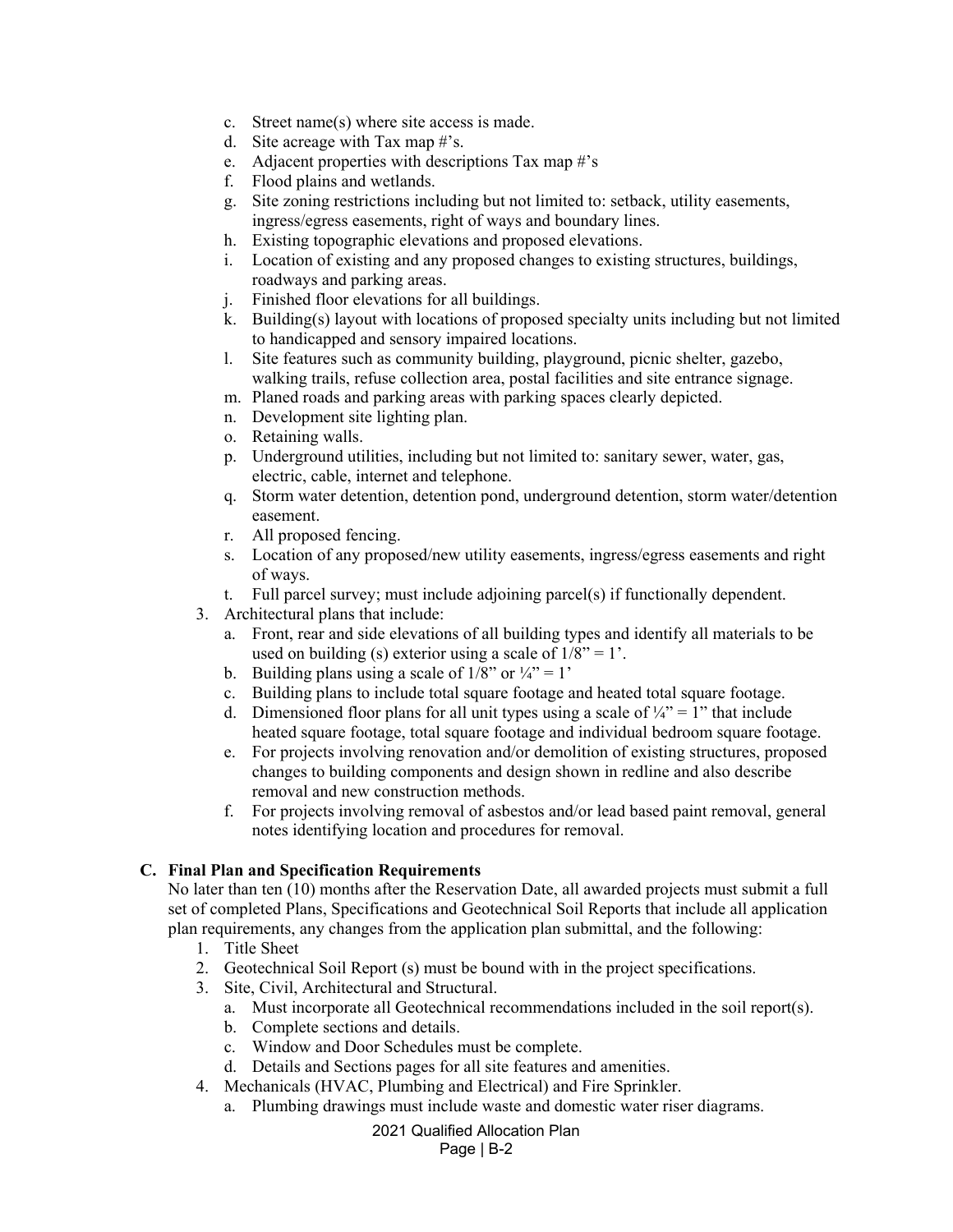- b. All electrical, plumbing and HVAC fixture schedules must be complete.
- c. HVAC, manuals J, S & D must be included in the plans.
- d. Natural air calculations.
- e. Outside air calculations.
- 4. Landscaping Plans must follow any applicable landscape municipal ordinance and include:
	- a. Marking of existing trees, shrubs, and wooded or other natural areas that will remain after completion.
	- b. Existing plantings.
	- c. Proposed plantings.
	- d. Use of native drought resistance plants.
	- e. Provide list of all plants to be added include both the common and botanical name of the plant.
	- f. Prescriptive to preserve and protect existing trees during construction.
	- g. There must be 20' minimum of sod extending out from each exterior building wall. A lesser amount will be permitted if sod extends from building wall to property line or road.
	- h. An Irrigation/sprinkler system serving all landscaped areas.
	- i. All disturbed areas not sodded must be seeded.
- 5. Development Site Lighting plans with representative photometrics shown on plan reflecting an average footcandles of 1.5 for all development parking, sidewalks and exterior common areas.
- 6. Plans and Specs must include all Mandatory and Optional Design Criteria.
- 7. Site and Civil plans using a scale of  $1'' = 30'$  or 40'.
- 8. Building plans using a scale of  $1/8$ " or  $\frac{1}{4}$ " = 1'
- 9. Floor Plans using a scale of  $1/4$ " = 1' scale.
- 10. Elevations and Sections using a scale of  $1/8$ ' or  $\frac{1}{4}$ ' = 1'.

#### **II. ACCESSIBILITY**

Developments must meet all federal, state and local accessibility standards, as well as all Authority accessibility requirements.

#### **A. Accessibility Consultant**

All owners must contract with a third party Qualified Accessibility Consultant to conduct the following:

- 1. A pre-construction plan and specification review to determine that the proposed property will meet all required accessibility requirements, including initial comments from the consultant and all documents related to resolution of identified accessibility issues. The Consultant report must be included with the initial construction documents submitted to the Authority.
- 2. Provide at least two training sessions to the Architect, General Contractor, Job Superintendent, and a representative of every subcontractor group that will affect accessibility (grading, concrete, framing, electrical, plumbing, sheetrock, and cabinetry) regarding accessibility requirements. One training session must be on site. Maintain a written description of the training sessions and documentation of the events.
- 3. An inspection of the construction site after framing. The Authority must receive a copy of the consultant's report and documentation that all issues have been resolved.
- 4. A final inspection of the property after construction completion to determine that the property was constructed in accordance with all accessibility requirements. The Authority must receive a copy of the consultant's report and documentation that all issues were resolved prior to cost certification submission. Developers must contact the qualified

2021 Qualified Allocation Plan Page | B-3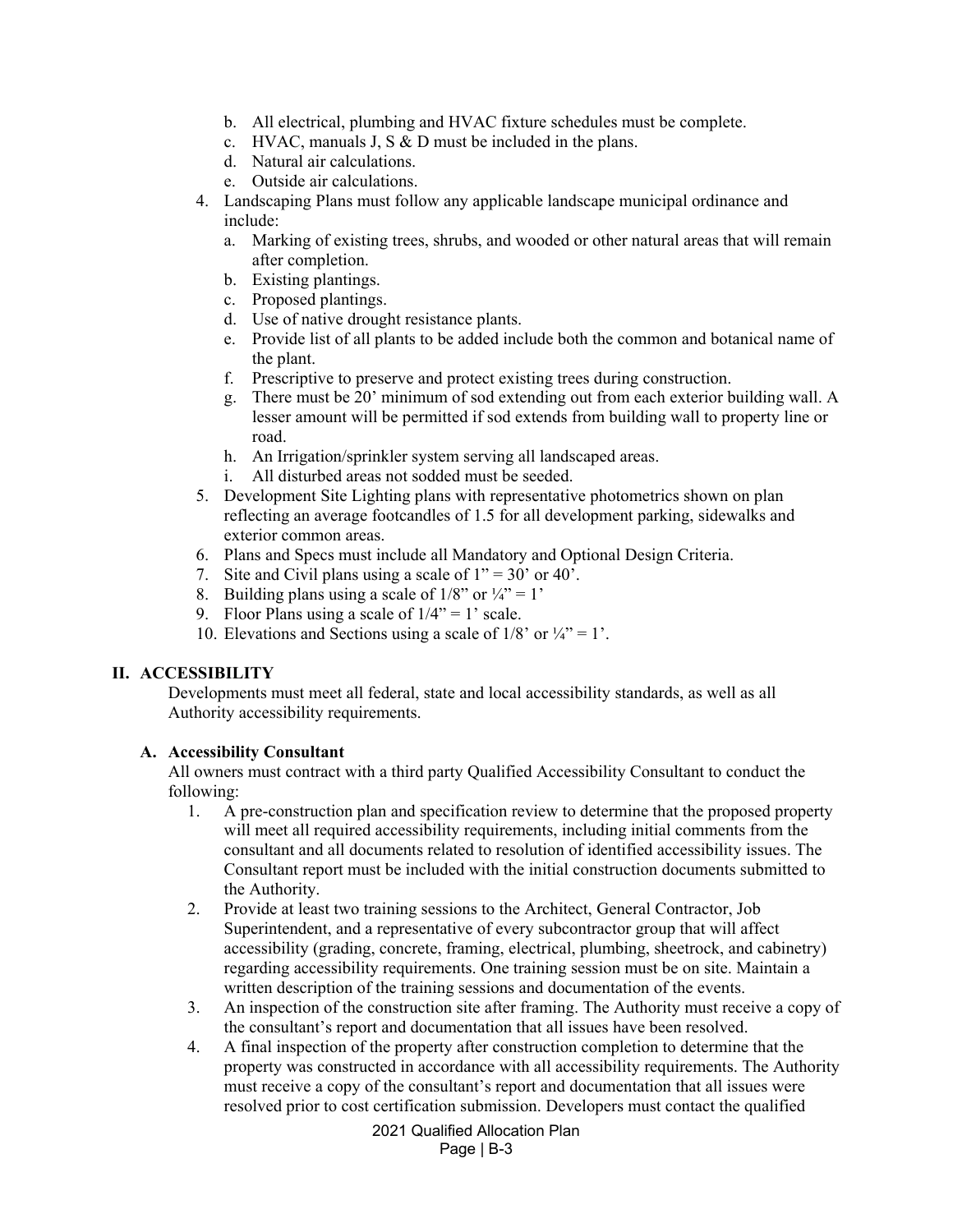accessibility consultant directly, and contract to provide the accessibility compliance services.

The project team must discuss the scope of the specific project with the Accessibility Consultant to determine the number of site visits/reviews.

The Accessibility Consultant must:

- complete Exhibit AA, Accessibility Consultant Qualifications Statement;
- possess the required knowledge to inspect multifamily properties for compliance with all federal, state and agency accessibility requirements and meets the following experience requirements and qualifications;
- not be a member or have an identity of interest with any member of the Development Team;
- $\bullet$  have no less than five (5) years of experience performing accessibility compliance assessments for affordable rental housing projects; and
- carry the minimum insurance coverage as required by current industry standards.

The Qualified Consultant must arrange enough visits with the Development Team to observe all areas of accessibility and to verify completion of recommended corrections.

#### **B. Modification Requirements:**

- 1. All accessibility modifications must be in place upon completion of
	- new construction and/or
	- rehabilitation.

including kitchen and closet shelving, grab bars, and appliances. The ability of the applicant to adapt a unit to the required standard upon request is generally not sufficient to meet this requirement. However, removable or adaptable base cabinets are permitted under kitchen and bathroom sinks and under kitchen work surfaces if written instructions for their removal and adaptation is on file in the leasing office

- 2. The following equipment may be stored onsite for installation at the tenant's request:
	- a. Under-sink pipe guards.
	- b. Visual/hearing impaired equipment.
	- c. Tub seats.

Refer to Uniform Federal Accessibility Standards (UFAS) 4.34 for additional unit design standards and consumer information that must be available to the tenant in an accessible unit.

#### **C. Required Accessibility Standards:**

- 1. **Mobility Disabled Units**: Type A, at least 5% of the total units (but no less than one unit) must be equipped for the mobility disabled, including for wheelchair restricted residents. ADA/ANSI compliant roll-in showers must be incorporated into all of the Type A mobility equipped units. Mobility units with more than one bathroom must have at least one bathroom with a roll-in shower.
- 2. **Hearing and Sight-Impaired Units**: Type B, at least an additional 2% of the total units (but no less than one unit) must be equipped for hearing and sight-impaired residents including compliance with ICC/ANSI A117.1 Section 1006 (audio and visual notification on fire alarms and at the primary unit entrance).
	- The unit(s) must be roughed in to allow for smoke alarms with strobe lights in every bedroom, bathroom, and living area.
	- The units must have a receptacle next to telephone jacks in units for future installation of TTY devices.
	- Each overhead light fixture and receptacle must be wired to accommodate a 150 watt load.

2021 Qualified Allocation Plan Page | B-4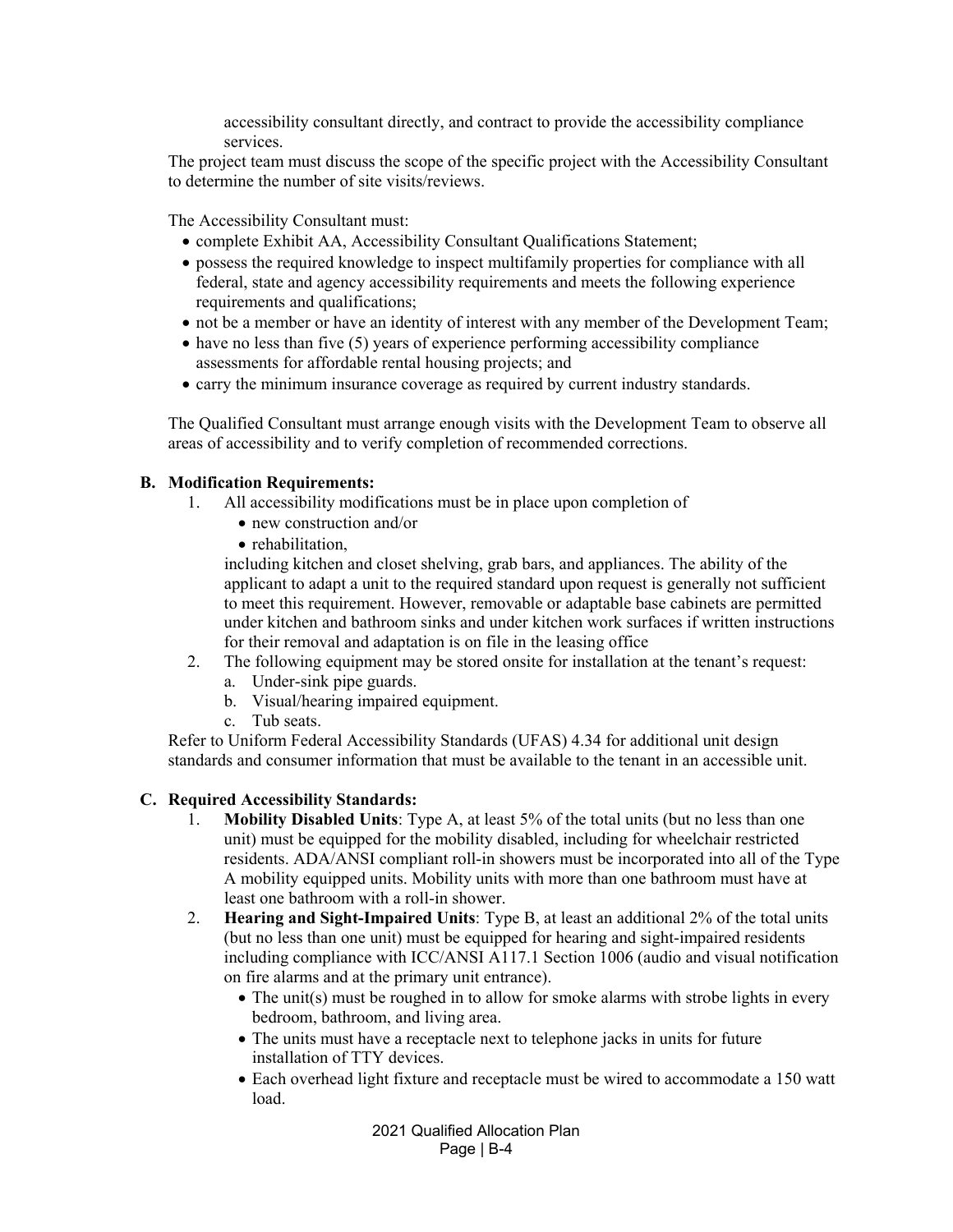- A lighted doorbell button connected to an audible and strobe alarm installed in each bathroom, bedroom, and common area is required for each sight and hearingimpaired unit.
- 3. **5% and 2% requirement**: The same unit(s) cannot be used to satisfy the 5% and 2% requirement.
- 4. Signage for designated common areas and all units must be in Braille and meet ANSI A117.1, Section 703 standards.

## **D. Older Persons 55+ Developments:**

- 1. **Elevators:** There must be an ADA compliant elevator to all units above the ground floor.
- 2. **Furnished Gathering Areas:** Buildings with multi-story construction must have interior conditioned and furnished gathering areas located throughout the complex, including but not limited to areas near elevators.
- 3. **Accessible and Adaptable:** 100% of the units in new construction projects must be accessible and adaptable (Type B), as defined by the Fair Housing Amendments Act of 1988 and applicable regulations.
- 4. Hallways must have a minimum width of 42 inches.
- 5. Corridors in any common areas must have a continuous suitable handrail on both sides mounted 34 to 38 inches above finished floor, and be 1 ¼ inches in diameter.
- 6. Provide a minimum 18 inch grab bar in all tub/shower units. The grab bar must be centered vertically at 48 inches A.F.F. on the wall opposite the controls.
- 7. Provide solid blocking at all toilets and tub/shower units for grab bar installation.

## **E. Emergency Alert System:**

- 1. All Mobility and Hearing and Sight-Impaired Units must have a wireless or hard-wired emergency alert system installed, located in every bedroom and bathroom that either triggers an audible and visual notification outside of the dwelling unit or notifies the staff and 911 during work hours, and 911 after work hours.
- 2. If a building fire alarm system is required, the hearing and sight-impaired units are undesignated, and the required equipment is not installed, then all units must be wired into the building fire alarm system.

## **III. MANDATORY NEW CONSTRUCTION DESIGN CRITERIA**

## **A. Applicability**

Unless otherwise indicated, the requirements in this Section III apply to the design and construction of new amenities, buildings (including nonresidential), and other structures, including when done as part of a rehabilitation or adaptive re-use development.

## **B. Unit Size & Base Requirements**

1. All residential units must meet minimum unit size requirements. The square footage measurements below are for heated square feet only, measured interior wall to interior wall, and do not include exterior wall square footage. The area occupied by the stair case may only be counted once. Unheated areas such as patios, decks, porches, stoops, or storage rooms cannot be included.

| Studio    | 500 square feet     |
|-----------|---------------------|
| 1 Bedroom | 750 square feet     |
| 2 Bedroom | 850 square feet     |
| 3 Bedroom | $1,100$ square feet |
| 4 Bedroom | 1,250 square feet   |
|           |                     |

2021 Qualified Allocation Plan Page | B-5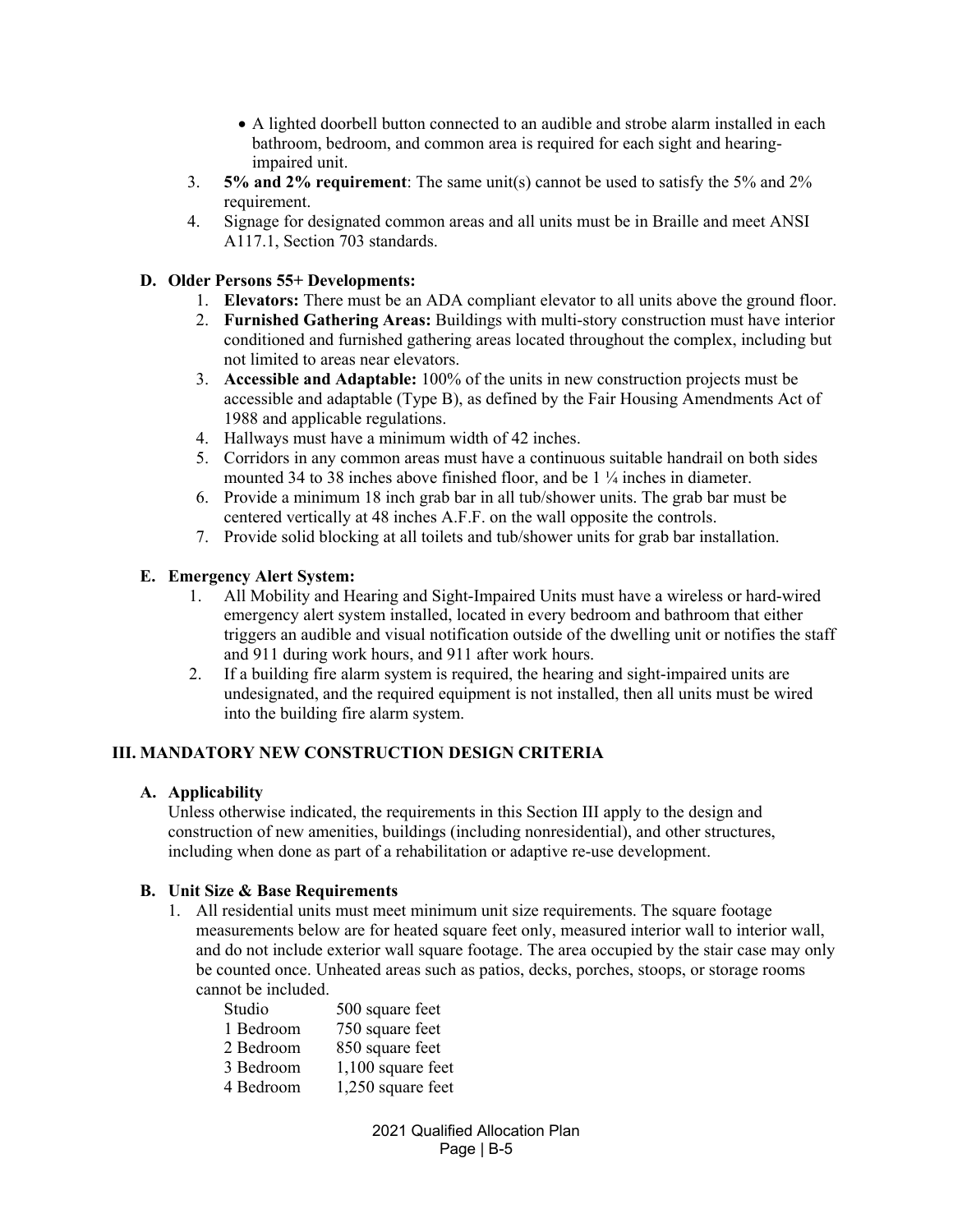For supportive housing units, the minimum square footage for studio and 1 bedroom units is 350 square feet. The requirements in section (B)(2) below are applicable.

No more than 20% of the total number of residential units may be Studio units.

- 2. Units must also meet the following requirements:
	- a. Studio Apartment: the bedroom, living area and full kitchen may be contained in the same room; must have one full bathroom and laundry room.
	- b. One Bedroom Apartment: at least six rooms including a living room, dining room, full kitchen, one bedroom, one full bathroom and laundry room.
	- c. Two Bedroom Apartment: at least seven rooms including a living room, dining room, full kitchen, two bedrooms, one full bathroom and laundry room.
	- d. Three Bedroom Apartment: at least nine rooms including a living room, dining room, full kitchen, three bedrooms, two full bathrooms and laundry room.
	- e. Four Bedroom Apartment: at least ten rooms including a living room, dining room, full kitchen, four bedrooms, two full bathrooms and laundry room.
- 3. Bedroom Size: The primary bedroom in each unit must be at least 170 square feet. All other bedrooms must be a minimum 120 square feet. The minimum bedroom square footage excludes the closet space.
- 4. Living Room Size: The living room must be at least 150 square feet with a minimum dimension of 11'6".
- 5. Bathroom Requirements
	- a. Full Bathroom: must contain a toilet, vanity with sink and a 32" x 60" one piece fiberglass tub/shower combination.
	- b. Half Bathroom: must contain a toilet and a vanity with sink.
	- c. Type A units must have the accessible bedroom and bathroom with one roll-in shower located on the accessible floor..
	- d. Town Homes without a bed and bath on the main floor will be required to have a half bathroom located on the main floor.
	- e. Whirlpool tubs are prohibited.
- 6. All units must have a balcony, sunroom, or patio.
	- a. Patios and balconies must be 65 square feet minimum inside the railing.
	- b. Sunroom must be 70 square feet minimum and:
		- i. Contain a minimum of three operable window units.
		- ii. Have distinct architectural separation from the living room.
		- iii. Front porches are not considered patios.
	- c. Applicants may request a wavier for this requirement before the submission deadline if building zoning or design restrictions prohibit.
- 7. Hallways, interior:
	- a. 40" minimum width in all family units.
	- b. 42" minimum width in all older persons units.
- 8. Breezeways: 48" minimum path of travel is required through building breezeways.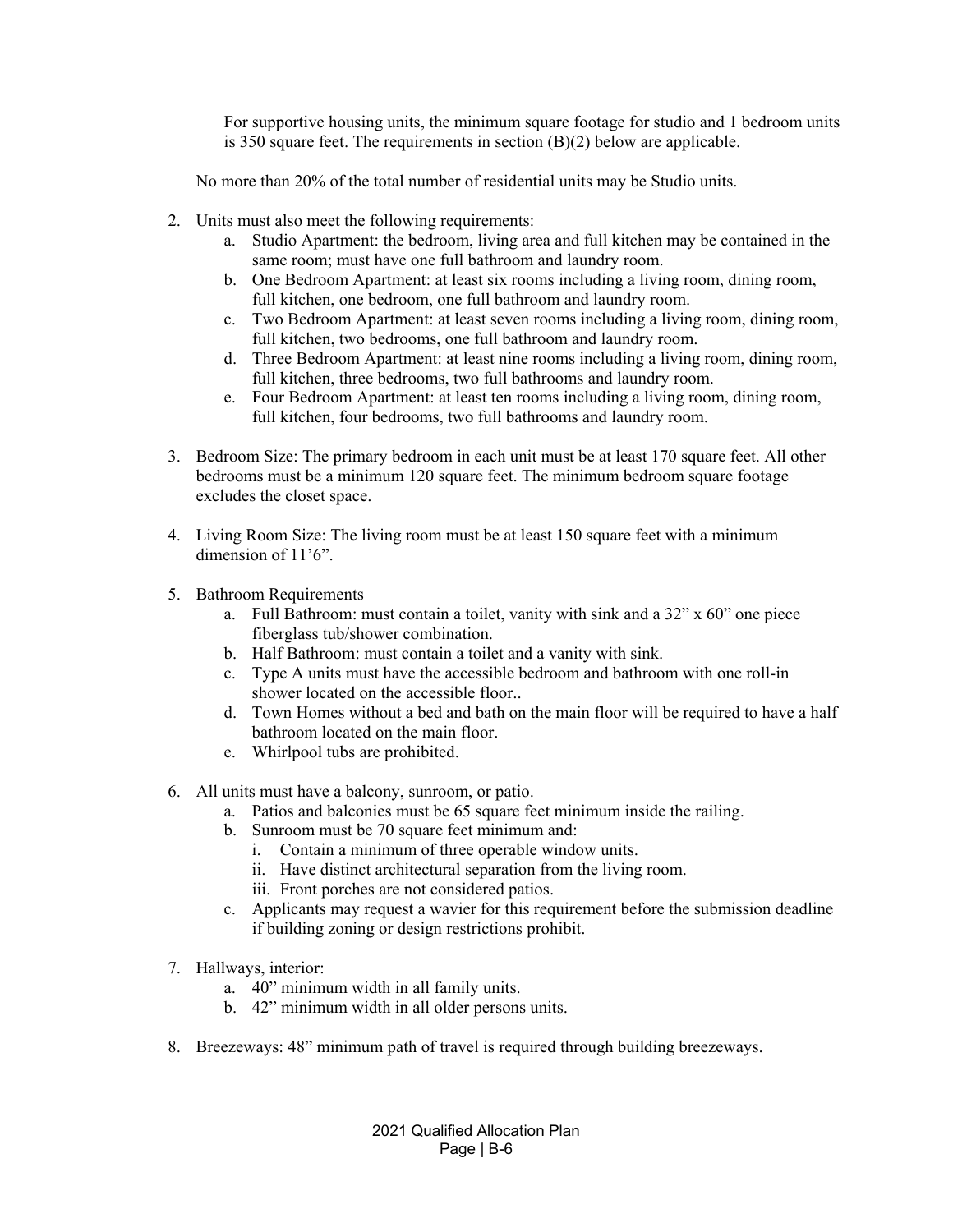- 9. Moisture resistant gypsum board must be installed on all ceilings and walls of bathrooms, on all walls of laundry rooms, mechanical closets and exterior storage closets, and behind kitchen sink base and dishwasher.
- 10. Water-resistant gypsum board or equivalent shall be provided behind any tub/shower unit located on an exterior wall.
- 11. Fireplaces are prohibited in residential units.
- 12. Swimming pools are prohibited.

#### **C. Community Room(S), Site Amenities & Facilities**

Community room(s) and amenities must be consistent with the design and appearance of the residential buildings. Development lighting is required for all amenities. Amenities should be usable beyond leasing office hours and on weekends.

A Phased Development with a previously funded phase will not share amenities with a previous phase without the Authority's prior written consent.

#### 1. **Community Building or Room**

Community room(s) and site amenities may be incorporated into the resident/ unit buildings therefore eliminating the need for a community building. If provided, a community building must be at least 1,200 square feet and include the community multi-purpose room and ADA compliant handicapped toilet facilities. The community building may include a leasing office of 200 square feet minimum, laundry rooms, and storage/ maintenance rooms. Screened porch(es), sunroom(s), and covered patio(s) may be incorporated into the community building, but their square footage will not be included as part of the 1,200 square foot minimum for the community building. All primary entrance doors in the community building and site amenities must be either half lite or full view glass, unless otherwise noted, to allow residents a view of the outside/inside. This does not include the maintenance or storage room doors. Blinds are prohibited on these doors.

#### 2. **Family developments must include the following amenities:**

- a. Community multi-purpose room must be adequately furnished and equipped with folding tables and chairs. Must contain a minimum of 8 square feet for each unit, rounded up, never being less than 250 square feet regardless of developments total units.
- b. Kitchenette with a minimum of 6 linear feet of counter top that is equipped with refrigerator, microwave, sink and a 5lb. fire extinguisher.
- c. An exercise room equipped with a minimum of three low impact cardio machines.
- d. Tenant computer room equipped with two new current and updated computer systems that include scanners and printers for each. Computers must be connected to a high speed internet service. All equipment must be kept current for the entire compliance period. All expenses associated with supplies, updates, internet service and replacement of the computer equipment is the responsibility of the development.
- e. Playground.
	- i. Equipment must be of commercial design and quality.
	- ii. All playgrounds must each contain at least four play stations/activities.
	- iii. Playground must be located away from areas of frequent automobile traffic and situated such that the play area is visible from the office and maximum number of residential units.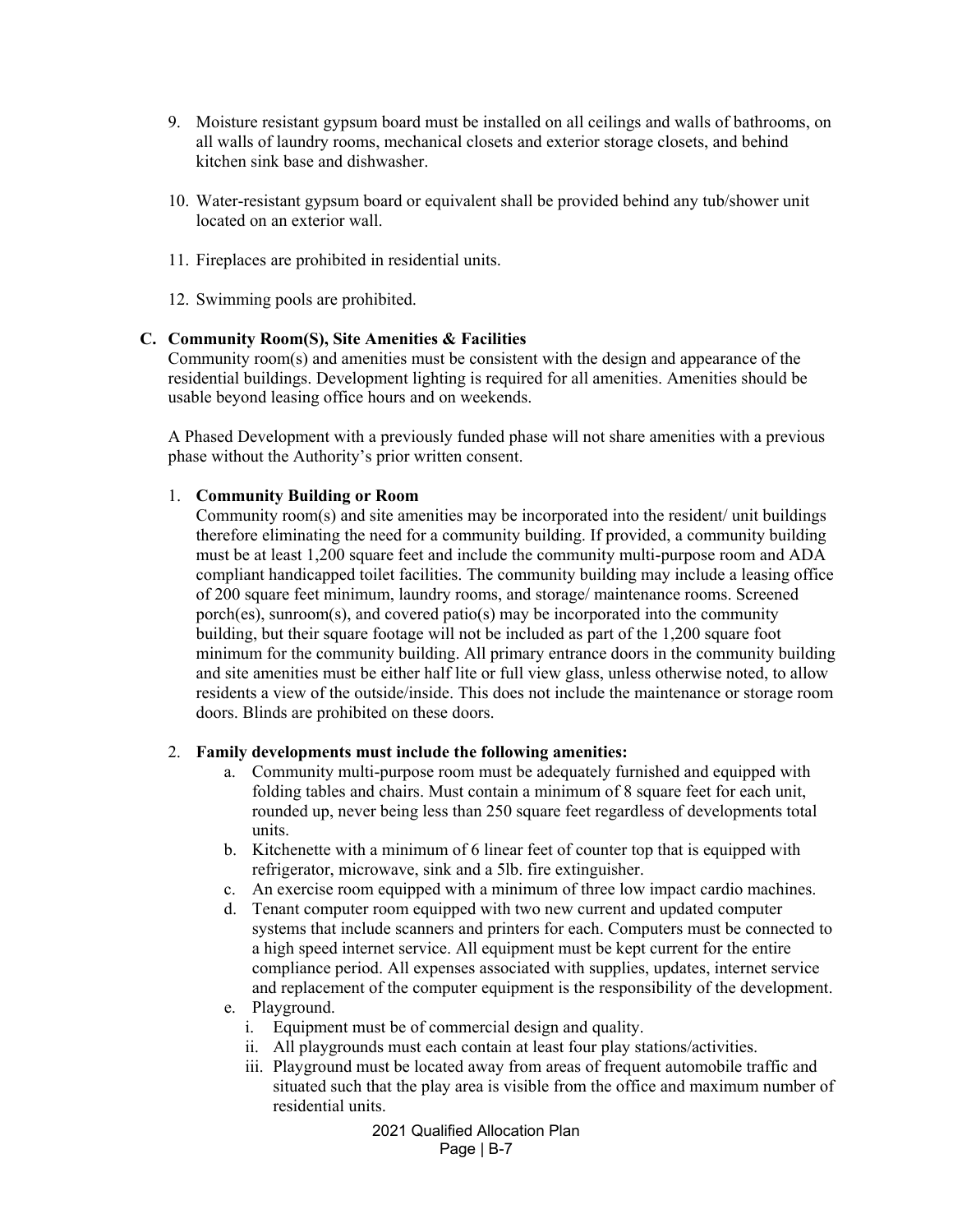- iv. Playground must be accessible to persons with mobility impairments
- v. A bench that is weather resistant, metal or composite, have a back, and be anchored permanently.
- vi. Surface conditions and materials must meet the following guidelines and standards:
	- ASTM F1951 (Specification for Determination of Accessibility of Surface Systems)
	- ASTM F1292 (Specification for Impact Determination)
	- ASTM F1487 (Standard Consumer Safety Performance Specification)
	- ASTM F2020 (Standard Specification for Engineered Wood Fiber.
	- ASTM F2479 (Specification Guide for Products and Installation of Poured-In-Place Surfaces
- vii. A letter from the playground floor material provider stating the material meets or exceeds the above ASTM requirements is required. A certificate from a thirdparty firm licensed to perform playground surface testing stating the installation of approved floor coverings was installed per manufacturer's requirements and that the finished floor surface(s) meet the above ASTM standards is also required.

### 3. **Older Person 55+ developments are to include the following amenities:**

- a. Community multi-purpose room must be adequately furnished and equipped with folding tables and chairs. Must contain a minimum of 6 square feet for each unit, rounded up, never being less than 250 square feet regardless of developments total units.
- b. Kitchenette with a minimum of 6 linear feet of counter top that is equipped with refrigerator, microwave, sink and a 5lb. ABC fire extinguisher.
- c. An exercise room equipped with a minimum of three low impact cardio machines.
- d. Tenant computer room equipped with two new current and updated computer systems that include scanners and printers for each. Computers must be connected to a high speed internet service. All equipment must be kept current for the entire compliance period. All expenses associated with supplies, updates, internet service and replacement of the computer equipment is the responsibility of the development.
- e. For a single building high rise development a covered drive thru at building main entry with 13' vehicle headroom clearance minimum.

#### 4. **Laundry Facilities:**

- a. Laundry facilities are required for all developments not providing washers and dryers in all rental units
- b. Entry into the laundry facility must be available at all times and days.
- c. The number of commercial grade washers and dryers required per development is based upon the total units in the development as follows:

| Up to 30 units | 3 Washers and 3 Dryers |
|----------------|------------------------|
| $31-60$ units  | 5 Washers and 5 Dryers |
| $61-100$ units | 6 Washers and 6 Dryers |
| $100+$         | 8 Washers and 8 Dryers |

- d. The entrance must have a minimum roof covering of 20 square feet and have adequate lighting functioning from dusk to dawn.
- e. The primary entrance door to the laundry facilities must be full view/ full length glass to allow residents a view of the outside/inside. Blinds are prohibited.
- f. Contain adequate seating
- g. A working surface for folding cloths must be installed.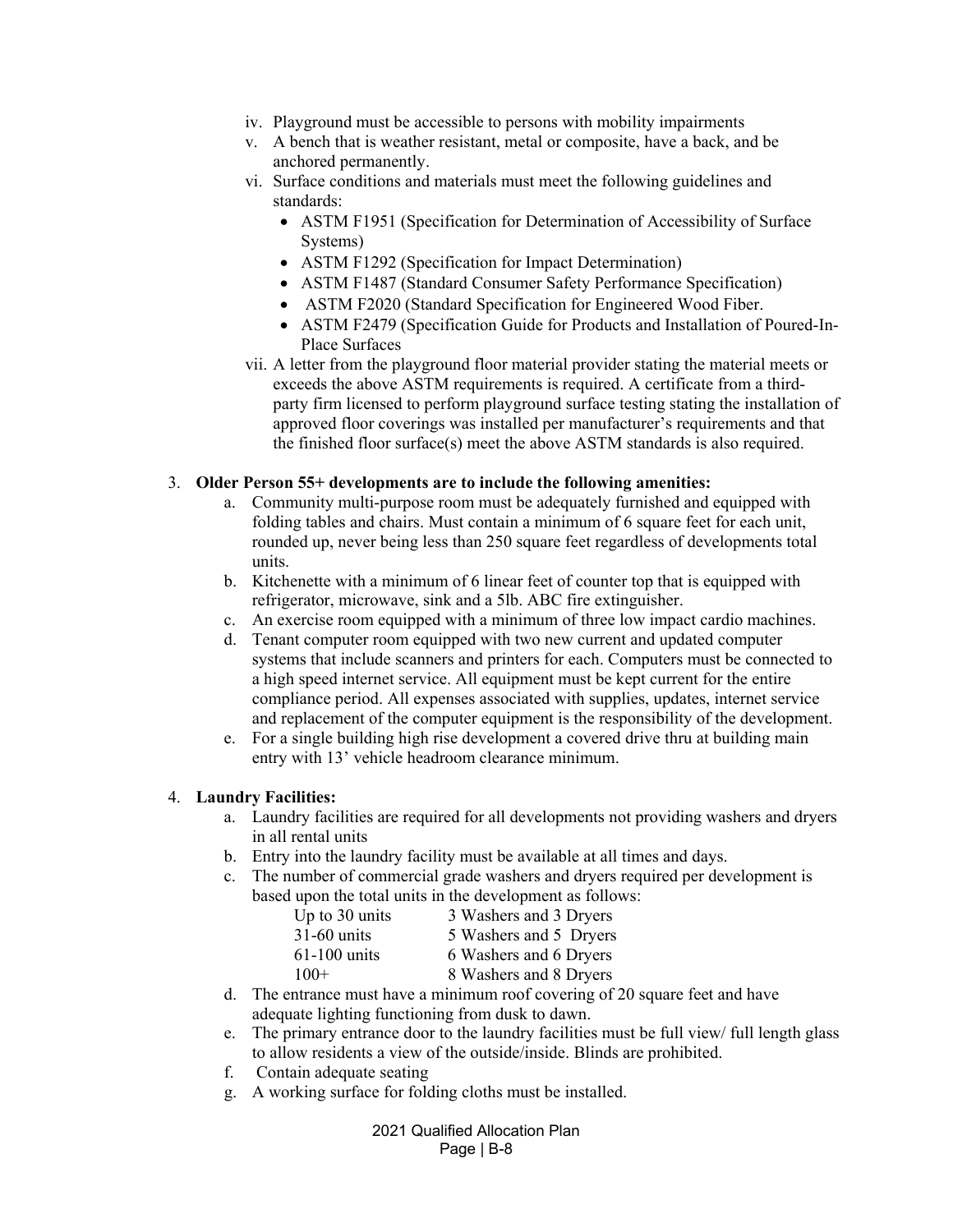- i. 24" x 48", 8 square feet minimum
- ii. Must provide working space of 8 square feet per every twelve washer/dryers provided.
- h. One of every twelve washer/dryers provided must be ADA compliant and accessible with one working surface also being ADA compliant and accessible.

### 5. **Postal Facilities:**

If not located within the building, the postal facility must:

- a. have a roof covering which offers residents ample protection from the rain while gathering mail;
- b. be located adjacent to available parking and sited such that tenants will not obstruct traffic while collecting mail; and
- c. have adequate lighting functioning from dusk to dawn.

### 6. **Office and Maintenance Room:**

- a. Development must have an office on site of 200 square feet minimum.
- b. Development must have a maintenance room of 200 square feet minimum.
- c. The office must contain ADA compliant toilet facilities.
- d. Office must be clearly marked and visible with exterior signage on or close to building

### 7. **Parking, Roads, Sidewalks & Development Sign:**

- a. Parking and side walk lighting must be provided.
- b. All roads and parking areas are to be asphalt or concrete paved.
- c. Curbing is required for all roads and parking areas throughout the development site.
- d. Parking areas must be located on the development site.
- e. All property entrances must have a development sign designed with brick or stone columns with lighting and a Fair Housing logo.
- f. All sidewalks and walkways shall be a minimum of 48" in width, must be made of concrete, and must comply with the following requirements:
	- i. Provide access to all parking spaces, front entryway doors, amenities, driveways and leasing office.
	- ii. Sidewalks may not exceed a 2% cross slope regardless of where located. Provide a non-skid finish to all walkways.
	- iii. Switchbacks are not permitted from handicap parking spaces or access aisles to building entrance in new construction projects.
	- iv. Be ADA accessible and compliant as required within the development with clearly marked ramps, crosswalks, signage, etc. in accordance with ADA regulations.
	- v. The developments sidewalks must join the local existing sidewalks if they exist.

## 8. **Parking Spaces:**

If local guidelines mandate parking less than the Authority requirement, the development must receive Authority approval prior to application submittal.

- a. All developments require a minimum number of parking spaces per unit size as follows:
	- i. One bedroom units are 1.0 parking spaces per unit.
	- ii. Two bedroom units are 1.5 parking spaces per unit.
	- iii. Three and four bedroom units are 2.0 parking spaces per unit.
- b. There must be at least one handicap parking space for each designated accessible unit that must be the nearest available parking space to the unit.
	- i. All handicap parking spaces and associated aisles must be concrete.
	- ii. Handicap ramps may not protrude into parking lot.
	- iii. Access aisles cannot be installed through vehicular paths of travel.

### 2021 Qualified Allocation Plan

#### Page | B-9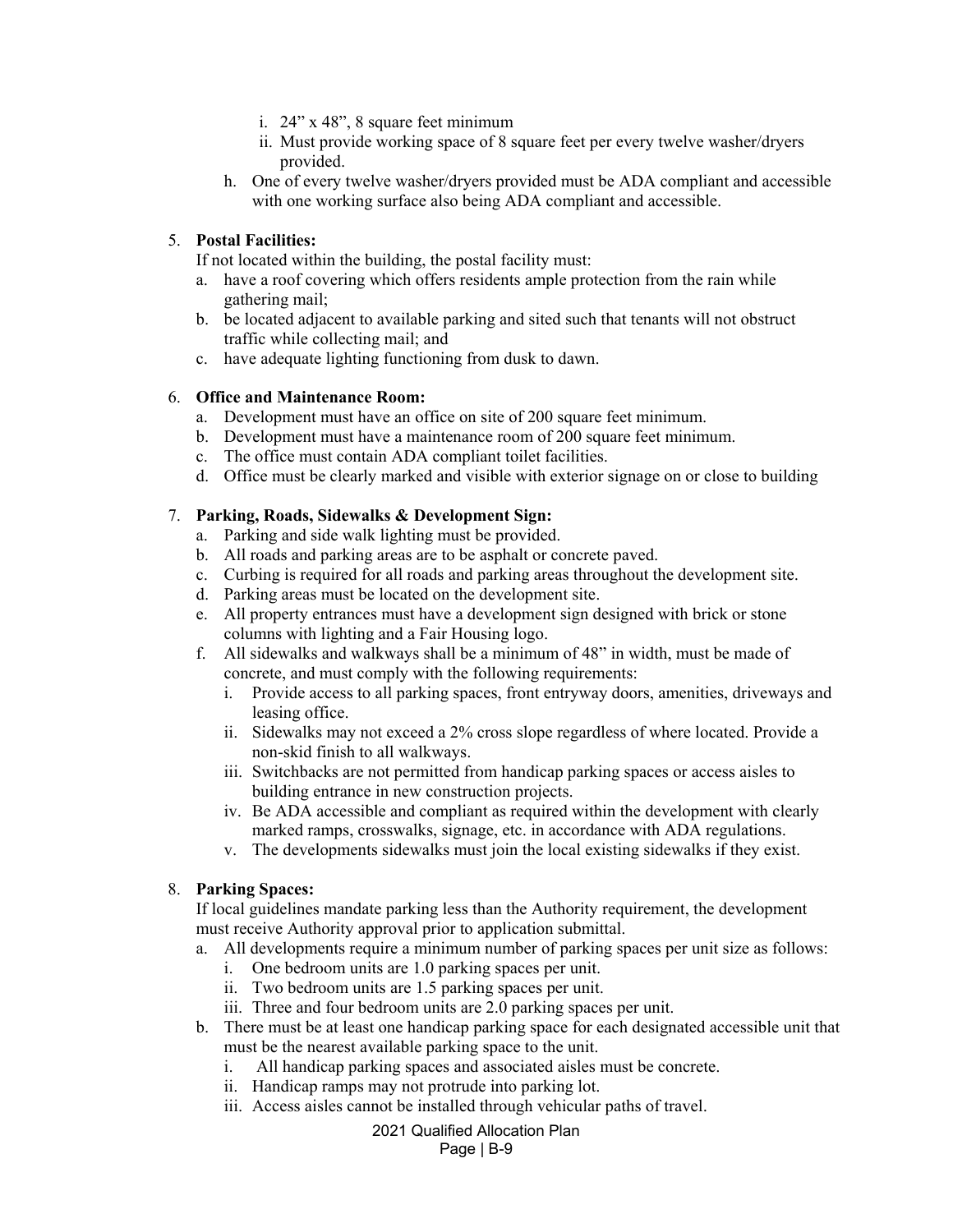c. All non-handicap parking spaces must be an asphalt or concrete solid surface with a minimum dimension of 8 feet wide and 18 feet deep. Compact parking spaces may be included in addition to those required to meet Agency requirements but will not count towards the minimum required in  $(a)$   $(i)$ ,  $(ii)$ ,  $(iii)$ , above.

## 9. **Refuse Collection Area (s) & Recycling**

- a. Collection area(s) should not be placed at the entrance or exits of the development unless the collection area provides the following:
	- i. A pull off from the main road consisting of a cul-de-sac / turn around.
	- ii. Dumpster drop off or pick up that does not stop or impede the flow of traffic.
	- iii. Tenant use that does not stop or impede the flow of traffic.
- b. Provide an easily-accessible area that serves the entire development for the refuse collection area and recycling area. These can be combined into one area.
- c. Dumpsters / trash compactors and recycling area must be ADA accessible and located on an ADA accessible route with ADA parking near the collection area(s).
- d. Provide a collection and storage area of non-hazardous material for recycling.
	- i. Property management is responsible for prominently displaying a sign stating exactly which materials are and are not accepted for recycling.
	- ii. Property management is responsible for ensuring that these recyclables are actually recycled.
- e. The pad and approach pad to the dumpster must be concrete. The approach pad must be 12" thick minimum. At a minimum, the dumpster pad must include two painted pipe bollards installed behind each dumpster.
- f. Pedestrian paths of accessible travel must be marked/identified (painted in yellow or white) on dumpster pad surfaces.
- g. The dumpster/ trash compactor and recycling pad/ area must be enclosed on at least three sides with materials that will be consistent with the design and appearance of the residential buildings. An enclosure combining masonry, cementitious products or composite products are acceptable enclosures or these products can be used independently. PVC or vinyl fencing is acceptable. Chain link and wood fencing are not acceptable.

## **D. Site And Site Lighting**

- 1. Utilities (including but not limited to sanitary sewer, water, gas/electric, cable, internet, and telephone) must be underground throughout the development site.
- 2. Lots must be graded so as to drain surface water away from foundation walls. The final grade away from foundation walls must fall a minimum of  $\geq 0.5$  inches per foot away from building  $for \geq 10$ ft according to the National Water Management System Requirements under Energy Star Multifamily New Construction.
- 3. Provide positive drainage at all driveways, parking areas, ramps, walkways and dumpster pads to prevent standing water.
	- a. Utilize yard drains if needed, piped to storm water system or to daylight.
	- b. No corrugated pipe.
- 4. All water from roof and gutter system must be discharged no less than 6 feet from building foundation. See gutter requirements.
- 5. All retention and/or detention ponds must be fenced. The storm water retention/detention basin design, maintenance and management shall be the sole responsibility of the owner/developer and shall be in strict accordance with all applicable federal, state, local and environmental regulations governing storm water retention/detention basins.
- 6. Site lighting is required for all parking, sidewalks, buildings and site amenities and should be directed down to diminish nuisance light in residential units. Lighting plans to be completed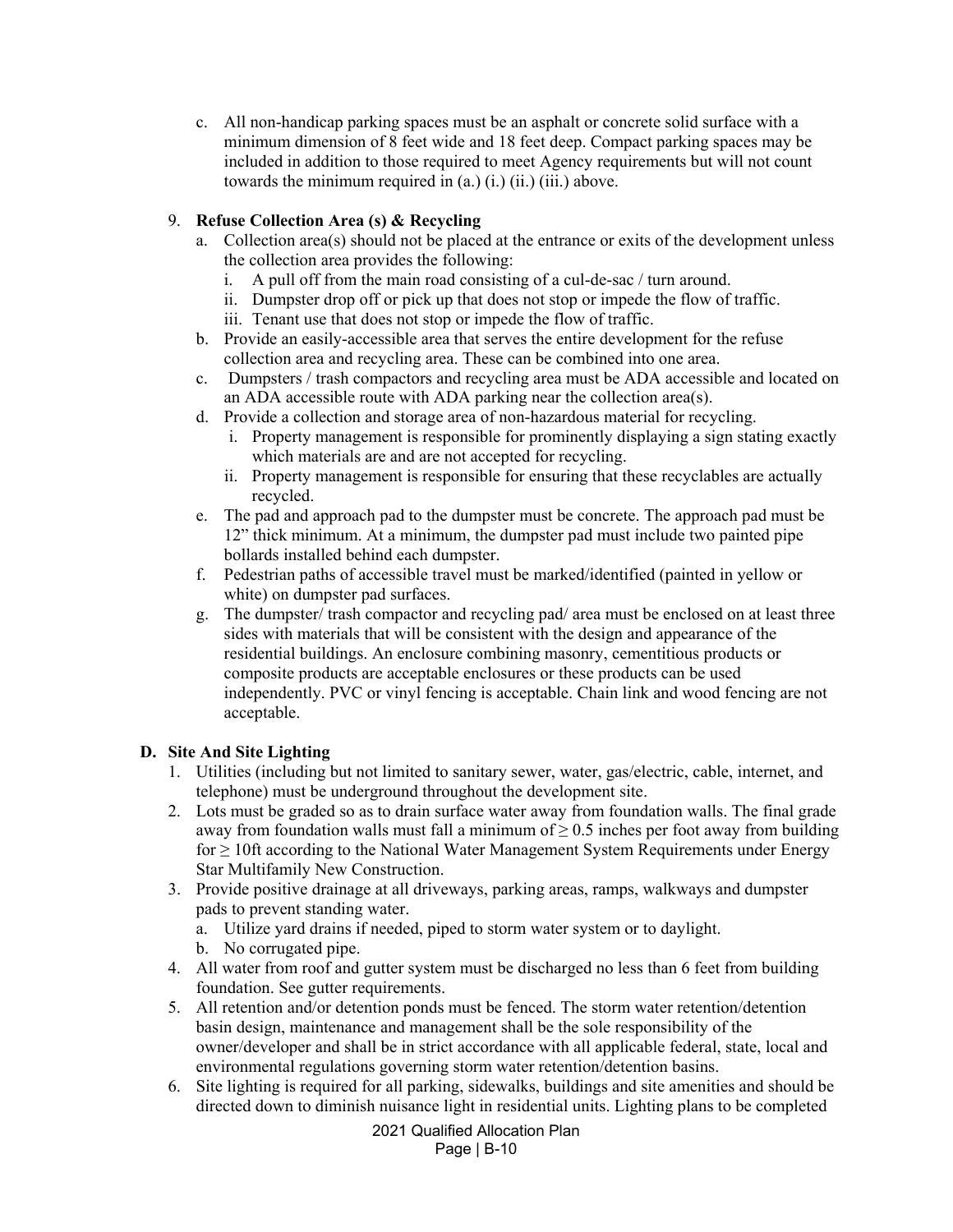using photometrics software reflecting an average footcandle of 1.5 for all development parking, sidewalks, and exterior common areas.

- 7. No part of the disturbed site may be left uncovered or un-stabilized once construction is complete.
- 8. Burying construction waste on-site is prohibited.

### **E. Building Foundations, Slabs And Radon**

- 1. Sites located in a Radon Zone-1 (highest level) will require Radon Resistant New Construction Practices. Rehabilitation projects must meet the Radon Mitigation Standards as required by the Environmental Protection Agency. Check applicable federal, state, and local building codes to see if more stringent codes apply.
- 2. All units and community buildings must be elevated 24" minimum above the base flood elevation. Base Flood Elevation - The elevation of an area in relation to the mean sea level expected to be reached during a flood. Based on historic data, these figures indicate which areas are most likely to be flooded. This includes all flood years (100, 500, and 1000 year) and both FEMA maps and Local flood hazard areas.
- 3. Slab constructed buildings/ structures. Slab to be elevated a minimum of 8" above finished grade on all elevations.
- 4. Slab foundations will consist of a brick or stone veneer at a minimum height of 16" above finished floor elevation on all elevations.
- 5. Crawl space constructed home/structures will have a minimum of 30" clearance from the bottom of the lowest structural floor system framing member to grade.
- 6. Crawl space foundations will consist of brick or stone veneer installed up to the finished floor elevation at a minimum on all elevations.

#### **F. Building Exterior**

The building exteriors should create a residential image appropriate to the market area. Building design must use different roof planes and contours to break up roof lines. Wide window and door trim should be used to accent siding. If horizontal banding is used between floor levels, use separate color tones for upper and lower levels.

All materials must be installed using standard construction methods and means, and result in the issuance of written manufacturer's warranty and guarantees. No exterior wood finishes may be used.

#### Exterior wall finishes

- 1. Exterior wall faces (other than for single family homes, townhomes, and duplexes) must have an excess of 30% brick or natural or manufactured stone on each of the exterior wall surfaces, including the front wall face, each side's wall face and the rear wall face of the buildings (not to the interior wall faces of open breezeways). On all exterior walls the brick/stone must extend to all areas of grass, landscaping and other areas of soil or mulch.
- 2. High quality durable low maintenance materials are required for exterior building coverings on all elevations including all exterior trims, fascia, soffits, ceilings and vents and can consist of:
	- a. **Brick** must be installed per manufacturer's requirements to achieve at least a 30 year warranty.
	- b. **Portland Cement Stucco** (No EIFS) must be installed per manufacturer's requirements to achieve at least a 30 year warranty.
	- c. **Stone** natural or manufactured must be installed per manufacturer's requirements to achieve at least a 30 year warranty.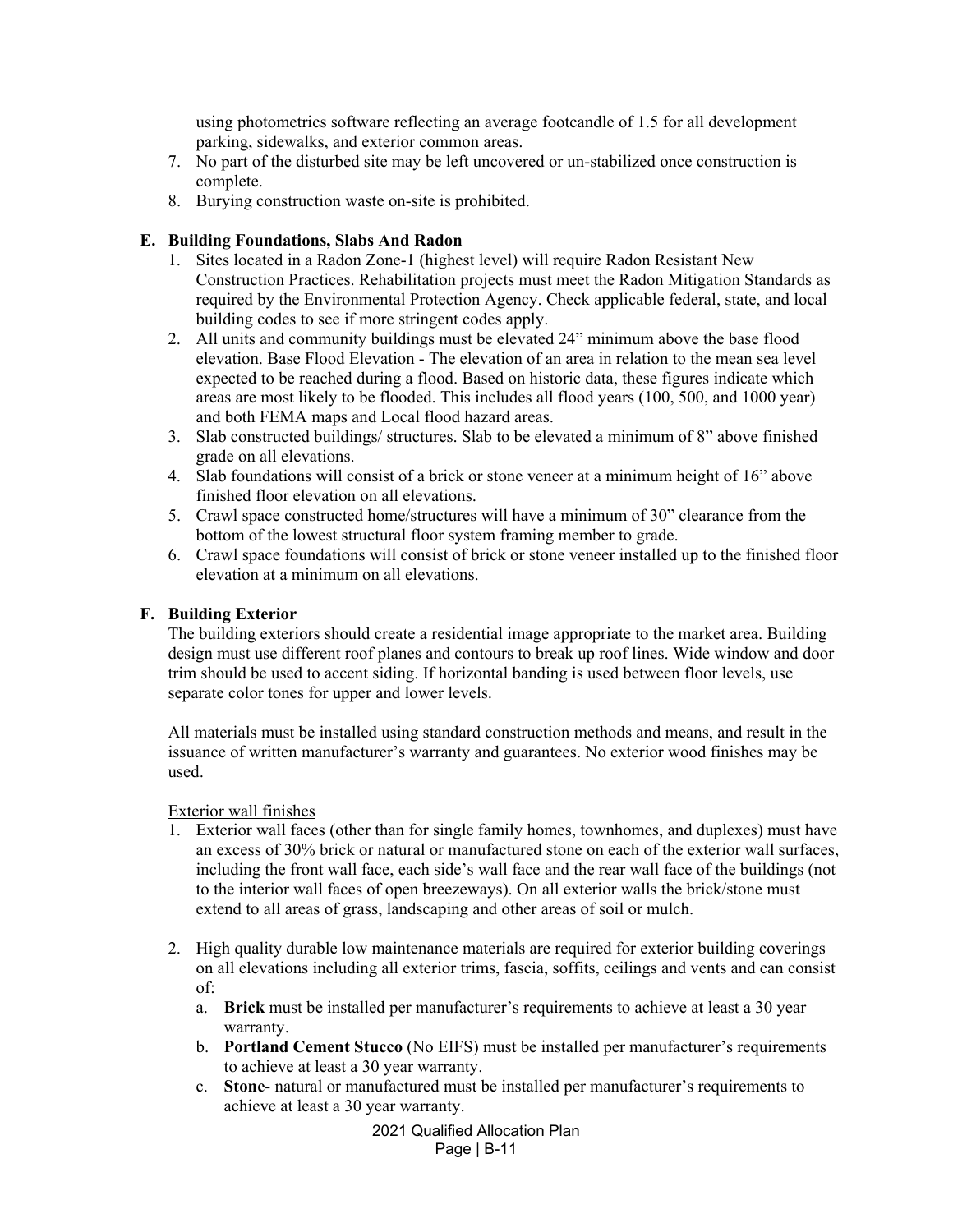- d. **Fiber Cement Siding & Trims** must be 5/16" thickness or greater and be installed per manufacturer's requirements to achieve at least a 30 year warranty.
- e. **Vinyl Siding** must have a .044" thickness or greater and be installed per manufacturer's requirements to achieve at least a 30 year warranty.
- f. **Vinyl Soffit** must have a .040" thickness or greater and be installed per manufacturer's requirements to achieve at least a 30 year warranty.
- g. **PVC or Vinyl Composite Trim Boards** must be installed per manufacturer's requirements to achieve at least a 30 year warranty.
- h. **PVC Coated Trim Coil** must have a .024" thickness or greater for fascia and freeze boards only- must be installed per manufacturer's requirements to achieve at least a 30 year warranty.

Developments must provide the Authority a written manufacturer warranty confirming a 30 year minimum warranty for all of the above items with the placed in service application.

- 3. Where exterior brick does not extend to an eave line, aluminum flashing shall be installed that extends a minimum of 5" under/behind the above exterior wall surface material and over the outer edge of the brick to prevent water penetration.
- 4. Weep holes must be below finished slab elevation and not covered by finished grade or landscaping.
- 5. Siding applications require all exterior penetrations to be installed in plastic J-boxes.
- 6. Metal z-flashings must be installed behind on top of and below all band boards and be of appropriate size for materials being flashed.
- 7. Metal flashings must be installed behind on top of and below all veneer material changes.
- 8. Metal flashing or 20 mil polyethylene when used in conjunction with a self-adhering polyethylene laminate flashing, must be installed above all exterior door and window units.

# Exterior Stairs, Railings, Columns & Signage

- 1. Columns must be sized and loaded properly and consist of fiberglass, polyurethane or aluminum. Must be installed with stand offs, bases, caps and vents per manufacturer's recommendations. 4X4, 4X6, 6X6 etc. treated wood post wrapped with coil stock are prohibited. Steel post and treated post may be utilized if built up with cement trims.
- 2. Exterior steps at porches and patios and porches will be constructed of brick/stone foundation veneers with concrete deck/slab.
- 3. Multi story second, third, or fourth floor elevated porch or patio may be constructed utilizing concrete slabs or 5/4" composite materials for the deck. Be constructed in such a manner that no wood is exposed. Concealment of wood shall be with composite materials such as PVC coated coil stock, vinyl 1x's composite 1x's, and fiber cement trims.
- 4. Hand rails and/or guard rail systems used at steps, porches, and patios shall be code compliant systems made of composite materials such as vinyl, fiberglass, galvanized steel (field painted) or aluminum.
- 5. Public use stairway components, such as stringers, treads, and risers must be constructed from galvanized steel (field painted) and/or concrete. Handrails and pickets must be constructed from galvanized steel (field painted) or aluminum, and be completely under roof cover.
- 6. Buildings and units must be identified using clearly visible signage and numbers. Building and unit identification signage must be well lit from dusk till dawn and meet ANSI A117.1, Section 703 standards.
- 7. For Type A units,
	- a. ADA Handicap ramp components must be constructed from one of the following:
		- i. galvanized steel (field painted) and/or concrete
		- ii. concrete slab with brick ribbon and sidewalls
		- iii. aluminum ramp system.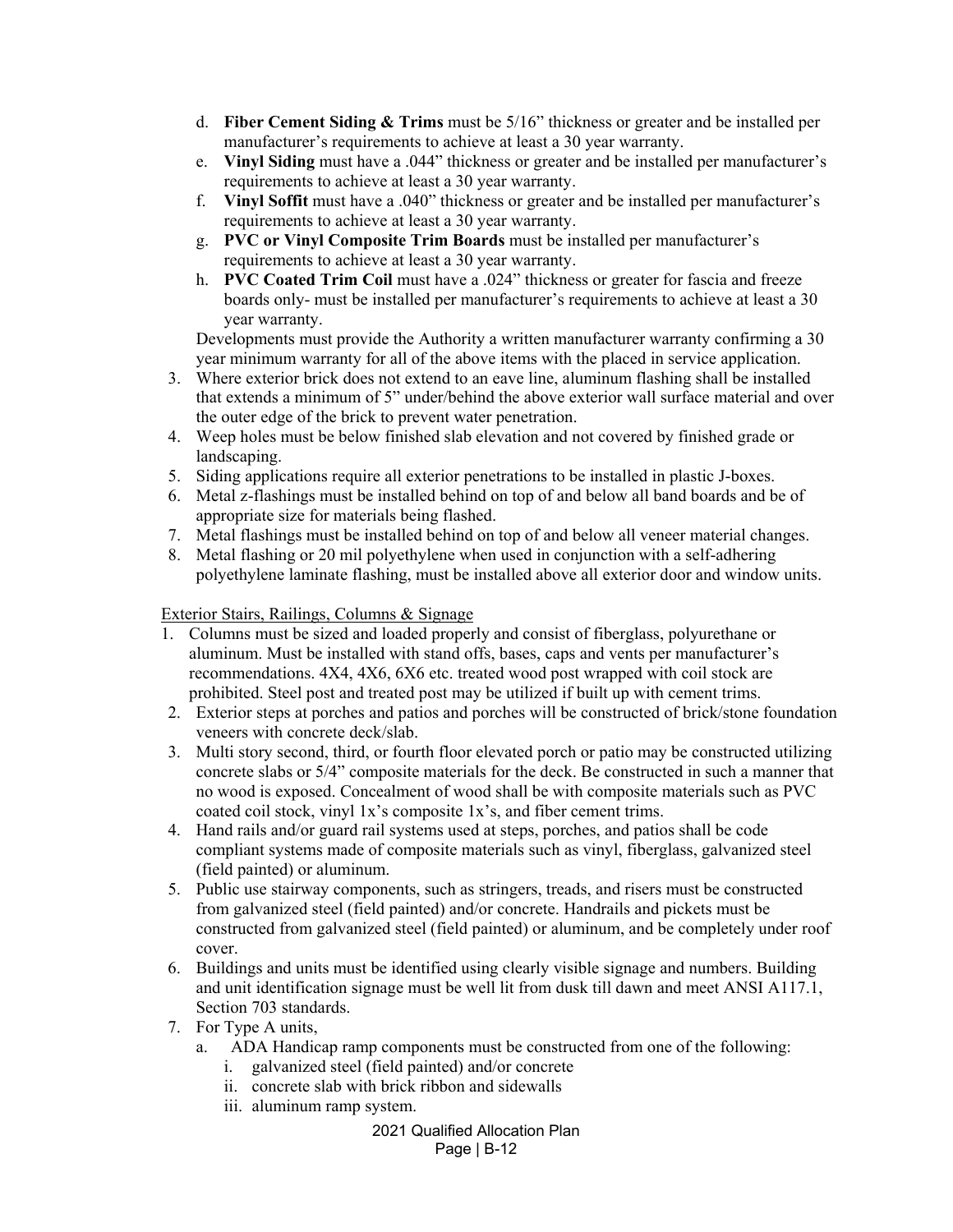b. Handrails and pickets must be constructed from galvanized steel (field painted) or aluminum.

## **G. Roofing And Gutters**

All roofing to be installed in accordance with the current IBC/ IRC Chapter 9 and the Authority standards listed below. Developments are required to provide the Authority a written manufacturer warranty confirming a 30 year minimum warranty has been acquired for the installed roof system. This can be submitted with the placed in service application.

#### Asphalt Shingles

- 1. Roof pitch to be a minimum of 4/12.
- 2. Architectural (dimensional) anti-fungal shingles must be used and:
	- a. Must be high quality and durable.
	- b. Must be installed per manufacturer's requirements to achieve at least a 30 year warranty.
	- c. The following shingle manufactures products must be used underlayment, leak barriers, starter strip shingles and hip & ridge cap shingles. No exceptions.
- 3. Synthetic underlayment is required and must be of the same brand as the shingle.
- 4. Leak barriers must be of the same brand as the shingles being installed and be the mineral surfaced type.
	- a. Leak barriers must be installed a minimum of 5" up all side walls.
	- b. Leak barrier must be installed a minimum of 24" around all roof penetration on the roof deck.
	- c. Ice barriers to be installed per IBC/IRC R905.1.2.
- 5. All flashing are to be installed per manufacturer's recommendations to obtain a minimum 30 year warranty and:
	- a. Step flashing to be 5"x5"x7" minimum
	- b. Be a minimum of 0.019" (0.5 mm) in thickness
	- c. Be factory painted
	- d. Each shingle is to be step flashed. Continuous flashings are not acceptable.
	- e. Drip edge to be installed on all eves and rakes per IBC/IRC R905.2.8.5 at a minimum.

## Metal Roofing

- 1. Roof pitch to be a minimum of 4/12
- 2. Standing Seam panels must be used and:
	- a. Be 24 gauge or thicker.
	- b. Have 1 ½" seam height minimum.
	- c. Have striations or stiffing ribs.
	- d. Have a galvalume coating.
	- e. Must have a 30 year minimum paint warranty.
	- f. Be installed per manufacturer's recommendations.
	- g. Must be installed be certified installers.
- 3. Synthetic underlayment is required on roof deck.

#### Low Slope Roofing (Flat roofing is prohibited)

- 1. All low slope roofing products are to be installed per manufacturer's recommendations to achieve at least a 30 year warranty.
- 2. Products must be installed by certified installers.
- 3. Acceptable products are
	- a. Metal panels with a 3" seam height minimum.
	- b. Single- Ply membranes
		- i. PVC or,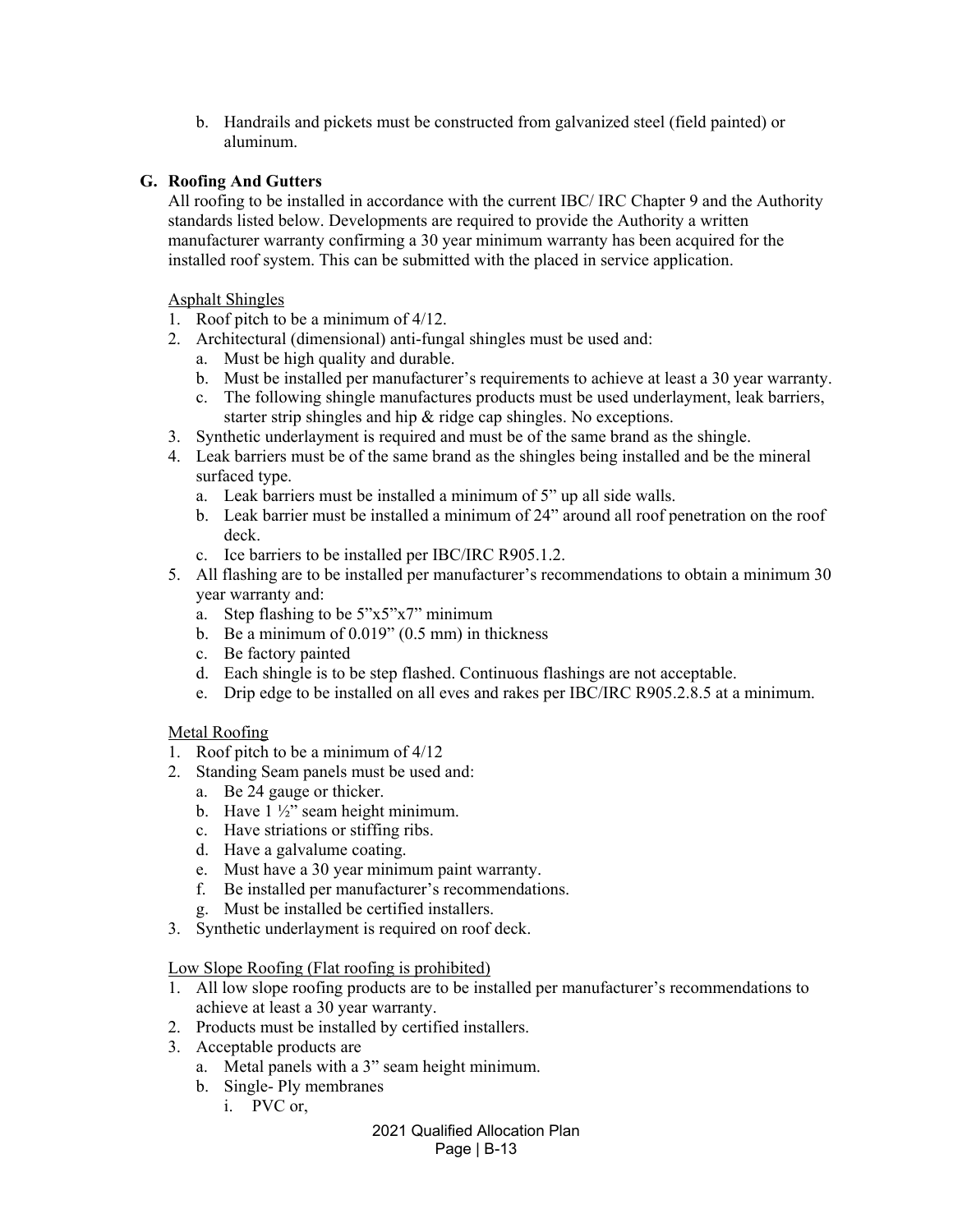- ii. TPO or,
- iii. EPDM
- c. Modified Bitumen must:
	- i. Be a 2 ply system.
	- ii. Be Torch down.
	- iii. Have a ceramic surface.
- 4. All low slope roof products to be installed with heavy duty walkway pads:
	- a. Walkway must be a different color.
	- b. Must be from same manufacture as roofing material or approved by manufacture for use.

### **Gutters**

Seamless 6" minimum gutter and downspout systems complete with leaf guard systems to be installed on all buildings.

- 1. Downspouts must be installed so as not to drain across pedestrian paths of travel
- 2. All water from roof and gutter system must be discharged no less than 6 feet from building foundation by:
	- a. Concrete splash blocks with positive sloped drainage away from foundation; or
	- b. Be piped underground to an appropriate location.
- 3. No screen wire leaf guard systems allowed.

## **H. Building Envelope, Insulation & Sound Proofing**

- 1. All buildings must be wrapped with an exterior air and water infiltration barrier. All wall penetrations are to be taped for moisture protection.
- 2. Seal all penetrations to prevent moisture and air leakage.
- 3. All attics to be vented.
- 4. Framing must provide/ allow for complete building insulation.
- 5. Framing of roof and ceiling systems to allow the full depth of ceiling insulation to extend over the top plate of the exterior wall.
- 6. Exterior walls R-13 insulation.
- 7. Attics R-38 insulation.
- 8. Crawl Space floors R-19 insulation.
- 9. Unit party walls and floor assemblies require sound proofing (sound batt insulation) to achieve a rating of STC 54.

## **I. Windows And Doors**

All windows and exterior doors must be Energy Star rated for zone south central be of high quality, durability and must be installed per manufacturer's requirements to achieve at least a 10 year warranty for windows and a 1 year warranty for Fire Rated doors. Developments are required to provide the Authority a written manufacturer warranty confirming the warranty has been acquired for the windows and exterior doors. This can be submitted with the placed in service application. An accessible automatic door opener is required for the primary entrance into and out of older person's congregate buildings.

- 1. All interior doors must:
	- a. Be side hinged
	- b. Be hollow core paneled hardboard, paneled solid wood, or hollow core flush hardwood.
	- c. Bedroom doors must be 3-0.
	- d. Bath doors minimum of 2-8.
	- e. Closet doors minimum of 2-6.
	- f. Pantry doors minimum 2-0.
	- g. Hollow core, flush lauan doors are prohibited.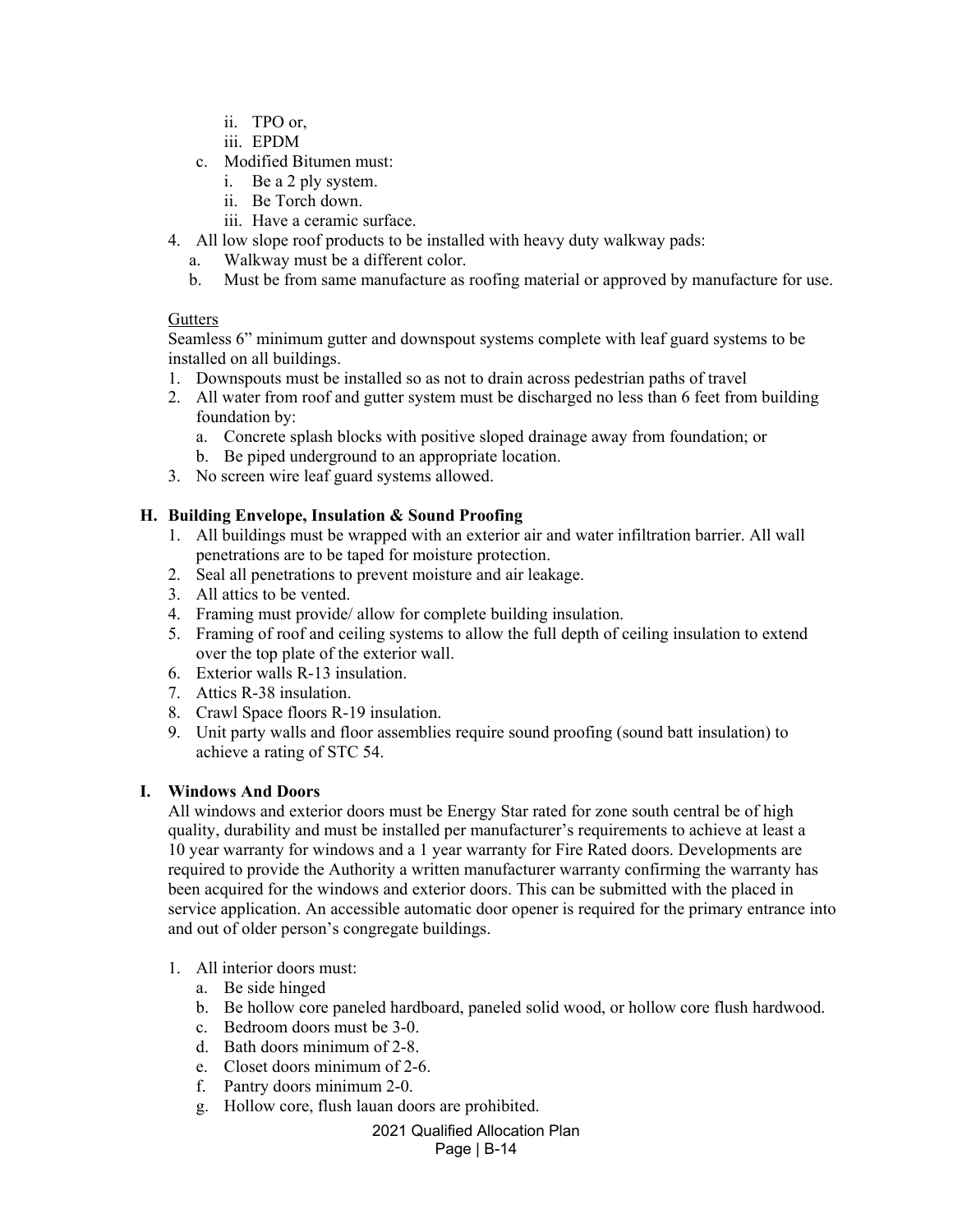- h. ADA accessible doors at common areas and Type A units must:
	- i. Have ADA lever hardware.
	- ii. Be 3-0 minimum.
- i. Have a 3/4" minimum air space at bottom of door measured from finished floor for air circulation.
- j. Louvered doors at HVAC closet for air handler return are acceptable.
- 2. All exterior doors must be Energy Star metal-clad or fiberglass doors and must:
	- a. Metal clad steel edge doors and frames are acceptable for use in firewalls only.
	- b. Provided door manufacturers data sheet (s) with plans.
	- c. Be side hinged.
	- d. Be a minimum of 3-0 in width (34" clear width).
	- e. Be paneled.
	- f. Have a rot proof jamb.
	- g. Include a peephole on main entry door.
	- h. Have a thumb latch/ lever style deadbolt lock.
	- i. ADA accessible doors at common areas and Type A units must:
		- i. Have a maximum threshold height of  $\frac{1}{2}$ "
		- ii. Have ADA lever hardware.
		- iii. Include a peephole a maximum of 48" AFF at primary unit entry door only.
		- iv. Have spring hinges at the unit's primary unit entry door only.
	- j. Primary unit entry doors must have a minimum roof covering of 3'w x 5'd with corresponding porch/pad or be located in the breezeway.
	- k. Exterior full glass doors must:
		- i. Have blinds between the glass provided by the door manufacture.
	- l. Exterior half lite doors must:
		- i. Have blinds between the glass provided by the door manufacture.
	- m. High quality vinyl sliding glass doors are acceptable for use at the back door to the patio or deck and must:
		- i. Have multi point locking hardware keyed alike.
		- ii. Include costal hardware.
		- iii. Have blinds between the glass provided by the door manufacture.
- 3. Windows must be Energy Star rated for zone south central and must:
	- a. Have blinds for each window installed.
	- b. Metal blinds are prohibited.
	- c. Provide window manufacturers data sheet (s) with plans.
	- d. Be single hung, double hung, casement or awning. Sliding windows are prohibited.
	- e. Be vinyl.
	- f. Have appropriate design for exterior finishes.
		- i. Windows installed in brick or stucco veneer should not have a J-channel.
		- ii. Windows installed in siding veneers should have the correct J-channel width.
		- iii. Windows installed with 1x perimeter trim should have no J-channel.
	- g. Not be installed over bath tub/shower.
	- h. Be continuously caulked behind the flange and taped per the manufactures recommendations.
	- i. Be installed per window manufactures recommendations.
	- j. In Type A units, all windows and blinds must meet or exceed all State and Federal accessibility requirements.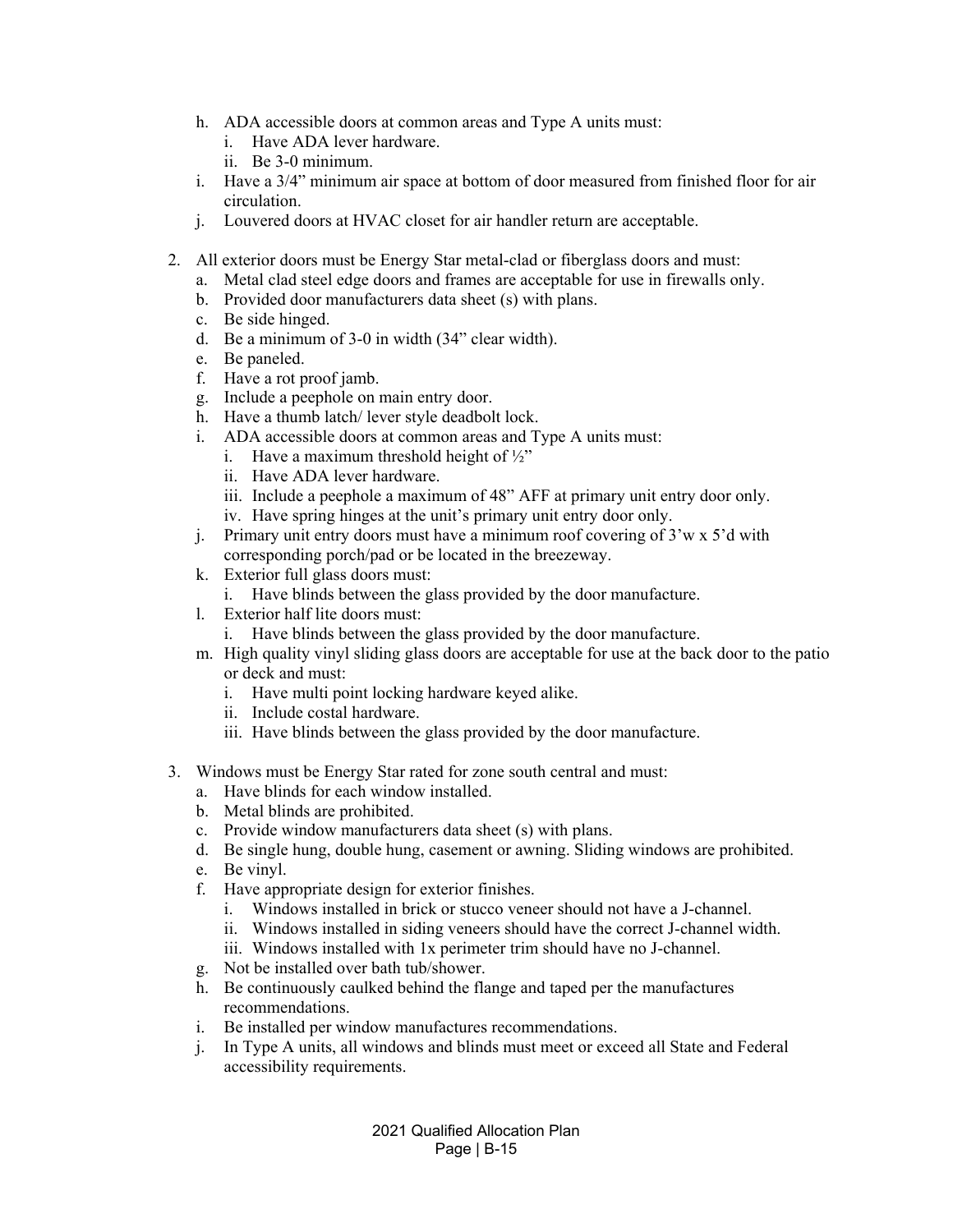## **J. Kitchens**

- 1. All kitchen cabinets shall be constructed with solid wood or plywood stiles, rails, doors and drawer fronts. All cabinets will conform to the performance and fabrication requirements of ANSI/KCMA A161.1-2000 and bear the KCMA Certification Seal.
	- a. Drawers must have dual slide tracks.
	- b. Accessible cabinets with removable fronts must be manufactured to be removable with only a screwdriver.
	- c. Site built cabinets are prohibited.
- 2. Each kitchen must have at the least the following minimum linear footage of clear countertop that are at or below 36 inches in height above finished floor, excluding the sink and range space:

| Studio    | 5.0 linear feet minimum   |
|-----------|---------------------------|
| 1 Bedroom | 8.0 linear feet minimum.  |
| 2 Bedroom | 10.0 linear feet minimum. |
| 3 Bedroom | 12.0 linear feet minimum. |
| 4 Bedroom | 13.0 linear feet minimum. |

- a. Counter tops may be manufactured post form, granite or solid surface.
- b. Site built tops countertops must be constructed of 3/4"AC plywood. No particle board, press board or fiber board will be allowed.
- 3. All units must have an 18 cubic foot minimum Energy Star rated frost free refrigerator freezer with ice maker.
	- a. Doors must open beyond 90 degrees to allow bin removal.
	- b. Ice maker box (cold water supply) with shut off must be installed behind the refrigerator.
- 4. All units must have an Energy Star rated dishwasher and be installed beside the kitchen sink.
- 5. All units must have a double bowl kitchen sink 8" deep minimum.
- 6. All units must have over the range microwave.
- 7. All units must have a slide in range that is at least 30 inches wide or a cooktop and wall oven.
	- a. A backsplash panel must be installed behind the cooktop and cover the entire wall behind the cooktop.
	- b. Anti-tip devices must be installed on all kitchen ranges and be securely fastened to the floor.
- 8. All units must have a Fire Stop or comparable extinguishing system over the stove. Alternatively, the range must have SmartBurner elements installed in the range.
- 9. Each unit must be equipped with a 5 lb. ABC rated dry chemical fire extinguisher readily accessible in the kitchen and mounted to accommodate handicapped accessible height in accessible units. If contained in the cabinet/pantry area must have proper signage, 4" X 3" minimum, identifying the location.
- 10. A 24" wide pantry cabinet, same manufacture as kitchen cabinets, or a pantry closet with a 24" interior door and a minimum of 24' deep must be provided in the kitchen.
- 11. Fluorescent lighting or LED lighting is required in the kitchen which must provide 30 footcandle minimum on all counter tops.
- 12. The aisle width between cabinets and/or appliances is 42" minimum.
- 13. For Type A units:
	- a. The refrigerator must be ADA compliant.
	- b. Kitchen sinks must be ADA compliant and:
		- i. Be  $6\frac{1}{2}$  deep maximum.
		- ii. Be rear-draining.
		- iii. Sink bottoms insulated if bottom of sink is at or below 29 inches above finished floor.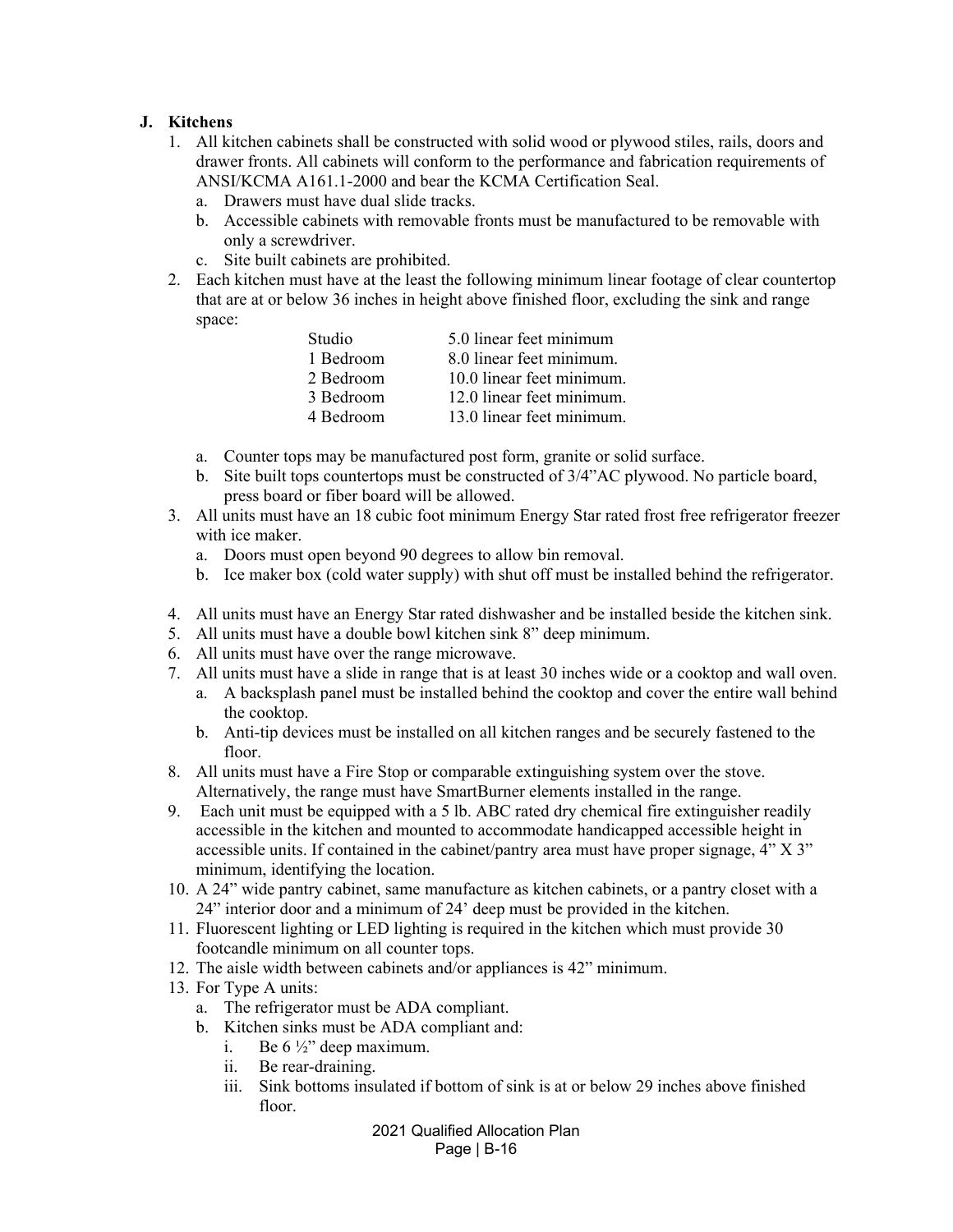- c. The range / cooktop / wall oven must be ADA compliant.
- d. Pull-out worktops are prohibited
- e. Workstations must be installed beside the range with no wall to the left or right of the workstation.
- f. The wall cabinet mounted over the work station must be 48 inches maximum above finished floor to the top of the bottom shelf.
- g. Provide cabinet microwave shelf with microwave or counter top microwave.
- h. Unit must have a 30" range hood.
- i. The range hood fan and light must have separate remote switches.
- j. Kitchen counter tops and ranges with cooktop can be no higher than 34" above floor.
- k. Provide ADA compliant cabinet handles/pulls on cabinet doors and drawers. Knobs are prohibited.

#### **K. Bathrooms**

- 1. All bathroom vanities/cabinets shall be constructed with solid wood or plywood stiles, rails, doors and drawer fronts. All cabinets will conform to the performance and fabrication requirements of ANSI/KCMA A161.1-2000 and bear the KCMA Certification Seal and:
	- a. Drawers must have dual slide tracks.
	- b. Accessible cabinets with removable fronts must be manufactured to be removable with only a screwdriver.
	- c. Site built cabinets are prohibited.
- 2. Vanities/cabinets shall be provide in all units and must be 36" minimum.
- 3. All full bathrooms must have:
	- a. Ceiling light and exhaust fan on the same switch and must provide adequate lighting to the tub/shower
	- b. Vanity light must be provided and be on a separate switch.
- 4. All half bathrooms must have:
	- a. Ceiling light and or vanity light, must provide adequate lighting
	- b. Exhaust fan.
	- c. These can be switch together or separately.
- 5. Mirror length must extend from the top of vanity backsplash to 6' minimum above finish floor. Framed decorative mirrors are excepted if they meet the above requirements.
- 6. Tub/shower units must be  $32'' \times 60''$  minimum one piece fiberglass based units with slip resistant floors. Shower head to be mounted 80" above finished floor.
- 7. Water closets must be centered, at a minimum, 18 inches from sidewalls, vanity/lavatories and bath tubs and be clearly marked on the plans.
- 8. Type A units:
	- a. Must contain a roll in shower and:
		- i. Be one piece fiberglass based unit with slip resistant floor.
		- ii. Be ADA/ANSI compliant from manufacture.
		- iii. Have factory installed grab bars.
		- iv. Have a 36" x 60" minimum useable floor space.
		- v. Have a collapsible water dam or beveled threshold that meets code
		- vi. Approaches to roll-in showers must be level, not sloped
		- vii. Have adjustable shower rod and weighted curtain installed before occupancy
		- viii.Shower floor may not be used for code required 67" clear floor space in bathrooms.
		- ix. The shower head with wand must be installed on a sliding bar and within code required reach ranges by the seat.
		- x. An additional diverter must be installed to provide water to a shower head on the short shower wall in front of the seat, mounted 80" above finished floor.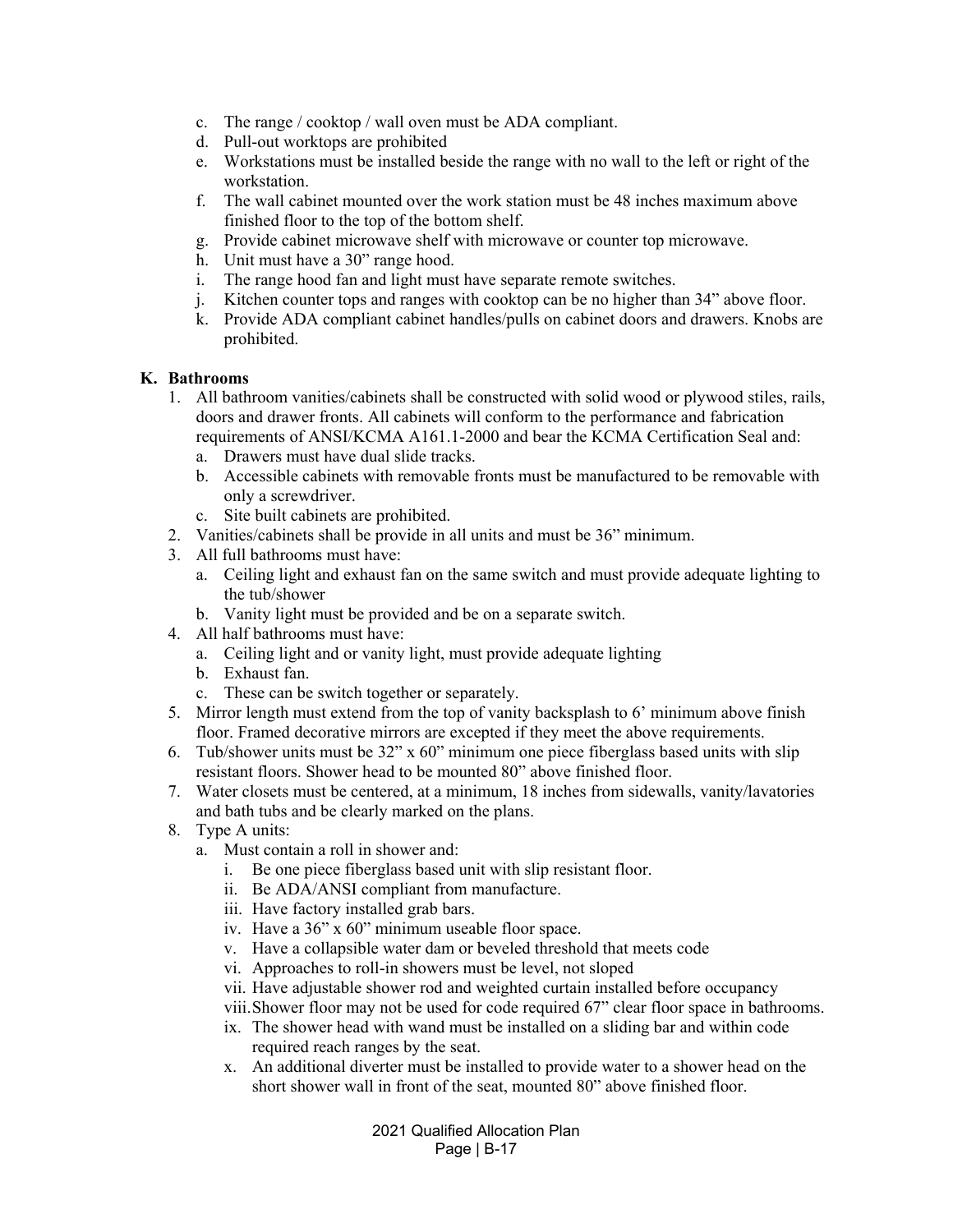- b. Accessible cabinets with removable fronts must be manufactured to be removable with only a screwdriver.
- c. Vanity tops or top of sink rim can be no higher than 34" above floor.
- d. Provide ADA compliant cabinet handles/pulls on cabinet doors and drawers. Knobs are prohibited
- e. All tub/showers in designated handicap accessible units must come complete with "factory- installed grab bars".
- f. Provide solid blocking at all toilets and tub/shower units for grab bar installation.
- g. If providing a wall hung sink in an accessible unit it must have solid blocking behind the fixture and a recessed medicine cabinet or a storage cabinet must be provided.
- h. A wireless or hard-wired call for aid station is required in all bathrooms

### **L. Bedrooms, Closets And Storage Closets**

- 1. The primary bedroom must have at least 170 square feet, excluding the closet(s).
- 2. Secondary bedrooms must have at least 120 square feet, excluding the closet(s).
- 3. Every bedroom must have a closet at a minimum of 24" deep and contain a 5' long minimum wire shelf and closet rod.
- 4. All interior and exterior mechanical and storage closets must have finished floor coverings.
	- a. Interior closets must have carpet or resilient flooring.
	- b. Interior mechanical closet must be resilient flooring
	- c. Exterior storage or mechanical closets may have sealed and or painted concrete floors.

### **M. Laundry Room**

- 1. All developments must have a washer and dryer hookup in each unit and:
	- a. Have a minimum depth of 36" measured from the back of the door.
	- b. Must accommodate a full sized 30" washer and dryer adjacent to each other.
- 2. Stacked washer/dryers are prohibited.
- 3. Washer water shutoff valves must be installed right side up with the hose connection below the shutoff handle.
- 4. Dryer vent connection box must be galvanized metal and be 2 inches maximum above finished floor.
- 5. In Type A and Type B units,
	- a. Each clothes washer and dryer must be centered for a side approach only.
	- b. The washer and dryer clear floor space areas may overlap.
	- c. All electrical, plumbing, and venting rough-ins must be centered behind each washer and dryer to allow them to be centered for side approach.

## **N. Floor Coverings**

All materials must be installed to manufacturer's specifications using standard methods and resulting in the issuance of a manufacturer's guarantee / warranty. Manufacturer's written warranties must be provided to the Authority with the placed in service application.

- 1. Living Areas must have Luxury Vinyl Tile (LVT), Ceramic Tile, Laminate Flooring or Hardwoods.
- 2. Bedrooms may have carpet.
- 3. Kitchens, Bathrooms, Laundry room, Mechanical closets, Dining areas, and Foyer/ entrance area must have resilient flooring LVT, Sheet Vinyl, VCT or Ceramic Tile. Shoe molding must be installed in all resilient flooring areas.
- 4. LVT must have a 12mil wear layer and provide a minimum 15-year residential warranty. LVT installed in kitchens, bathrooms, laundry areas and mechanical closets must be 100% waterproof.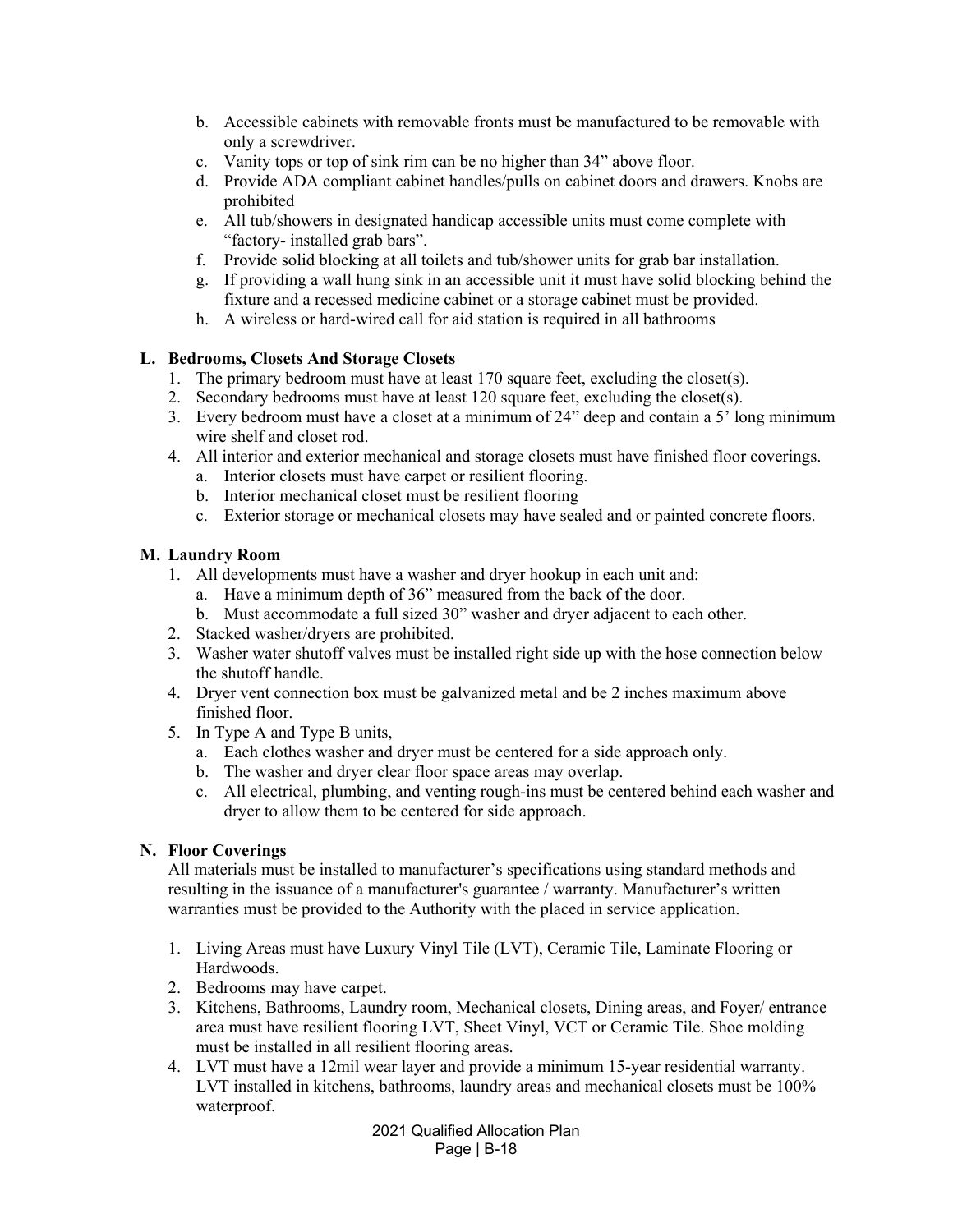- 5. Sheet vinyl must be a minimum 0.095 thickness and provide a minimum 20-year residential warranty.
- 6. VCT must be at minimum 0.080 thickness.
- 7. Ceramic floor tile shall be minimum 12" x 12" and installed over poured concrete slab or cementitious backing material.
- 8. Carpeting shall comply with FHA -HUD Use of Materials Bulletin No. 44d.
- 9. Carpet pad must be installed under all carpeting and shall comply with FHA -HUD Use of Materials Bulletin No. 72a.
- 10. Carpets used in Type A units bedrooms must be glue-down type without padding.
- 11. Carpet tile may be used in common area and must be:
	- rated for severe use with a 3.5 or greater TARR rating,
	- open cell backed, no hard backed tiles. and
	- stain resistant.

### **O. Mechanicals**

- 1. Non-Unit, "development", spaces must have separate HVAC systems. AKA "House System"
	- a. Must have a 15 SEER Energy Star rated HVAC system.
	- b. All refrigeration lines must be insulated.
	- c. Must be located within the developments building space.
- 2. All units must have individual central heat and air, HVAC.
	- a. Manuals J, S &D must be utilized for design requirements. HVAC manufactures J, S & D software can be utilized to provide the required manuals as long as that manufacturer's equipment is being installed.
	- b. All units must have a 15 SEER Energy Star rated HVAC system.
	- c. All refrigeration lines must be insulated.
	- d. Traditional air handler, heat pump and ducted HVAC system are acceptable.
	- e. Mini split ducted or ductless systems are acceptable.
- 3. All HVAC air handlers must be contained within the unit.
- 4. Bottom of returns must be 12" minimum above FFE.
- 5. All openings in duct work at registers and grilles must be covered after installation to keep out debris during construction.
- 6. The use of duct board is prohibited.
- 7. Connections in duct system must be taped and sealed with mastic and fiberglass mesh.
- 8. Ductwork located in unconditioned spaces must be insulated with R-8 minimum.
- 9. Galvanized metal or aluminum must be used for plenums and mixing boxes.
- 10. Electric mechanical condensate pumps are not allowed.
- 11. All hub drains serving HVAC condensate lines must be piped to the outside. Piping to the sanitary sewer is not allowed unless a primed p-trap is installed.
- 12. All bedroom closets, interior storage rooms, coat closets, and laundry rooms/closets must have a 4 inch tall by 8 inch wide minimum pass-thru grille above doors for air circulation in those areas that do not get conditioned.
- 13. There must be a minimum of  $\frac{3}{4}$  inch air space under all interior doors measured from finished floor for air circulation.
- 14. All bath exhaust fans shall be rated at 70 CFM minimum vented to the exterior of the building using hard ductwork along the shortest run possible. Venting through the roof is prohibited.
- 15. Dryer vents must be vented to the exterior of the building using hard ductwork along with the shortest run possible: maximum run is 35' including deductions for elbows.
	- a. Vent connection must be centered behind the dryer.
	- b. Venting thru the roof is prohibited.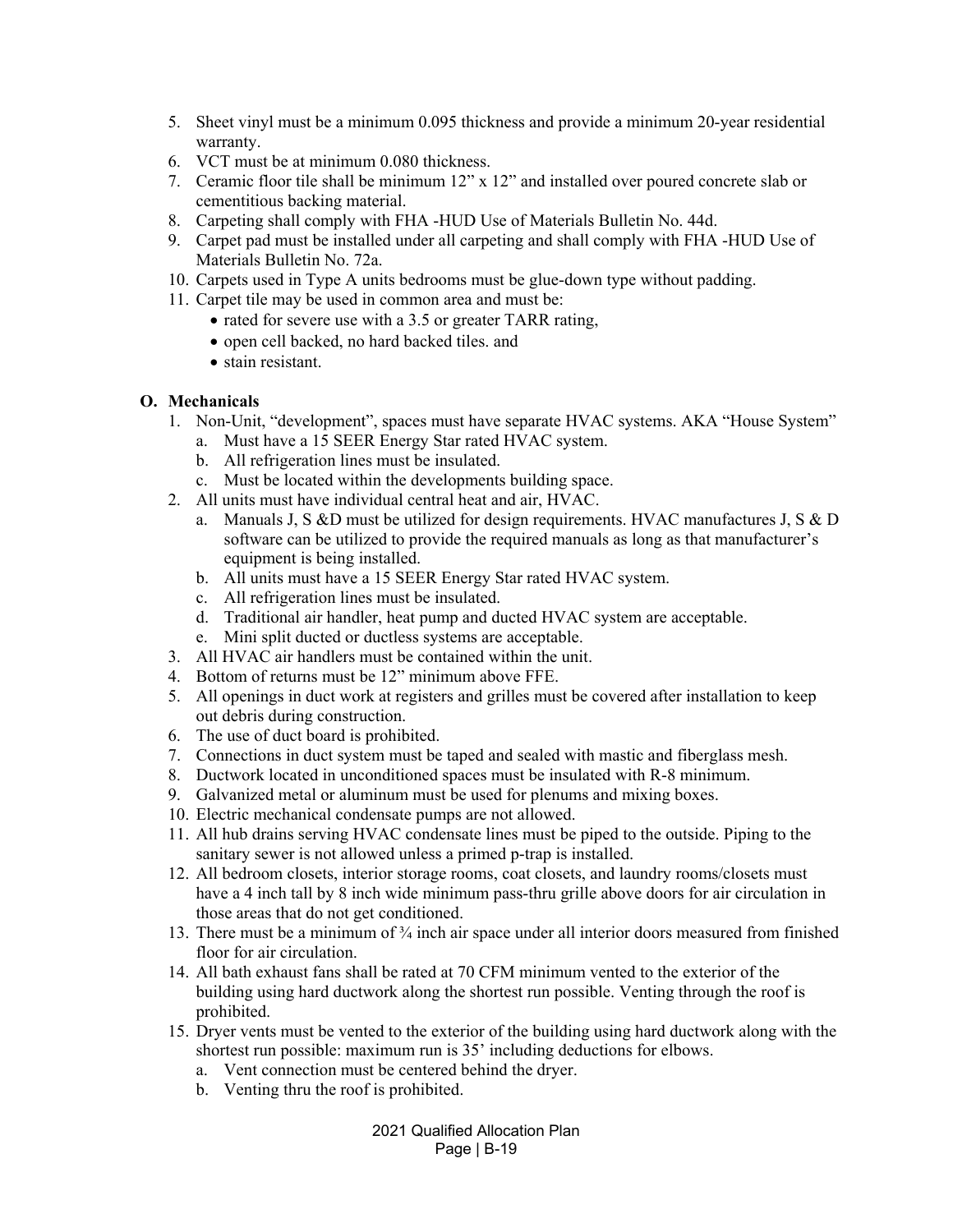# **P. Plumbing**

- 1. Sanitary sewer main lines cannot be located under the slab of a multifamily single story design, single family homes, townhouses and duplex developments. The sanitary sewer main line must run on the front, side or back of the building/ structure and provide a sanitary sewer service tie in for each unit.
- 2. Sub metering, readable, is required for all units in multifamily high rise developments. Individual water meters are required for all units in multifamily single story designs, single family homes, townhouses and duplex developments.
- 3. Unit water cut offs must be in an easily accessible area and clearly marked with signage.
- 4. All domestic water line cut off valves must have metal handles, not plastic.
- 5. Domestic water lines are not allowed in unconditioned spaces.
- 6. Offset toilet flanges are prohibited.
- 7. All shower valves to be anti-scald.
- 8. Water sense fixtures must be used:
	- a. Toilets 1.28 GPM or less.
	- b. Showerheads, Kitchen faucets and Bath faucets 1.5 GPM or less.
- 9. Washer/dryer hookups in all units.
- 10. Toilets to be ADA height in all units.
- 11. Toilets must be centered, at a minimum, 18 inches from sidewalls, vanity/lavatories and bath tubs and be clearly marked on the plans.
- 12. Water heater for each unit:
	- a. Electric water heaters to have 0.93 UEF minimum, without blanket.
	- b. Gas water heaters to have 0.68 UEF minimum, without blanket.
	- c. 40 gallon for one and two bedroom units.
	- d. 50 gallon for three and four bedroom units.
	- e. Prohibited to be mounted above equipment or appliances.
	- f. Located in the units insulated envelope.
	- g. Placed in drain pans with drain piping plumbed to disposal point as per the latest approved addition of the International Plumbing Code.
	- h. Pipe all Water Heater Temperature & Pressure (T&P) relief valve discharges to disposal point as per the latest approved edition of the International Plumbing Code.
	- i. Elevated if necessary for proper pan drainage
	- j. Use of gas tankless water heaters is allowed with above requirements.
	- k. Use of electric tank less water heaters is allowed with the above requirements and the electrical panel must be rated at 200 amps or greater.
- 13. All hub drains serving HVAC condensate lines and water heater lines must be piped to the outside. Piping to the sanitary sewer is not allowed unless a primed p-trap is installed.
- 14. Frost-proof exterior faucets must be provided on every building with in a high rise development on the "House" water supply. Locations should be maintenance based.
- 15. All single family, Townhouse, Duplex and single story development must supply a frostproof faucet at the front and rear of each unit on the unit's water supply.
- 16. The architect must certify on the final plans and/or specifications that the project will be constructed using lead-free pipes, solder, and flux.

# **Q. Electrical**

- 1. Units must have separate electrical systems.
- 2. Non-residential, "development", spaces must have separate electrical systems. AKA "House"
- 3. Hardwired interconnected Smoke Detectors and Carbon monoxide detectors are to be installed as required by all applicable codes and regulations local, state and federal.
- 4. All switches and thermostats to be mounted no more than 48" above the FFE.
- 5. All receptacles, telephone jacks, and cable jacks to be mounted 15" minimum above FFE.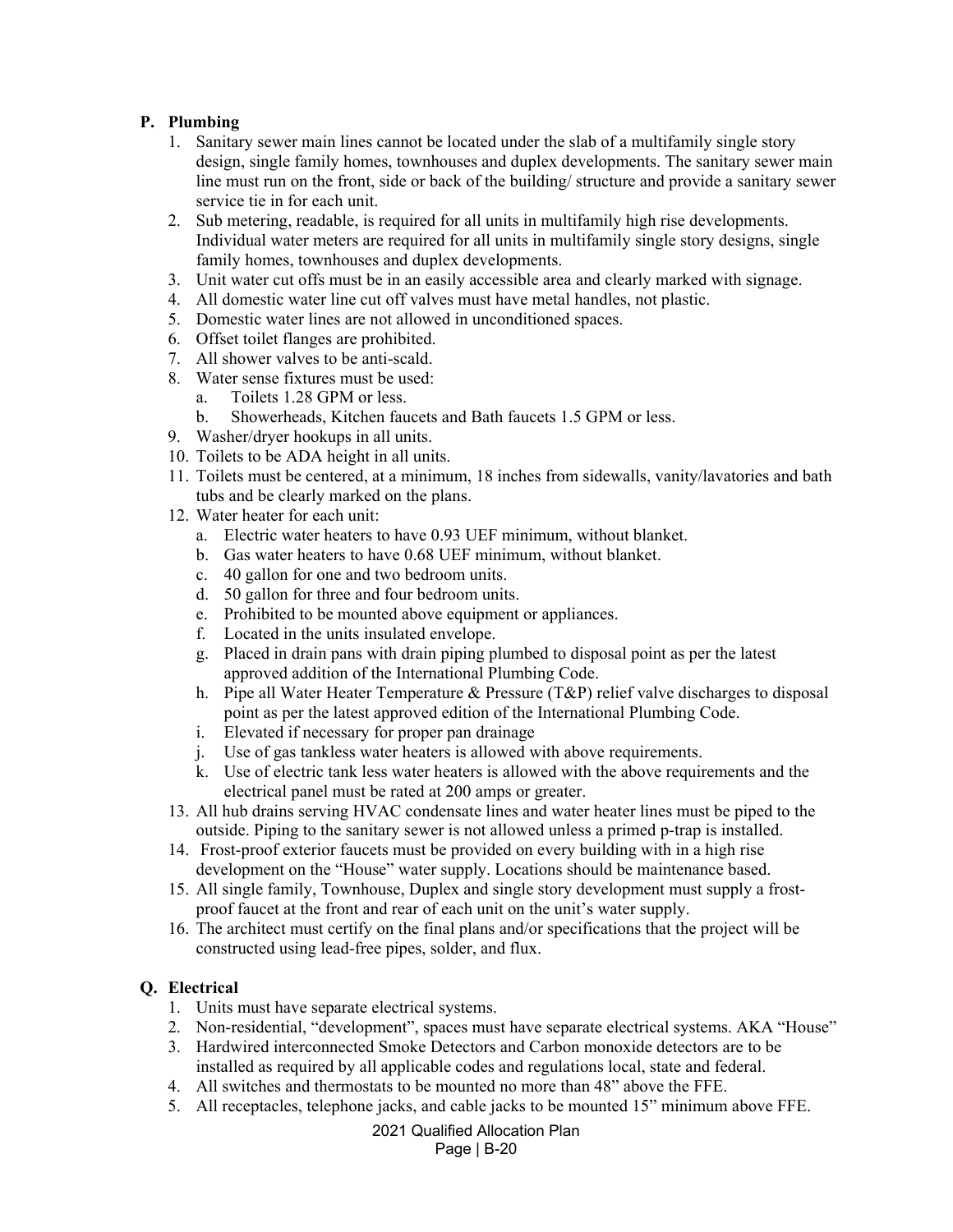- 6. All lighting fixtures to be Energy Star rated.
- 7. All bulbs to be Energy Star rated.
- 8. All units must have an Energy Star rated ceiling fan and light fixture located in the living room and all bedrooms with the light and fan being wall switched separately.
- 9. Overhead lighting is required in all bedrooms, bathrooms, laundry rooms, closets (other than pantries or coat closets), and storage rooms and to be wall switched.
- 10. Exterior lighting is required at each unit entry door and to be wall switched by door unit. Buildings with conditioned interior corridors with access doors at each end with 24/7 "House" lighting are exempt from this requirement at the unit main entry door only.
- 11. All units pre-wired for high speed Internet hook-up with:
	- a. One centrally located connection port with connection ports in each bedroom,
	- b. Or one centrally located port with wireless internet network provided, per unit.
	- c. All internet lines must be toned and tagged properly to each unit.
	- d. Each building must have an internet termination and demarcation box for internet vendor connection
- 12. All units pre-wired for telephone with jacks installed in the living room and one per bedroom.
	- a. All telephone lines must be toned and tagged properly to each unit.
	- b. Each building must have a telephone termination and demarcation box for telephone vendor connection.
- 13. All units pre-wired for cable television with jacks installed in the living room and one per bedroom.
	- a. All cable lines must be toned and tagged properly to each unit.
	- b. Each building must have a cable termination and demarcation box for cable vendor connection.
- 14. Development Lighting
	- a. Serviced by the "House" electrical panel.
	- b. Must be located in all common areas, breezeways, corridors, and stairwells.
	- c. Open areas must be activated by a photo cell placed on the east or north side of the building.
	- d. Conditioned or closed common areas require 24/7 lighting.
- 15. All call for aid devices must be installed beside or below ceiling light switches in bedrooms and bathrooms.

## **R. Energy Star**

- 1. New Construction Multi Family Developments will:
	- a. Be built to meet and receive the Multi Family New Construction Energy Star Certification. This includes all mandatory measures; MFNC Rater Design Review Checklist, MFNC Rater Filed Checklist, MFNC HVAC Functional Testing Checklist, MFNC Water Management System Requirements.
	- b. All reports must be provided to the Authority with final inspection request.
	- c. Developments will use the Energy Star Portfolio Manager and must allow The Authority full access to this data for a minimum of five years. To share a property with The Authority, users should send a connection request to development@SCHousing.com.
- 2. New Construction Single Family, Townhouses and Duplex Developments will:
	- a. Be built to meet and receive the Version 3.0 Energy Star Certification. This includes all mandatory measures; National Rater Design Review Checklist, National Rater Checklist, National HVAC Design Report, National HVAC Commissioning Checklist, National Water Management System Builder Requirements.
	- b. All reports must be provided to the Authority with final inspection request.
- 3. If the development fails to meet the requirements outlined in this section, the Authority may adjust the allowable costs for construction and may reduce the LIHTC allocation.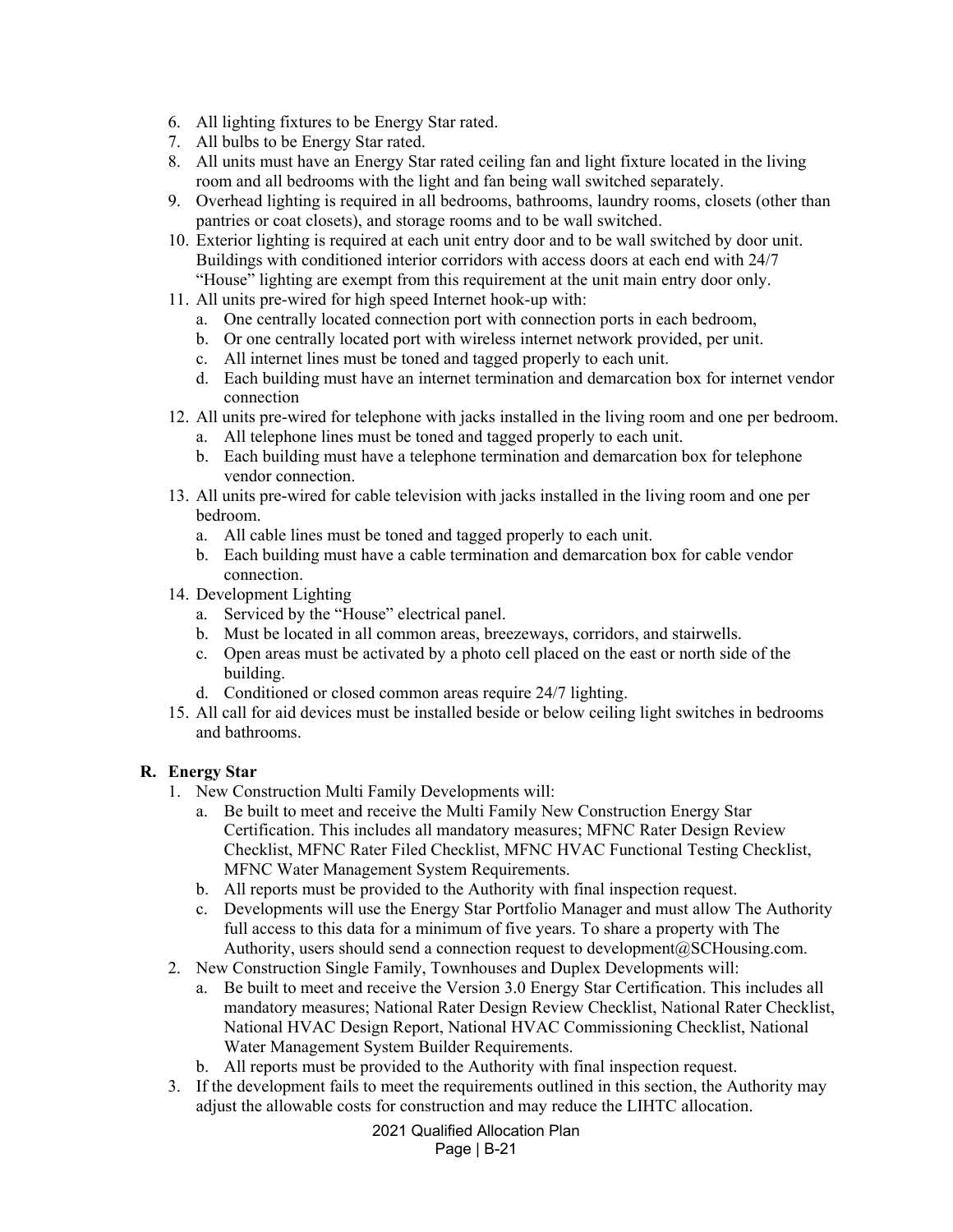### **S. Single Family, Townhouse And Duplex Developments**

- 1. All detached single family homes must contain a minimum of two (2) bedrooms.
- 2. Duplexes may have one bedroom if mixed development two (2) bedrooms if not mixed.
- 3. Townhouses must contain:
	- a. a minimum of two (2) bedrooms
	- b. Town Homes without a bed and bath on the main floor will be required to have a half bathroom located on the main floor.
	- c. Townhouse definition: A single family dwelling unit constructed in a row of three or four attached units two or three stories tall in which each unit extends from foundation to roof with a yard or public way in the front and back. Each unit would have its own separate street address. These units would be considered IRC R-3 buildings.
- 4. Must have concrete driveways, curbing at street and front entry walkways. Curbing at street will be waived for scattered site developments.
- 5. May use "Herbie Curbie" container if the locality provides such and:
	- a. Must provide enclosed storage at each unit for the "Herbie Curbie".
	- b. Must have one for each unit.
	- c. Must provide letter stating this service is available.

### **T. Adaptive Re-Use Of Existing Structures**

The definition of "adaptive reuse" is the conversion of an existing non-residential building(s) into a residential building(s). The architect must certify on Exhibit G that the development will meet the following requirements:

- 1. A minimum of fifty percent (50%) of the square footage of each existing building(s) must be converted to residential use.
- 2. If additional buildings/units are constructed to provide additional space, the total square footage of the previously existing building(s) must constitute a minimum of fifty percent (50%) of the total square footage of the entire development.
- 3. Reseal all asphalt parking and roadway surfaces throughout the development.

## **IV. MANDATORY REHABILITATION CRITERIA**

#### **A. Applicability**

Unless otherwise indicated, the requirements in this Section IV apply to the rehabilitation of rental housing units, amenities, buildings (including nonresidential), and other structures.

#### **B. Unit Size & Base Requirements**

1. All residential units must meet minimum unit size requirements. The square footage measurements below are for heated square feet only, measured interior wall to interior wall, and do not include exterior wall square footage. The area occupied by the stair case may only be counted once. Unheated areas such as patios, decks, porches, stoops, or storage rooms cannot be included.

| Studio                                                                                  | 400 square feet     |  |
|-----------------------------------------------------------------------------------------|---------------------|--|
| 1 Bedroom                                                                               | 500 square feet     |  |
| 2 Bedroom                                                                               | 700 square feet     |  |
| 3 Bedroom                                                                               | 850 square feet     |  |
| 4 Bedroom                                                                               | $1,000$ square feet |  |
| For supportive housing units, the minimum square footage for studio and 1 bedroom units |                     |  |
| is 350 square feet. The requirements in section $(B)(2)$ below are applicable.          |                     |  |
|                                                                                         |                     |  |

No more than 20% of the total number of residential units may be Studio units.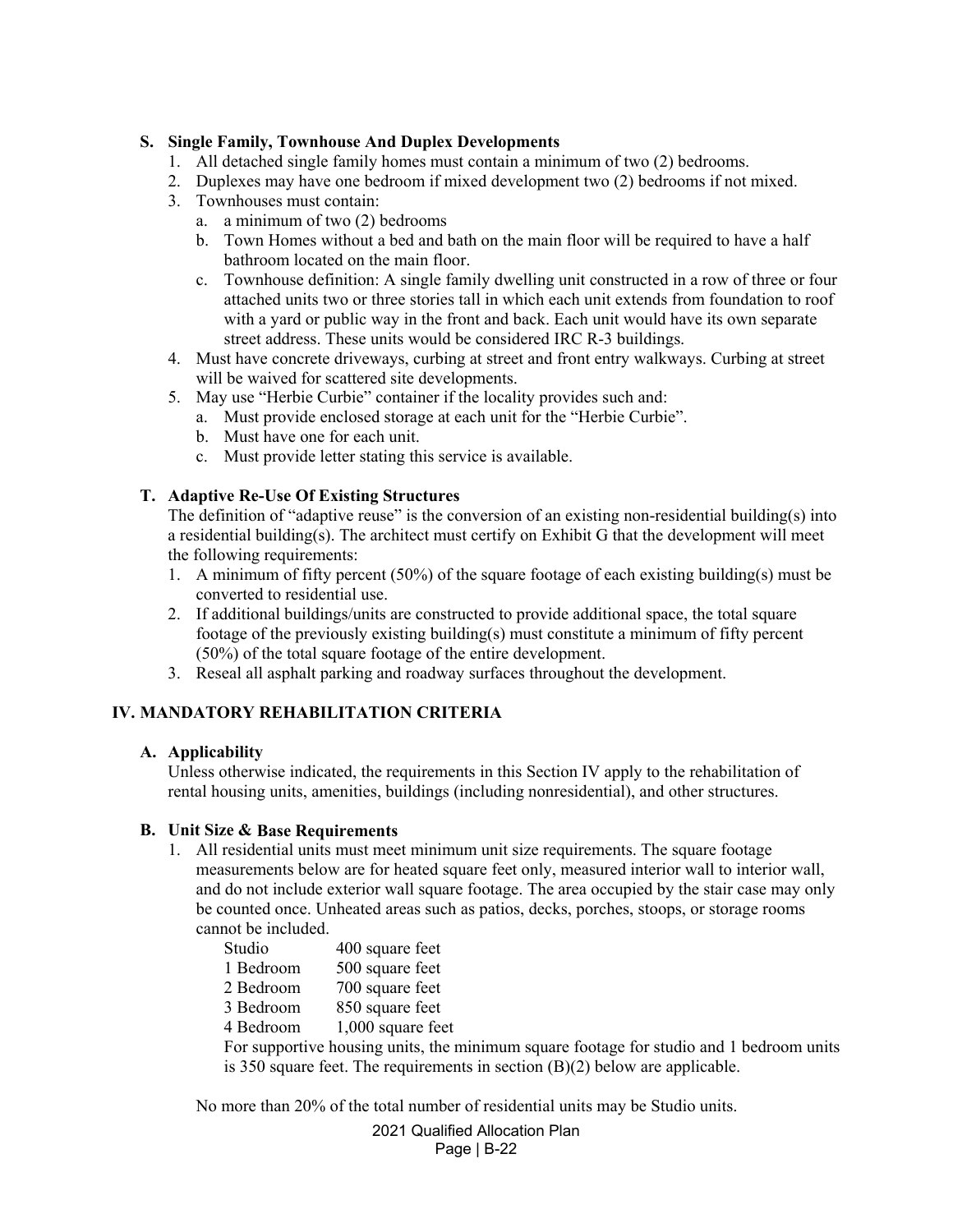- 2. Units must also meet the following requirements:
	- a. Studio Apartment: the bedroom, living area and full kitchen may be contained in the same room; must have one full bathroom and laundry room.
	- b. One Bedroom Apartment: at least six rooms including a living room, dining room, full kitchen, one bedroom, one full bathroom and laundry room.
	- c. Two Bedroom Apartment: at least seven rooms including a living room, dining room, full kitchen, two bedrooms, one full bathroom and laundry room.
	- d. Three Bedroom Apartment: at least nine rooms including a living room, dining room, full kitchen, three bedrooms, two full bathrooms and laundry room.
	- e. Four Bedroom Apartment: at least ten rooms including a living room, dining room, full kitchen, four bedrooms, two full bathrooms and laundry room.
- 3. Bathroom Requirements
	- a. Full Bathroom: must contain a toilet, vanity with sink and a  $32$ " x  $60$ " one piece fiberglass tub/shower combination.
	- b. Half Bathroom: must contain a toilet and a vanity with sink.
	- c. Type A units must have the accessible bedroom and bathroom with one roll-in shower located on the accessible floor.
	- d. Town Homes having a complete gut rehab including plumbing must have half bathroom located on the main floor.
	- e. Whirlpool tubs are prohibited.
- 4. Breezeways: must meet all current egress and accessibility codes and regulations.
- 5. Moisture resistant gypsum board must be installed on all ceilings and walls of bathrooms, on all walls of laundry rooms, mechanical closets and exterior storage closets, and behind kitchen sink base and dishwasher.
- 6. Water-resistant gypsum board or equivalent shall be provided behind any tub/shower unit located on an exterior wall.
- 7. Fireplaces are prohibited in residential units.
- 8. Swimming pools are prohibited.

## **C. Community Room(S), Site Amenities & Facilities**

Community room(s) and amenities must be consistent with the design and appearance of the residential buildings. Development lighting is required for all amenities. Amenities should be usable beyond leasing office hours and on weekends.

## **1. Family developments must include the following amenities:**

- a. Playground.
	- i. Equipment must be of commercial design and quality.
	- ii.All playgrounds must each contain at least four play stations/activities.
	- iii. Playground must be located away from areas of frequent automobile traffic and situated such that the play area is visible from the office and maximum number of residential units.
	- iv. Playground must be accessible to persons with mobility impairments
	- v.A bench that is weather resistant, metal or composite, have a back, and be anchored permanently.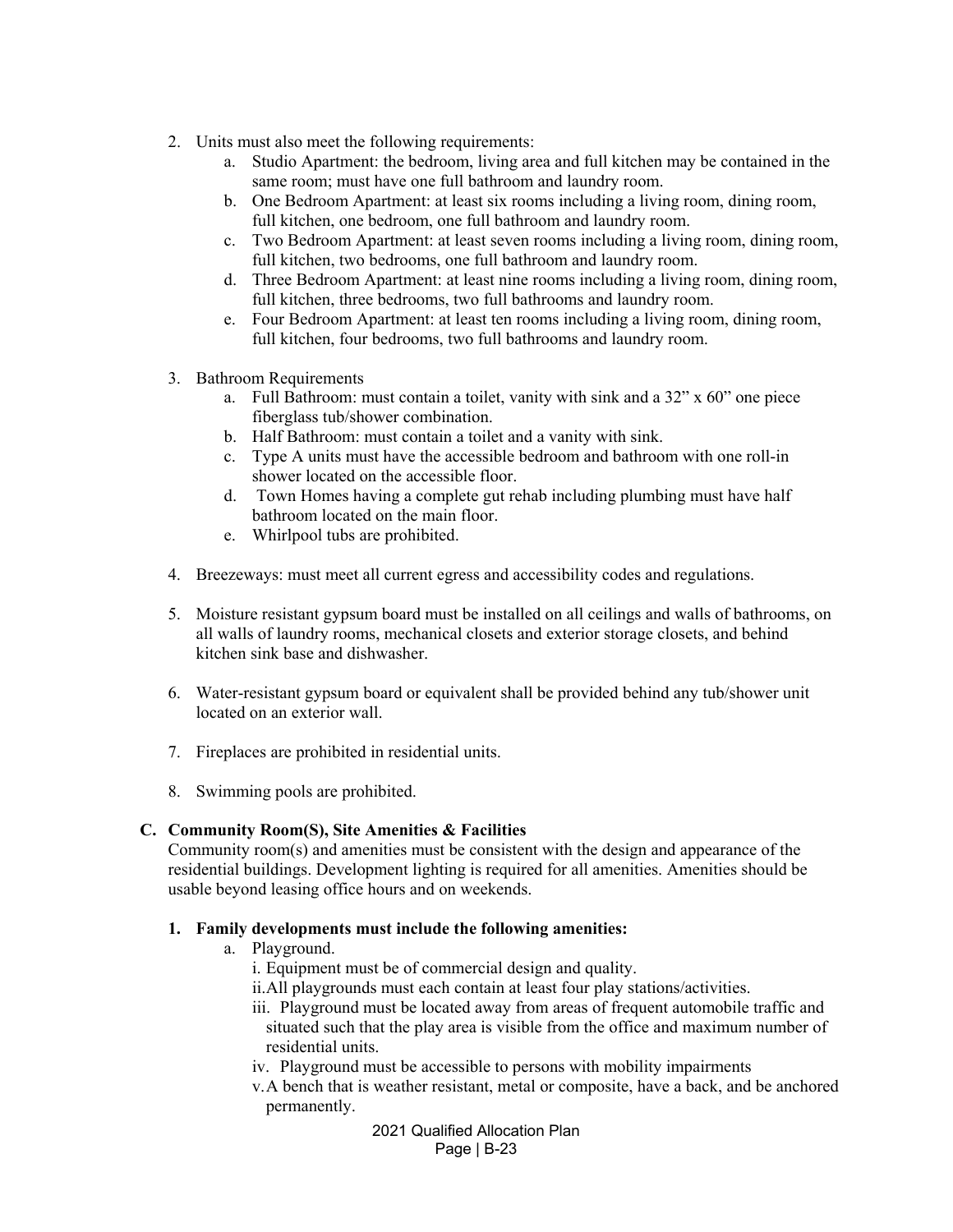- vi. Surface conditions and materials must meet the following guidelines and standards:
	- ASTM F1951 (Specification for Determination of Accessibility of Surface Systems)
	- ASTM F1292 (Specification for Impact Determination)
	- ASTM F1487 (Standard Consumer Safety Performance Specification)
	- ASTM F2020 (Standard Specification for Engineered Wood Fiber.
	- ASTM F2479 (Specification Guide for Products and Installation of Poured-In-Place Surfaces
- vii. A letter from the playground floor material provider stating the material meets or exceeds the above ASTM requirements is required. A certificate from a third-party firm licensed to perform playground surface testing stating the installation of approved floor coverings was installed per manufacturer's requirements and that the finished floor surface(s) meet the above ASTM standards is also required.

### **2. Laundry Facilities:**

- a. Laundry facilities are required for all developments not providing washers and dryers in all rental units
- b. Entry into the laundry facility must be available at all times and days.
- c. The number of commercial grade washers and dryers required per development is based upon the total units in the development as follows:

| 3 Washers and 3 Dryers |
|------------------------|
| 5 Washers and 5 Dryers |
| 6 Washers and 6 Dryers |
| 8 Washers and 8 Dryers |
|                        |

- d. The entrance must have a minimum roof covering of 20 square feet and have adequate lighting functioning from dusk to dawn.
- e. The primary entrance door to the laundry facilities must be full view/ full length glass to allow residents a view of the outside/inside. Blinds are prohibited.
- f. Contain adequate seating
- g. A working surface for folding cloths must be installed.
	- i. 24" x 48", 8 square feet minimum ii.Must provide working space of 8 square feet per every twelve washer/dryers provided.
- h. One of every twelve washer/dryers provided must be ADA compliant and accessible with one working surface also being ADA compliant and accessible.

## **3. Postal Facilities:**

If not located within the building, the postal facility must:

- d. have a roof covering which offers residents ample protection from the rain while gathering mail;
- e. be located adjacent to available parking and sited such that tenants will not obstruct traffic while collecting mail; and
- f. have adequate lighting functioning from dusk to dawn.

#### **4. Office and Maintenance Room:**

- a. Development must have an office on site of 200 square feet minimum.
- b. Development must have a maintenance room of 200 square feet minimum.
- c. The office must contain ADA compliant toilet facilities.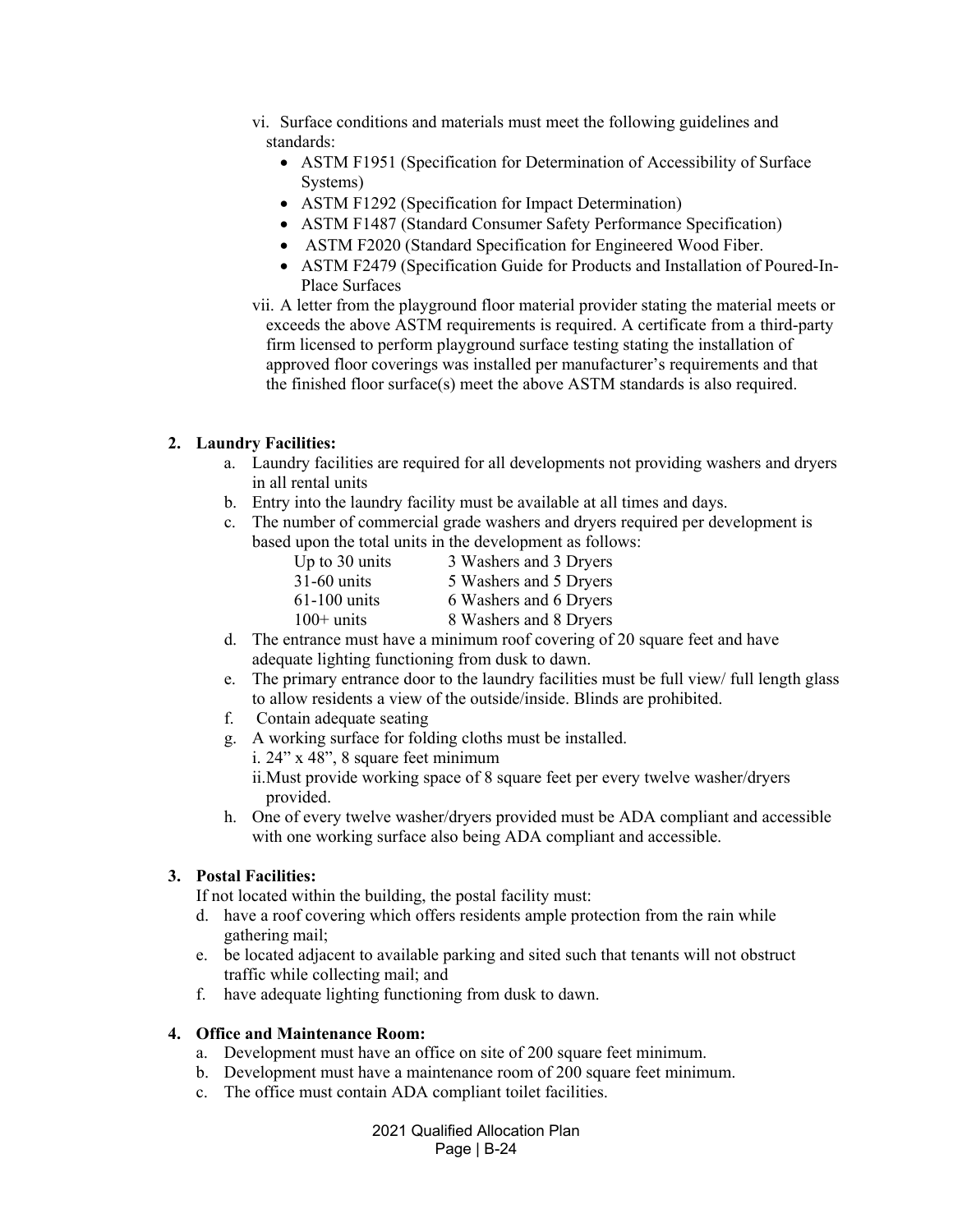d. Office must be clearly marked and visible with exterior signage on or close to building

## **5. Parking, Roads, Sidewalks & Development Sign:**

- a. Parking and side walk lighting must be provided.
- b. All roads and parking areas are to be asphalt or concrete paved.
- c. Curbing is required for all roads and parking areas throughout the development site.
- d. Parking areas must be located on the development site.
- e. Primary property entrance must have a development sign designed with brick or stone columns with lighting and a Fair Housing logo.
	- i. Secondary entrances must have a sign identifying the development.
- f. All sidewalks and walkways shall be a minimum of 48" in width, must be made of concrete, and must comply with the following requirements:
	- i. Provide access to all parking spaces, front entryway doors, amenities, driveways and leasing office.
	- ii.Sidewalks may not exceed a 2% cross slope regardless of where located. Provide a nonskid finish to all walkways.
	- iii. Switchbacks are not permitted from handicap parking spaces or access aisles to building entrance in new construction projects.
	- iv. Be ADA accessible and compliant as required within the development with clearly marked ramps, crosswalks, signage, etc. in accordance with ADA regulations.
	- v.The developments sidewalks must join the local existing sidewalks if they exist.

# **6. Parking Spaces:**

If local guidelines mandate parking less than the Authority requirement, the development must receive Authority approval prior to application submittal.

- d. All developments require a minimum number of parking spaces per unit size as follows:
	- i. One bedroom units are 1.0 parking spaces per unit.
	- ii. Two bedroom units are 1.5 parking spaces per unit.
	- iii. Three and four bedroom units are 2.0 parking spaces per unit.
- e. There must be at least one handicap parking space for each designated accessible unit that must be the nearest available parking space to the unit.
	- i. All handicap parking spaces and associated aisles must be concrete.
	- ii. Handicap ramps may not protrude into parking lot.
	- iii. Access aisles cannot be installed through vehicular paths of travel.
- f. All non-handicap parking spaces must be an asphalt or concrete solid surface with a minimum dimension of 8 feet wide and 18 feet deep. Compact parking spaces may be included in addition to those required to meet Agency requirements but will not count towards the minimum required in  $(a)$   $(i)$ ,  $(ii)$ ,  $(iii)$ , above.

# **7. Refuse Collection Area (s) & Recycling**

- a. Collection area(s) should not be placed at the entrance or exits of the development unless the collection area provides the following:
	- i. A pull off from the main road consisting of a cul-de-sac / turn around.
	- ii. Dumpster drop off or pick up that does not stop or impede the flow of traffic.
	- iii. Tenant use that does not stop or impede the flow of traffic.
- b. Provide an easily-accessible area that serves the entire development for the refuse collection area and recycling area. These can be combined into one area.
- c. Dumpsters / trash compactors and recycling area must be ADA accessible and located on an ADA accessible route with ADA parking near the collection area(s).
- d. Provide a collection and storage area of non-hazardous material for recycling.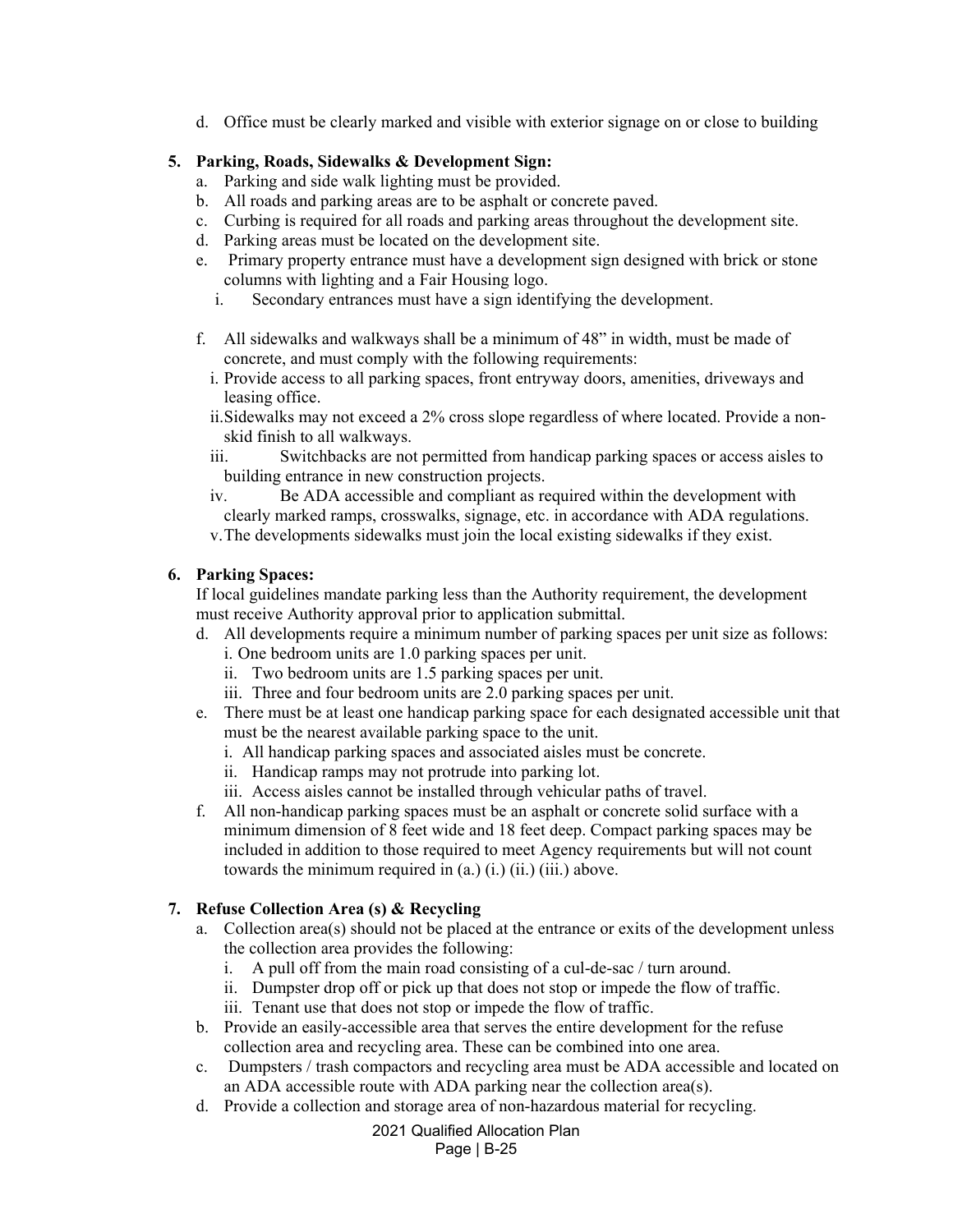- i. Property management is responsible for prominently displaying a sign stating exactly which materials are and are not accepted for recycling.
- ii. Property management is responsible for ensuring that these recyclables are actually recycled.
- e. The pad and approach pad to the dumpster must be concrete. The approach pad must be 12" thick minimum. At a minimum, the dumpster pad must include two painted pipe bollards installed behind each dumpster.
- f. Pedestrian paths of accessible travel must be marked/identified (painted in yellow or white) on dumpster pad surfaces.
- g. The dumpster/ trash compactor and recycling pad/ area must be enclosed on at least three sides with materials that will be consistent with the design and appearance of the residential buildings. An enclosure combining masonry, cementitious products or composite products are acceptable enclosures or these products can be used independently. PVC or vinyl fencing is acceptable. Chain link and wood fencing are not acceptable.

## **D. Site And Site Lighting**

- 1. Lots must be graded so as to drain surface water away from foundation walls. The final grade away from foundation walls must fall a minimum of  $\geq 0.5$  inches per foot away from building for ≥ 10ft according to the National Water Management System Requirements under Energy Star Multifamily New Construction.
- 2. Provide positive drainage at all driveways, parking areas, ramps, walkways and dumpster pads to prevent standing water.
	- a. Utilize yard drains if needed, piped to storm water system or to daylight.
	- b. No corrugated pipe.
- 3. All water from roof and gutter system must be discharged no less than 6 feet from building foundation. See gutter requirements.
- 4. All retention and/or detention ponds must be fenced. The storm water retention/detention basin design, maintenance and management shall be the sole responsibility of the owner/developer and shall be in strict accordance with all applicable federal, state, local and environmental regulations governing storm water retention/detention basins.
- 5. Site lighting is required for all parking, sidewalks, buildings and site amenities and should be directed down to diminish nuisance light in residential units. Lighting plans to be completed using photometrics software reflecting an average footcandles of 1.5 for all development parking, sidewalks, and exterior common areas.
- 6. No part of the disturbed site may be left uncovered or un-stabilized once construction is complete.
- 7. Burying construction waste on-site is prohibited.

## **E. Building Foundations, Slabs And Radon**

- 1. Sites located in a Radon Zone-1 (highest level) will require Radon Resistant New Construction Practices. Rehabilitation projects must meet the Radon Mitigation Standards as required by the Environmental Protection Agency. Check applicable federal, state, and local building codes to see if more stringent codes apply.
- 2. All units and community buildings must be elevated 24" minimum above the base flood elevation. Base Flood Elevation - The elevation of an area in relation to the mean sea level expected to be reached during a flood. Based on historic data, these figures indicate which areas are most likely to be flooded. This includes all flood years (100, 500, and 1000 year) and both FEMA maps and Local flood hazard areas.
- 3. Slab constructed buildings/ structures. Slab to be elevated a minimum of 8" above finished grade on all elevations.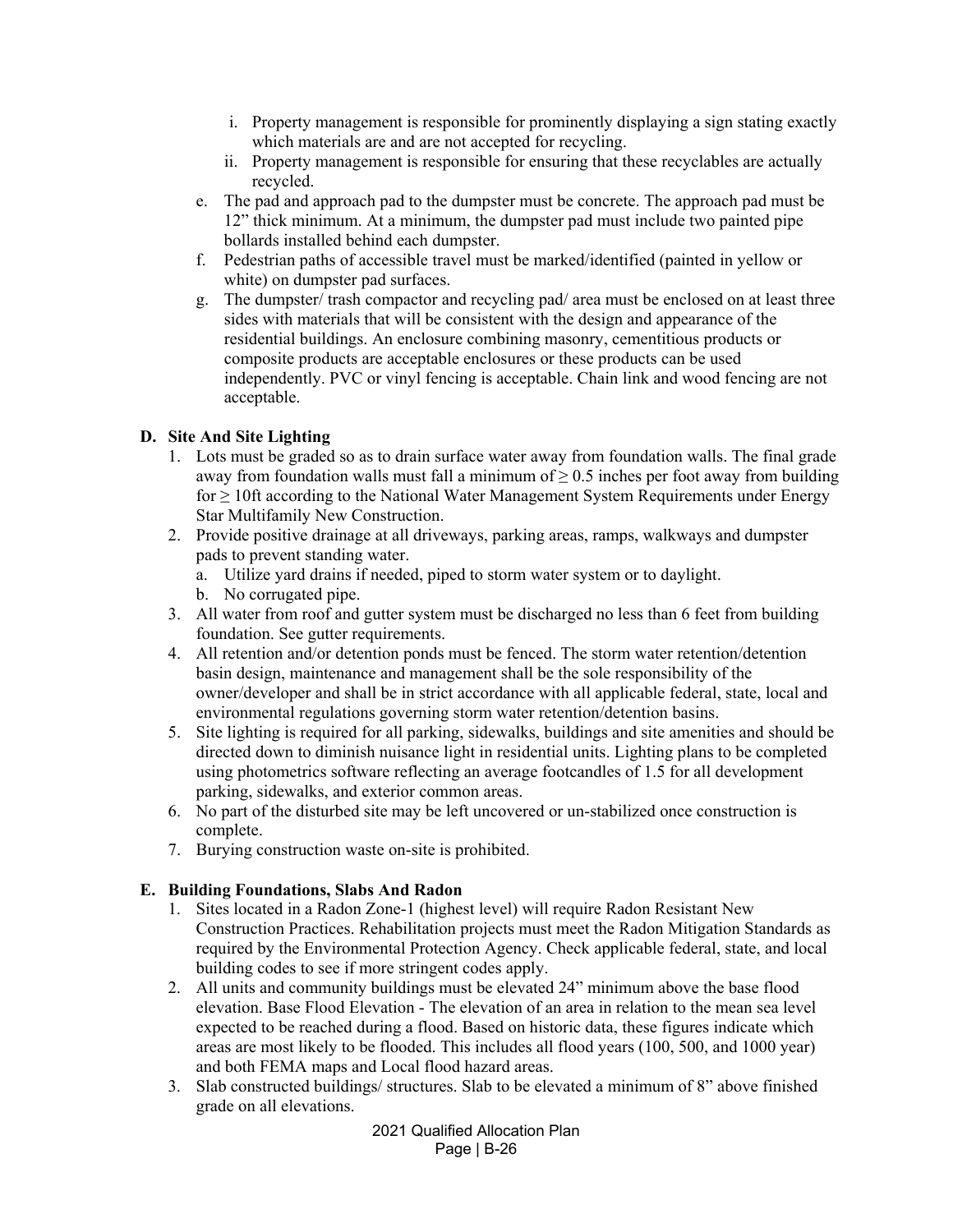- 4. Crawl spaces are required to meet current code requirement with plans that demonstrate accessible access to the entire crawl space.
- 5. Crawl space foundations will consist of brick or stone veneer installed up to the finished floor elevation at a minimum on all elevations.

### **F. Building Exterior**

The building exteriors should create a residential image appropriate to the market area. Building design must use different roof planes and contours to break up roof lines. Wide window and door trim should be used to accent siding. If horizontal banding is used between floor levels, use separate color tones for upper and lower levels.

All materials must be installed using standard construction methods and means, and result in the issuance of written manufacturer's warranty and guarantees. No exterior wood finishes may be used.

Exterior wall finishes

- 1. All exterior walls the brick/stone must extend to all areas of grass, landscaping and other areas of soil or mulch.
- 2. High quality durable low maintenance materials are required for exterior building coverings on all elevations including all exterior trims, fascia, soffits, ceilings and vents and can consist of:
	- a. **Brick** must be installed per manufacturer's requirements to achieve at least a 30 year warranty.
	- b. **Portland Cement Stucco** (No EIFS) must be installed per manufacturer's requirements to achieve at least a 30 year warranty.
	- c. **Stone** natural or manufactured must be installed per manufacturer's requirements to achieve at least a 30 year warranty.
	- d. **Fiber Cement Siding & Trims** must be 5/16" thickness or greater and be installed per manufacturer's requirements to achieve at least a 30 year warranty.
	- e. **Vinyl Siding** must have a .044" thickness or greater and be installed per manufacturer's requirements to achieve at least a 30 year warranty.
	- f. **Vinyl Soffit** must have a .040" thickness or greater and be installed per manufacturer's requirements to achieve at least a 30 year warranty.
	- g. **PVC or Vinyl Composite Trim Boards** must be installed per manufacturer's requirements to achieve at least a 30 year warranty.
	- h. **PVC Coated Trim Coil** must have a .024" thickness or greater for fascia and freeze boards only- must be installed per manufacturer's requirements to achieve at least a 30 year warranty.

Developments must provide the Authority a written manufacturer warranty confirming a 30 year minimum warranty for all of the above items with the placed in service application.

- 3. Where exterior brick does not extend to an eave line, aluminum flashing shall be installed that extends a minimum of 5" under/behind the above exterior wall surface material and over the outer edge of the brick to prevent water penetration.
- 4. Weep holes must be below finished slab elevation and not covered by finished grade or landscaping.
- 5. Siding applications require all exterior penetrations to be installed in plastic J-boxes.
- 6. Metal z-flashings must be installed behind on top of and below all band boards and be of appropriate size for materials being flashed.
- 7. Metal flashings must be installed behind on top of and below all veneer material changes.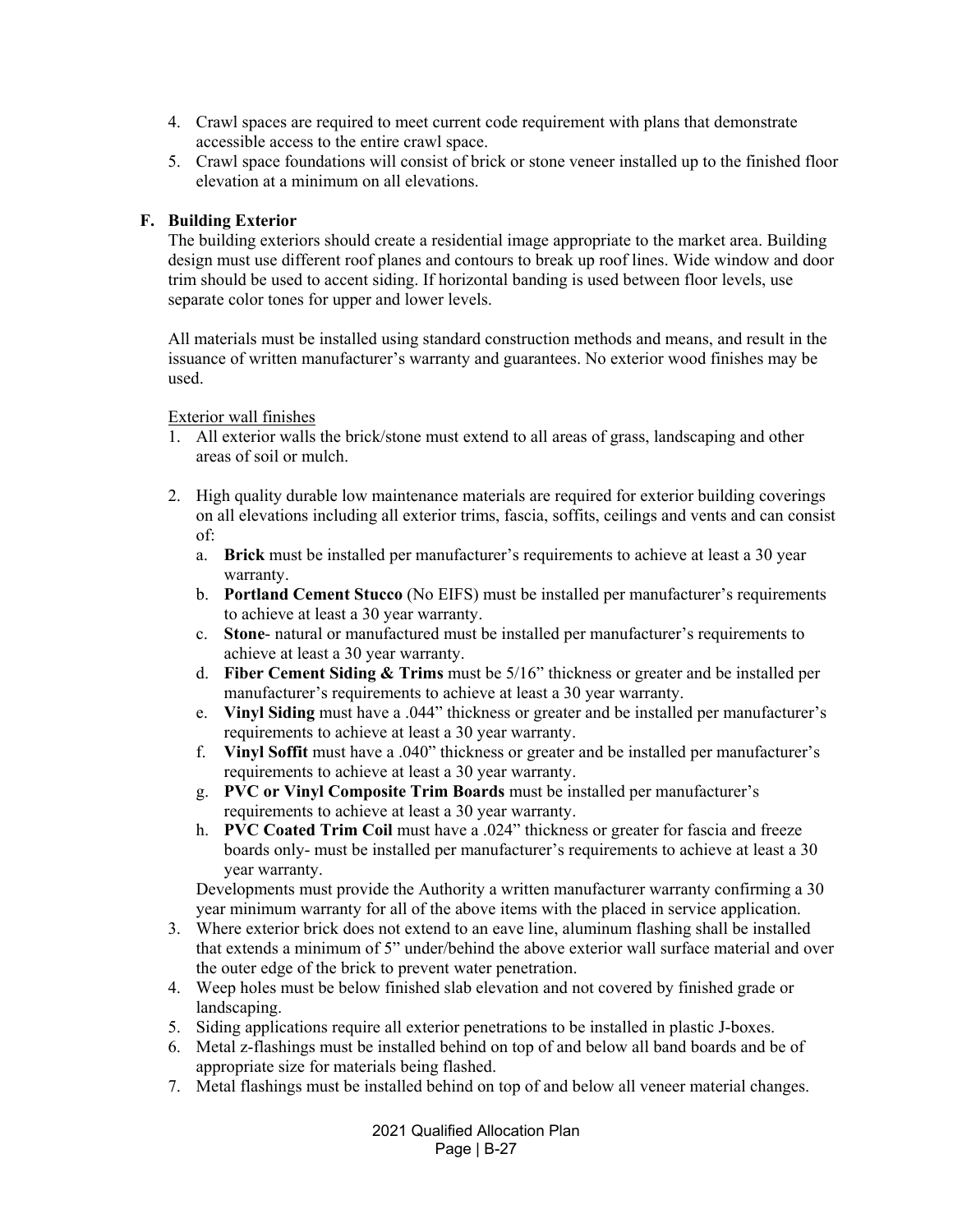8. Metal flashing or 20 mil polyethylene when used in conjunction with a self‐adhering polyethylene laminate flashing, must be installed above all exterior door and window units.

### Exterior Stairs, Railings, Columns & Signage

- 1. Columns must be sized and loaded properly and consist of fiberglass, polyurethane or aluminum. Must be installed with stand offs, bases, caps and vents per manufacturer's recommendations. 4X4, 4X6, 6X6 etc. treated wood post wrapped with coil stock are prohibited. Steel post and treated post may be utilized if built up with cement trims.
- 2. Exterior steps at porches and patios and porches will be constructed of brick/stone foundation veneers with concrete deck/slab.
- 3. Multi story second, third, or fourth floor elevated porch or patio may be constructed utilizing concrete slabs or 5/4" composite materials for the deck. Be constructed in such a manner that no wood is exposed. Concealment of wood shall be with composite materials such as PVC coated coil stock, vinyl 1x's composite 1x's, and fiber cement trims.
- 4. Hand rails and/or guard rail systems used at steps, porches, and patios shall be code compliant systems made of composite materials such as vinyl, fiberglass, galvanized steel (field painted) or aluminum.
- 5. Public use stairway components, such as stringers, treads, and risers must be constructed from galvanized steel (field painted) and/or concrete. Handrails and pickets must be constructed from galvanized steel (field painted) or aluminum, and be completely under roof cover.
- 6. Buildings and units must be identified using clearly visible signage and numbers. Building and unit identification signage must be well lit from dusk till dawn and meet ANSI A117.1, Section 703 standards.
- 7. For Type A units,
	- c. ADA Handicap ramp components must be constructed from one of the following:
		- i. galvanized steel (field painted) and/or concrete
		- ii. concrete slab with brick ribbon and sidewalls
		- iii. aluminum ramp system.
	- d. Handrails and pickets must be constructed from galvanized steel (field painted) or aluminum.

#### **G. Roofing And Gutters**

All roofing to be installed in accordance with the current IBC/ IRC Chapter 9 and the Authority standards listed below. Developments are required to provide the Authority a written manufacturer warranty confirming a 30 year minimum warranty has been acquired for the installed roof system. This can be submitted with the placed in service application.

## 1. **Asphalt Shingles**

- a. Roof pitch to be a minimum of 4/12.
- b. Architectural (dimensional) anti-fungal shingles must be used and:
	- i. Must be high quality and durable.
	- ii.Must be installed per manufacturer's requirements to achieve at least a 30 year warranty.
	- iii. The following shingle manufactures products must be used underlayment, leak barriers, starter strip shingles and hip & ridge cap shingles. No exceptions.
- c. Synthetic underlayment is required and must be of the same brand as the shingle.
- d. Leak barriers must be of the same brand as the shingles being installed and be the mineral surfaced type.
	- iv. Leak barriers must be installed a minimum of 5" up all side walls.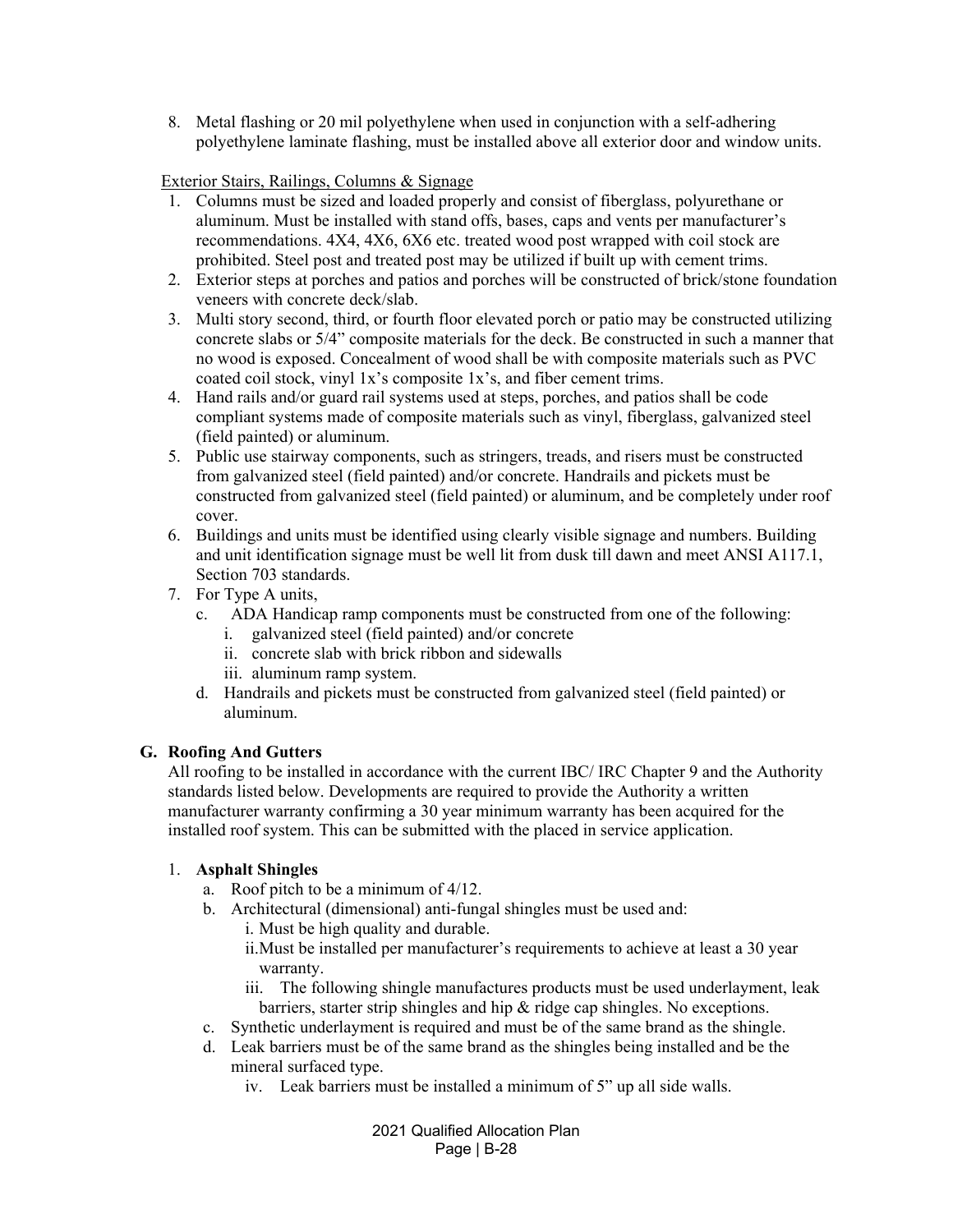- v.Leak barrier must be installed a minimum of 24" around all roof penetration on the roof deck.
- vi. Ice barriers to be installed per IBC/IRC R905.1.2.
- e. All flashing are to be installed per manufacturer's recommendations to obtain a minimum 30 year warranty and:
	- vii. Step flashing to be 5"x5"x7" minimum
	- viii. Be a minimum of 0.019" (0.5 mm) in thickness
	- ix. Be factory painted
	- x.Each shingle is to be step flashed. Continuous flashings are not acceptable.
	- xi. Drip edge to be installed on all eves and rakes per IBC/IRC R905.2.8.5 at a minimum.

### 2. **Metal Roofing**

- a. Roof pitch to be a minimum of 4/12
- b. Standing Seam panels must be used and:
	- i. Be 24 gauge or thicker.
	- ii. Have 1 ½" seam height minimum.
	- iii. Have striations or stiffing ribs.
	- iv. Have a galvalume coating.
	- v. Must have a 30 year minimum paint warranty.
	- vi. Be installed per manufacturer's recommendations.
	- vii. Must be installed be certified installers.
- c. Synthetic underlayment is required on roof deck.

### 3. **Low Slope Roofing (Flat roofing is prohibited)**

- a. All low slope roofing products are to be installed per manufacturer's recommendations to achieve at least a 30 year warranty.
- b. Products must be installed by certified installers.
- c. Acceptable products are
	- i. Metal panels with a 3" seam height minimum.
	- ii. Single- Ply membranes
		- a) PVC or,
			- b) TPO or,
		- c) EPDM
	- iii. Modified Bitumen must:
		- a) Be a 2 ply system.
		- b) Be Torch down.
		- c) Have a ceramic surface.
- d. All low slope roof products to be installed with heavy duty walkway pads:
	- i. Walkway must be a different color.
	- ii. Must be from same manufacture as roofing material or approved by manufacture for use.

### 4. **Gutters**

Seamless 6" minimum gutter and downspout systems to be installed on all buildings.

- a. Downspouts must be installed so as not to drain across pedestrian paths of travel
- b. All water from roof and gutter system must be discharged no less than 6 feet from building foundation by:
	- i. Concrete splash blocks with positive sloped drainage away from foundation; or
	- ii. Be piped underground to an appropriate location.
- c. All one and two story buildings must install a leaf guard system.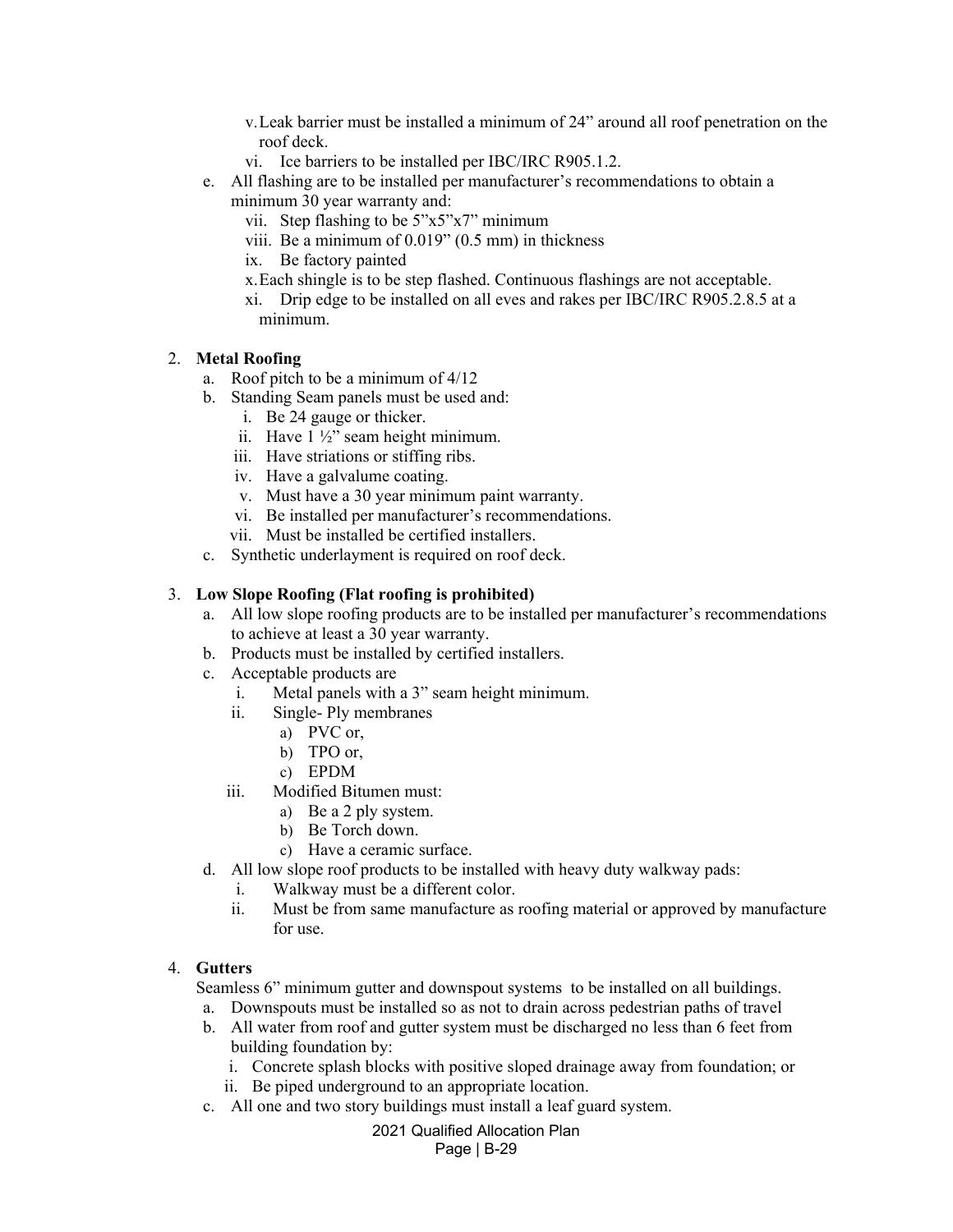No screen wire leaf guard systems allowed.

### **H. Building Envelope, Insulation & Sound Proofing**

- 1. All buildings must be wrapped with an exterior air and water infiltration barrier. All wall penetrations are to be taped for moisture protection.
- 2. Seal all penetrations to prevent moisture and air leakage.
- 3. All attics to be vented.
- 4. Framing must provide/ allow for complete building insulation.
- 5. Exterior walls R-13 insulation is required if scope of work is opening the wall.
- 6. Attics R-38 insulation.
- 7. Crawl Space floors R-19 insulation.
- 8. Unit party walls and floor assemblies require sound proofing (sound batt insulation) to achieve a rating of STC 54.

### **I. Windows And Doors**

All windows and exterior doors must be Energy Star rated for zone south central be of high quality, durability and must be installed per manufacturer's requirements to achieve at least a 10 year warranty for windows and a 1 year warranty for Fire Rated doors. Developments are required to provide the Authority a written manufacturer warranty confirming the warranty has been acquired for the windows and exterior doors. This can be submitted with the placed in service application. An accessible automatic door opener is required for the primary entrance into and out of older person's congregate buildings.

- 1. All interior doors must:
	- a. Be side hinged
	- b. Be hollow core paneled hardboard, paneled solid wood, or hollow core flush hardwood.
	- c. Hollow core, flush lauan doors are prohibited.
	- d. ADA accessible doors at common areas and Type A units must: i. Have ADA lever hardware. ii.Be 3-0 minimum.
	- e. Have a 3/4" minimum air space at bottom of door measured from finished floor for air circulation.
	- f. Louvered doors at HVAC closet for air handler return are acceptable.
- 2. All exterior doors must be Energy Star metal-clad or fiberglass doors and must:
	- a. Metal clad steel edge doors and frames are acceptable for use in firewalls only.
	- b. Provided door manufacturers data sheet (s) with plans.
	- c. Be side hinged.
	- d. Be a minimum of 2-10 in width (32" clear width) measured between the face of the door and the stop, with the door open 90 degrees if door is located in a masonry wall prohibiting increasing the door width.
	- e. Be paneled.
	- f. Have a rot proof jamb.
	- g. Include a peephole on main entry door.
	- h. Have a thumb latch/ lever style deadbolt lock.
	- i. ADA accessible doors at common areas and Type A units must:
		- i. Have a maximum threshold height of  $\frac{1}{2}$ "
		- ii.Have ADA lever hardware.
		- iii. Include a peephole a maximum of 48" AFF at primary unit entry door only.
		- iv. Have spring hinges at the unit's primary unit entry door only.
	- j. Primary unit entry doors must have a minimum roof covering of 3'w x 5'd with corresponding porch/pad or be located in the breezeway.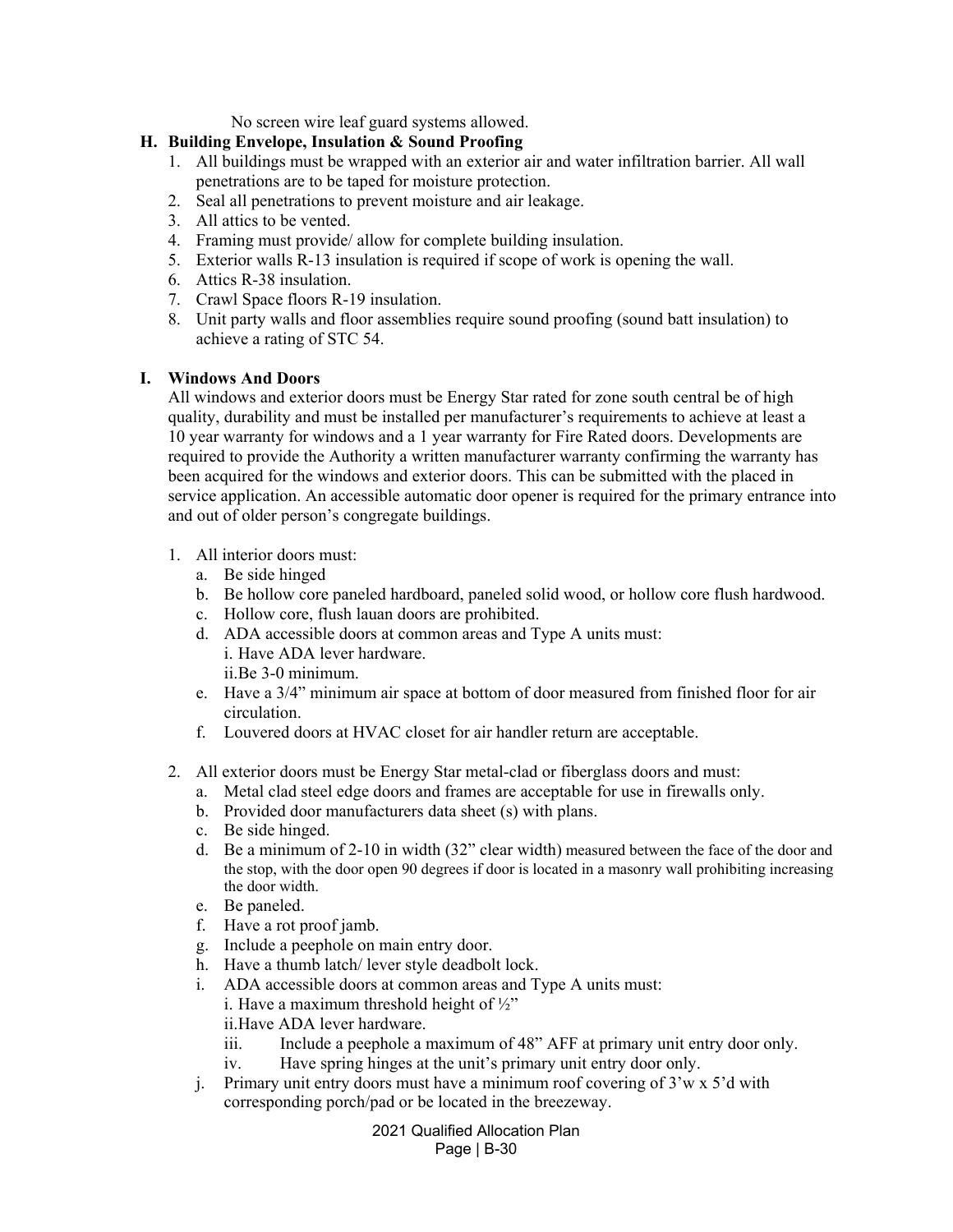- k. Exterior full glass doors must:
	- i. Have blinds between the glass provided by the door manufacture.
- l. Exterior half lite doors must:
	- xii. Have blinds between the glass provided by the door manufacture.
- m. High quality vinyl sliding glass doors are acceptable for use at the back door to the patio or deck and must:
	- i. Have multi point locking hardware keyed alike.
	- ii.Include costal hardware.
	- iii. Have blinds between the glass provided by the door manufacture.
- 3. Windows must be Energy Star rated for zone south central and must:
	- a. Have blinds for each window installed.
	- b. Metal blinds are prohibited.
	- c. Provide window manufacturers data sheet (s) with plans.
	- d. Be single hung, double hung, casement or awning. Sliding windows are prohibited.
	- e. Be vinyl.
	- f. Have appropriate design for exterior finishes. i. Windows installed in brick or stucco veneer should not have a J-channel. ii.Windows installed in siding veneers should have the correct J-channel width. iii. Windows installed with 1x perimeter trim should have no J-channel.
	- g. Not be installed over bath tub/shower.
	- h. Be continuously caulked behind the flange and taped per the manufactures recommendations.
	- i. Be installed per window manufactures recommendations.
	- j. In Type A units, all windows and blinds must meet or exceed all State and Federal accessibility requirements.

## **J. Kitchens**

- 1. All kitchen cabinets shall be constructed with solid wood or plywood stiles, rails, doors and drawer fronts. All cabinets will conform to the performance and fabrication requirements of ANSI/KCMA A161.1-2000 and bear the KCMA Certification Seal.
	- a. Drawers must have dual slide tracks.
	- b. Accessible cabinets with removable fronts must be manufactured to be removable with only a screwdriver.
	- c. Site built cabinets are prohibited.
- 2. Countertop that are at or below 36 inches in height above finished floor, excluding the sink and range space:
	- a. Counter tops may be manufactured post form, granite or solid surface.
	- b. Site built tops countertops must be constructed of 3/4"AC plywood. No particle board, press board or fiber board will be allowed.
- 3. All units must have an 14 cubic foot minimum Energy Star rated frost free refrigerator freezer.
	- a. Doors must open beyond 90 degrees to allow bin removal.
	- b. Ice maker box (cold water supply) with shut off must be installed behind the refrigerator.
- 4. All units must have a double bowl kitchen sink 8" deep minimum.
- 5. All units must have over the range microwave.
- 6. All units must have a slide in range that is at least 30 inches wide or a cooktop and wall oven.
	- a. A backsplash panel must be installed behind the cooktop and cover the entire wall behind the cooktop.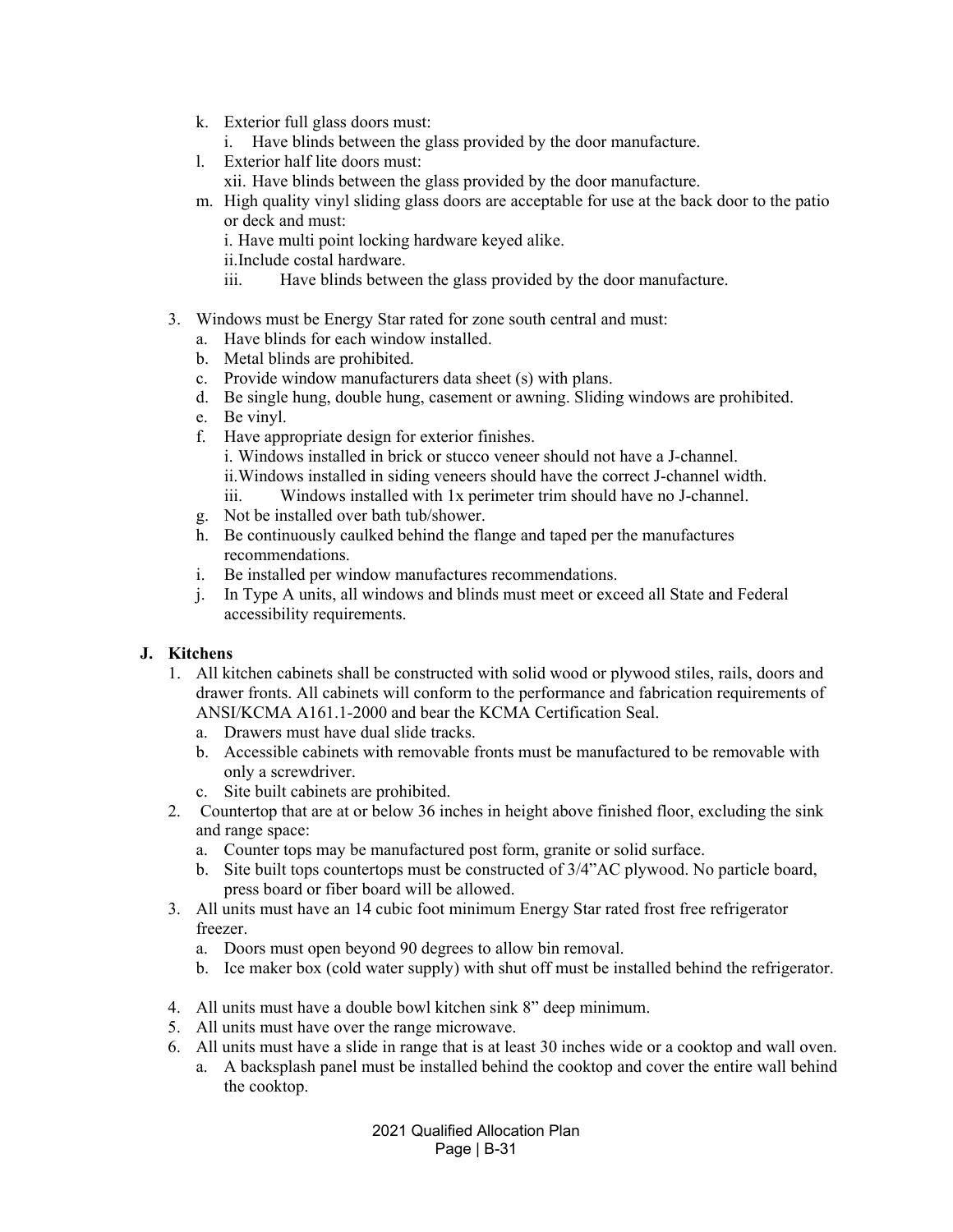- b. Anti-tip devices must be installed on all kitchen ranges and be securely fastened to the floor.
- 7. All units must have a Fire Stop or comparable extinguishing system over the stove. Alternatively, the range must have SmartBurner elements installed in the range.
- 8. Each unit must be equipped with a 5 lb. ABC rated dry chemical fire extinguisher readily accessible in the kitchen and mounted to accommodate handicapped accessible height in accessible units. If contained in the cabinet/pantry area must have proper signage, 4" X 3" minimum, identifying the location.
- 9. Fluorescent lighting or LED lighting is required in the kitchen which must provide 30 footcandle minimum on all counter tops.
- 10. The aisle width between cabinets and/or appliances is 42" minimum.
- 11. For Type A units:
	- a. The refrigerator must be ADA compliant.
	- b. Kitchen sinks must be ADA compliant and:
		- i. Be 6 ½" deep maximum.
		- ii.Be rear-draining.

iii. Sink bottoms insulated if bottom of sink is at or below 29 inches above finished floor.

- c. The range / cooktop / wall oven must be ADA compliant.
- d. Pull-out worktops are prohibited
- e. Workstations must be installed beside the range with no wall to the left or right of the workstation.
- f. The wall cabinet mounted over the work station must be 48 inches maximum above finished floor to the top of the bottom shelf.
- g. Provide cabinet microwave shelf with microwave or counter top microwave.
- h. Unit must have a 30" range hood.
- i. The range hood fan and light must have separate remote switches.
- j. Kitchen counter tops and ranges with cooktop can be no higher than 34" above floor.
- k. Provide ADA compliant cabinet handles/pulls on cabinet doors and drawers. Knobs are prohibited.

## **K. Bathrooms**

- 1. All bathroom vanities/cabinets shall be constructed with solid wood or plywood stiles, rails, doors and drawer fronts. All cabinets will conform to the performance and fabrication requirements of ANSI/KCMA A161.1-2000 and bear the KCMA Certification Seal and:
	- a. Drawers must have dual slide tracks.
	- b. Accessible cabinets with removable fronts must be manufactured to be removable with only a screwdriver.
	- c. Site built cabinets are prohibited.
- 2. Vanities/cabinets shall be provide in all units and must be 24" minimum.
- 3. All full bathrooms must have:
	- a. Ceiling light and exhaust fan on the same switch and must provide adequate lighting to the tub/shower
	- b. Vanity light must be provided and be on a separate switch.
- 4. All half bathrooms must have:
	- a. Ceiling light and or vanity light, must provide adequate lighting
	- b. Exhaust fan.
	- c. These can be switch together or separately.
- 5. Mirror length must extend from the top of vanity backsplash to 6' minimum above finish floor. Framed decorative mirrors are excepted if they meet the above requirements.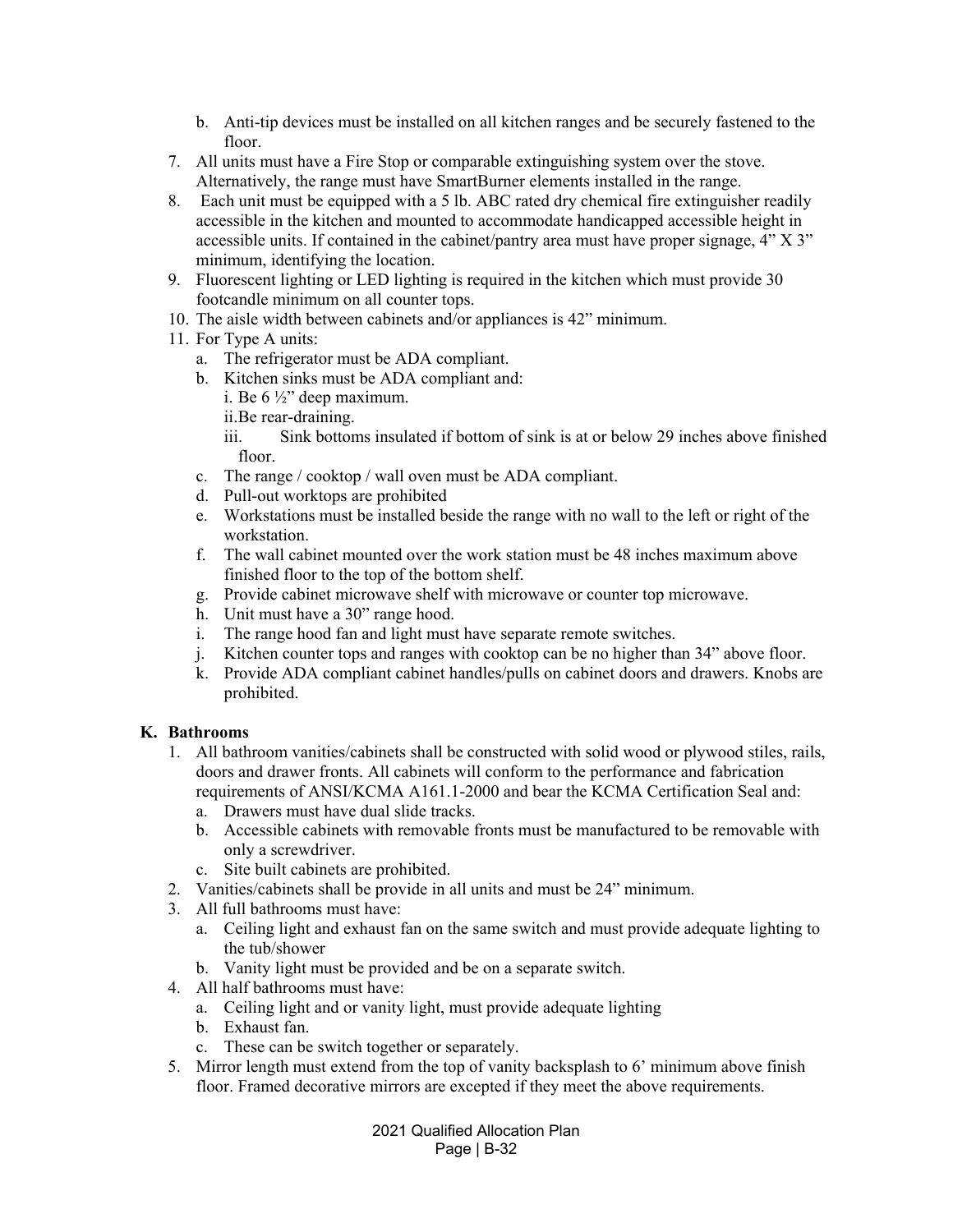- 6. Tub/shower units must be  $32$ " x 60" minimum one piece fiberglass based units with slip resistant floors. Shower head to be mounted 80" above finished floor.
- 7. Type A units:
	- a. Must contain a roll in shower and:
		- i. Be one piece fiberglass based unit with slip resistant floor.
		- ii.Be ADA/ANSI compliant from manufacture.
		- iii. Have factory installed grab bars.
		- iv. Have a 36" x 60" minimum useable floor space.
		- v.Have a collapsible water dam or beveled threshold that meets code
		- vi. Approaches to roll-in showers must be level, not sloped
		- vii. Have adjustable shower rod and weighted curtain installed before occupancy
		- viii. Shower floor may not be used for code required 67" clear floor space in bathrooms.
		- ix. The shower head with wand must be installed on a sliding bar and within code required reach ranges by the seat.
		- x.An additional diverter must be installed to provide water to a shower head on the short shower wall in front of the seat, mounted 80" above finished floor.
	- b. Water closets must be centered, at a minimum, 18 inches from sidewalls, vanity/lavatories and bath tubs and be clearly marked on the plans
	- c. Accessible cabinets with removable fronts must be manufactured to be removable with only a screwdriver.
	- d. Vanity tops or top of sink rim can be no higher than 34" above floor.
	- e. Provide ADA compliant cabinet handles/pulls on cabinet doors and drawers. Knobs are prohibited
	- f. All tub/showers in designated handicap accessible units must come complete with "factory- installed grab bars".
	- g. Provide solid blocking at all toilets and tub/shower units for grab bar installation.
	- h. If providing a wall hung sink in an accessible unit it must have solid blocking behind the fixture and a recessed medicine cabinet or a storage cabinet must be provided.
	- i. A wireless or hard-wired call for aid station is required in all bathrooms

## **L. Bedrooms, Closets And Storage Closets**

- 1. Every bedroom must have a closet and contain a wire shelf and closet rod.
- 2. All interior and exterior mechanical and storage closets must have finished floor coverings.
	- a. Interior closets must have carpet or resilient flooring.
	- b. Interior mechanical closet must be resilient flooring
	- c. Exterior storage or mechanical closets may have sealed and or painted concrete floors.

#### **M. Laundry Room**

- 1. Stacked washer/dryers are prohibited.
- 2. Washer water shutoff valves must be installed right side up with the hose connection below the shutoff handle.
- 3. Dryer vent connection box must be galvanized metal and be 2 inches maximum above finished floor.
- 4. In Type A and Type B units,
	- d. The washer and dryer clear floor space areas may overlap.
	- e. All electrical, plumbing, and venting rough-ins must be centered behind each washer and dryer to allow them to be centered for side approach.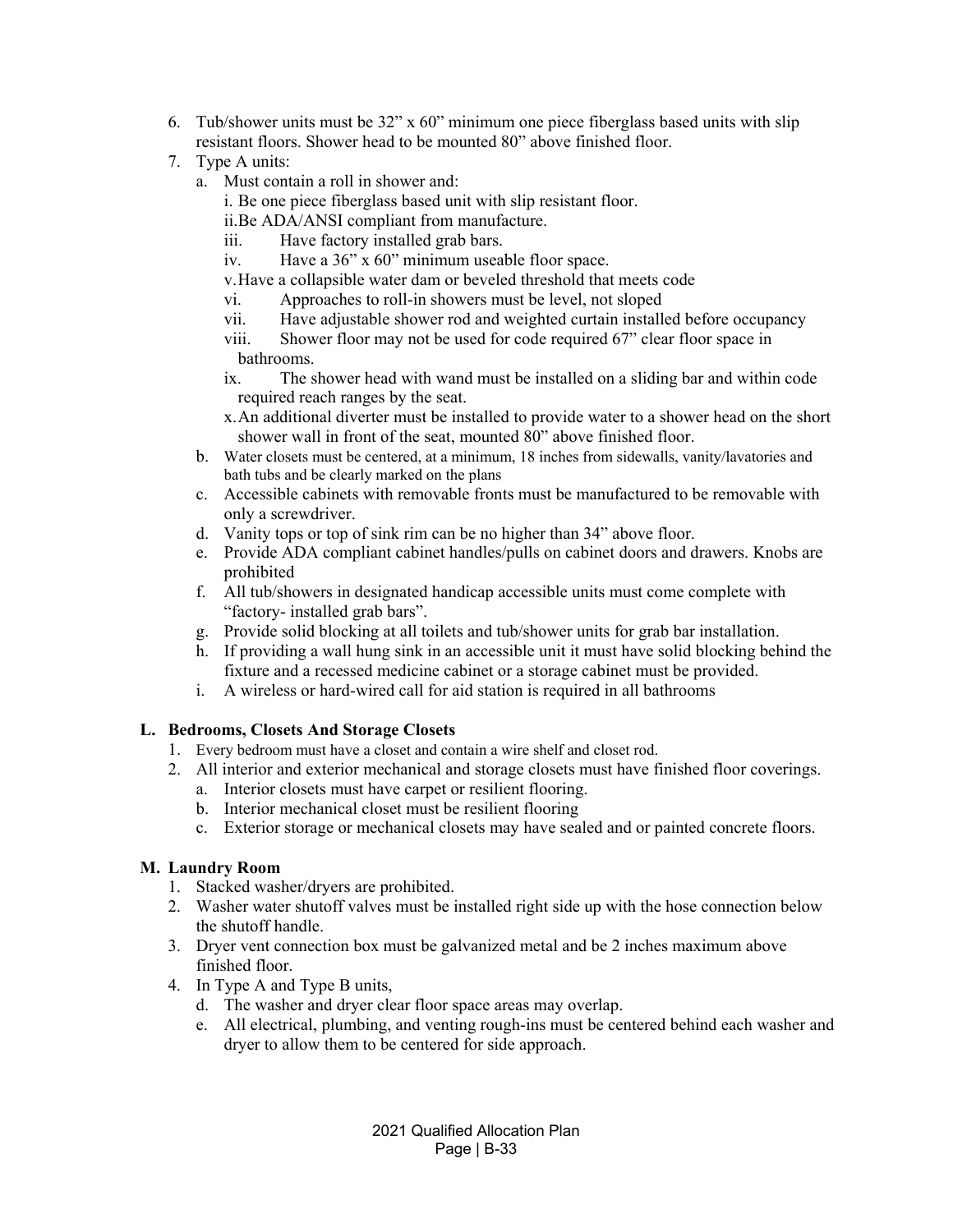### **N. Floor Coverings**

All materials must be installed to manufacturer's specifications using standard methods and resulting in the issuance of a manufacturer's guarantee / warranty. Manufacturer's written warranties must be provided to the Authority with the placed in service application.

- 1. Living Areas must have Luxury Vinyl Tile (LVT), Ceramic Tile, Laminate Flooring or Hardwoods.
- 2. Bedrooms may have carpet.
- 3. Kitchens, Bathrooms, Laundry room, Mechanical closets, Dining areas, and Foyer/ entrance area must have resilient flooring LVT, Sheet Vinyl, VCT or Ceramic Tile. Shoe molding must be installed in all resilient flooring areas.
- 4. LVT must have a 12mil wear layer and provide a minimum 15-year residential warranty. LVT installed in kitchens, bathrooms, laundry areas and mechanical closets must be 100% waterproof.
- 5. Sheet vinyl must be a minimum 0.095 thickness and provide a minimum 20-year residential warranty.
- 6. VCT must be at minimum 0.080 thickness.
- 7. Ceramic floor tile shall be minimum 12" x 12" and installed over poured concrete slab or cementitious backing material.
- 8. Carpeting shall comply with FHA -HUD Use of Materials Bulletin No. 44d.
- 9. Carpet pad must be installed under all carpeting and shall comply with FHA -HUD Use of Materials Bulletin No. 72a.
- 10. Carpets used in Type A units bedrooms must be glue-down type without padding.
- 11. Carpet tile may be used in common area and must be:
	- rated for severe use with a 3.5 or greater TARR rating,
	- open cell backed, no hard backed tiles. and
	- stain resistant.

## **O. Mechanicals**

- 1. Non-Unit, "development", spaces must have separate HVAC systems. AKA "House System"
	- a. Must have a 15 SEER Energy Star rated HVAC system.
	- b. All refrigeration lines must be insulated.
	- c. Must be located within the developments building space.
- 2. All units must have individual central heat and air, HVAC.
	- a. Manuals J, S &D must be utilized for design requirements. HVAC manufactures J, S & D software can be utilized to provide the required manuals as long as that manufacturer's equipment is being installed.
	- b. All units must have a 15 SEER Energy Star rated HVAC system.
	- c. All refrigeration lines must be insulated.
	- d. Traditional air handler, heat pump and ducted HVAC system are acceptable.
	- e. Mini split ducted or ductless systems are acceptable.
- 3. All HVAC air handlers must be contained within the unit.
- 4. Bottom of returns must be 12" minimum above FFE.
- 5. All openings in duct work at registers and grilles must be covered after installation to keep out debris during construction.
- 6. The use of duct board is prohibited.
- 7. Connections in duct system must be taped and sealed with mastic and fiberglass mesh.
- 8. Ductwork located in unconditioned spaces must be insulated with R-8 minimum.
- 9. Galvanized metal or aluminum must be used for plenums and mixing boxes.
- 10. Electric mechanical condensate pumps are not allowed.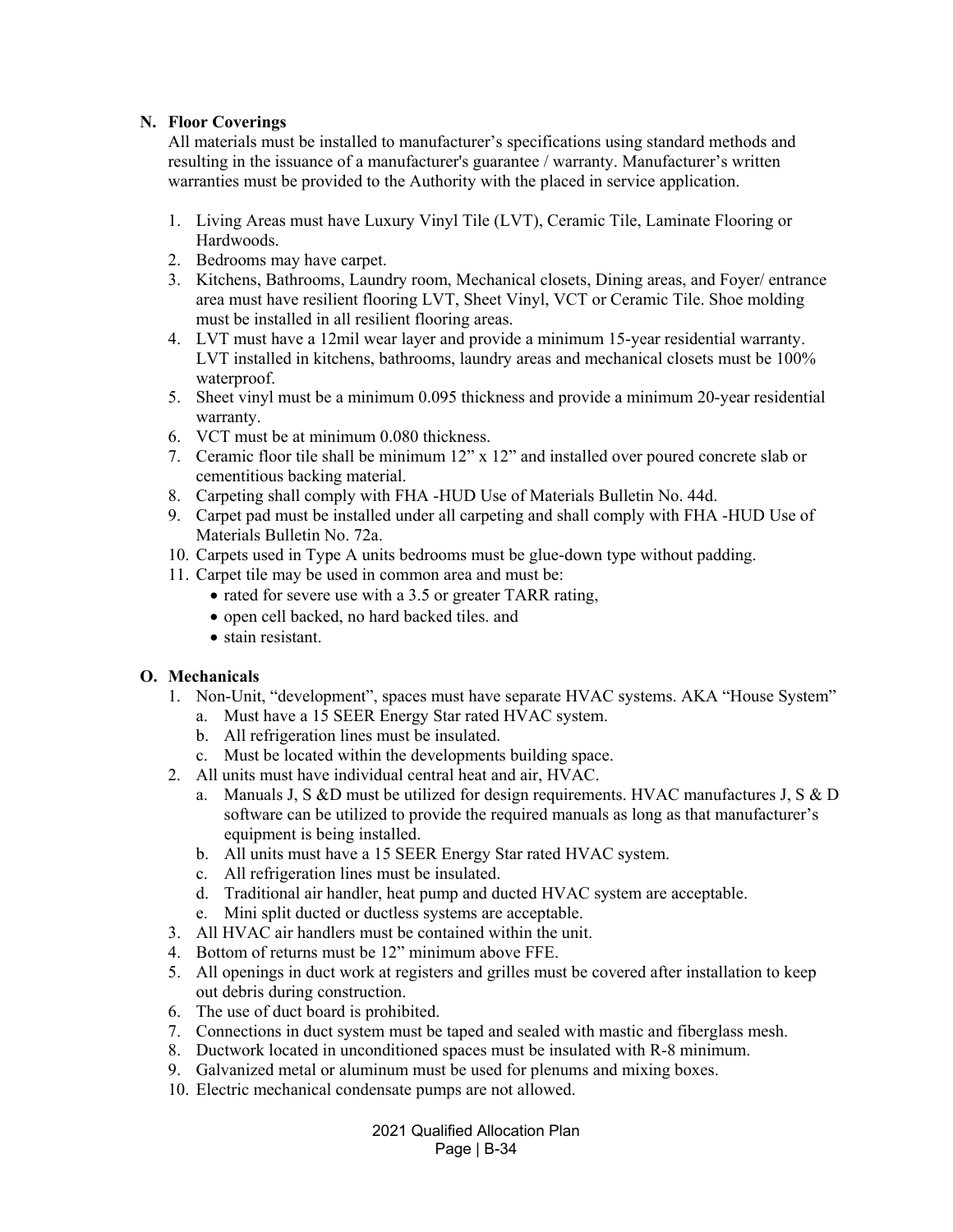- 11. All hub drains serving HVAC condensate lines must be piped to the outside. Piping to the sanitary sewer is not allowed unless a primed p-trap is installed.
- 12. All bedroom closets, interior storage rooms, coat closets, and laundry rooms/closets must have a 4 inch tall by 8 inch wide minimum pass-thru grille above doors for air circulation in those areas that do not get conditioned.
- 13. There must be a minimum of  $\frac{3}{4}$  inch air space under all interior doors measured from finished floor for air circulation.
- 14. All bath exhaust fans shall be rated at 70 CFM minimum vented to the exterior of the building using hard ductwork along the shortest run possible. Venting through the roof is prohibited.
- 15. Dryer vents must be vented to the exterior of the building using hard ductwork along with the shortest run possible: maximum run is 35' including deductions for elbows.
	- a. Vent connection must be centered behind the dryer.
	- b. Venting thru the roof is prohibited.

#### **P. Plumbing**

- 1. Sanitary sewer main lines cannot be located under the slab of a multifamily single story design, single family homes, townhouses and duplex developments. The sanitary sewer main line must run on the front, side or back of the building/ structure and provide a sanitary sewer service tie in for each unit.
- 2. Unit water cut offs must be in an easily accessible area and clearly marked with signage.
- 3. All domestic water line cut off valves must have metal handles, not plastic.
- 4. Domestic water lines are not allowed in unconditioned spaces.
- 5. Offset toilet flanges are prohibited.
- 6. All shower valves to be anti-scald.
- 7. Water sense fixtures must be used:
	- a. Toilets 1.28 GPM or less.
	- b. Showerheads, Kitchen faucets and Bath faucets 1.5 GPM or less.
- 8. Toilets to be ADA height in all units.
- 9. Toilets must be centered, at a minimum, 18 inches from sidewalls, vanity/lavatories and bath tubs and be clearly marked on the plans (only applies if UFAS unit or gut rehab including plumbing).
- 10. Water heater for each unit:
	- a. Electric water heaters to have 0.93 UEF minimum, without blanket.
	- b. Gas water heaters to have 0.68 UEF minimum, without blanket.
	- c. 40 gallon for one and two bedroom units.
	- d. 50 gallon for three and four bedroom units.
	- e. Prohibited to be mounted above equipment or appliances.
	- f. Located in the units insulated envelope.
	- g. Placed in drain pans with drain piping plumbed to disposal point as per the latest approved addition of the International Plumbing Code.
	- h. Pipe all Water Heater Temperature & Pressure (T&P) relief valve discharges to disposal point as per the latest approved edition of the International Plumbing Code.
	- i. Elevated if necessary for proper pan drainage
	- j. Use of gas tankless water heaters is allowed with above requirements.
	- k. Use of electric tank less water heaters is allowed with the above requirements and the electrical panel must be rated at 200 amps or greater.
- 11. All hub drains serving HVAC condensate lines and water heater lines must be piped to the outside. Piping to the sanitary sewer is not allowed unless a primed p-trap is installed.
- 12. Frost-proof exterior faucets must be provided on every building with in a high rise development on the "House" water supply. Locations should be maintenance based.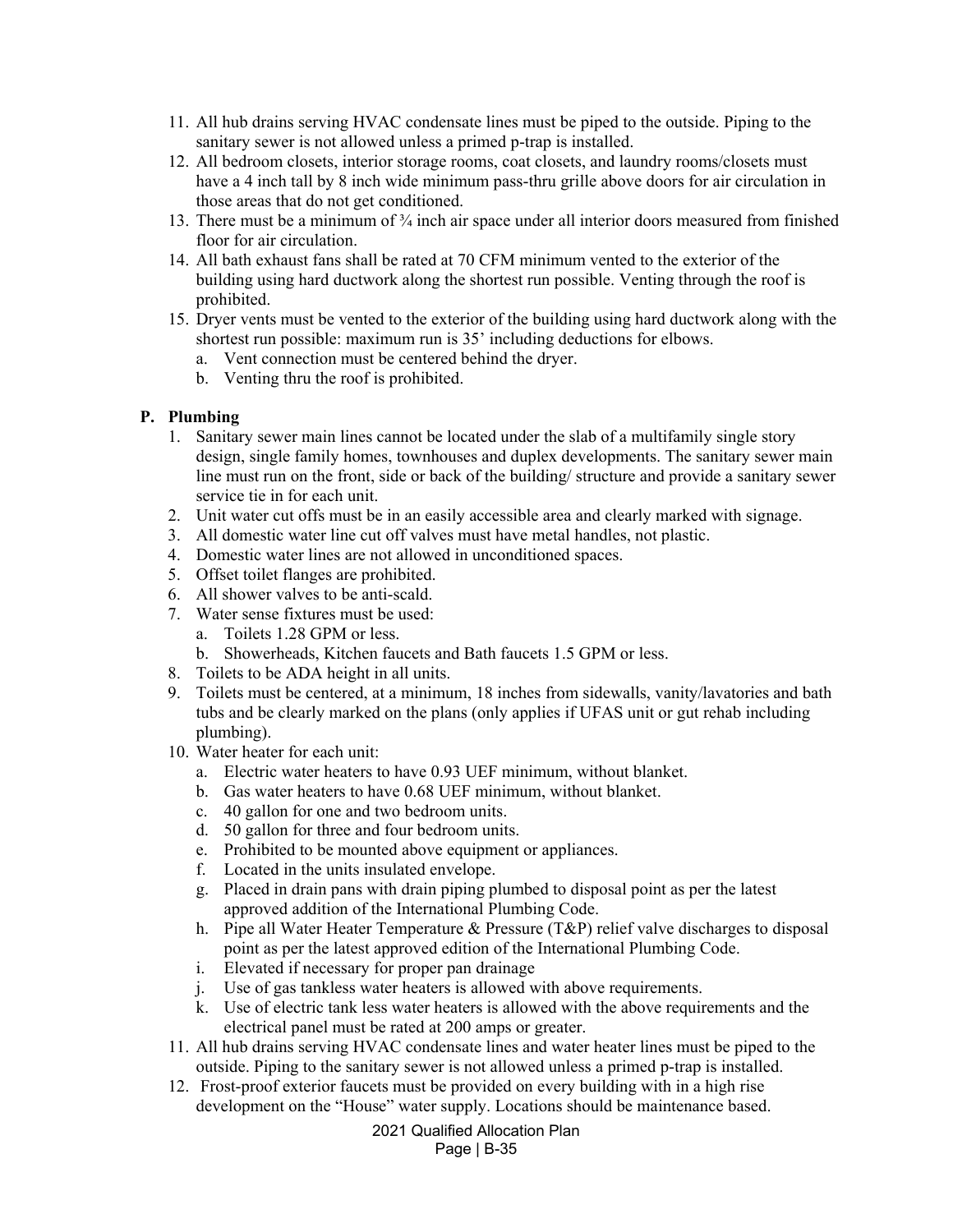- 13. All single family, Townhouse, Duplex and single story development must supply a frostproof faucet at the front and rear of each unit on the unit's water supply.
- 14. The architect must certify on the final plans and/or specifications that the project will be constructed using lead-free pipes, solder, and flux.

## **Q. Electrical**

- 1. Units must have separate electrical systems.
- 2. Non-residential, "development", spaces must have separate electrical systems. AKA "House"
- 3. Hardwired interconnected Smoke Detectors and Carbon monoxide detectors are to be installed as required by all applicable codes and regulations local, state and federal.
- 4. All switches and thermostats to be mounted no more than 48" above the FFE.
- 5. All receptacles, telephone jacks, and cable jacks to be mounted 15" minimum above FFE.
- 6. All lighting fixtures to be Energy Star rated.
- 7. All bulbs to be Energy Star rated.
- 8. All units must have an Energy Star rated ceiling fan and light fixture located in the living room and all bedrooms with the light and fan being wall switched separately.
- 9. Overhead lighting is required in all bedrooms, bathrooms, laundry rooms, closets (other than pantries or coat closets), and storage rooms and to be wall switched.
- 10. Exterior lighting is required at each unit entry door and to be wall switched by door unit. Buildings with conditioned interior corridors with access doors at each end with 24/7 "House" lighting are exempt from this requirement at the unit main entry door only.
- 11. All units pre-wired for high speed Internet hook-up with:
	- a. One centrally located connection port with connection ports in each bedroom,
	- b. Or one centrally located port with wireless internet network provided, per unit.
	- c. All internet lines must be toned and tagged properly to each unit.
	- d. Each building must have an internet termination and demarcation box for internet vendor connection
- 12. All units pre-wired for telephone with jacks installed in the living room and one per bedroom.
	- a. All telephone lines must be toned and tagged properly to each unit.
	- b. Each building must have a telephone termination and demarcation box for telephone vendor connection.
- 13. All units pre-wired for cable television with jacks installed in the living room and one per bedroom.
	- a. All cable lines must be toned and tagged properly to each unit.
	- b. Each building must have a cable termination and demarcation box for cable vendor connection.
- 14. Development Lighting
	- a. Serviced by the "House" electrical panel.
	- b. Must be located in all common areas, breezeways, corridors, and stairwells.
	- c. Open areas must be activated by a photo cell placed on the east or north side of the building.
	- d. Conditioned or closed common areas require 24/7 lighting.
- 15. All call for aid devices must be installed beside or below ceiling light switches in bedrooms and bathrooms.

## **R. Single Family, Townhouse And Duplex Developments**

- 1. All detached single family homes must contain a minimum of two (2) bedrooms.
- 2. Duplexes may have one bedroom if mixed development two (2) bedrooms if not mixed.
- 3. Townhouses must contain:
	- a. a minimum of two (2) bedrooms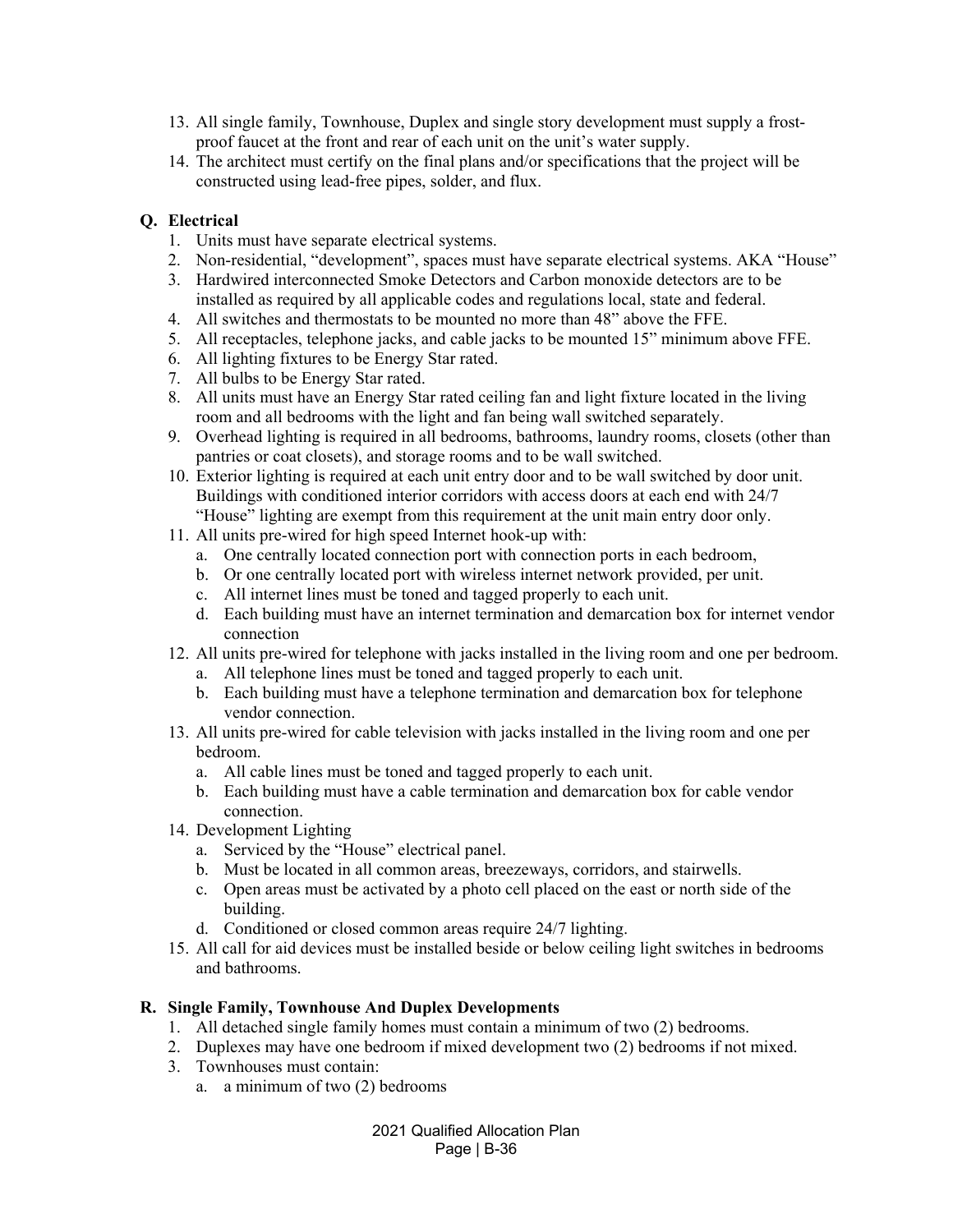- b. Town Homes without a bed and bath on the main floor will be required to have a half bathroom located on the main floor.
- c. Townhouse definition: A single family dwelling unit constructed in a row of three or four attached units two or three stories tall in which each unit extends from foundation to roof with a yard or public way in the front and back. Each unit would have its own separate street address. These units would be considered IRC R-3 buildings.
- 4. Must have concrete driveways, curbing at street and front entry walkways. Curbing at street will be waived for scattered site developments.
- 5. May use "Herbie Curbie" container if the locality provides such and:
	- d. Must provide enclosed storage at each unit for the "Herbie Curbie".
	- e. Must have one for each unit.
- f. Must provide letter stating this service is available.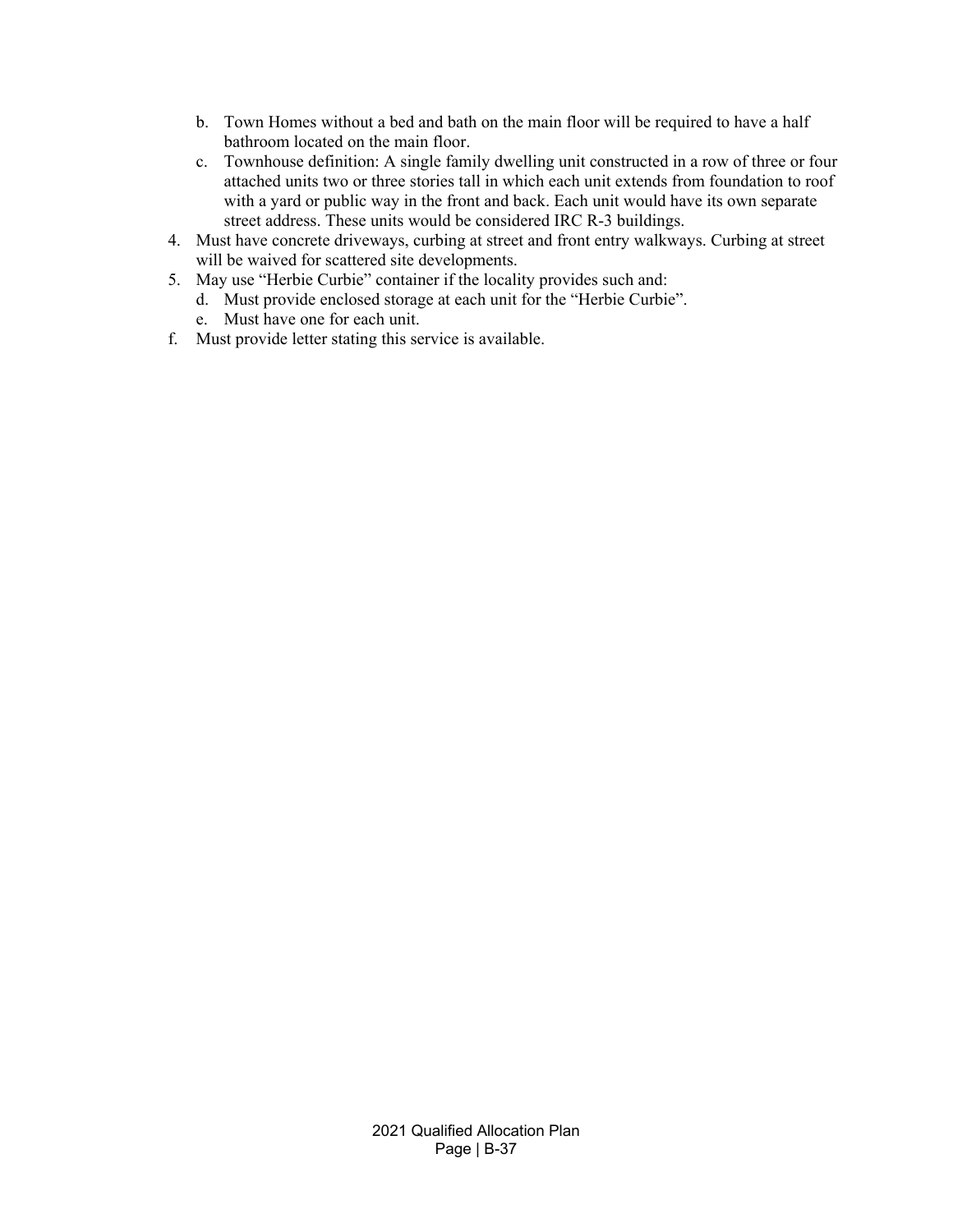# **APPENDIX C Palmetto Opportunity Index (POI)**

POI includes the following data sources, which are standardized and weighted equally:

| Housing<br>Affordable housing supply<br>Eviction rate (if available)<br>Median gross rent | <b>National Housing Preservation Database</b><br>Eviction Lab, Princeton University<br><b>American Community Survey</b> |
|-------------------------------------------------------------------------------------------|-------------------------------------------------------------------------------------------------------------------------|
| Economy<br>Individual poverty rate<br>Median household income<br>Unemployment rate        | <b>American Community Survey</b><br><b>American Community Survey</b><br><b>American Community Survey</b>                |
| Transportation<br>Average commute time<br>Location affordability<br>Walkability index     | <b>American Community Survey</b><br>Center for Neighborhood Technology<br><b>Environmental Protection Agency</b>        |
| Health                                                                                    |                                                                                                                         |

### Average life expectancy Centers for Disease Control and Prevention Environmental distress Environmental Protection Agency Healthy food access USDA Food Atlas

To obtain the relevant number of jobs for this measure, follow the instructions below:

- Access http://onthemap.ces.census.gov/
- Enter the address of the site or the nearest known address and click "Search"
- Select the "Geocoder Result" that is returned for your address
- Click the "Selection" tab at the top of the page
- Click "Simple Ring" under "Add Buffer to Selection"
- Enter "1" (Group A county) or "2" (Group B or C county) into the "Radius" box
- Click "Confirm Selection"
- Click "Perform Analysis on Selection Area."
- Within the Analysis Settings box that will appear:
	- o Choose "Work" under the first column
		- o Choose "Area Profile" under the second column
		- o Choose 2017 under the third column
		- o Choose "All Jobs" under the fourth column.
		- o Click "Go" for results.
- Report the count of "\$1,251 to \$3,333 per month" jobs in the "Earnings" window.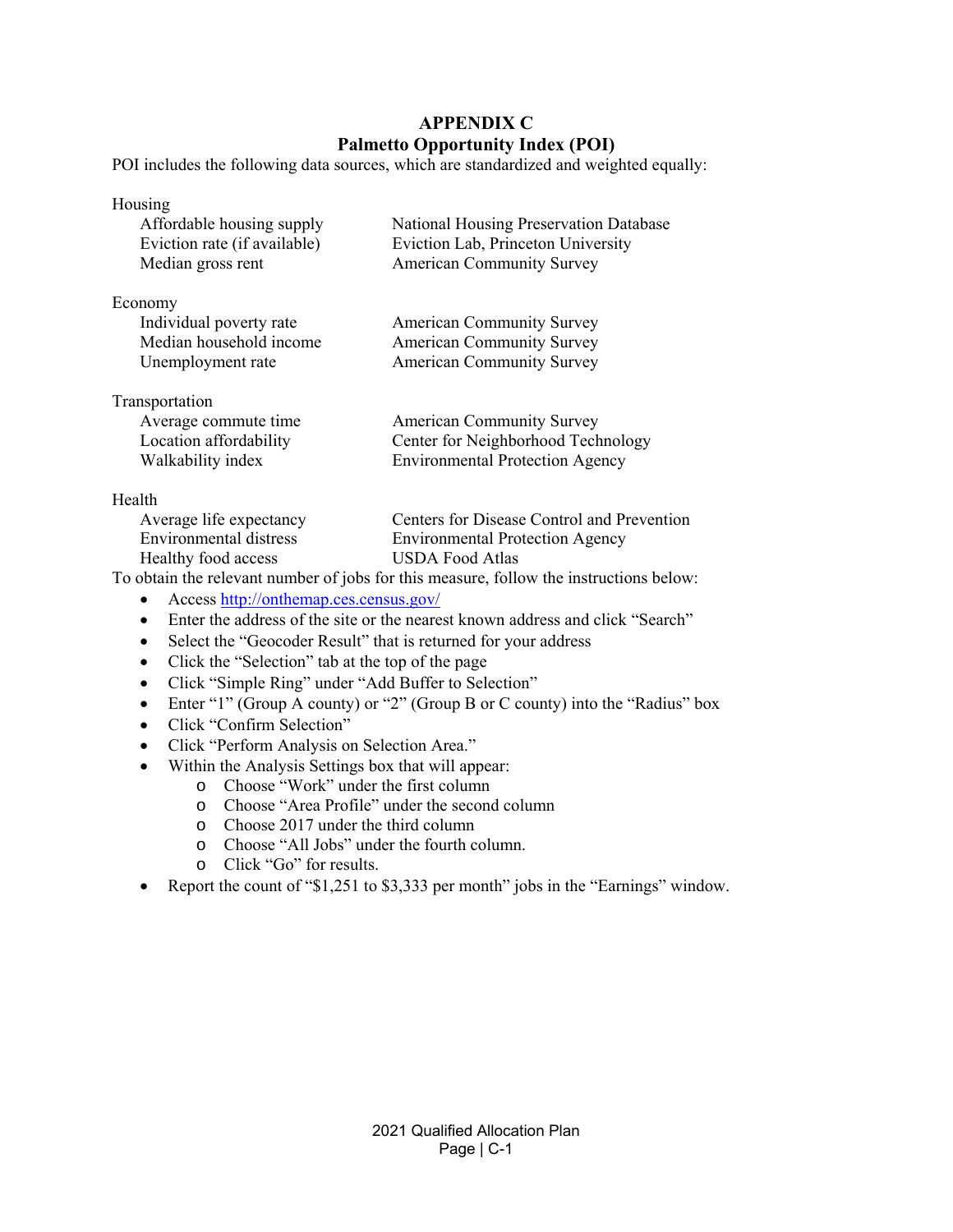# **APPENDIX D HOME Investment Partnerships Program Addendum**

## **I. INTRODUCTION**

The Authority's HOME Investment Partnerships Program is designed to promote partnerships among the U.S. Dept. of Housing and Urban Development (HUD) other federal entities, state and local governments, and those in the nonprofit and for-profit sectors who build, own, manage, finance, and support low income housing initiatives.

## **II. Definitions of Terms**

*Community Housing Development Organizations (CHDOs)* means private nonprofit organizations that are organized pursuant to the definition in the HUD HOME Regulations.

*Elderly* means a person 62 years of age or older.

*Elderly Household* means a household whose head, spouse, or sole member is a person who is at least 62 years of age; or two or more persons who are at least 62 years of age living together; or one or more persons who are at least 62 years of age living with one or more live-in aides.

*Family or Household* means a household composed of one or more persons.

*HOME Program* means the HOME Investment Partnerships Program pursuant to the HUD Regulations of 24 CFR Part 92 published July 24, 2013.

*HOME-Assisted Unit* means a specific unit(s) that receives HOME funds.

*HOME Project* means any project which receives financial assistance from the Authority under the HOME Program. A project is a site or sites together with any building or buildings located on the site(s) that are under common ownership, management and financing and are to be assisted with HOME funds as a single undertaking under this part. The project includes all the activities associated with the site and building.

*Initiation of Negotiations* means the date of the execution of an agreement covering acquisition, rehabilitation, or demolition activities as defined by the Uniform Relocation Assistance and Real Property Acquisition Policies Act of 1970 (URA).

*Letter of Commitment* means an original executed letter or contract from a funding source verifying that a specific Participant has a commitment of funds for a project. This letter or contract must be dated within ninety (90) days of the application submission deadline. This letter should include the amount of funds, expiring conditions, if any, whether funds will be provided as a loan or a grant, loan to value ratios, and term and interest rate, if applicable.

*Low-Income Household* means a household whose income which does not exceed 80% of the median family income for the area, as determined by HUD, with adjustments for family size. An individual does not qualify as a low-income household if the individual is a student who is not eligible to receive Section 8 assistance under 24 CFR 5.612.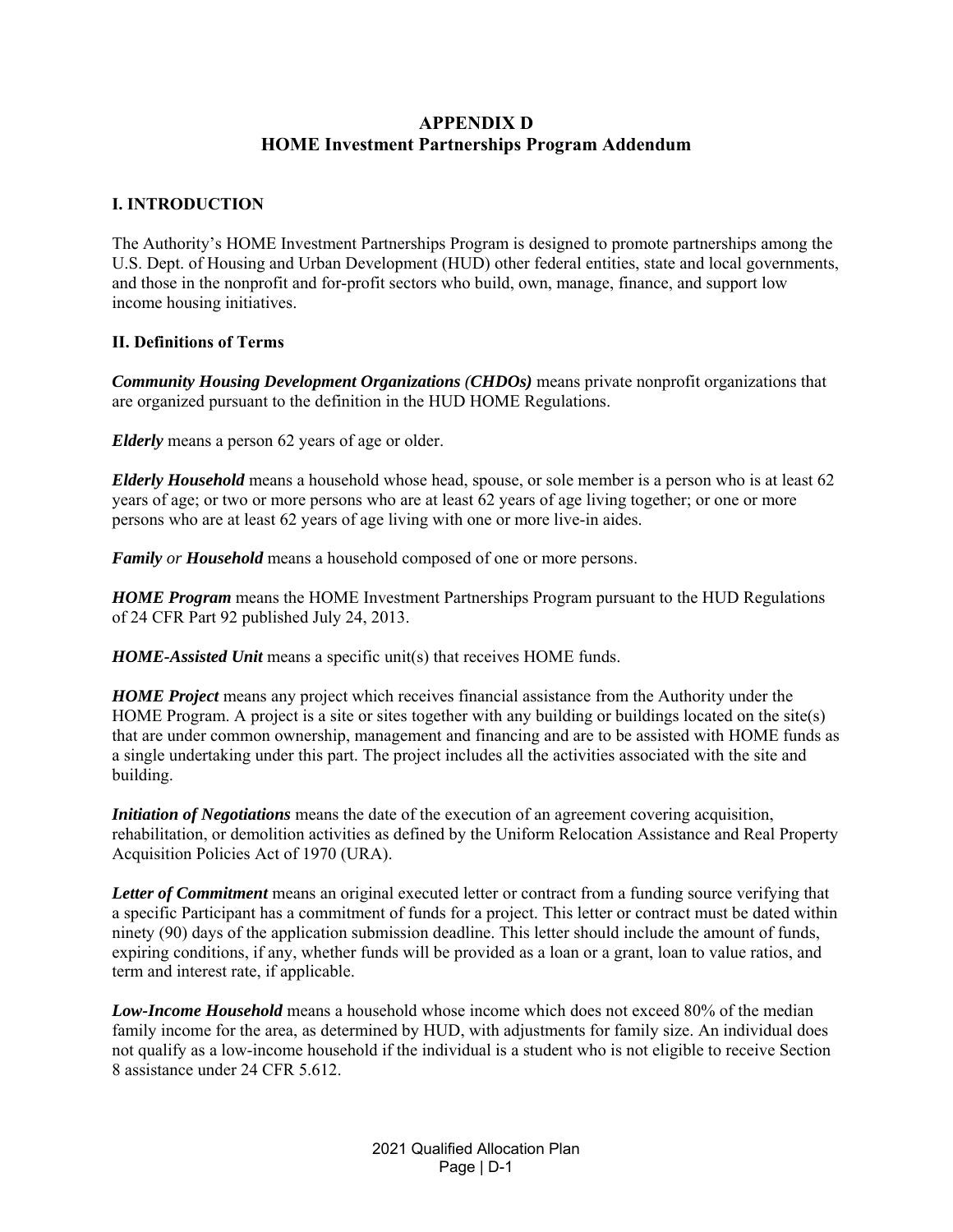*Minority/Women Owned Business* means a business that is at least 51% owned by a minority or a woman.

*Marketing Plan* means a document that consists of actions to provide information and attract eligible persons from all racial, ethnic and gender groups in a housing area to a potential affordable housing project.

*Market Study* means research done to review market conditions in a specified area, as well as a study of the economic forces of supply and demand and their impact on real estate returns, risks, and values.

*Management Plan* means a document that stipulates the duties and terms of the management company or individual handling the property.

*Participant or Recipient* means an applicant that has been awarded HOME program funds.

*Principal* means any Applicant, owner, developer, guarantor, financial guarantor, or any other person, corporation, partnership, joint venture, or other entity, including any affiliate thereof, or any other person, firm, corporation, or entity of any kind whatsoever that is involved directly or indirectly with a project that receives a HOME award. NOTE: Consultants are not considered Principals.

*Reconstruction* means the rebuilding, on the same lot, of housing standing on a site at the time of project commitment, except that housing that was destroyed may be rebuilt on the same lot if HOME funds are committed within 12 months of the date of destruction. The number of housing units on the lot may not be decreased or increased as part of a reconstruction project, but the number of rooms per unit may be increased or decreased. Reconstruction activities are only eligible if the entire project site is vacant at the time the "initiation of negotiations".

*Single Room Occupancy (SRO)* means housing (consisting of single- room dwelling units) that is the primary residence of its occupant or occupants. The unit must contain either food preparation or sanitary facilities (and may contain both) if the project consists of new construction, conversion of nonresidential space, or reconstruction. For acquisition or rehabilitation of an existing residential structure or hotel, neither food preparation nor sanitary facilities are required to be in the unit. If the units do not contain sanitary facilities, the building must contain sanitary facilities that are shared by tenants. A project's designation as an SRO cannot be inconsistent with the building's zoning and building code classification.

*Uniform Physical Condition Standards (UPCS)* means uniform national standards established by HUD pursuant to 24 CFR 5.703 for housing that is decent, safe, sanitary, and in good repair. Standards are established for inspectable items for each of the following areas: site, building exterior, building systems, dwelling units, and common areas.

*Very Low-Income* means low- income families whose annual incomes do not exceed 50 percent of the median family income for the area, as determined by HUD with adjustments for family size. An individual does not qualify as a very low-income family if the individual is a student who is not eligible to receive Section 8 assistance under 24 CFR 5.612.

## **III. General Requirements**

All HOME funds are subject to the U.S. Department of Housing and Urban Development (HUD) regulations and all other applicable federal and state requirements. Included in this addendum is a checklist which identifies the necessary documentation, required to apply for HOME funds.

## **A. Eligible Rental Activities**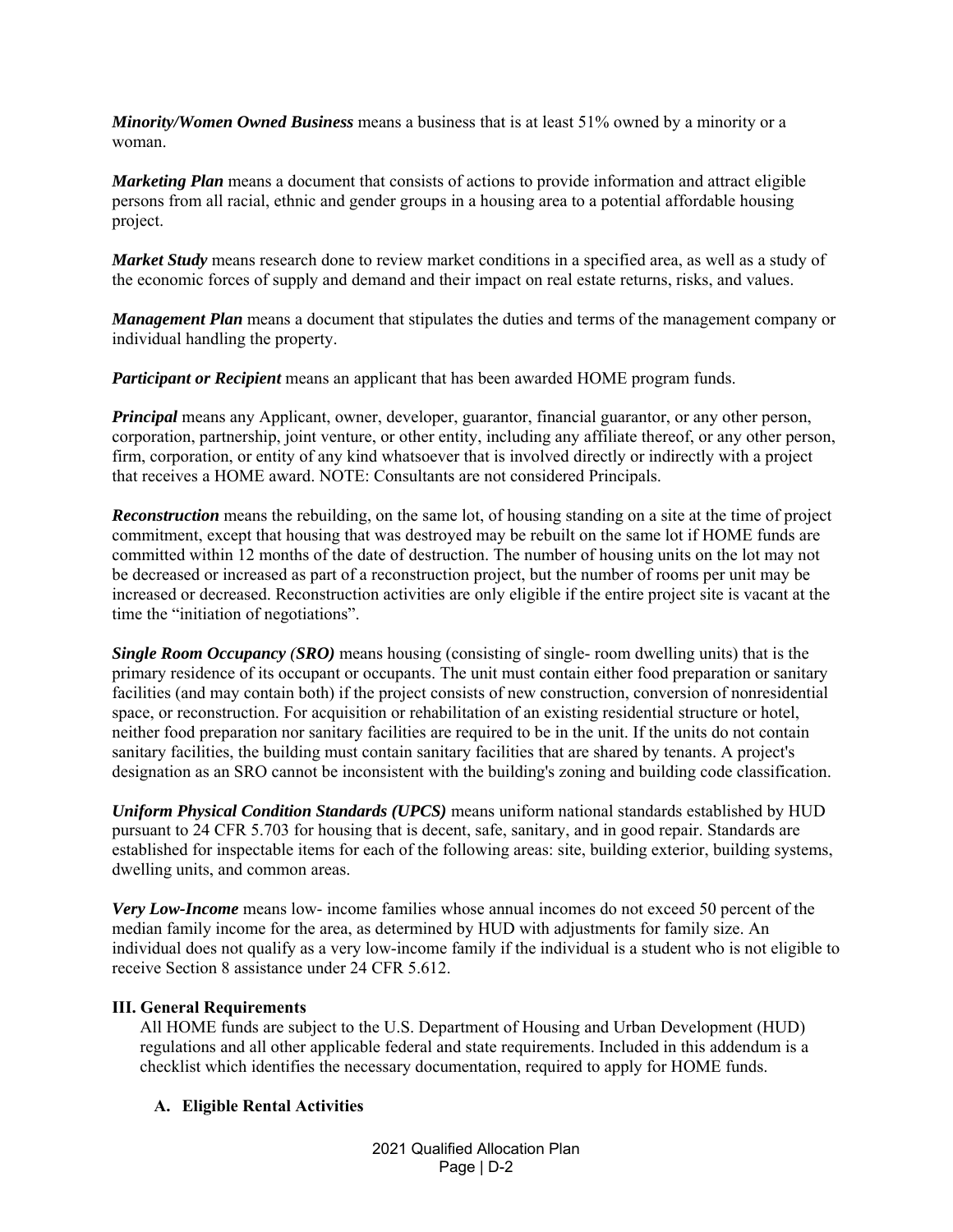- New Construction
- Demolition of vacant structures with New Construction
- Reconstruction of vacant residential units

All structures to be demolished must be vacant prior to the execution of any agreements or documents covering the following activities:

- Acquisition
- Demolition
- Submission of the application requesting HOME funds

#### **B. Eligible Sites**

Sites must comply with HUD regulations implementing the National Environmental Policy Act of 1969 (NEPA) and the related authorities listed in 24 CFR Parts 58.

### **C. Ineligible Projects**

- Public housing units
- Projects assisted under Title VI of NAHA (Prepayment of Mortgages Issued by HUD)
- Commercial Properties (except when converted to residential)
- Homeless Shelters
- Manufactured Housing
- Properties previously assisted with HOME funds that are still under the HOME affordability period
- Student Housing
- Projects sites that are not vacant at the time of the "Initiation of Negotiations"

### **IV: Terms and Limits of Financial Assistance**

Up to \$ 3 million of HOME funds will be set-aside for the 2021 LIHTC application cycle. If HOME funds remain after all awards are made and no other funded development can be allocated HOME funding, the remaining funds will go unused in the LIHTC funding cycle.

HOME funds can only be applied for and must be combined with Low Income Housing Tax Credits during the competitive LIHTC application cycle. Applications for HOME and LIHTCs must comply with the following:

- 1. Only new construction projects can request HOME funds.
- 2. HOME funds are not available to developments that have contracts to receive project based rental assistance from the Department of Housing and Urban Development (HUD) for 50% or more of the units.
- 3. Authority HOME funds cannot be combined with another Participating Jurisdiction's HOME funds.
- 4. The application must request a HOME award of \$500,000. These awards will be available as deferred permanent loans with a one half percent (1/2%) interest rate and a term and amortization period of no longer than thirty (30) years. Principal and interest will be deferred.
- 5. Legally binding executed financial commitments from all funding sources must be submitted at the time of application submission.
- 6. The number of HOME units will be determined by underwriting based upon the percentage of HOME funds invested in the development, HUD 221(d) subsidy limits per bedroom size, and HUD cost allocation requirements. HOME units must be comparable to non-HOME units and be evenly distributed throughout the project across all bedroom sizes in the development.
- 7. At least twenty percent (20%) of the development's HOME-assisted units must be rent and income restricted based on the fifty percent (50%) Area Median Income.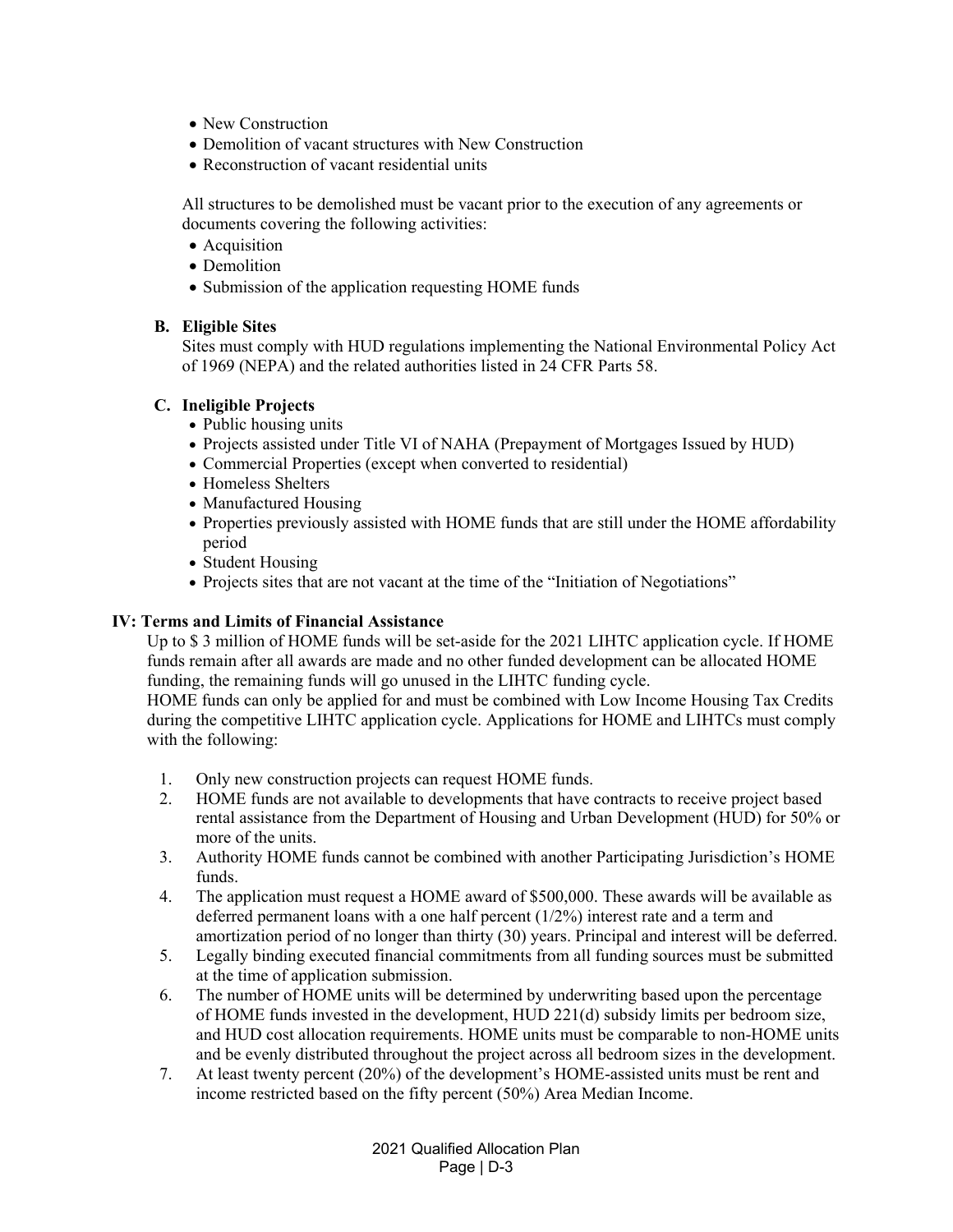- 8. In order to receive a conditional commitment of HOME funds in conjunction with LIHTC, each of the following provisions are applicable and must be met by the Applicant by January 1, 2021.
	- a. All 2017 HOME and previous HOME awards must be officially closed out; and/or
	- b. All 2018 HOME awards must have a minimum of seventy five percent (75%) of the development completed; and
	- c. Written confirmation from the Authority (completed and executed **Form M-47T)**, regarding HOME award completion percentages must be provided with the LIHTC application submission.
- 9. Applicants seeking designation as an Authority approved CHDO must complete and submit an Application for CHDO Designation as part of the application. Applications can be accessed at the Authority's website at: https://www.schousing.com/Home/HOMEInvestmentProgram

# **V. Regulatory and Programmatic Requirements**

# **A. Property Standards**

In addition to the requirements outlined in Appendix B Development Design Criteria, the Application must comply with the following:

- 1. Where relevant, the housing must be constructed to mitigate the impact of potential disasters (e.g. earthquakes, hurricanes, flooding, and wildfires), in accordance with State and local codes, ordinances, or other State and local requirements, or such other requirements as HUD may establish.
- 2. All awarded new construction developments must submit a complete site specific soils report and boring site plan, not more than six months old with the final plans and specifications.
	- a. The soils report and boring site plan must reflect the results of laboratory tests conducted on a minimum of:
		- i. One soil boring per every 3,000 square feet of planned building ('s) footprint.
		- ii. One soil boring per every 300 linear foot of road way.
		- iii. One soil boring for every 3,000 square feet of the planned paved parking areas of the development.
	- b. A registered professional engineer or a certified testing agency with a current license to practice in the State of South Carolina must prepare the report.
	- c. All geotechnical recommendations must be incorporated into plans and cost estimates.
- 3. The housing must meet the accessibility requirements of 24 CFR part 8, which implements Section 504 of the Rehabilitation Act of 1973 (29 U.S.C. 794), and Titles II and III of the Americans with Disabilities Act (42 U.S.C. 12131-12189) implemented at 28 CFR parts 35 and 36, as applicable. Covered multifamily dwellings, as defined at 24 CFR 100.201, must also meet the design and construction requirements at 24 CFR 100.205, which implements the Fair Housing Act (42 U.S.C. 3601-3619).
- 4. The cost construction addendum must be completed by an independent  $3<sup>rd</sup>$  party that will not bid on the project or be awarded any contracts associated with the construction of the development. The Authority or its designee will determine whether the construction costs are reasonable.

### **B. Site and Neighborhood Standards**

Housing provided through the HOME program must promote greater choice of housing opportunities.

1. All HOME-provided housing must be suitable from the standpoint of facilitating and furthering full compliance with Title VI of the Civil Rights Act of 1964, as amended (42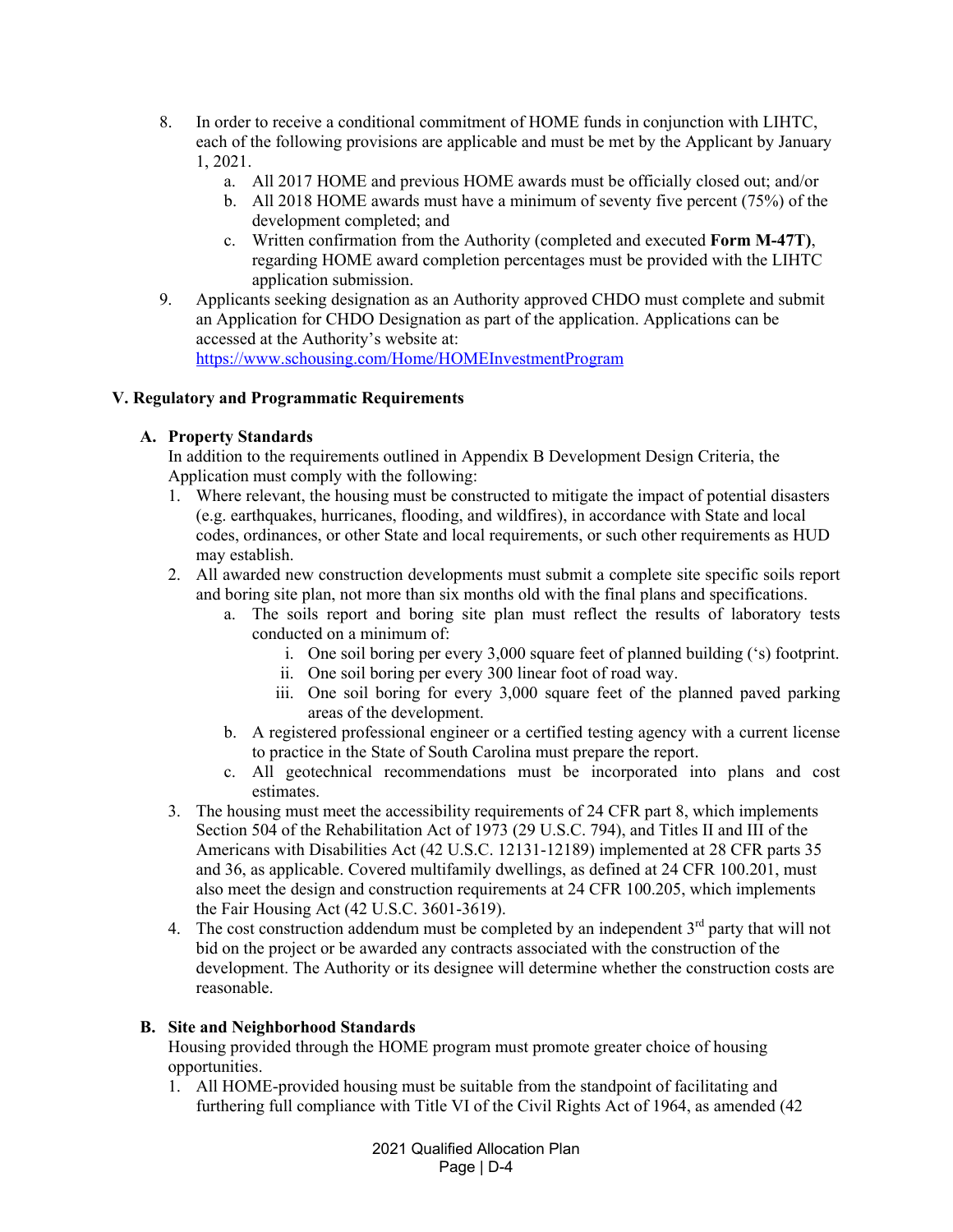U.S.C. 2000d), Title VIII of the Civil Rights Act of 1968, as amended "The Fair Housing Act" (42 U.S.C. 3601) and Equal Opportunity in Housing (Executive Order 11063).

- 2. If the Authority determines any detrimental site characteristics exist on, adjacent to, or within unallowable distances from the site, the Authority may reject the application.
- 3. Complete and submit a Site and Neighborhood Standards Certification (Form M-40).
- 4. Sites proposed for new construction developments or rehabilitation that includes increasing the number of units in an existing development must:
	- a. be adequate in size, exposure, and contour to accommodate the number and type of units proposed;
	- b. have utilities available and have adequate streets to service the site;
	- c. promote greater choice of housing opportunities and avoid undue concentration of assisted persons in areas containing a high proportion of low-income persons;
	- d. not be one which is seriously detrimental to family life or in which substandard dwellings or other undesirable conditions predominate, unless there is actively in progress a concerted program to remedy the undesirable conditions;
	- e. be accessible to social, recreational, educational, commercial, and health facilities and services, and other municipal facilities and services that are at least equivalent to those typically found in neighborhoods consisting largely of unassisted, standard housing of similar market rents;
	- f. except for new construction housing designed for elderly persons, travel time and cost via public transportation or private automobile, from the neighborhood to places of employment providing a range of jobs for lower-income workers, must not be excessive.
	- g. not be located in areas of minority concentration or in a racially mixed area if the project will cause a significant increase in the proportion of minority to non-minority residents.
		- i. Minority concentration, for purposes of this section, shall be defined as census tracts where the percentage of the total minority population and/or the population of any minority group listed below is greater than or equal to twenty percentage points higher than the population of the same group for the State as a whole. Those proposals which are located in a census track where the percentage of the total minority population and/or the population of a minority group is greater than or equal to the percentages listed below are deemed areas of minority concentration:

| <b>Minority Group</b>                         | <b>Statewide</b> | <b>Equal To or Greater Than</b> |
|-----------------------------------------------|------------------|---------------------------------|
| <b>Total Minority Population</b>              | 33.8%            | $33.8 + 20 = 53.8 \%$           |
| Black or African American                     | 27.9 %           | $27.9 + 20 = 47.9 \%$           |
| American Indian and Alaska Native             | $0.4\%$          | $0.4 + 20 = 20.4 \%$            |
| Asian                                         | $1.3\%$          | $1.3 + 20 = 21.3 \%$            |
| Native Hawaiian and Other Pacific<br>Islander | $0.1\%$          | $0.1 + 20 = 20.1 \%$            |
| Hispanic or Latino                            | $5.1\%$          | $5.1 + 20 = 25.1 \%$            |

Source: U.S. Census Bureau, 2010 Census

To determine whether a project is located in an area of minority concentration, applicants must use FFIEC Online Census Data System to provide data for the census track where the project is located:

- Go to https://www.ffiec.gov/census/default.aspx
- Scroll down the list of states, select "45- SOUTH CAROLINA (SC)," then click "RETRIEVE BY COUNTY."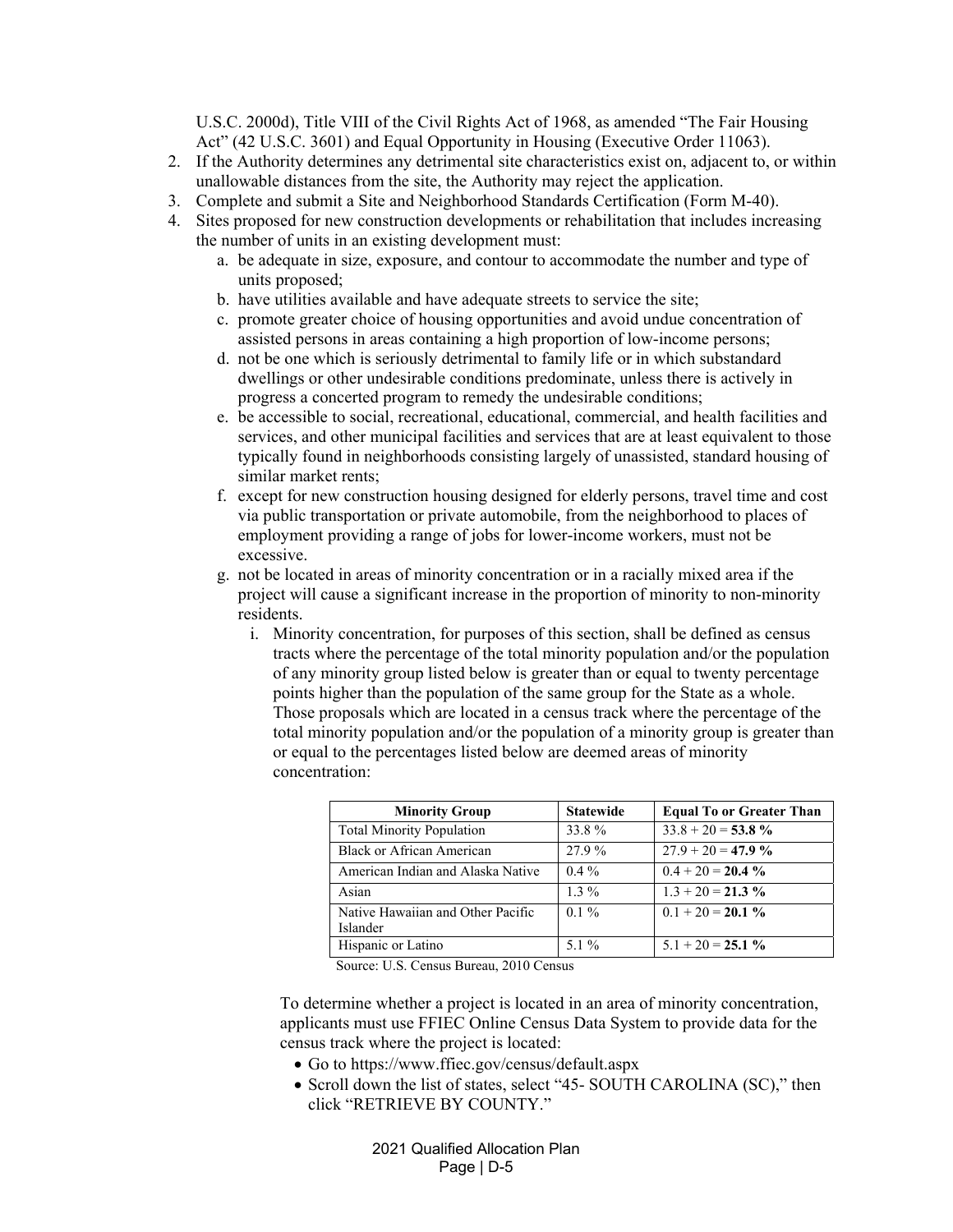- Scroll down the list of counties, select the county in which you're the site is located, then click "GET TRACT LIST."
- Scroll down the list of tracts, select the tract in which the site is located, then click "GET CENSUS DEMOGRAPHIC."
- Under the header labeled "Data Report Links," click on the word "Population."
- Print the report and submit it with the application.

 $\mathcal{L}_{\rm{max}}$ 

- ii. The two available exceptions to the prohibition against being located in an area of minority concentration as defined above are identified in 24 CFR 983.57(e)(3). They include:
	- 1. The project is necessary to meet overriding housing needs that cannot be met in the housing market area. To meet this exception, the overriding housing need must not be caused by the fact that discrimination on the basis of race, color, religion, sex, national origin, age, familial status, or disability renders sites outside areas of minority concentration unavailable. For example, the site is integral to the overall local strategy for the preservation or restoration of the immediate neighborhood and of sites in a neighborhood experiencing significant private investment that is demonstrably improving the economic character of the area (a "revitalizing area").
	- 2. Sufficient, comparable opportunities exist for housing for minority families in the income range to be served by the proposed project outside areas of minority concentration. To meet this exception, units may be considered comparable opportunities if they have the same household type (elderly, disabled, family, large family) and occupant type (owner/renter); require approximately the same tenant contribution towards rent; serve the same income group; are located in the same housing market; and are in standard condition. Additionally, there must be an assessment of the overall impact of HUD-assisted housing on the availability of housing choices for lowincome minority families in and outside areas of minority concentration which must take into account the extent to which the following factors are present, along with other factors relevant to housing choice:
		- a significant number of assisted housing units are available outside areas of minority concentration;
		- significant integration of assisted housing projects constructed or rehabilitated in the past 10 years relative to the racial mix of the eligible population;
		- whether there are racially integrated neighborhoods in the locality;
		- programs are operated by the locality to assist minority families that wish to find housing outside areas of minority concentration;
		- minority families have benefited from local activities (*e.g.*, acquisition and write-down of sites, tax relief programs for homeowners, acquisitions of units for use as assisted housing units) undertaken to expand choice for minority families outside of areas of minority concentration;
		- a significant proportion of minority households have been successful in finding units in non-minority areas under the tenant-based assistance programs; and
		- comparable housing opportunities have been made available outside

2021 Qualified Allocation Plan Page | D-6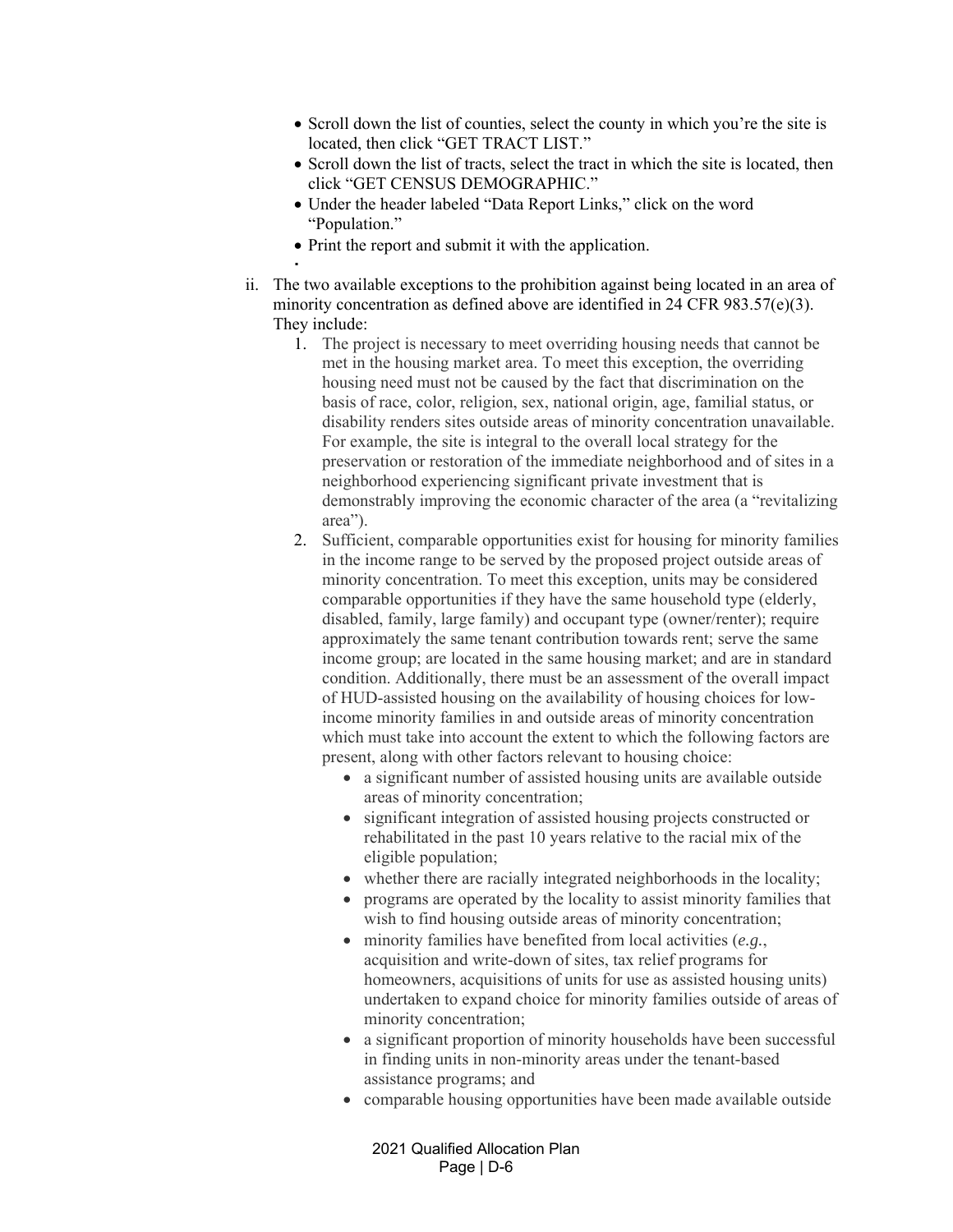areas of minority concentration through other programs. Units produced under this exception should produce a reasonable distribution of assisted units each year that, over a period of several years, will approach an appropriate balance of housing choices within and outside areas of minority concentration. An appropriate balance must be determined in light of local conditions affecting the range of housing choices available for low-income minority families and in relation to the racial mix of the locality's population.

iii. Should a proposal be located in an area of minority concentration, but is eligible for an exception, the applicant must provide the Authority with an opinion letter that adequately addresses which exception applies and why. Documentation should be attached in support of the letter. For example, if a development is located in a designated "Revitalization Area," documentation evidencing the designation must be included. Opinion letters for exception 1 must be prepared and signed by the locality. Opinion letters must for exception 2 must be prepared and signed by the Market Study Analyst.

# **C. Environmental Requirements**

Completion of the environmental review process, including HUD approval for use of HOME funds, is mandatory before taking action on a site, including the purchase of the site, or making a commitment or expenditure of HUD or non-HUD funds for property acquisition, rehabilitation, conversion, lease, repair or construction activities.

In accordance with 24 CFR Part 58 participants, recipients, owners, developers, sponsors or any third party partners must not take any physical actions on a site, begin construction, commit, expend, or enter into any legally binding agreements that constitute choice limiting actions for any HUD or non-HUD funds before the environmental review process has been completed and an "Authority to Use Grant Funds" has been received from HUD. Any violation of the statutory regulation will result in the automatic de-obligation of a HOME conditional commitment.

- 1. Awarded applicants will commission environmental consultants to prepare NEPA environmental reviews their applications. An Environmental Consultant/Firm from the Authority's Approved Environmental Consultant List must be used to complete the NEPA environmental review. A NEPA environmental review is required ONLY if a development is awarded HOME funds.
- 2. Once HOME awardees have been environmentally cleared, the Authority will publish a Notice of Intent (NOI) and a Request for Release of Funds (RROF). Local governments are responsible for their own publishing of these notices.
- 3. HOME funds will not be awarded to projects which require mitigation of any hazardous materials, other than lead-based paint and/or asbestos, found on, within, or adjacent to the proposed site(s).
- 4. HOME funds will not be awarded to projects that impact a FEMA designated floodplain, this includes the 100 and 500 year floodplains.
- 5. HOME funds will not be awarded to projects that impact a jurisdictional or non-jurisdictional wetland in accordance with the 1989 Federal Manual for Identifying and Delineating Wetlands.
- 6. HOME funds will not be awarded to projects with exterior noise assessment levels of 75 dB or higher or interior noise levels of 45 dB or higher.
- 7. For projects involving acquisition, an option agreement on a proposed site or property is allowable prior to the completion of the environmental review if and only if the option agreement is conditional in nature so as not to provide legal claim to any amount of HOME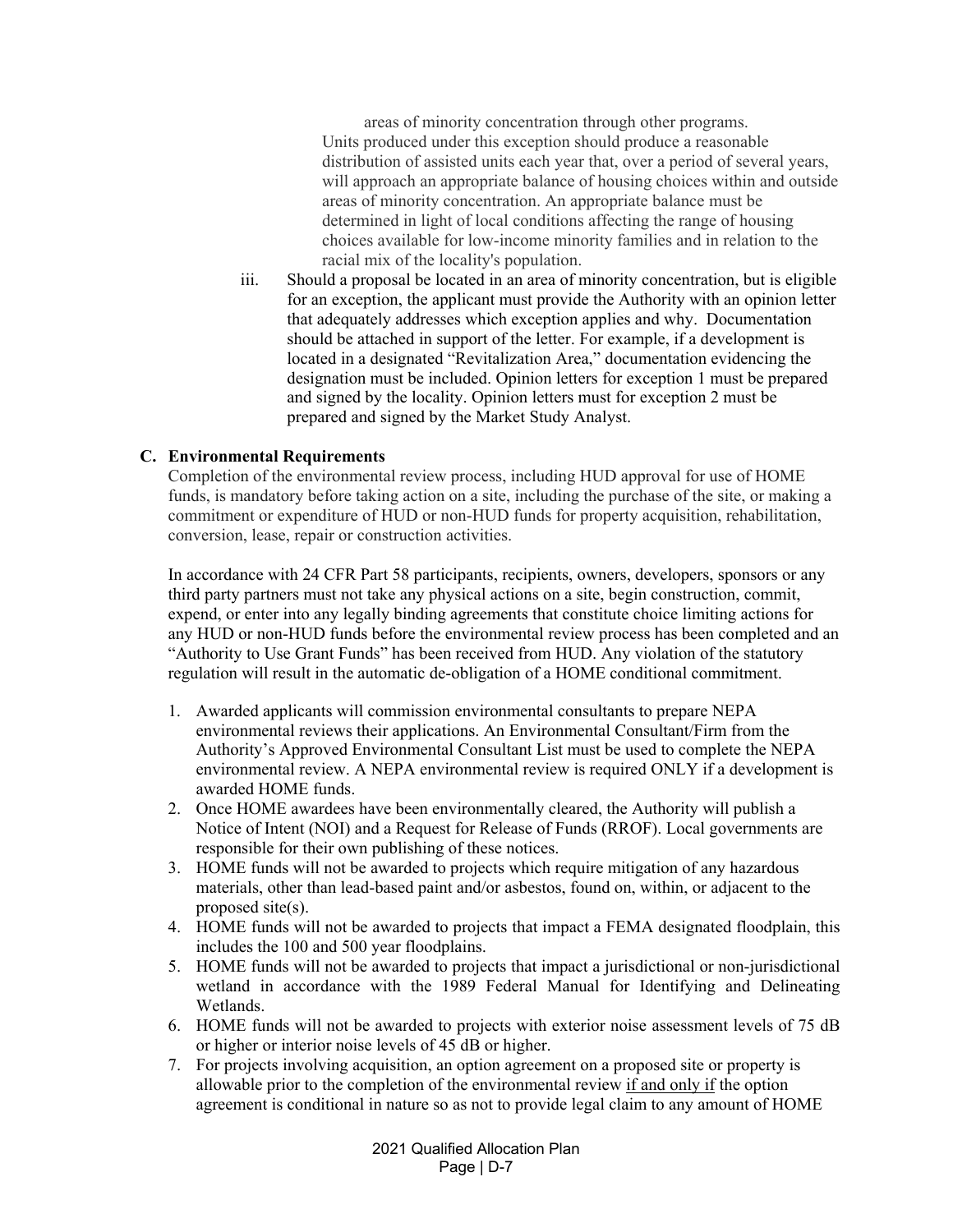funds to be used for the specific project or site until the environmental review process is completed. The required language to meet this requirement is provided below:

*"Notwithstanding any provision of this Agreement, the parties hereto agree and acknowledge that this Agreement does not constitute a commitment of funds or site approval, and that such commitment of funds or approval may occur only upon satisfactory completion of an environmental review and receipt by the SC State Housing Finance and Development Authority of a release of funds from the U.S. Department of Housing and Urban Development under 24 CFR Part 58. The parties further agree that the provision of any funds to the project is conditioned on the Authority's determination to proceed with, modify or cancel the project based on the results of a subsequent environmental review."* 

- 8. If the proposed project is already underway all work must cease immediately once the application for HOME funds has been made. No work or choice limiting actions may occur after the application date. Work may only recommence after an environmental review has been completed and an Authority to Use Grant Funds has been issued.
- 9. HOME funds will not be awarded to any site listed on or adjacent to a site listed on the National Priority List under the Comprehensive Environmental Response, Compensation, and Liability Act (CERCLA), commonly known as Superfund sites.
- 10. All Applicants should refer to the Authority's Environmental Review Manual for further information.

http://www.schousing.com/library/HOME/Environmental%20Forms/Environmental%20Man ual\_rev2017.pdf.

#### **D. Community Housing Development Organizations (CHDOs)**

To qualify for CHDO designation, a Community housing development organization must be a private nonprofit organization that meets the following requirements:

- 1. Is organized under State or local laws;
- 2. Has no part of its net earnings inuring to the benefit of any member, founder, contributor, or individual;
- 3. Is neither controlled by, nor under the direction of, individuals or entities seeking to derive profit or gain from the organization. A community housing development organization may be sponsored or created by a for-profit entity, but:
	- a. The for-profit entity may not be an entity whose primary purpose is the development or management of housing, such as a builder, developer, or real estate management firm.
	- b. The for-profit entity may not have the right to appoint more than one-third of the membership of the organization's governing body. Board members appointed by the for-profit entity may not appoint the remaining two-thirds of the board members;
	- c. The community housing development organization must be free to contract for goods and services from vendors of its own choosing; and
	- d. The officers and employees of the for-profit entity may not be officers or employees of the community housing development organization.
- 4. Has a tax exemption ruling from the Internal Revenue Service under section  $501(c)(3)$  or (4) of the Internal Revenue Code of 1986 (26 CFR 1.501(c)(3)-1 or 1.501(c)(4)-1)), is classified as a subordinate of a central organization non-profit under section 905 of the Internal Revenue Code of 1986, or if the private nonprofit organization is an wholly owned entity that is disregarded as an entity separate from its owner for tax purposes (e.g., a single member limited liability company that is wholly owned by an organization that qualifies as tax-exempt), the owner organization has a tax exemption ruling from the Internal Revenue Service under section  $501(c)(3)$  or (4) of the Internal Revenue Code of 1986 and meets the definition of "community housing development organization;"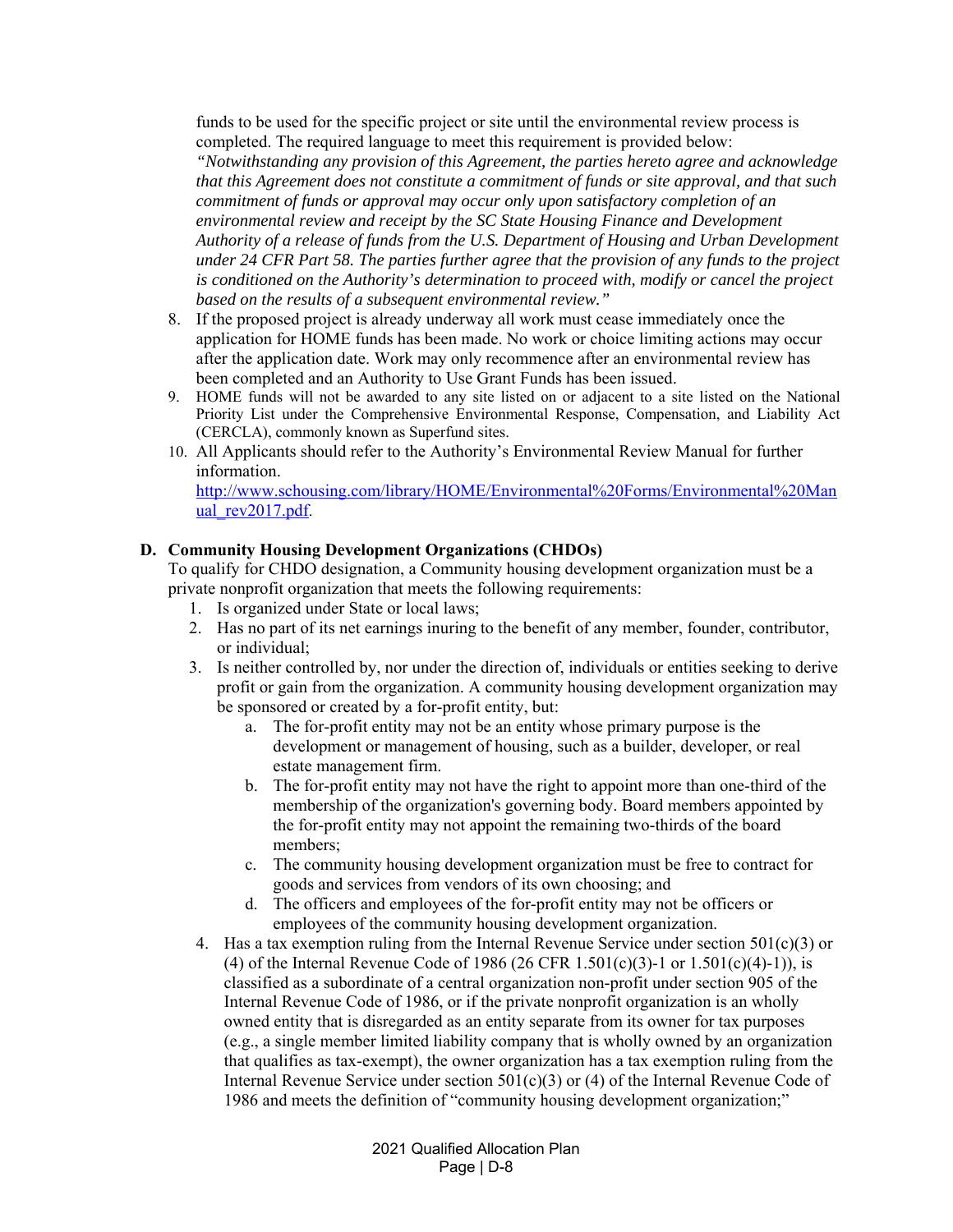- 5. Is not a governmental entity (including the participating jurisdiction, other jurisdiction, Indian tribe, public housing authority, Indian housing authority, housing finance agency, or redevelopment authority) and is not controlled by a governmental entity. An organization that is created by a governmental entity may qualify as a community housing development organization; however, the governmental entity may not have the right to appoint more than one-third of the membership of the organization's governing body and no more than one- third of the board members may be public officials or employees of governmental entity. Board members appointed by a governmental entity may not appoint the remaining two-thirds of the board members. The officers or employees of a governmental entity may not be officers or employees of a community housing development organization;
- 6. Has standards of financial accountability that conform to 2 CFR 200.302, 'Financial Management' and 2 CFR 200.303, 'Internal Controls;'
- 7. Has among its purposes the provision of decent housing that is affordable to low-income and moderate-income persons, as evidenced in its charter, articles of incorporation, resolutions or by-laws;
- 8. Maintains accountability to low-income community residents by:
	- a. Maintaining at least one-third of its governing board's membership for residents of low-income neighborhoods, other low-income community residents, or elected representative of low-income neighborhood organizations. For urban areas, "community" may be a neighborhood or neighborhoods, city, county or metropolitan area; for rural areas, it may be a neighborhood or neighborhoods, town, village, county, or multi-county area (but not the entire State); and
	- b. Providing a formal process for low-income program beneficiaries to advise the organization in its decisions regarding the design, siting, development, and management of affordable housing.
- 9. Has a demonstrated capacity for carrying out housing projects assisted with HOME funds. A designated organization undertaking development activities as a developer or sponsor must satisfy this requirement by having paid employees with housing development experience who will work on projects assisted with HOME funds. For its first year of funding as a community housing development organization, an organization may satisfy this requirement through a contract with a consultant who has housing development experience to train appropriate key staff of the organization. An organization that will own housing must demonstrate capacity to act as owner of a project and meet the requirements of  $\S 92.300(a)(2)$ . A nonprofit organization does not meet the test of demonstrated capacity based on any person who is a volunteer or whose services are donated by another organization; and
- 10. Has a history of serving the community within which housing to be assisted with HOME funds is to be located. In general, an organization must be able to show one year of serving the community before HOME funds are reserved for the organization. However, a newly created organization formed by local churches, service organizations or neighborhood organizations may meet this requirement by demonstrating that its parent organization has at least a year of serving the community.

# **E. Lead Based Paint Requirements**

HOME-assisted projects must comply with Lead-Based Paint Regulations. Effective September 15, 2000, the U.S. Department of Housing and Urban Development (HUD) issued regulations designed to protect young children from lead-based paint hazards in housing that is financially assisted by the federal government or being sold by the government. The regulation, "Requirements for Notifications, Evaluation and Reduction of Lead-Based Paint Hazards in Federally Owned Residential Property and Housing Receiving Federal Assistance," was

> 2021 Qualified Allocation Plan Page | D-9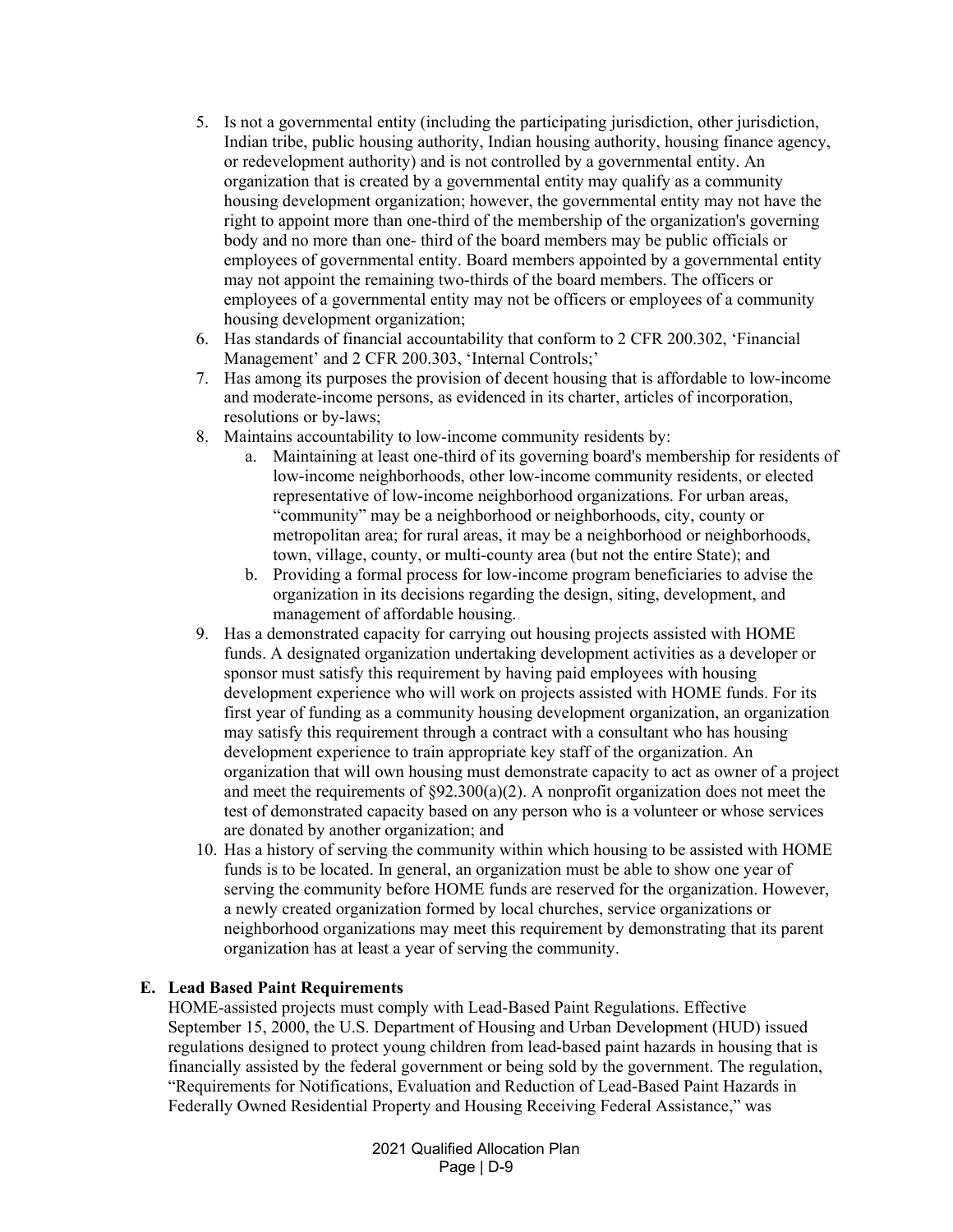published in the Federal Register on September 15, 1999. This regulation appears within title 24 of the Code of Federal Regulations as part 35 (24 CFR Part 35). The requirements apply to housing built before 1978, the year lead-based paint was banned nationwide for consumer use. The regulation sets hazard reduction requirements that give a much greater emphasis than previous regulations to reducing lead in house dust. Specific requirements depend on whether the housing is being disposed of or assisted by the federal government, and also on the type and amount of financial assistance, the age of the structure, and whether the dwelling is rental or owner-occupied.

See the HOME/LIHTC Implementation Manual for information regarding HOME lead-based paint requirements. All applicants requesting HOME funds must complete and submit Lead-Safe Housing Rule Applicability (**Form M-7B**).

# **F. Rent Levels**

Rents for HOME assisted units are determined on an annual basis by HUD and are restricted for the length of the applicable affordability period. The HOME Final Rule requires approval of all rents on an annual basis for developments with HOME units. The approval process is overseen by the Authority's Compliance Monitoring Department. Annual Rent Approval Form M-66 is required to be submitted to Compliance Monitoring staff to begin the approval process. HOME Rent limits are updated annually by HUD and can be found on the Authority's website: https://www.schousing.com/Home/PartnerIncomeLimits. The rents, as listed, include all applicable utilities. Utilities paid by tenants must be subtracted from the rents to determine the maximum allowable rent. Rents may increase or decrease from year to year. Applicants must use the HOME Utility Allowances provided on the Authority's website ONLY. These utility allowances are based on the HUD Model. The HOME Utility Allowances can be found here: https://www.schousing.com/Home/UtilityAllowances.

### **G. Affordability Period**

New construction projects assisted with HOME funds must remain affordable and in compliance with regulatory requirements for twenty (20) years.

### **H. Fixed and Floating Units**

The owner must elect either "fixed" or "floating" HOME unit designations at the time of application.

- 1. Fixed units are specific units that are designated as HOME assisted units and therefore, are subject to HOME rent and occupancy requirements for the duration of the affordability period. The designated HOME units and their specific income restriction never changes.
- 2. Floating units are units are designated as HOME assisted and these units may change or float over time as long as the total number of HOME assisted units in the project remains constant and comparable in size, features, and number of bedrooms.

### **I. HOME Loans and Disbursement of Funds**

The Authority's HOME funds are provided as a permanent financing source and therefore may only be disbursed at project completion. HOME funds may only be requested once the following criteria have been met:

- 1. The project is 100% complete and certificates of occupancy for all buildings have been issued by city/county officials;
- 2. The project has passed a final inspection completed by the Authority or its designee; and
- 3. The HOME loan has been closed and all required executed/recorded documents have been submitted to the Authority.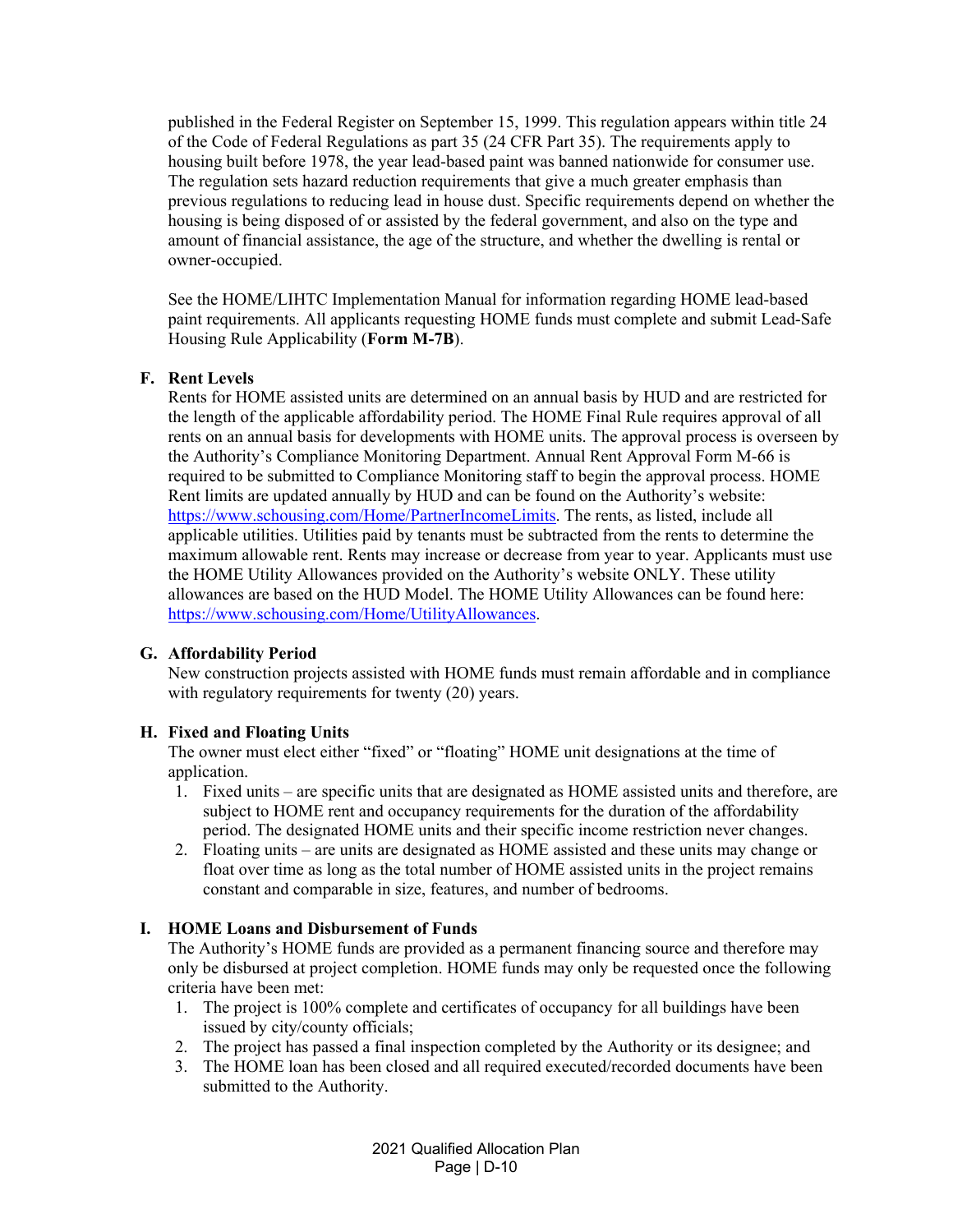A mortgage and restrictive covenant will be recorded in all cases where HOME assistance is provided. Upon project completion, the rent and occupancy requirements will be enforced by a recorded restrictive covenant amendment running with the property(s) for the duration of the affordability period.

# **J. Eligible Project Costs**

All costs paid for with HOME funds must be reasonable and necessary, included in the application, and approved as part of the development budget. The HOME funds disbursed at project completion may be used to pay off construction loans, bridge financing loans, or guaranteed loan that were used for the following eligible costs:

*Development hard costs –* These are actual cost of constructing housing and include the following:

- 1. Costs to meet the new construction standards in §92.251;
- 2. To demolish existing structures;
- 3. To make utility connections including off-site connections from the property line to the adjacent street; and
- 4. To make improvements to the project site that are in keeping with improvements of surrounding, standard projects. Site improvements may include on-site roads and sewer and water lines necessary to the development of the project. The project site is the property, owned by the project owner, upon which the project is located.
- 5. Costs to construct laundry and community facilities that are located within the same building as the housing and which are for the use of the project residents and their guests.
- 6. Costs to make utility connections or to make improvements to the project site, in accordance with the provisions of  $\S92.206(a)(3)$  (ii) and (iii) are also eligible in connection with acquisition of standard housing.

*Acquisition costs -* Costs of acquiring improved or unimproved real property.

*Related soft costs -.* Other reasonable and necessary costs incurred by the owner and associated with the financing, or development of new construction or acquisition of housing assisted with HOME funds. These costs include, but are not limited to:

- 1. Architectural, engineering, or related professional services required to prepare plans, drawings, specifications, or work write-ups. The costs may be paid if they were incurred not more than 24 months before the date that HOME funds are committed to the project and the Authority expressly permits HOME funds to be used to pay the costs in the written agreement committing the funds;
- 2. Costs to process and settle the financing for a project, such as private lender origination fees, credit reports, fees for title evidence, fees for recordation and filing of legal documents, building permits, attorney's fees, private appraisal fees and fees for an independent cost estimate, builders or developers fees;
- 3. Costs of a project audit, including certification of costs performed by a CPA, that the Authority requires with respect to the development of the project;
- 4. Costs to provide information services such as affirmative marketing and fair housing information to prospective tenants as required by §92.351;
- 5. For new construction, the cost of funding an initial operating deficit reserve, which is a reserve to meet any shortfall in project income during the period of project rent-up (not to exceed 18 months) and which may only be used to pay project operating expenses, scheduled payments to a replacement reserve, and debt service. Any HOME funds placed in an operating deficit reserve that remain unexpended after the period of project rent-up may be retained for project reserves if permitted by the Authority;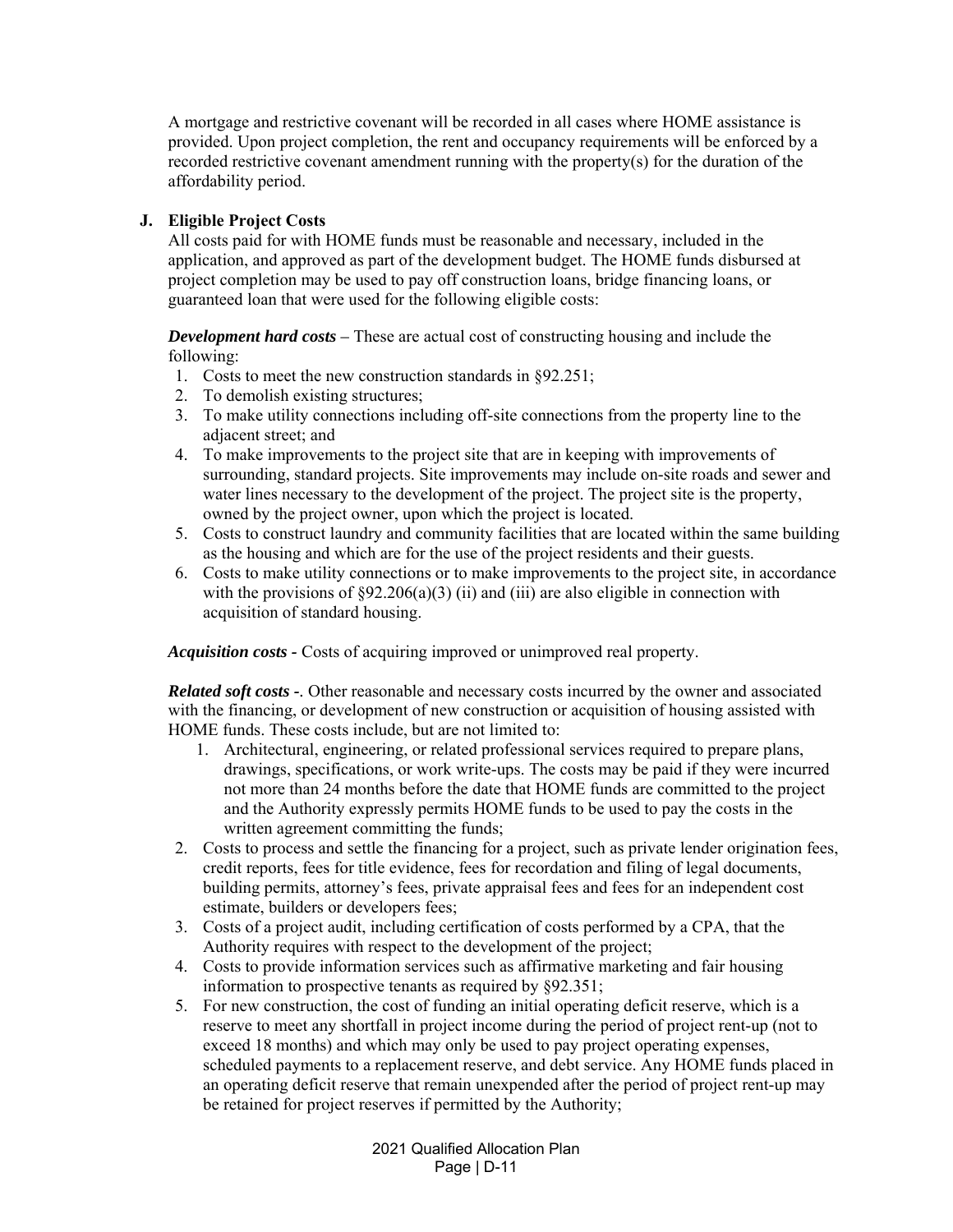- 6. For new construction, costs for the payment of impact fees that are charged for all projects within a jurisdiction;
- 7. Costs of environmental review and release of funds in accordance with 24 CFR part 58 which are directly related to the project;
- 8. Eligible costs of project-specific assistance for Community housing development organization costs are set forth in §92.301; and/or
- 9. If the HOME funds are not used to directly pay a cost specified in this section, but are used to pay off a construction loan, bridge financing loan, or guaranteed loan, the payment of principal and interest for such loan is an eligible cost only if:
	- a) The loan was used for eligible costs specified in this section; and
	- b) The HOME assistance is part of the original financing for the project and the project meets the requirements of this part.

# **K. Ineligible Project Costs**

HOME funds may not be used for the following:

- 1. HOME funds may not be used to reimburse a non-governmental entity for project-related costs incurred after the Applicant has submitted an application for HOME funds and before the environmental review process has been completed, approved by HUD and the Authority in receipt of the Authority to Use Grant Funds;
- 2. Delinquent taxes, fees or charges on properties to be assisted with HOME funds;
- 3. Any cost that is not eligible under §§ 92.206 through 92.209;
- 4. Infrastructure costs in projects where HOME funds will be used for infrastructure only; and
- 5. Playground equipment.

# **L. Allocating Costs for Mixed Income and Mixed Use Developments**

All HOME funds used in conjunction with a mixed income development shall be used solely for the benefit of the affordable units in the development. A building that is designed in part for use other than residential housing may qualify as affordable housing under the HOME program if, at least fifty-one percent (51%) of the total space is residential and meets the rent and occupancy limitations.

### **M. Tenant Selection Procedures**

Applicants must ensure that tenant selection policies and criteria are written and:

- 1. Are consistent with the purpose of providing housing for very low and low-income families;
- 2. Are reasonable, given HOME Program eligibility and acceptance requirements;
- 3. Consideration is given to the housing needs of families with federal preferences for admission to Section 8 and public housing;
- 4. Tenants are selected from a written waiting list in chronological order; and
- 5. Are given prompt written notification of rejection and the grounds for such rejection.

### **N. Uniform Relocation Act**

All HOME projects are subject to the Uniform Relocation Assistance and Real Property Acquisition Policies Act of 1970 (URA) and other HUD requirements such as Section 104(d) of the Housing and Community Development Act. Developments containing residential or commercial buildings that are not vacant at the time of the "Initiation of Negotiations" cannot request HOME funds.

Applicants must submit an M-52 Notice to Seller for the Acquisition of Property with Federal Funds, executed prior to or at the time of the execution of the option or contract, if the application involves acquiring property.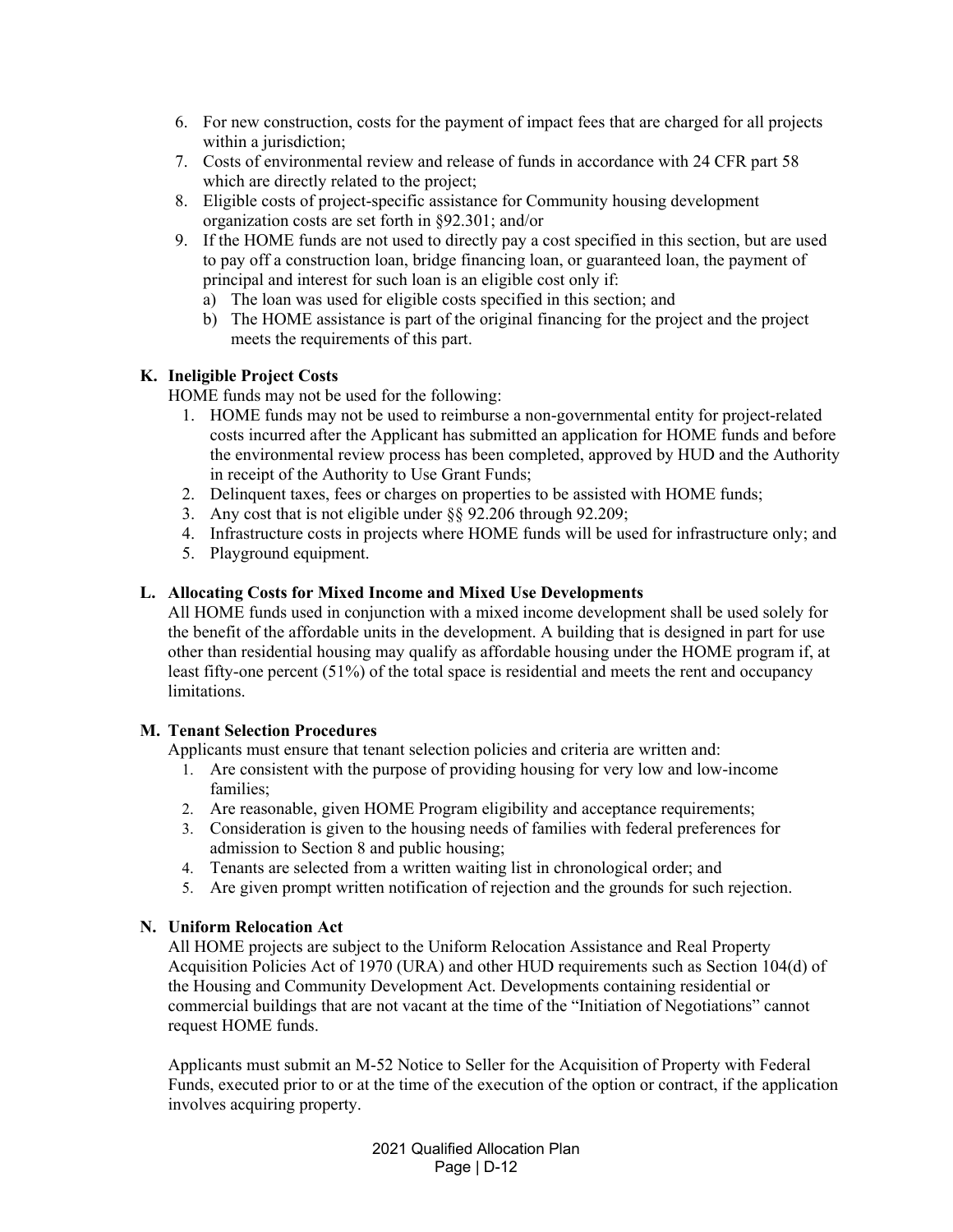# **O. Tenant Protections and Prohibited Lease Terms**

The Applicant is required to follow the provisions of 24 CFR Part 92.253 of the HOME regulations for tenant lease protections and execute lease agreements for a minimum of twelve (12) months, unless by mutual consent, the tenant and owner agree to a lesser term. An owner may not terminate the tenancy or refuse to renew the lease of a tenant for rental housing assisted with HOME funds except for serious or repeated violations of the terms of the lease, for violation of applicable federal, state or local law, or for other good cause. Any termination or refusal to renew must be preceded by no less than thirty (30) days written notice specifying the grounds for the action.

Owners may not refuse, except for just cause, to lease a HOME-assisted unit to a family, which holds a rental certificate or voucher or a comparable document under the HOME Program.

The following are prohibited lease terms:

- 1. *Agreement to be sued -* Agreement by the tenant to be sued, admit guilt or to a judgment in favor of the owner in a lawsuit brought in connection with the lease.
- 2. *Treatment of Property -* Agreement by the tenant that the owner may take, hold, or sell personal property of household members without notice to the tenant and a court decision on the rights of the parties. This prohibition however, does not apply to an agreement by the tenant concerning disposition of personal property remaining in the housing unit after the tenant has moved out of the unit. The owner may dispose of this personal property in accordance with State law.
- 3. *Excusing the Owner from Responsibility* Agreement by the tenant not to hold the owner or the owner's agents legally responsible for actions or failure to act, whether intentional or negligent.
- 4. *Waiver of Notice* Agreement by the tenant that the owner may institute a lawsuit without notice to the tenant.
- 5. *Waiver of Legal Proceedings* Agreement by the tenant that the owner may evict the tenant or household members without instituting a civil court proceeding in which the tenant would have the opportunity to present a defense.
- 6. *Waiver of Legal Trial* Agreement by the tenant to waive any right to a jury trial.
- 7. *Waiver of Right to Appeal Court Decision* Agreement by the tenant to waive their right to appeal or to otherwise challenge in court a decision in connection with the lease.
- 8. *Tenant Chargeable with Cost of Legal Actions regardless of Outcome* Agreement by the tenant to pay attorney fees or other legal costs even if the tenant wins the court proceeding by the owner against the tenant. The tenant however, may be obligated to pay costs if the tenant loses.
- 9. Requirement for tenants to participate in mandatory services.

### **P. Procurement and Contracting Requirements**

Applicants must ensure that every entity and/or individual awarded a contract is not on the list of Parties Excluded from Federal Procurement or Non-Procurement Programs (SAM.gov) as published by the U. S. General Services Administration and HUD Regional and Field Offices' Limited Denials of Participation lists. Applicants must have successfully completed an environmental review and received an Authority to Use Grant Funds notice from HUD before taking any choice limiting actions on a site, such as executing construction contracts, starting construction, or taking any physical actions on a site.

Applicants must use a competitive sealed bid process when procuring for the general construction contract. Procurement policies or bid selection procedures must comply with the regulations of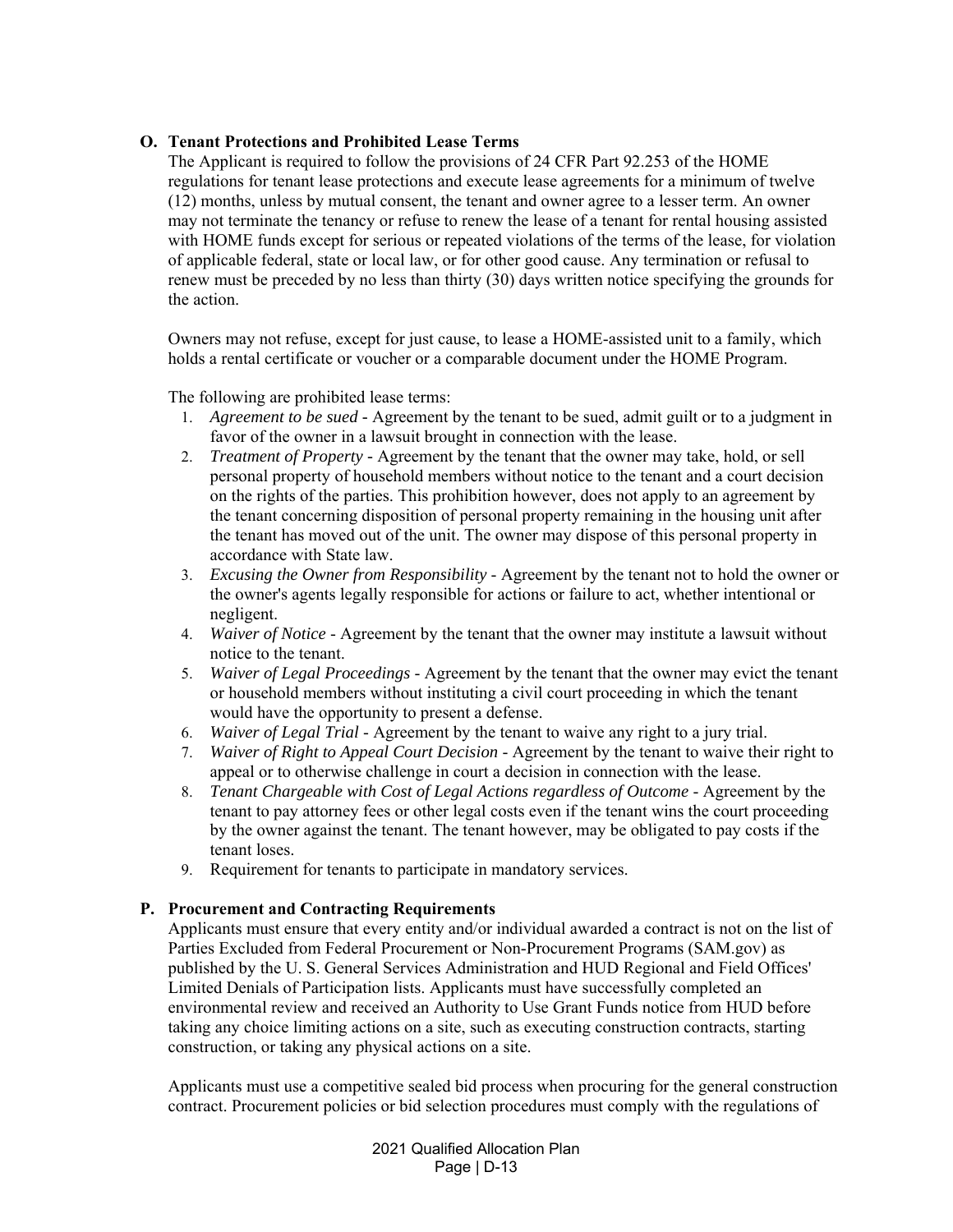Section 3, MBE/WBE outreach requirements, and federal labor standards when applicable. Developments subject to Section 3 regulations must include the M-11E Certification of a Section 3 Business Form and the M-11D Section 3 Guidance for Contractors in all bid packages when applicable.

In circumstances where an Identity of Interest relationship exists and the Applicant wishes to act as the general contractor, the applicant must request approval to do so in writing. Requests can be submitted with the application by completing the M-8 Identity of Interest Certification and the M-8A Request for Identity of Interest.

General contractors must meet the following minimum requirements to be awarded HOME construction contracts.

- 1. Construction companies must have been in business for a minimum of five years and have permanent full-time employees.
	- a. Documentation must be provided that demonstrates the construction company been in business for at least five years of continuous operation, operating under the same business name.
	- b. Documentation that the company is in good standing with the SC Secretary of State
	- c. Copy of most current license issued by SC Department of Licensing, Labor and Regulations.
	- d. Completed W-9
	- e. M-9 Debarment Certification
- 2. Provide a list of similar projects the construction company has successfully completed during the last five years. Include the following information for each project:
	- a. Project Name
	- b. Project Owner
	- c. Project Address
	- d. # of Units and Type (affordable, market rate)
	- e. Construction Start/End dates
	- f. Project Type (New Construction, Rehab, Adaptive Re-Use, Conversion) Description of Funding Sources
	- g. Color Photo of Completed Projects
- 3. Provide the construction company's organizational chart (including employee names and titles) and employee roster. The construction company must have full-time permanent employees, including full-time on-site job superintendents/project managers. Provide the following information for each employee:
	- a. Employee Name
	- b. Job Title
	- c. Resumes of all key staff members and principals
	- d. Description of responsibilities and job duties and employment type (i.e. fulltime/part-time)

### **Q. Davis-Bacon Requirements**

All HOME-assisted projects containing twelve (12) or more HOME-assisted units shall comply with the Davis-Bacon Act. When funds are used in twelve (12) or more units, the Applicant must comply with the provisions requiring the payment of not less than the prevailing wages in the locality. Refer to the HOME/LIHTC Implementation Manual for more details.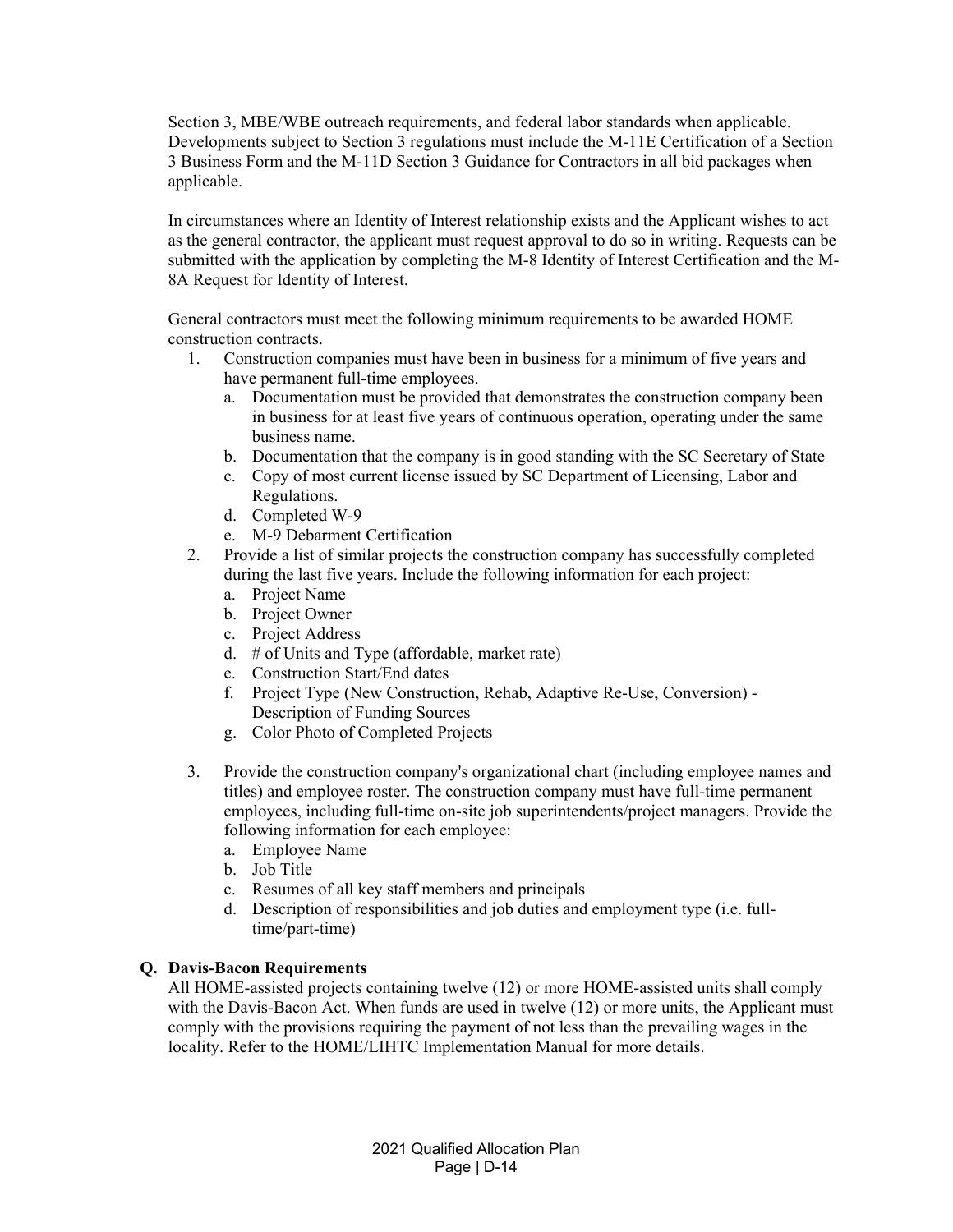### **R. Section 3 Requirements**

To the greatest extent feasible, HOME recipients, their contractors and subcontractors must provide opportunities for job training, employment, contracting and subcontracting to Section 3 residents and businesses. See 24 CFR Part 135 for regulations enacted in furtherance of Section 3.

Section 3 requirements apply to all contracts and subcontracts for professional and construction services exceeding \$100,000 that were awarded in connection with the HOME funded project. When there are contracts and subcontracts awarded in conjunction with the Section 3 applicable project, then Section 3 requirements apply to all contractors awarded contracts for work in excess of \$100,000. These include all contracts and subcontracts awarded in excess of \$100,000, even those not funded with HOME funds and those that are for non-construction activities. The HUD sponsored Section 3 Business Registry is available online at: http://www.hud.gov/Sec3Biz. The registry can be used to search for self-certified Section 3 businesses or to register a business for inclusion as Section 3 eligible.

# **S. Violence Against Women Act**

All HOME-assisted projects are required to be in compliance with the Violence Against Women Act (VAWA). VAWA requires the following:

- Notice of Occupancy Rights explains the protections provided and how to request them.
- Owner Notice of Occupancy Rights and Obligations for owner/landlords that have units assisted with HOME funds.
- Emergency Transfer Plan VAWA requires the implementation of an emergency transfer plan which identifies participants who are eligible for an emergency transfer, the documentation needed to request an emergency transfer, confidentiality protections, how an emergency transfer may occur, and guidance to participants on safety and security.

### **T. Other Federal Requirements**

Applicants shall comply with all other federal requirements that may not be listed in this manual that are outlined in 24 CFR Part 92 and 24 CFR Part 92 Subpart H such as, but not limited to:

- 1. General Audit Requirements
- 2. Affirmative Marketing
- 3. Equal Opportunity and Fair Housing
- 4. Affirmatively Furthering Fair Housing
- 5. Conflict of Interest
- 6. Debarment and Suspension
- 7. Flood Insurance and Executive Order 12372

# **U. Monitoring and Compliance**

All awarded projects are subject to HOME compliance monitoring requirements. At a minimum, the owners of projects are responsible for conducting the following annually:

- 1. Maximum rent and utility allowances must be reviewed and recalculated annually upon the anniversary of the lease renewal date. HOME rents are published annually by HUD and are provided on the Authority's website.
- 2. The HOME Final Rule requires approval of all rents on an annual basis for developments with HOME units. The approval process is overseen by the Authority's Compliance Monitoring Department. Annual Rent Approval (Form M-66) is submitted annually to Compliance Monitoring staff to begin the approval process.
- 3. The annual income of tenants in HOME projects must be reviewed and verified each year. HOME incomes limits are updated annually by HUD and are provided on the Authority's website.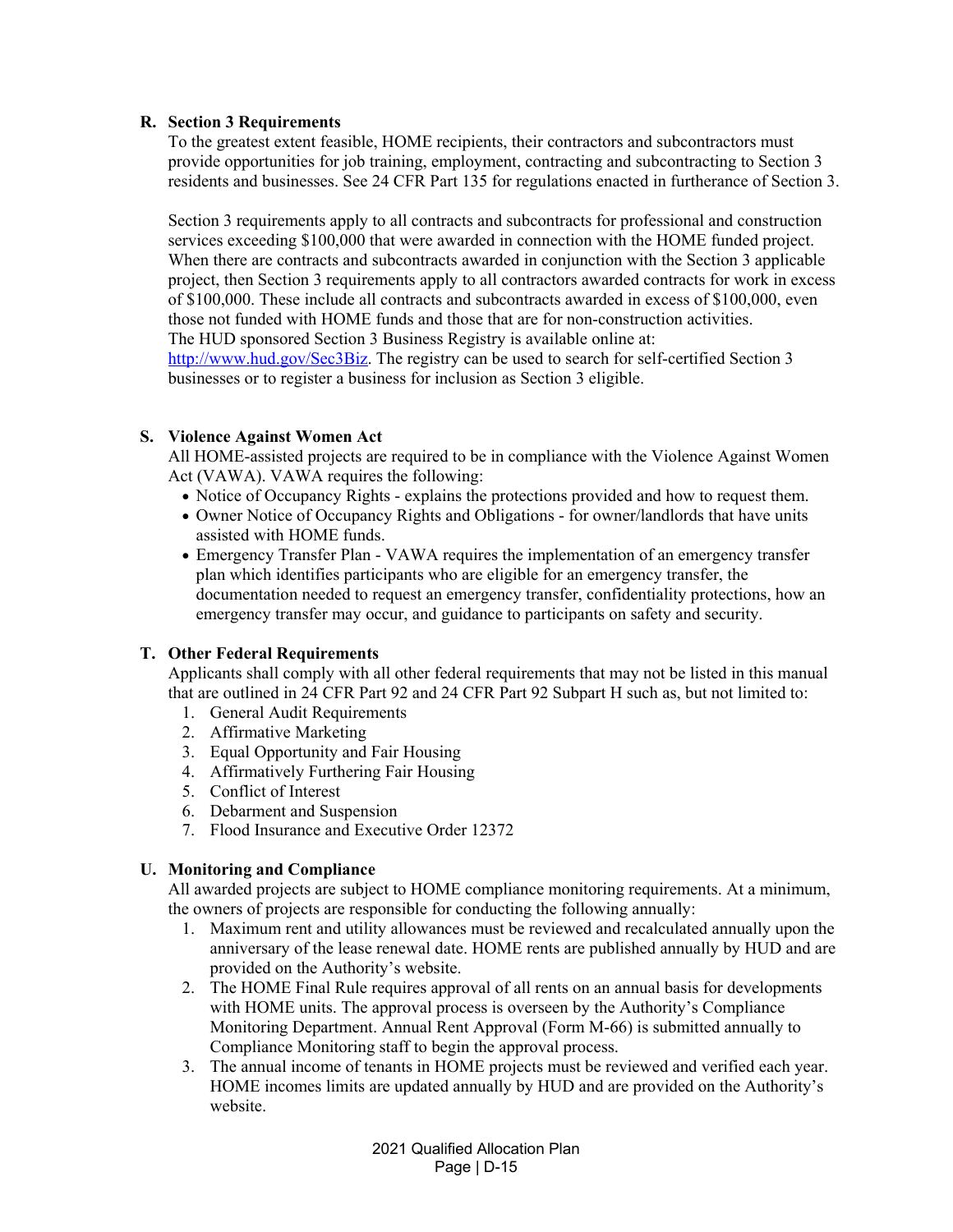- 4. On-site inspections for compliance with Uniform Physical Conditions Standards (UPCS) should be conducted by the owners.
- 5. At least annually, the Authority will examine the financial condition of HOME-assisted projects with ten (10) or more HOME-assisted units to determine the continued viability of the project.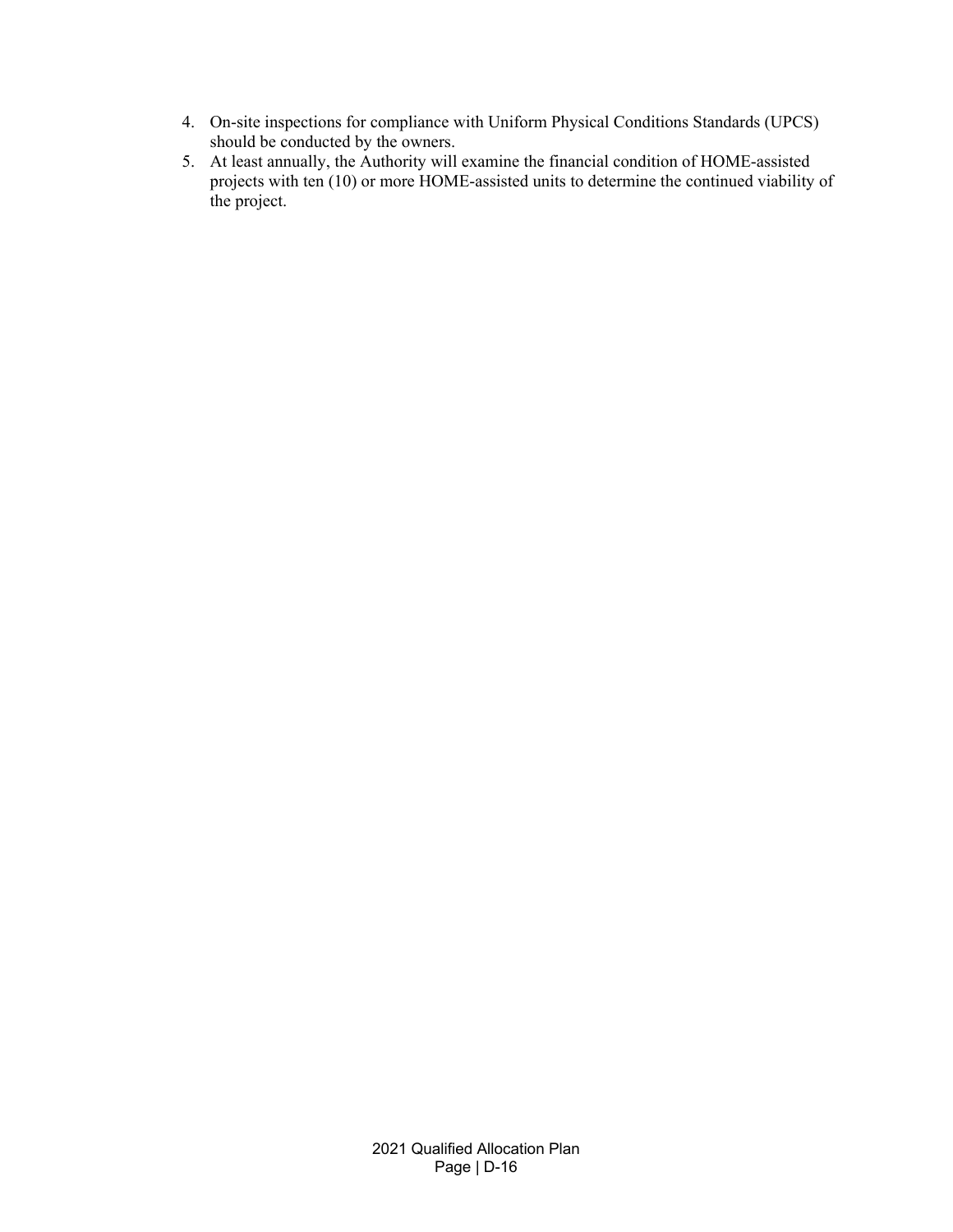# **Exhibit 1- Checklist**

# **South Carolina State Housing Finance and Development Authority HOME Program**

# **HOME Addendum Application Checklist**

Applicant Name: Date: Date:

Development Name:

#### *Applicants must initial each category for which documents are included and complete.*

| Attachment Item                                                                                                                                                                                                                                                                                                                      | <i>Initial</i> |
|--------------------------------------------------------------------------------------------------------------------------------------------------------------------------------------------------------------------------------------------------------------------------------------------------------------------------------------|----------------|
| <b>HOME Rental Addendum Application</b>                                                                                                                                                                                                                                                                                              |                |
| <b>CHDO</b> Application for Designation with supporting documentation (if<br>applicable)                                                                                                                                                                                                                                             |                |
| <b>HOME Eligibility Certification (Form M-47T)</b> ALL Applications                                                                                                                                                                                                                                                                  |                |
| <b>URA</b> Requirements<br><b>Notice to Seller (Form M-52)</b> ALL Applications                                                                                                                                                                                                                                                      |                |
| <b>Site and Neighborhood Standards Requirements</b><br>Form M-40 Site and Neighborhood Standards Certification ALL<br>Applications<br><b>FFIEC Online Census Data Report ALL Applications</b><br><b>Exhibit 4 for Option 1 or 2</b> (applicable for all projects located in in area of<br>minority concentration – see pages $6-9$ ) |                |
| Lead-Safe Housing Rule - Applicability Form (Form M-7B) ALL<br><b>Applications</b>                                                                                                                                                                                                                                                   |                |
| <b>Procurement and Contracting Requirements ALL Applications</b><br><b>Procurement Policy</b> Required if not requesting an IOI<br><b>Identity of Interest Certification (Form M-8)</b> If applicable<br><b>Identity of Interest Request (Form M-8A)</b> If applicable                                                               |                |
|                                                                                                                                                                                                                                                                                                                                      |                |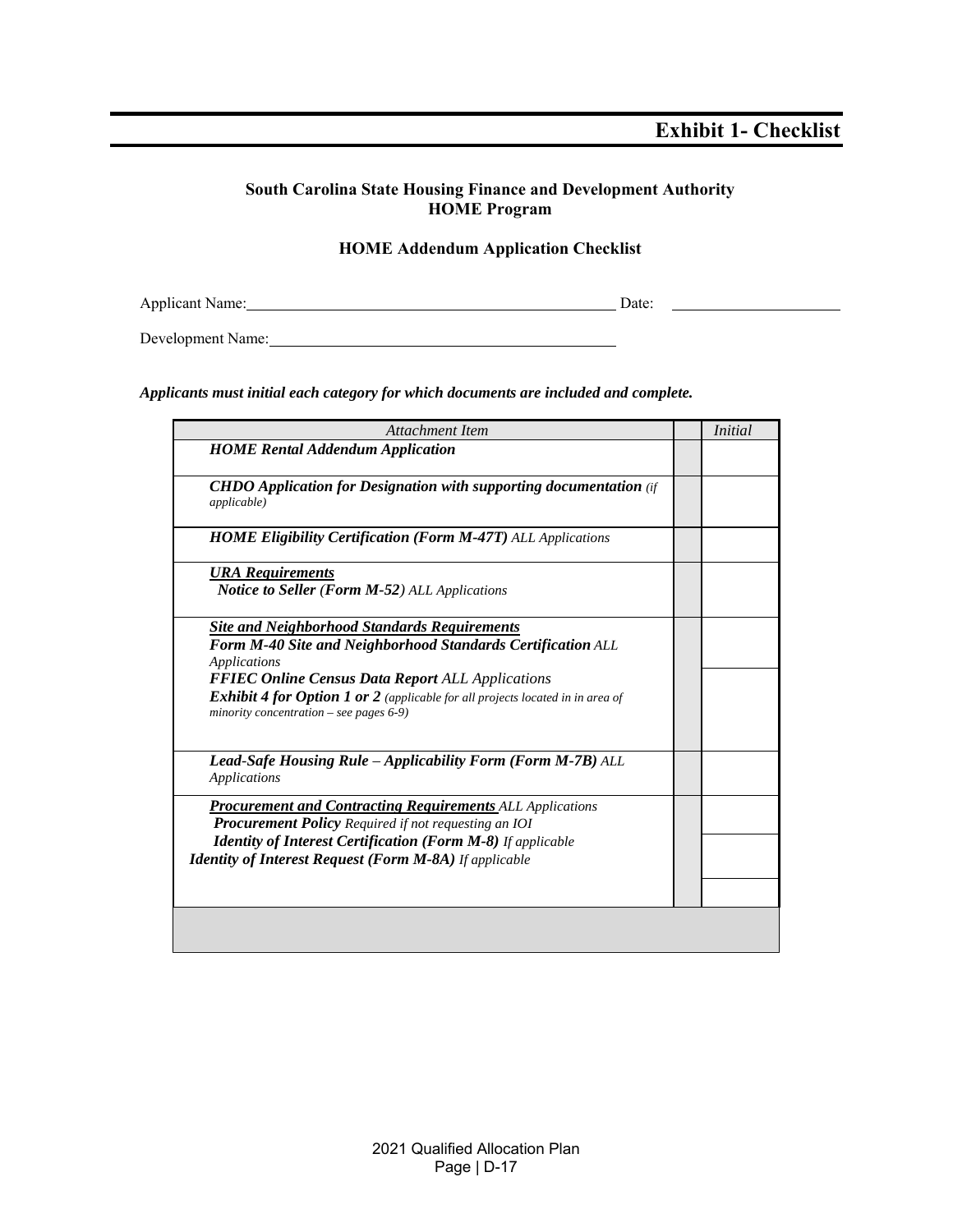# **Appendix E 2021 Low-Income Housing Tax Credit Manual**

All deadlines listed herein are for 5:00 PM Eastern Standard Time and fall to the next business day if it otherwise would occur on a holiday or weekend.

#### **I. Reservation/Carryover Allocation Procedures**

Any reservation or carryover allocation obtained on the basis of false or misleading information shall be void.

### **A. Reservation Certificates**

The Authority will mail Reservation Certificates to all funded developments upon completion of the competitive scoring process. To acknowledge acceptance of the reservation of LIHTCs, Owner must execute and return the Reservation Certificate and pay all fees then due within ten (10) business days of receipt. The Reservation Fee is an amount equal to ten percent (10%) of the annual LIHTC amount reserved for the development. Upon receipt of the Reservation Fee, Construction Inspection Fees, and the executed Reservation Certificate, the Authority will execute the Reservation Certificate and forward a copy to the Owner. The date of the Reservation Certificate is the "Reservation Date."

Once all Reservation Certificates have been executed and returned, the LIHTC Awards List will be released and posted on the Authority's website: www.schousing.com.

Issuance of a Reservation Certificate does not guarantee that the development will receive an allocation of LIHTC in the amount stated, or at all.

Any violation of the terms and conditions of the Reservation Certification and/or an untimely submission of documentation referenced in the Reservation Certificate may result in its cancellation.

### **B. Carryover Allocations**

Owners seeking a Placed-In-Service (PIS) allocation the year in which the reservation was made must submit a PIS application on or before the second Monday in December. Developments with a reservation of LIHTC that will PIS after December 31 of the reservation year must submit an Application for a Carryover Allocation to the Authority no later than the date specified in the Reservation Certificate.

The Authority will mail a Carryover Agreement together with a Binding Agreement for signature. The Owner must return the original documents by the due date indicated.

#### **C. Phase I Environmental Site Assessment**

Completion of a Phase I Environmental Site Assessment (ESA) report will be a condition of the allocation. The ESA will identify Historical, Controlled and Recognized Environmental Conditions (HRECS, CRECs, and RECs) that impact the suitability of the proposed site and must include the Environmental Professional's opinion on whether the proposed site requires further examination and the rationale used in making this determination. For proposals with existing buildings built before 1978, the report must also include the results from lead-based paint testing. For any HRECs identified, the ESA must demonstrate that previous efforts to mitigate the issue have been completed to the satisfaction of the applicable regulatory authority and/or that the site under consideration meets current criteria established by the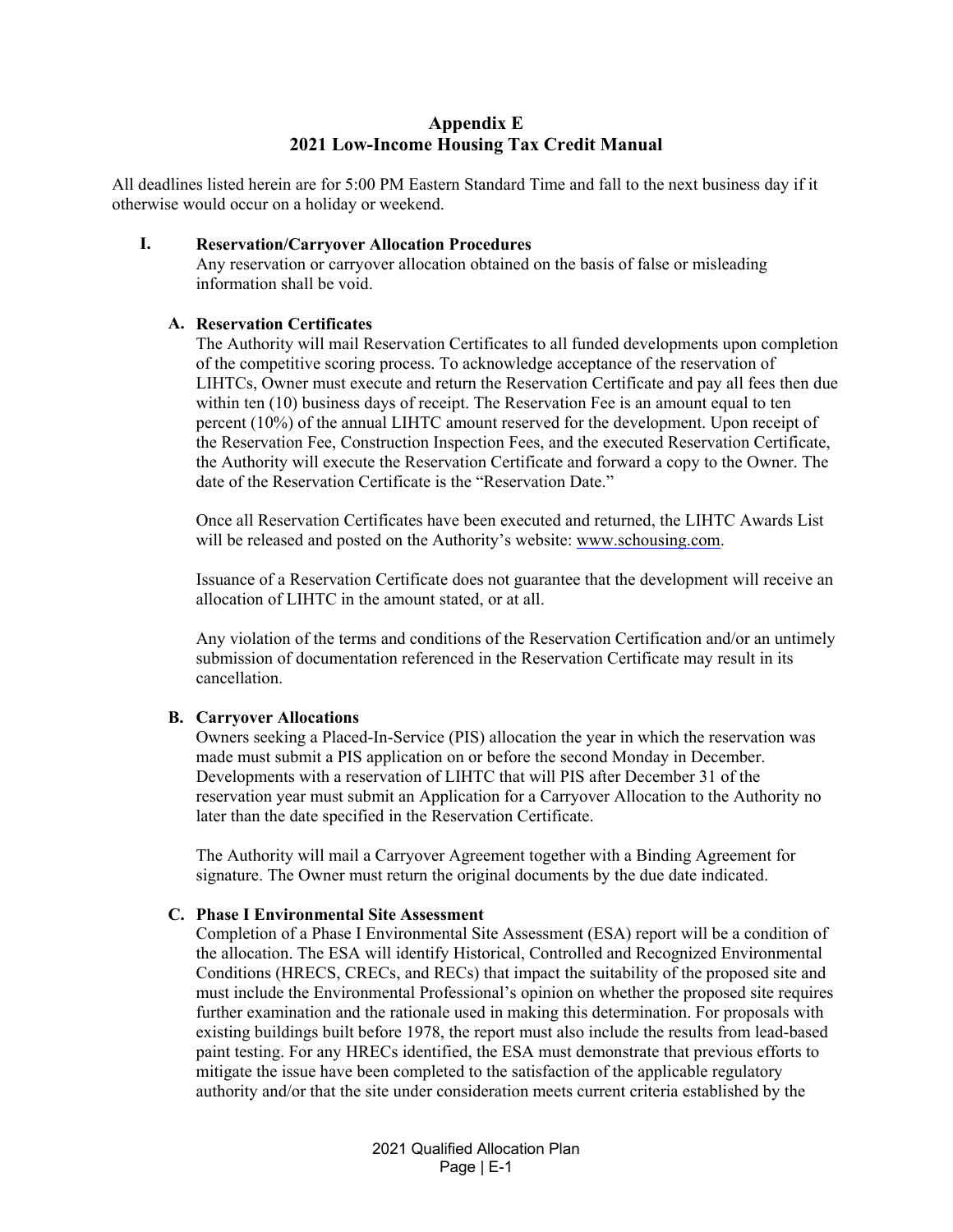regulatory authority and can be used without mandatory controls. For sites with identified CRECs, the ESA must indicate that the REC has been addressed to the standards and satisfaction of the overseeing regulatory authority and identify the remaining controls in place to mitigate the environmental condition(s).

If the Environmental Professional recommends further examination, the application must include a Phase II ESA. The Phase II ESA must provide a narrative of how the any REC(s) identified will be mitigated using methods recognized and supported by the applicable regulatory authority and the estimated costs of such mitigation.

The report(s) must be prepared by a third-party, independent, licensed environmental professional as defined in 40 CFR § 312.10(b) and addressed to the Authority. The Environmental Professional cannot be a member or affiliate of the Development Team. The report(s) must be prepared in accordance with the American Society for Testing and Materials Practice Standards E-1527-13, or as amended.

### **II. Verification of 10% Expenditure**

The Authority requires owners meet the Verification of Ten Percent Expenditure (10% Test) no later than six (6) months after the Carryover Allocation date. The Authority may permit an extension of this date only under circumstances beyond the Owner's ability to control. In any event, the Authority will not grant an extension longer than ten (10) months after the Carryover Allocation date.

The 10% Test application is due to the Authority within three (3) weeks after the 10% Test deadline. Failure to submit by the due date may result in the cancellation of the LIHTC award.

If any of the required documents are missing/incomplete, the following will apply:

- Prior to the Application deadline the missing/incomplete document(s) may be submitted without penalty.
- $\bullet$  After the Application deadline the missing/incomplete document(s) may be submitted upon payment of a \$1,000 administrative fee for each business day after the deadline.
- If the missing/incomplete documents are not corrected and resubmitted to the Authority within seven (7) business days following the notification, the development may forfeit its allocation of LIHTCs.

### **III. Progress Monitoring**

#### **A. Progress Inspections**

Developments will be subject to four (4) construction progress inspections during the construction phase (25%, 50%, 75%, and 100%) and a final Exhibit G inspection.

#### **B. Progress Deadlines**

The Authority may grant a forty-five (45) calendar day extension of the deadlines below for a fee of \$1,000 for the first request. The fee for any additional request is \$2,000 and will be for only thirty (30) days at a time. All extension requests must be in writing and submitted not less than one (1) week prior to the deadline along with the required fee. The Authority will only accept and grant extensions for individual categories, not an overall blanket extension for all categories.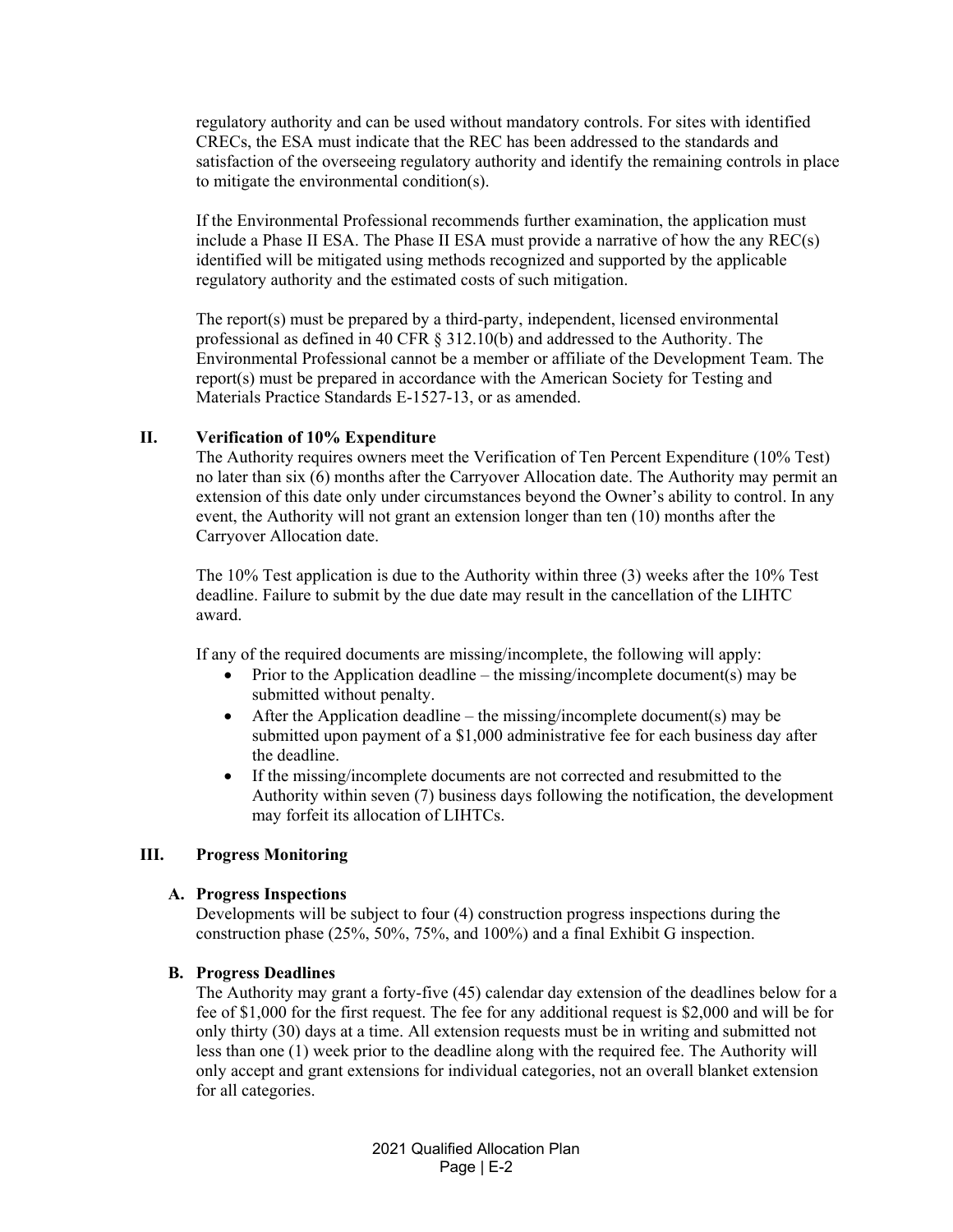Ten (10) Months after the Reservation Date:

Final architect certified development plans and specifications for LIHTC developments are due to the Authority not later than ten (10) months after the reservation date. Final plan and specification requirements are outlined in Appendix B Development Design Criteria.

The Owner entity must have title to the land as evidenced by a copy of the recorded deed and/or land lease.

#### Twelve (12) Months after the Reservation Date:

The following documents are due not later than twelve (12) months after the Reservation Date:

- a certified copy of the executed, recorded, FINAL construction mortgage document with the recorder's clock mark date stamp showing the date, book, and page number of recording;
- the original executed and recorded Restrictive Covenants; and
- the executed binding commitment for syndication.

Owners must provide evidence that their development is listed on the South Carolina Housing Search website, www.SCHousingSearch.com.

### Fifteen (15) Months after the Reservation Date:

All developments must be under construction. New construction developments must have all footings or a monolithic slab in place as evidenced by photographs submitted with a Progress Report certified by the development architect or engineer. Rehabilitation developments must have begun actual rehabilitation of the units, as evidenced by photographs submitted with a Progress Report certified by the development architect. Rehabilitation and new construction must be continuous and progressive from this date to completion.

### **IV. Placed in Service Allocation Procedures**

The owner must submit a Placed-In-Service (PIS) application and all supporting documentation listed on Exhibit A – Placed in Service Checklist on or before the second Monday in December. Applications not received by this due date may be submitted until the last business day in December, upon payment of an administrative fee equal to \$1,000 for each business day after the second Monday in December.

The Authority will review PIS applications in the order received. If the application is incomplete, the following will apply:

- Prior to the second Monday in December the documents may be submitted without penalty.
- After the second Monday in December the documents may be submitted upon payment of a \$1,000 administrative fee for each business day after notification until the documents are submitted.
- If the Authority does not receive the corrected or missing documents and administrative fee within ten (10) business days following December 31, the development may lose its allocation of LIHTCs.

The PIS application must include a Contractor Cost Certification in the form outlined in Exhibit J-2 as to the actual costs incurred in construction of the project. A Certified Public Accountant must perform an audit and issue an opinion letter in accordance with Generally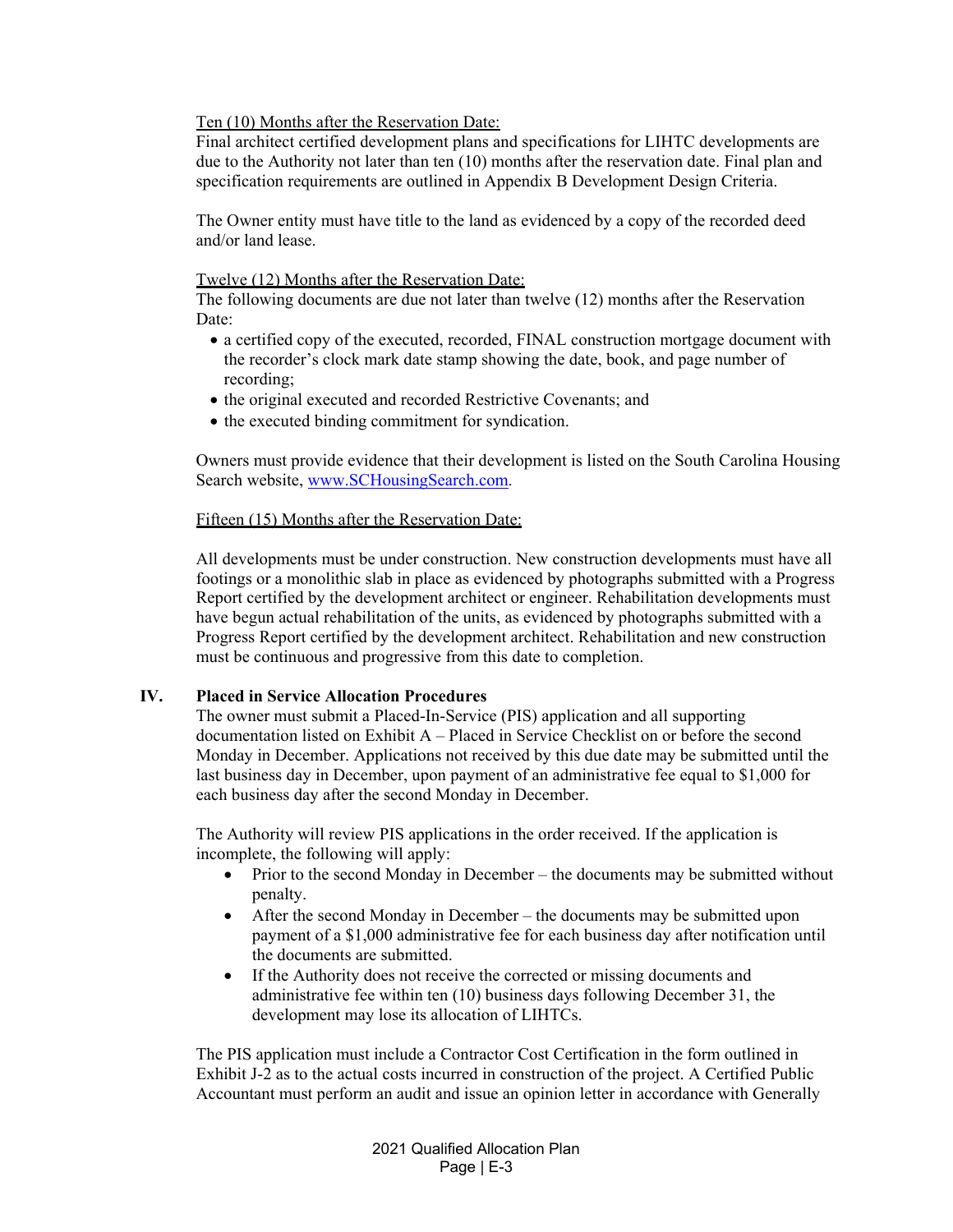Accepted Accounting Principles and Generally Accepted Auditing Standards and execute the CPA Certification Form. The development team must certify that all costs have been reported for inclusion in the cost certification.

The certification must include a statement that a final copy of all costs incurred has been reviewed and is in accordance with the requirements of the LIHTC Program, and that after careful review and investigation into the eligible basis, the costs that are not includable have been excluded from the eligible basis. The Authority may require an attorney opinion for costs that are questionable as to their eligibility for LIHTC purposes.

The Authority will use industry standards to determine the total actual allowable cost for construction and may reduce the LIHTC allocation. If either the audit or Authority staff finds that the Contractor's actual allowable costs for construction are less than budgeted costs at application and as amended by any approved change order requests, then the Authority may reduce the eligible basis and decrease the amount of LIHTCs. The Authority assumes no responsibility for determining which costs are eligible.

Once submitted Owners may not modify or resubmit a certification. All underwriting decisions based on the submitted certification are final.

After receipt of a complete PIS application, the Authority will inspect the development. All units to be one hundred percent (100%) complete and available for immediate occupancy by the placed in service deadline, as documented by the Certificates of Occupancy or an equivalent provided by the local government entity. Failure to meet either criterion may result in cancellation of the LIHTC allocation.

If the PIS application is complete, the Authority will execute and mail Form 8609(s), but not until the last building in a multi-building development has been placed in service*.*

Owner must submit an administrative fee of \$100 for each Form 8609 the Authority corrects prior to the issuance of the corrected Form 8609.

#### **V. Project Changes, Transfers and Return of Credits**

#### **A. Material Changes Prohibited**

If, upon the submission of the Carryover Allocation Documents, the 10% Test application or the PIS application, the Authority determines that the development is not substantially the same as described in the original Tax Credit Application, the development may not receive an allocation of LIHTCs.

At all times after award, the owner is responsible for promptly informing the Authority of any changes or alterations which deviate from the final plans and specifications approved at award.

#### **B. Transfers**

Neither reservations nor carryovers are transferable without the prior written consent of the Authority.

No change in the makeup or identity of a GP in a partnership or its equivalent in a limited liability company is permitted without the prior written consent of the Authority. Without limitation, this prohibition includes indirect transfers through the admission of any

> 2021 Qualified Allocation Plan Page | E-4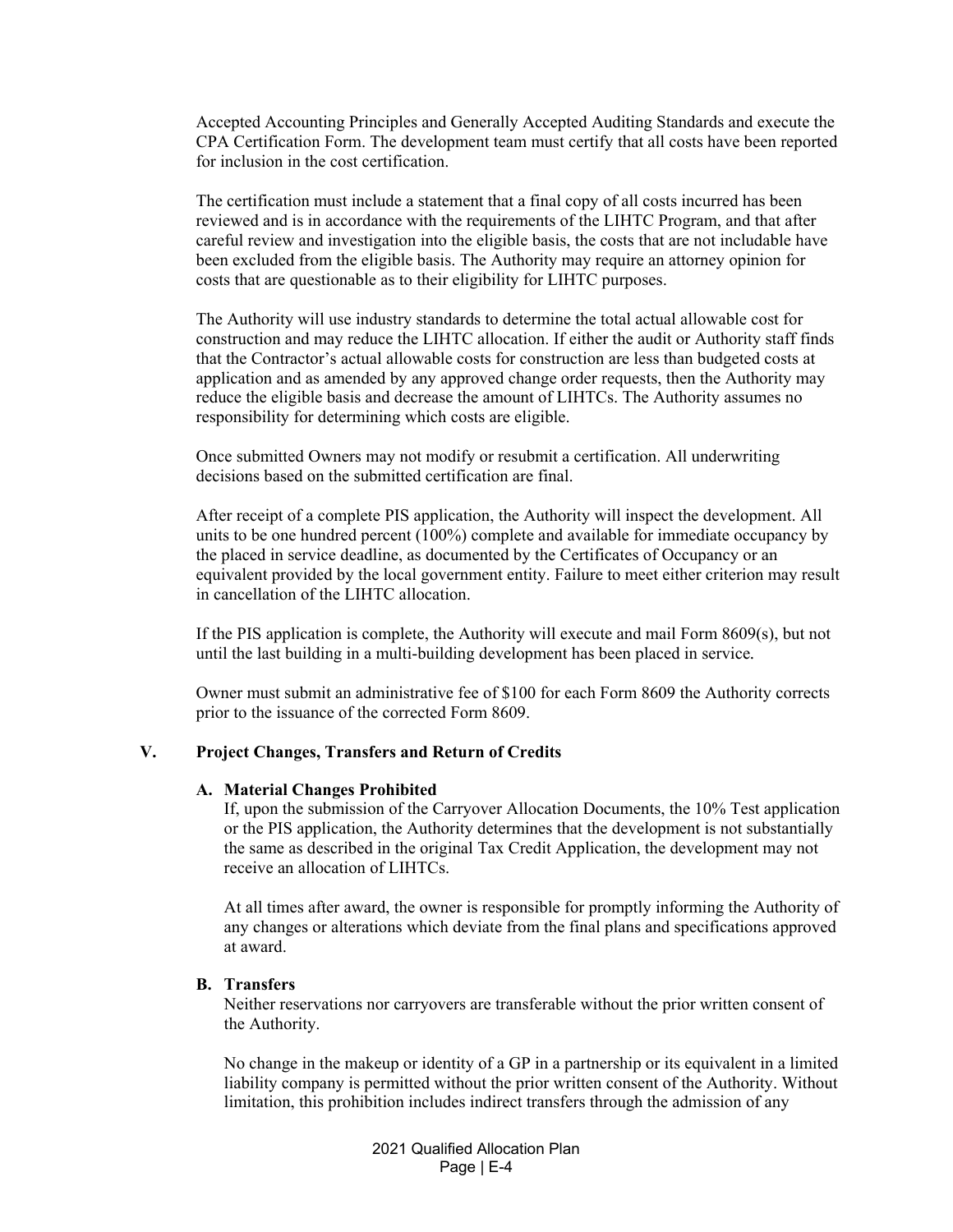"special limited partner(s)" that leads to the eventual exit of a GP or its equivalent in a limited liability company. LIHTCs allocated to developments whose ownership is altered in violation of this provision shall be subject to revocation by the Authority.

#### **C. Return of Credits and Returned Credit Allocation Procedures**

LIHTC allocations may be returned only on a date agreed upon by the Authority and the Owner.

#### **VI. Compliance Monitoring Procedures**

The procedures the Authority will follow in monitoring are outlined in the LIHTC Compliance Monitoring Manual on the Authority's website. The manual includes but is not limited to procedures that address the following areas: record keeping and record retention; certification and review; on-site inspection; and notification as to noncompliance.

Additionally, all LIHTC developments must comply with the following:

### **A. Mandatory Compliance Training Session for On-Site Management Staff**

Once a development reaches 75% construction completion, the Owner must schedule required attendance at a compliance training session for on-site management staff charged with handling the "daily" tasks of property management and program eligibility determinations.

#### **B. Rent Increases:**

In addition to maintaining the applicable QAP market advantage requirement, developments cannot increase rent levels without approval from the Compliance Monitoring Department. Rent increases in excess of 5% annually may not be approved.

#### **C. Annual Audited Financial Statements:**

All developments, regardless of when funded, must submit audited financial statements and operating expense information not later than June  $1<sup>st</sup>$  of each year on the Authority's form.

#### **VII. Developments Utilizing Non-Competitive Tax Credits with Tax Exempt Bond Financing**

Developments proposed for financing by private activity bonds may be eligible to receive 4% LIHTCs if eligible to receive a LIHTC allocation under the QAP for the year in which the application for bond financing is filed with the Authority. The Authority will issue a preliminary, non-binding response to an application for the 4% LIHTC stating whether the development is eligible. After the development places in service, the owner will submit a PIS application.

### **A. Application Process**

The Authority will evaluate applications and issue a preliminary, non-binding statement as to whether the development is eligible.

After the development is Placed-In-Service the owner will submit a Final Cost Certification Package, prepared and certified as to accuracy by a third-party Certified Public Accountant licensed by the South Carolina Board of Accountancy. Tax exempt bond developments must meet all threshold criteria in the QAP, except the following: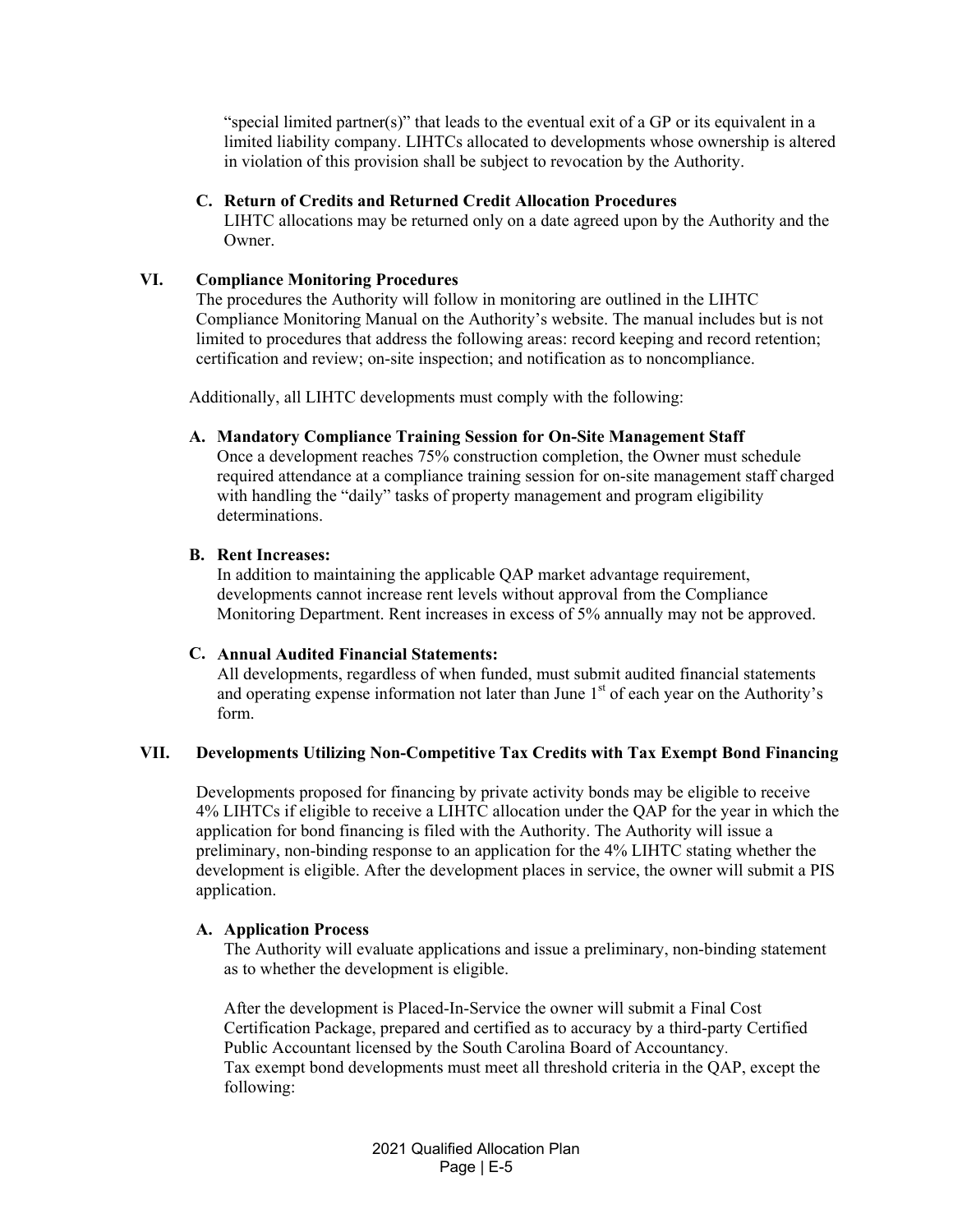### **Scattered Site:**

Scattered site developments are eligible if the development meets all the following:

- All buildings must be under the ownership of one entity;
- All units must be managed by one management entity;
- All buildings must be developed under one plan of financing and considered a single development by all funding sources;
- The development must be appraised as a single proposed development;
- Each noncontiguous parcel must be located within the same county; and
- Each noncontiguous parcel must contain at least four (4) units per parcel.

#### **Portfolio Transactions:**

Applications pooling together multiple properties for acquisition/ rehabilitation under one bond issuance must be:

- separate for each property, and include an appraisal for that single property;
- developed under one plan of financing and considered a single development by all funding sources; and
- entirely managed by one management entity.

### **Required Development Experience for RAD Conversions:**

An application proposing to convert public housing developments through the Rental Assistance Demonstration (RAD) program, may request a waiver of the required development experience if the Development Team contracts for the services of an LIHTC consultant who has experience on previous RAD conversions.

### **Targeting Requirements**

For New Construction family developments, the development must contain a minimum of the following three (3) or more bedroom units: the lesser of twenty-five percent (25%) of the total low-income units or 35 units.

### **Size Requirements**

There is no maximum number of units in any county.

### **Maximum LIHTCs Per Unit**

There is no maximum amount of LIHTCs for any set aside or development type.

### **Mandatory Design Criteria**

The applicant may request a waiver of the mandatory design criteria specified in the QAP and Appendix B prior to the adoption of a preliminary resolution. Any waivers requested after the adoption of the preliminary resolution must be due to changed circumstances and must include compelling evidence demonstrating the need for the waiver and why it could not be requested prior to the adoption of the preliminary resolution.

#### **Authority-administered HOME funding**

Tax exempt bond developments are not eligible to apply for HOME funds.

### **Developer Fee**

For both new construction and rehabilitation developments, developer fee is limited to the lesser of (1) \$3 million or (2) 15% of Total Development Costs less Land, Consulting Fees, Developer Fees, Developer Overhead, Other Developer Costs and

> 2021 Qualified Allocation Plan Page | E-6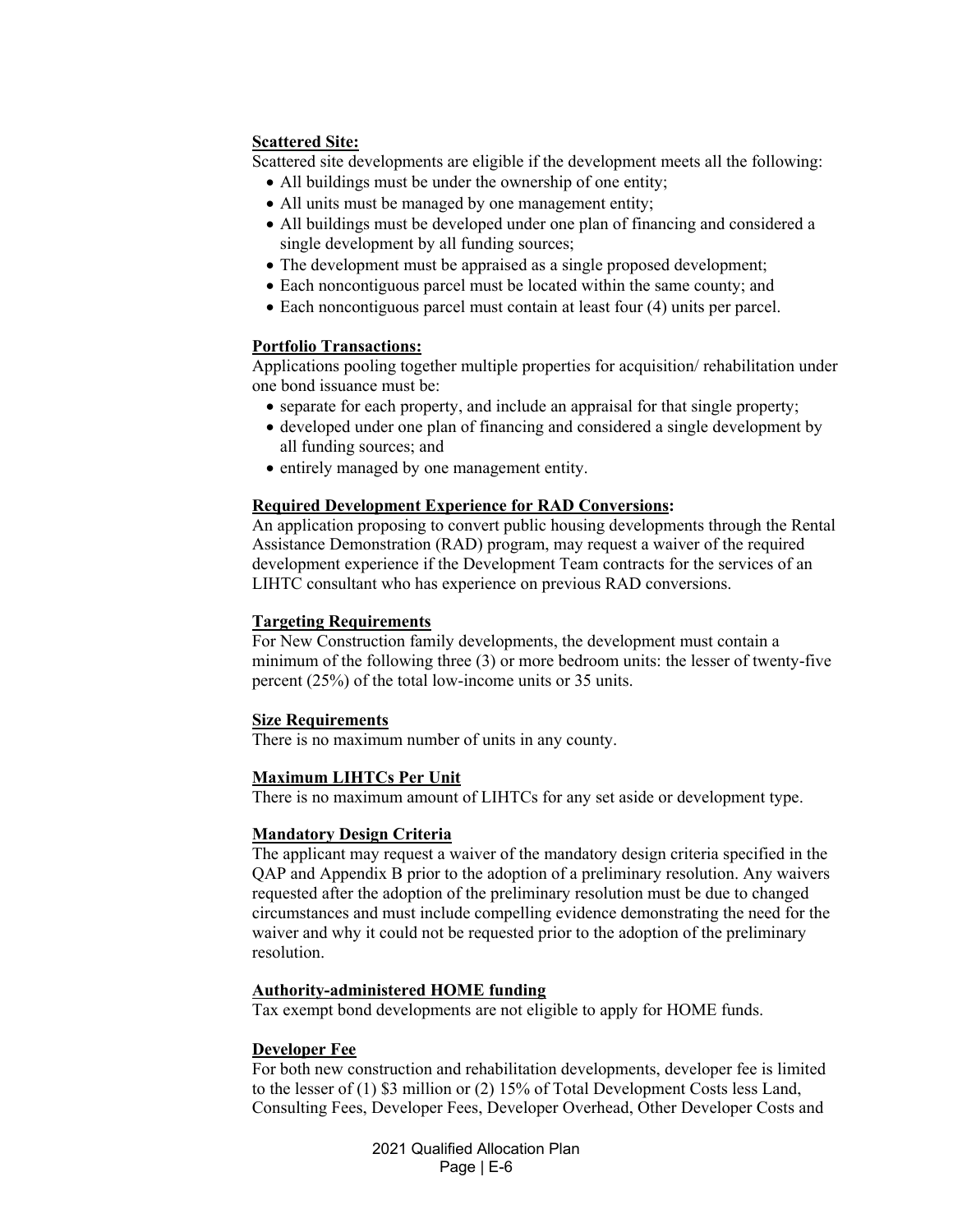Reserves. Deferred Developer Fee: The deferred portion of the developer fee may not exceed fifty percent (50%) of the total at application submission. Annual Operating Expenses: Projected annual operating expenses must be between \$3,000 and \$3,500 per unit per year, excluding reserves.

In lieu of the appraisal requirements included in the 2021 QAP, tax exempt bond developments must meet the following requirements:

- The applicant must submit a commercial real estate appraisal at application submission. The appraisal must identify the Authority as an authorized user of the appraisal, noting that the Authority may rely on the representations made therein.
- The appraiser must be licensed by the South Carolina Real Estate Appraisers Board as a State Certified General Real Estate Appraiser. A temporary practice permit is not acceptable. An appraiser in good standing with an active license in another state must obtain a reciprocal license with the South Carolina Real Estate Appraisers Board.
- The appraisal must be prepared in conformance with the Uniform Standards of Professional Appraisal Practice (USPAP) published by the Appraisal Foundation and with title XI of the Federal Finance Reform, Recovery and Enforcement Act of 1989 (FIRREA).
- Comparable properties must be located in the proposal's sub-market. If no comparable properties are located in the sub-market, comparable properties must be located in the proposal's home county or, in extreme instances, an adjacent county.
- If the appraisal does not substantiate the purchase price submitted in the application, the Authority may decrease the amount proposed in the application to match the appraised value.
- If the Authority deems the appraised value of a proposal to be unusual, excessive, or utilized comparable properties that are not acceptable as detailed above, a separate appraiser will be hired by the Authority at the applicant's expense to prepare a second appraisal.
- For new construction developments, land will be valued using acreage as a measurement and without regard to any contemplated improvements/restrictions. The value will be based on similar land sales in the sub-market or the value of the "land only" portion of improved sales in the sub-market with common zoning characteristics. Such sales will not be exclusive to previous LIHTC developments.

# **VIII. Program Suspension and Debarment**

- A. The following events may result in suspension from participating for funding from any of the Authority administered programs for a period of three (3) years:
	- 1. Developments that fail to meet the 10% Test by the date specified in the carryover document or place-in-service by the Code deadline.
	- 2. Removal of the General Partner or its equivalent in a limited liability corporation. The Authority may make exceptions due to death, bankruptcy, or cessation of business operations.
	- 3. Providing a false or inaccurate certification.
	- 4. Failure of a development to remain in compliance with all rules and regulations imposed by the Tax Credit Assistance Program (TCAP) funds or Exchange Program.
	- 5. Interference with a LIHTC application for which an individual or an entity is not a part of the Development Team.
- B. Any of the following actions may result in the permanent debarment from participating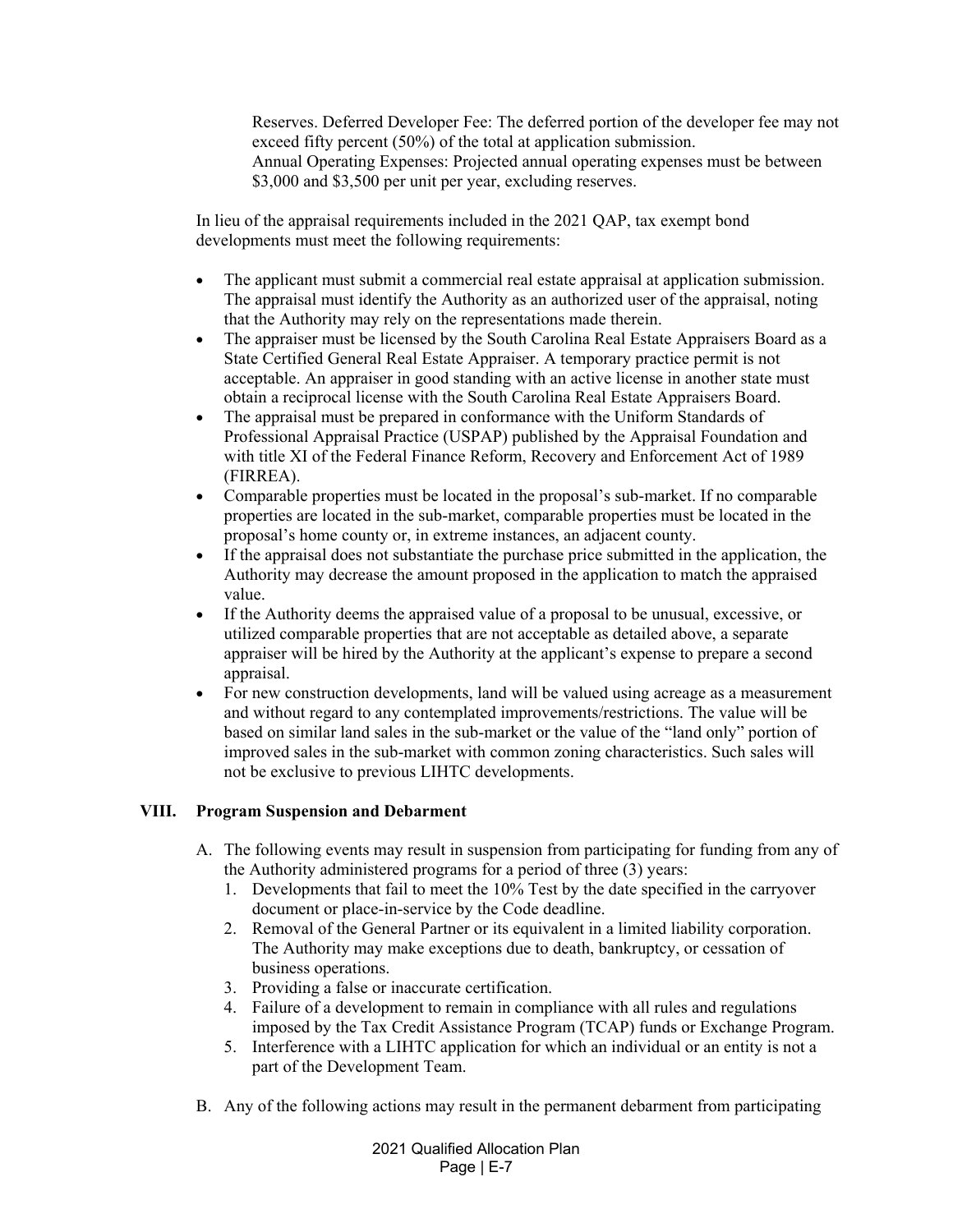for funding from any of the Authority administered programs:

- 1. Any Development Team member who provides false or misleading information to the Authority or the Hearing Officer with regard to a development seeking LIHTC, regardless of when such false or misleading information is discovered.
- 2. Any partnership formation and/or developer agreement, whether written or otherwise, that attempts to circumvent Authority requirements, regardless of when the violation is discovered.
- 3. For nonprofit sponsored developments, breach of the requirement for continuous and ongoing material participation. Debarment applies to the nonprofit and all of its officers and directors.
- C. The Authority may disqualify an application from the current or upcoming application cycle for any of the reasons below.
	- 1. Member(s) of the Development Team or person(s) on behalf of a development team member(s) contacting Board members from the LIHTC preliminary application submission date through the date of award regarding
		- the scoring or evaluation of any applications,
		- interpretation or implementation of the OAP or Appendices, or
		- the award of LIHTCs.
	- . 2. Any of the following applies to a member of the Development Team:
		- debarment from any federal or state program;
		- submission of fraudulent information to the IRS or any federal or state affordable housing program;
		- failure to meet a requirement resulting in full recapture of LIHTCs;
		- failure to comply with laws governing fair housing and accessibility for persons with disabilities resulting in a U.S. Department of Justice finding;
		- default on a loan resulting in foreclosure or deed in lieu of foreclosure that leads to premature termination of a mandatory affordability period\*;
		- abandonment or forfeiture of an affordable housing property\*;
		- failure to comply with restrictive covenants\*;
		- removal or withdrawal as General Partner or Managing General Partner of a LIHTC property\*; and/or
		- return of LIHTCs to an allocating agency\*.
		- \*Items denoted with an asterisk are events for which the applicant may request a waiver no later than January 31, 2021.
	- 3. A member of the Development Team is responsible for prior instances of any of the following in the previous ten (10) years without a waiver from the Authority requested no later than January 31, 2021:
		- Forms 8823s and/or health and safety issues not cured within the established period;
		- default or arrearage of at least three months in an affordable housing mortgage or loan;
		- outstanding flags in HUD's 2530 National Participation system;
		- deferred maintenance, mold, building code violations or other evidence of poor maintenance at properties monitored by the Authority;
		- failure to pay Compliance Monitoring Fees;
		- failure to submit rent rolls, annual owner certifications, or other required reporting;